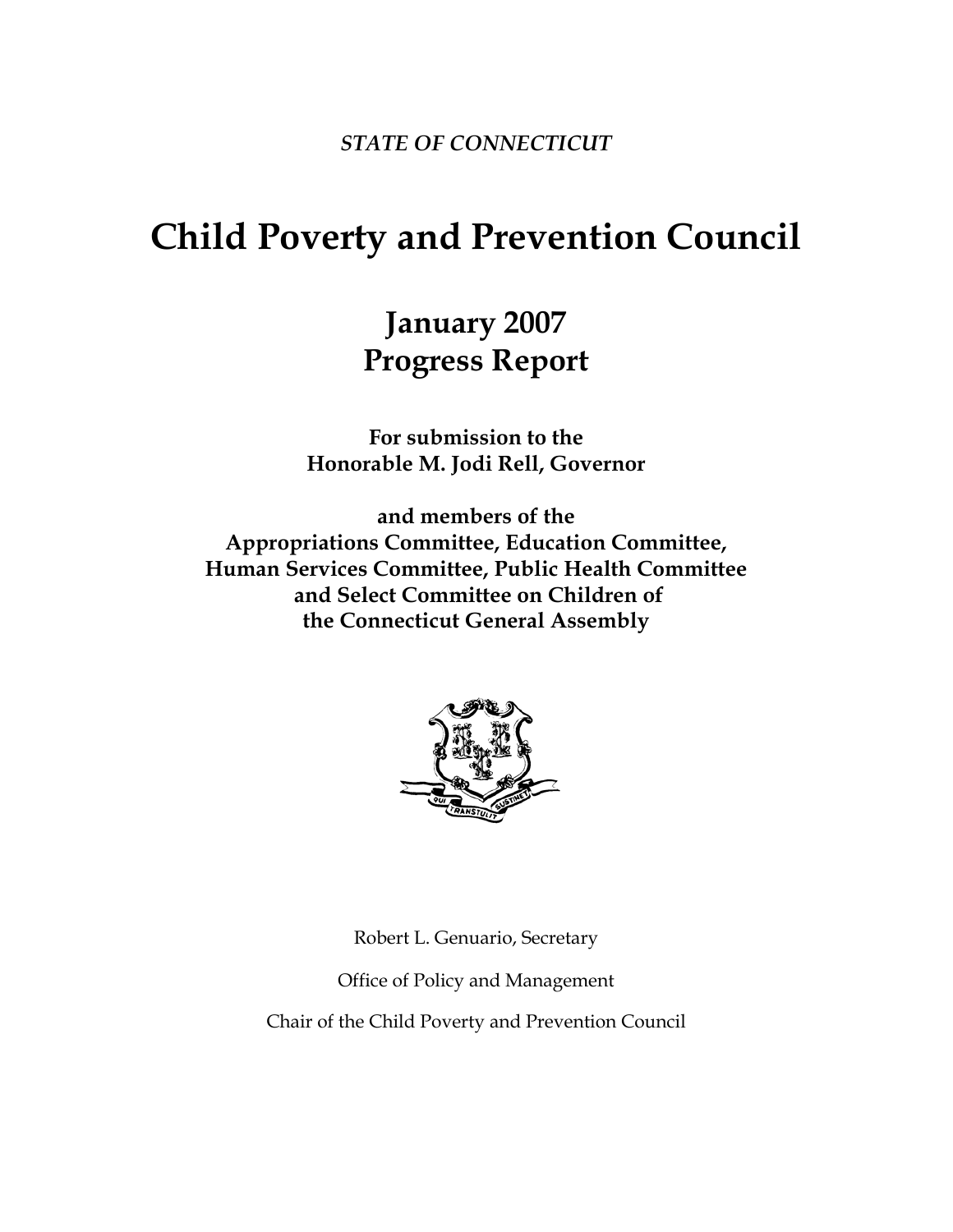## TABLE OF CONTENTS

| П. |  |
|----|--|
|    |  |
|    |  |
|    |  |
|    |  |

## APPENDICES

| $C_{\cdot}$ |  |
|-------------|--|
| D.          |  |
|             |  |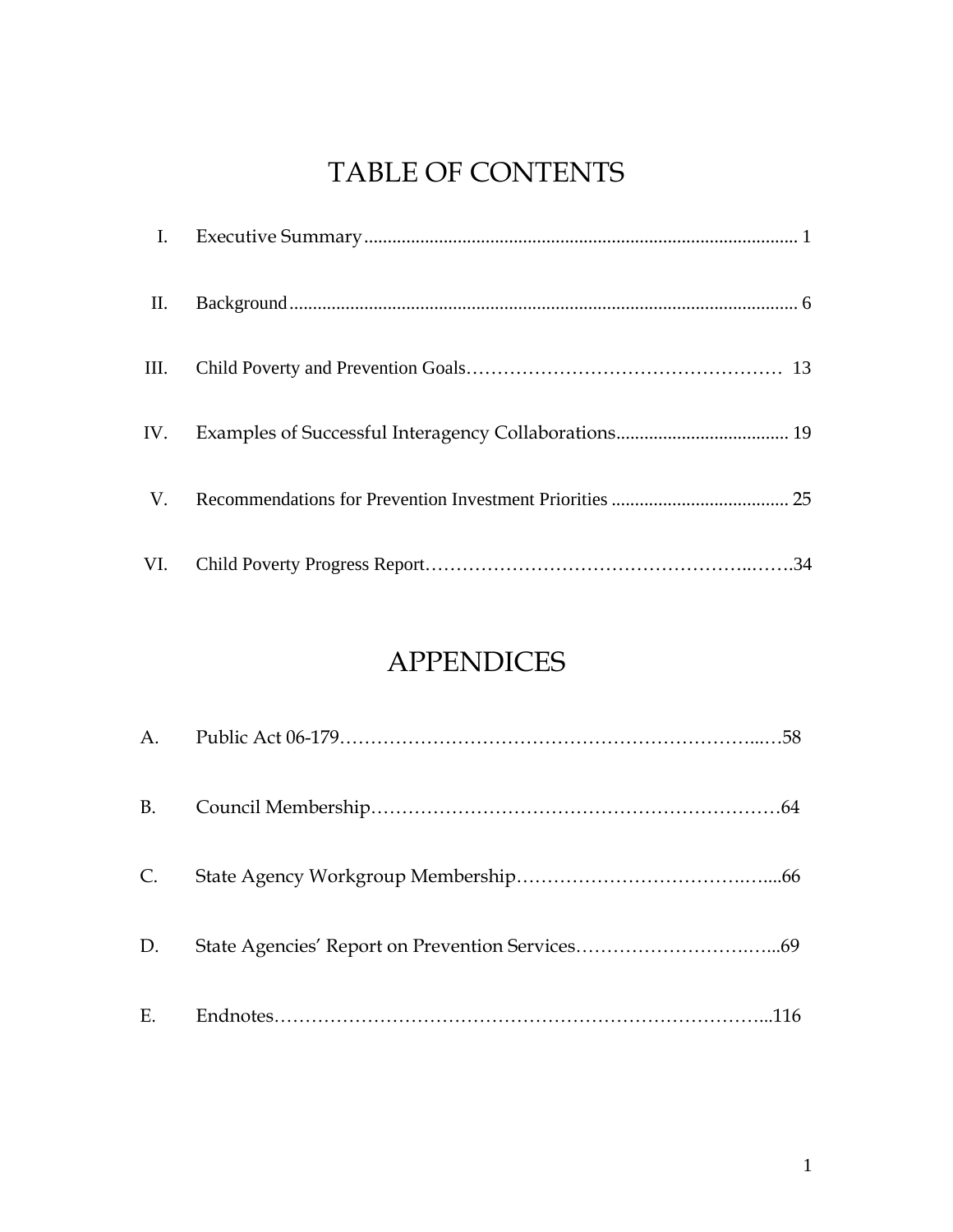## I. EXECUTIVE SUMMARY

In June 2006, Governor Rell signed into law Public Act 06-179, An Act Concerning State Investment in Prevention and Child Poverty Reduction and the Merger of the State Prevention and Child Poverty Councils. This public act combined two councils -- the active Child Poverty Council and the inactive Prevention Council – into one coordinated body.

The purpose of the newly constituted Child Poverty and Prevention Council is to:

- 1. Develop and promote the implementation of a ten-year plan to reduce the number of children living in poverty in the state by fifty percent; and
- 2. Establish prevention goals and recommendations and measure prevention service outcomes to promote the health and well-being of children and families.

This new council will build upon the work of its predecessor councils. In January 2005, the Child Poverty Council released its ten-year plan to reduce child poverty containing 67 recommendations for executive and legislative branch consideration. The recommendations are organized under six major objectives, which are not in priority order. The objectives are to:

- Enhance families' income and income-earning potential;
- Help low-income families build assets;
- Enhance affordability of health care, housing, child care, and early childhood education;
- Support safety net programs for families with multiple barriers;
- Enhance family structure and stability; and
- Further study.

This first report of the new Child Poverty and Prevention Council contains a progress update on the actions taken to-date by the State of Connecticut to implement the ten-year plan to reduce child poverty (see Section VI). In summary, 33 actions were taken to implement recommendations in 2005 and 39 actions were taken to implement recommendations in 2006.

In accordance with Connecticut General Statutes Section 4-67x, this report also contains: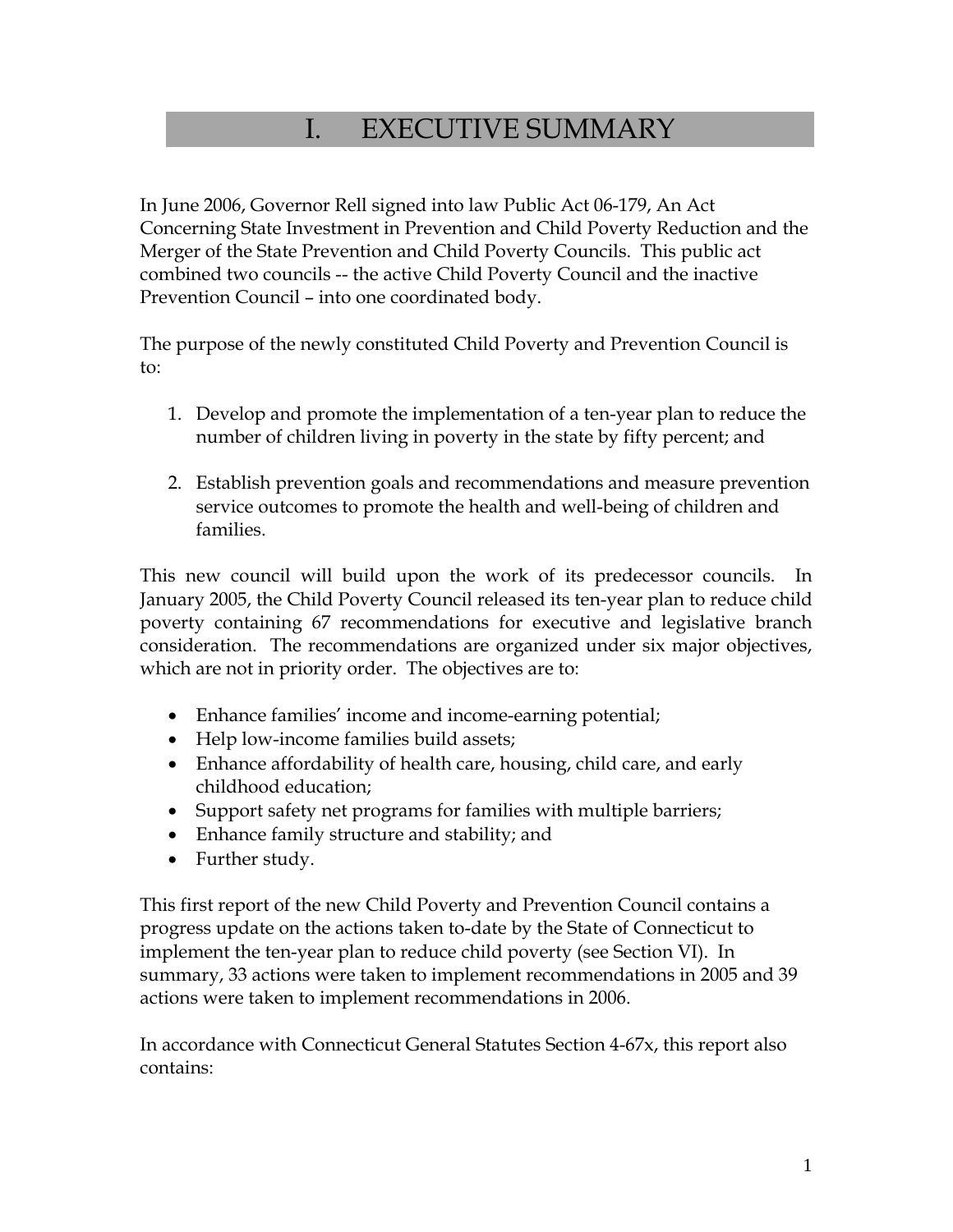- 1. A summary of measurable gains made toward the child poverty and prevention goals (see Section III);
- 2. A copy of each agency's report on prevention services (see Appendix D);
- 3. Examples of successful interagency collaborations to meet the child poverty and prevention goals (see Section IV); and
- 4. Recommendations for prevention investment and budget priorities (see Section V).

In summary, the report contains the following information with regard to these four main items:

### **1. Measurable gains made toward the child poverty and prevention goals.**

The Council's child poverty goal is to reduce poverty among children in Connecticut by 50% over ten years. When the Council's ten-year plan was released in 2005, the most up-to-date figures on child poverty were based on 2003 figures. Currently, the most recent figures are based on 2005 data. Both of these rates reflect child poverty in Connecticut prior to any action by the Council. The Council is focusing on reducing child poverty both among families below 100% of the federal poverty level (\$16,600 for a family of three in 2006) and families below 200% of the federal poverty level. The trend over the most recent three-year period has been:

- In 2003, 10.8% of Connecticut children lived in families with income under 100% of the federal poverty level and 22.6% of Connecticut children lived in families with income under 200% of the federal poverty level.
- In 2004, 10.5% of Connecticut children lived in families with income under 100% of the federal poverty level and 23.3% of Connecticut children lived in families with income under 200% federal poverty level.
- In 2005, 11.5% of Connecticut children lived in families with income under 100% of the federal poverty level and 25.2% of Connecticut children lived in families with income under 200% of the federal poverty level.

The Council's child poverty and prevention goals were endorsed at the December 2006 meeting. The Council agreed that the following list represents a preliminary reflection of the Council's goals and that the Council will continue to refine and adjust goals, as some may be further specified and others may be determined to be strategies rather than goals. Where available, baseline data for the indicators are included in Section III of the report and recommendations for action are included in Section V. The Council's goals are to: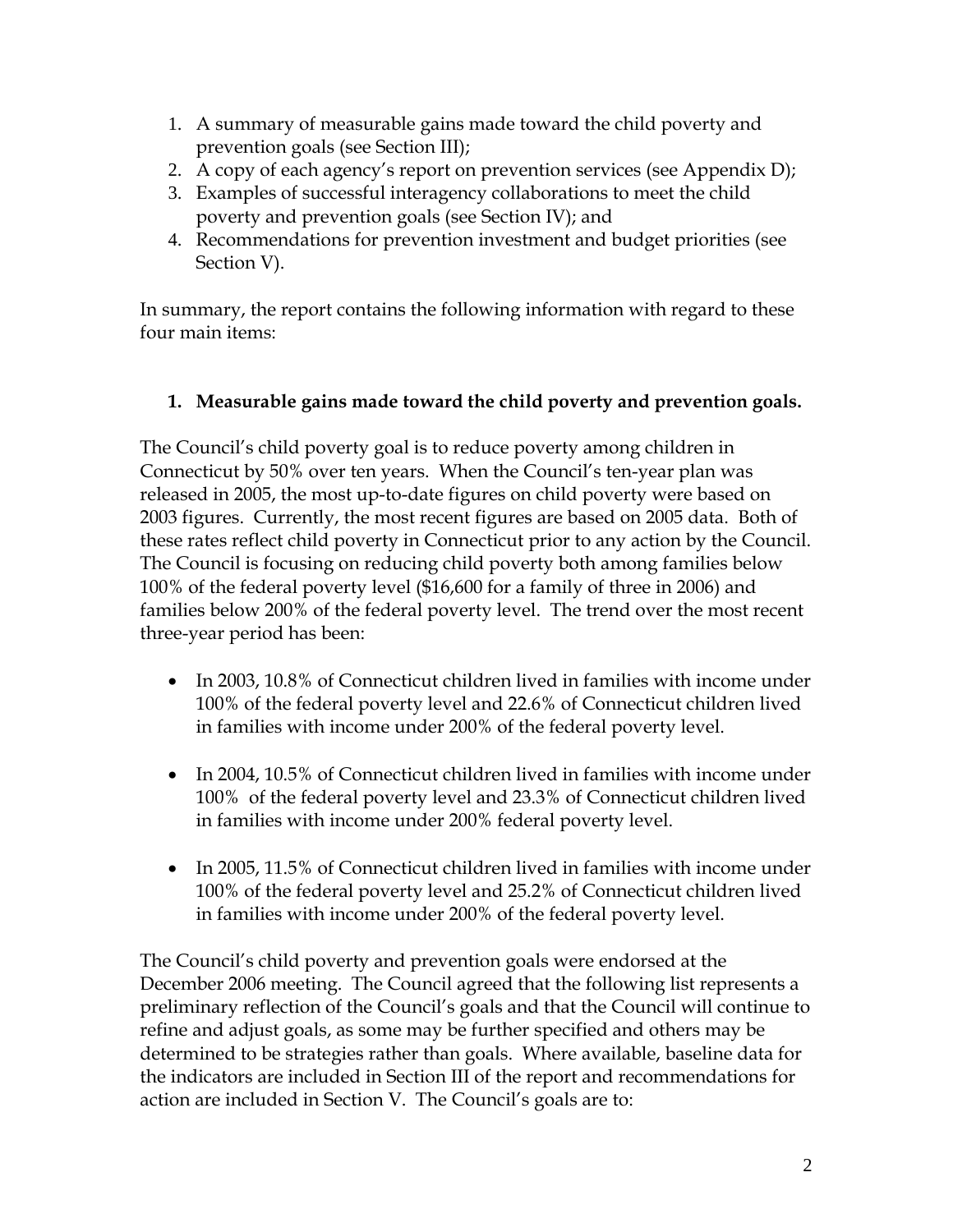- Reduce the number of children living in poverty in the state by fifty percent;
- Increase access to health care;
- Increase access to stable and adequate housing;
- Increase the percentage of pregnant women and newborns who are healthy;
- Decrease the rate of child neglect and abuse;
- Increase the percentage of children who are ready for school at an appropriate age;
- Increase the percentage of children who: learn to read by third grade, succeed in school, graduate from high school, enter post-secondary education, and successfully obtain and maintain employment as adults;
- Decrease the percentage of children who are unsupervised after school;
- Reduce unhealthy behaviors among youth (e.g. teen pregnancy, smoking, auto accidents);
- Decrease the incidence of child and youth suicide;
- Decrease the incidence of juvenile crime; and
- Increase the positive involvement of fathers with their children; and
- Encourage ongoing future leadership on child poverty and prevention issues.

### **2. Agencies' reports on prevention services.**

Each state agency represented on the Council provided a report on at least two prevention services provided by their agency. Prevention services are defined as "policies and programs that promote healthy, safe and productive lives and reduce the likelihood of crime, violence, substance abuse, illness, academic failure and other socially destructive behaviors". The agency prevention programs described in Appendix D are:

| <b>Children's Trust Fund</b>          | <b>Department of Mental Retardation</b> |
|---------------------------------------|-----------------------------------------|
| Sex Abuse Project                     | <b>Family Supports</b>                  |
| <b>Family Empowerment Initiative</b>  | Birth to Three                          |
| The Help Me Grow Program              |                                         |
| Kinship and Grandparent Respite Fund  |                                         |
| <b>Nurturing Families Network</b>     |                                         |
| The Parent Trust Fund                 |                                         |
| Shaken Baby Syndrome Prevention       |                                         |
| Department of Children and Families   | Department of Public Health             |
| Positive Youth Development Initiative | Captain 5 Day Nutrition Education       |
| <b>Youth Suicide Prevention</b>       | <b>Immunization Program</b>             |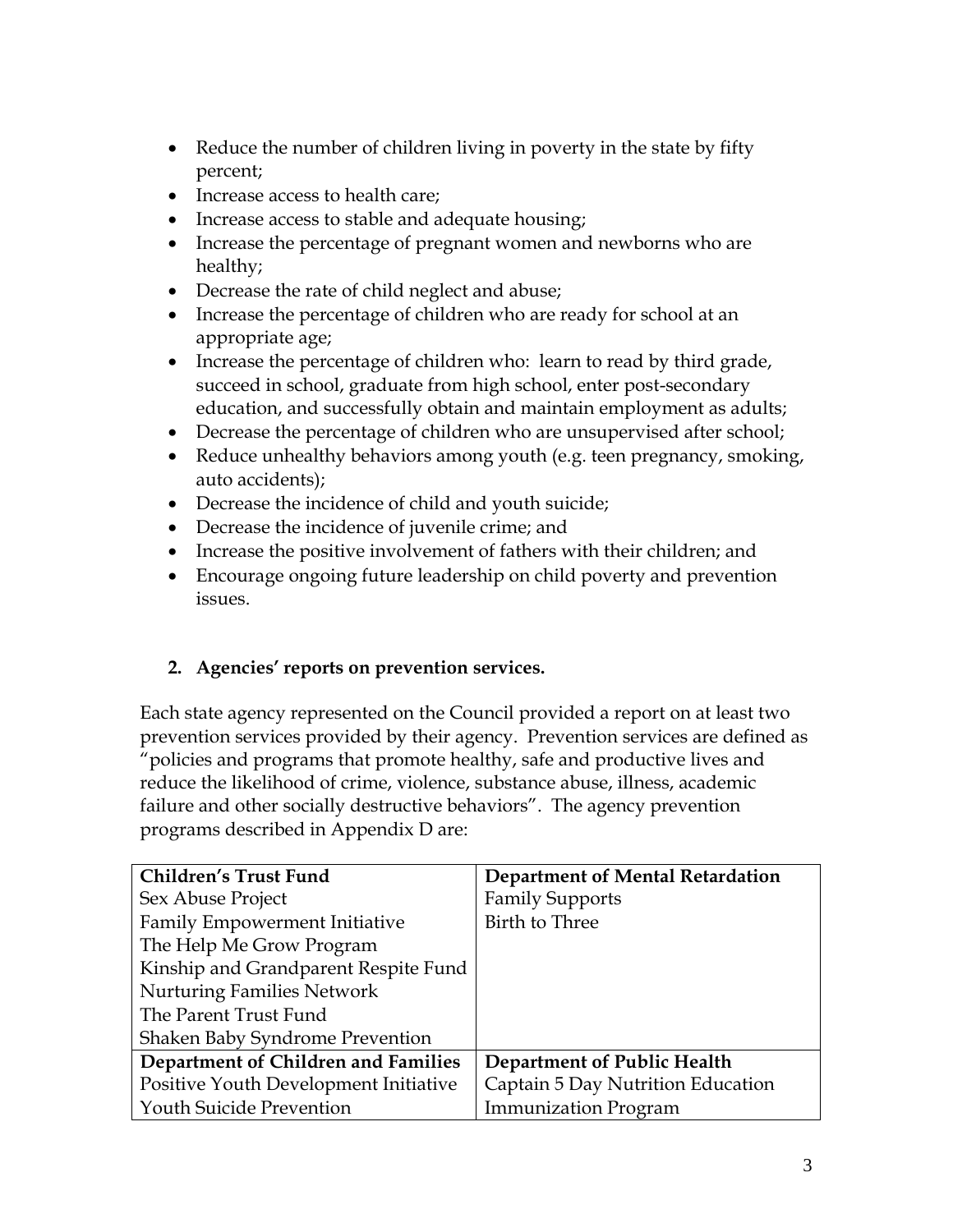| Shaken Baby Syndrome Prevention          |                                        |
|------------------------------------------|----------------------------------------|
| <b>Department of Education</b>           | <b>Department of Social Services</b>   |
| Even Start                               | Fatherhood Initiative                  |
| <b>Family Resource Centers</b>           | <b>Family Supportive Housing</b>       |
| Early Childhood/School Readiness         |                                        |
| Head Start Services and Enhancement      |                                        |
| Department of Mental Health and          | <b>Office of Policy and Management</b> |
| <b>Addiction Services</b>                | Norwich Reintegration Education        |
| <b>Best Practices Initiative</b>         | Neighborhood Youth Center              |
| <b>Local Prevention Council Programs</b> |                                        |

#### **3. Examples of successful interagency collaborations**

The Council has identified the following examples of successful interagency collaborations to meet the child poverty and prevention goals. These initiatives are described in detail in Section IV and include:

- **Supportive Housing.** The Connecticut Supportive Housing Initiative is a collaboration between the Departments of Mental Health and Addiction Services (DMHAS), Social Services (DSS), Economic and Community Development (DECD), the Connecticut Housing Finance Authority (CHFA), and the Office of Policy and Management (OPM). Supportive housing is permanent affordable housing matched with a range of support services designed to break the cycle of homelessness. The purpose is to enable formerly homeless persons to achieve stability and maintain selfsufficiency in the community. After successfully completing a 300 unit demonstration program, the State embarked on the pilots initiative to create 650 supportive housing units, and then Governor Rell's Next Steps initiative to create an additional 500 units.
- **Mental Health Transformation.** In response to the President's New Freedom Commission on Mental Health and recently released federal action agenda, Governor M. Jodi Rell has charged 14 key state agencies and the Judicial Branch to transform all mental health services and associated systems to offer the state's citizens an array of accessible services and supports that are culturally responsive, person and familycentered, and have as their primary aim the promotion of resilience, recovery, and inclusion in community life. Connecticut intends the outcome of a successful transformation to be a recovery-oriented system of mental health care that will offer the State's citizens meaningful choices from among an array of effective services that will build on personal, family, and community assets, and will be offered in an integrated and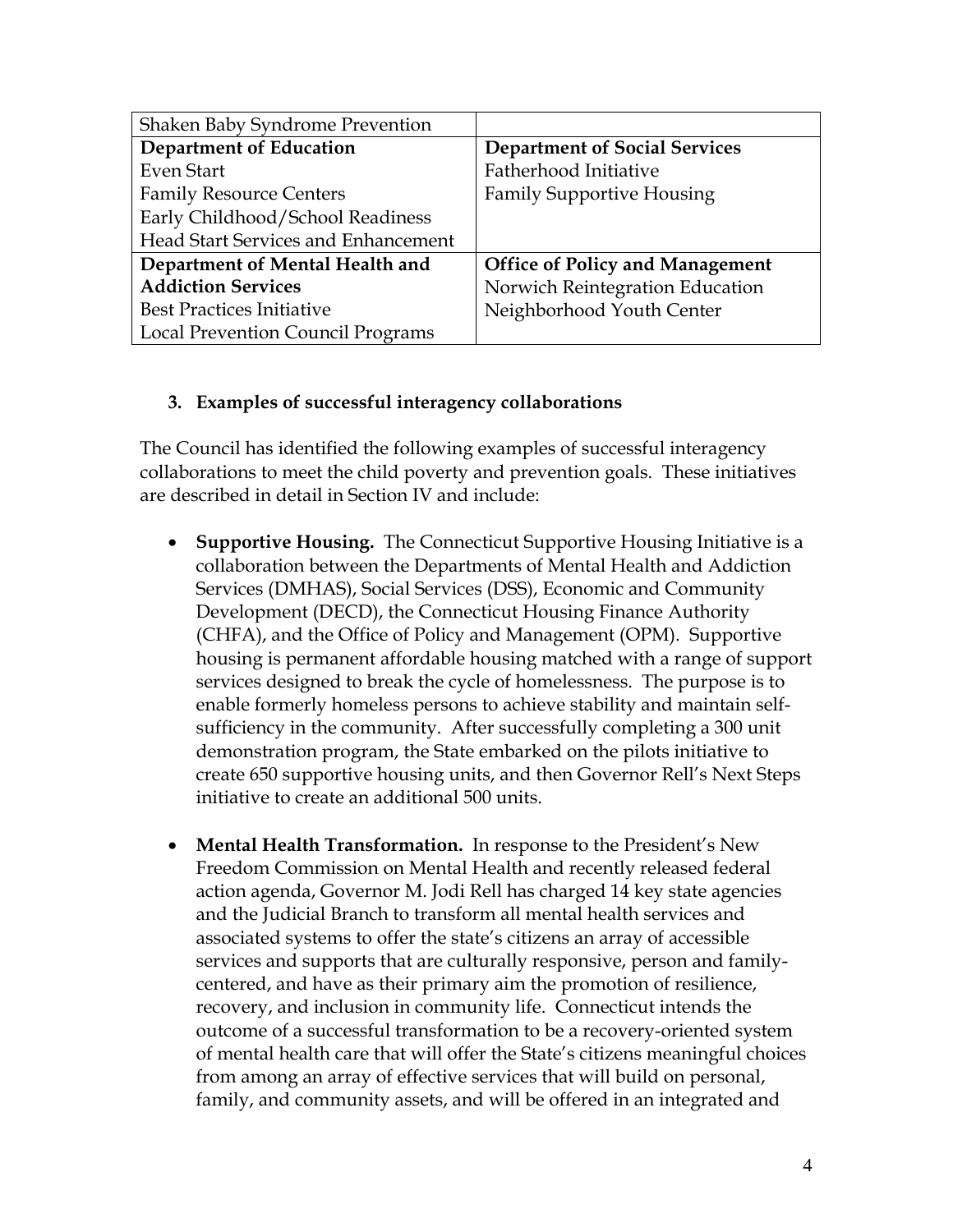coordinated fashion within the context of locally-based and managed systems of care, thereby ensuring continuity of care both over time and across agency boundaries.

- **Governor's Early Childhood Research and Policy Council.** The Governor's Early Childhood Research and Policy Council was established by Executive Order #13 of Governor M. Jodi Rell in February 2006 to engage leadership from the governmental, higher education, business, and philanthropic communities with regard to early childhood strategic planning and investment partnerships. The Council has 31 members appointed by the Governor and is co-chaired by three persons from the philanthropic community, the business community, and the education community.
- **Connecticut Birth to Three System.** Birth to Three, under Part C of the Individuals with Disabilities Education Act, was designed to be an interagency system since there is no one agency in any state that can meet all the needs of infants and toddlers with disabilities and their families. The exact design of each state's system is up to the state lead agency, as advised by the Interagency Coordinating Council which meets bimonthly. In Connecticut, that Council includes representatives from: the Departments of Education, Social Services, Public Health, Children and Families; the Board of Education and Services for the Blind; the Office of Protection and Advocacy; the Commission on the Deaf and Hearing Impaired; parents, providers, legislators, and physicians.

#### **4. Recommendations for prevention investment and budget priorities**

Sixty seven recommendations to reduce child poverty are contained in Section VI of this report. The recommendations are organized in six major objectives, which are not in priority order. The objectives are to:

- Enhance families' income and income-earning potential;
- Help low-income families build assets;
- Enhance affordability of health care, housing, child care, and early childhood education;
- Support safety net programs for families with multiple barriers;
- Enhance family structure and stability; and
- Further study.

At the December 2006 meeting, the Council endorsed an additional 27 recommendations to promote healthy, safe and productive lives and reduce the likelihood of crime, violence, substance abuse, illness, academic failure and other socially destructive behaviors.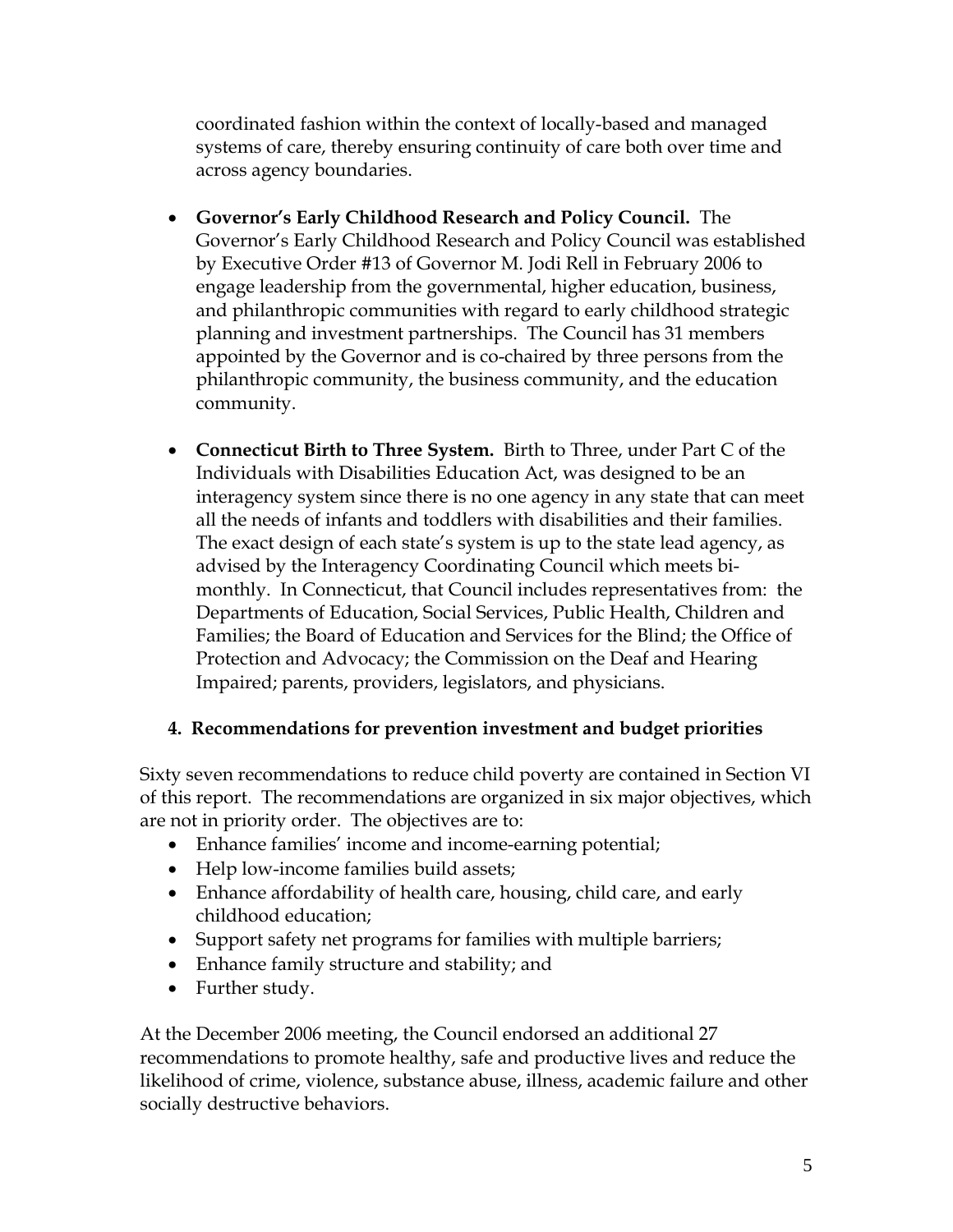## II. BACKGROUND

#### **A. State Prevention Council**

The State Prevention Council was created under Public Act 01-121, An Act Concerning Crime Prevention and a State Prevention Council, to evaluate and promote prevention work in the State of Connecticut. In essence, the mandate was to establish a prevention framework for the state, develop a comprehensive state-wide prevention plan, offer recommendations to better coordinate existing and future prevention expenditures across state agencies and increase fiscal accountability.

The Council met regularly to ensure that the requirements of the public act were implemented in a comprehensive manner. The membership of the Council included representatives from the Office of Policy and Management, the Chief Court Administrator, and the Commissioners of the departments of Children and Families, Education, Mental Health and Addiction Services, Mental Retardation, Public Health and Social Services.

One of the main tasks of the Prevention Council was the development of a statewide prevention plan. The Council conducted research, analysis and deliberated extensively during the planning and development phase of the plan. The plan included four major recommendations that served to advance formation of comprehensive approaches for prevention within the state. The recommendations were to:

- increase public awareness of the value of prevention
- strengthen state and local networks involved in prevention
- improve data collection on prevention programs
- share and implement best practices

The Council felt that these recommendations, when implemented, would provide the Council with the information and tools necessary to effectively evaluate and analyze prevention initiatives in the state and set priorities for future prevention programming. The State Prevention Plan was submitted to the General Assembly in 2003.

As stipulated in the public act, the Governor's Budget for the 2003-2005 Biennium included a prevention report with recommendations for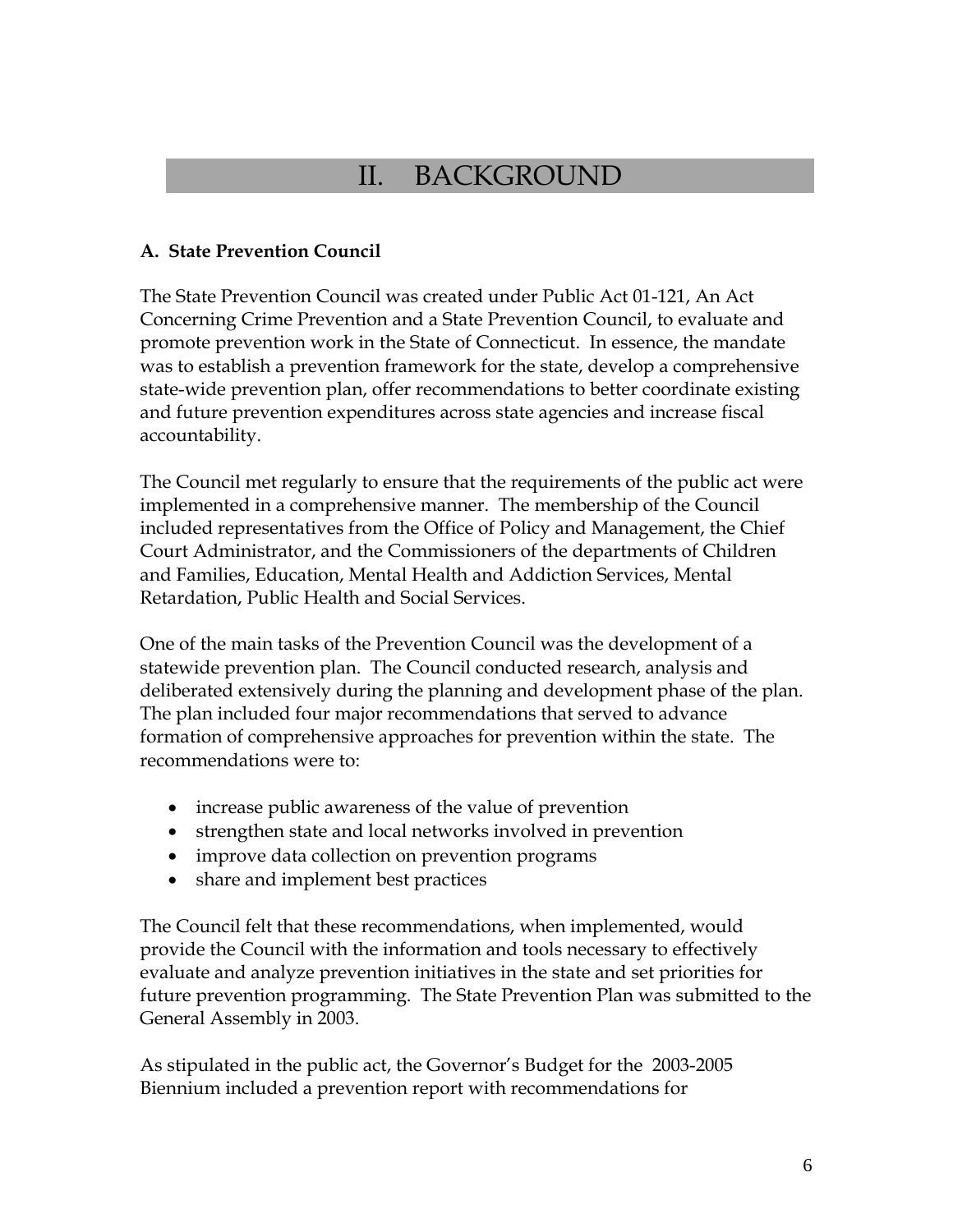appropriations for primary prevention services administered by state agencies that served on the State Prevention Council. The report was released in February 2003.

In 2003, the legislature enacted Public Act 03-145, An Act Concerning the State Prevention Council and Investment Priorities, which required the Council to continue its work to foster the development and implementation of a comprehensive and coordinated statewide system of prevention in Connecticut. In January 2004, the Prevention Council's progress report was submitted to the General Assembly. This report highlighted statewide prevention initiatives within the policy domains of Early Childhood Development and Youth Development and its relationship to the four recommendations.

In accordance with the stipulations set forth in the public act, the Council submitted its final prevention report in March 2004. The report highlighted the accomplishments and outcomes for statewide prevention initiatives.

### **B. Child Poverty Council**

In the Spring of 2004, the Connecticut legislature enacted Public Act 04-238, An Act Concerning Child Poverty establishing a Child Poverty Council. The Council was charged with recommending strategies to reduce child poverty in the State of Connecticut by fifty percent (50%) within ten years.

The legislation required that the Council consist of the following members or their designees: the Secretary of the Office of Policy and Management; the President Pro Tempore of the Senate; the Speaker of the House of Representatives; the Minority Leader of the Senate and the Minority Leader of the House of Representatives; Commissioners of the Department of Children and Families, Education, Higher Education, Labor, Mental Health and Addiction Services, Mental Retardation, Public Health, Social Services, Corrections, Transportation, Economic and Community Development, Health Care Access; the Child Advocate, the chair of the State Prevention Council, the Executive Director of the Children's Trust Fund, and the Executive Director of the Commission on Children.

The Council engaged in numerous strategies to gather the appropriate data to assist in the formation of its recommendations and presented its first report to the Legislature in January 2004. The report contained 67 recommendations to reduce child poverty in Connecticut by fifty percent over a ten year period. The recommendations were organized under six major objectives: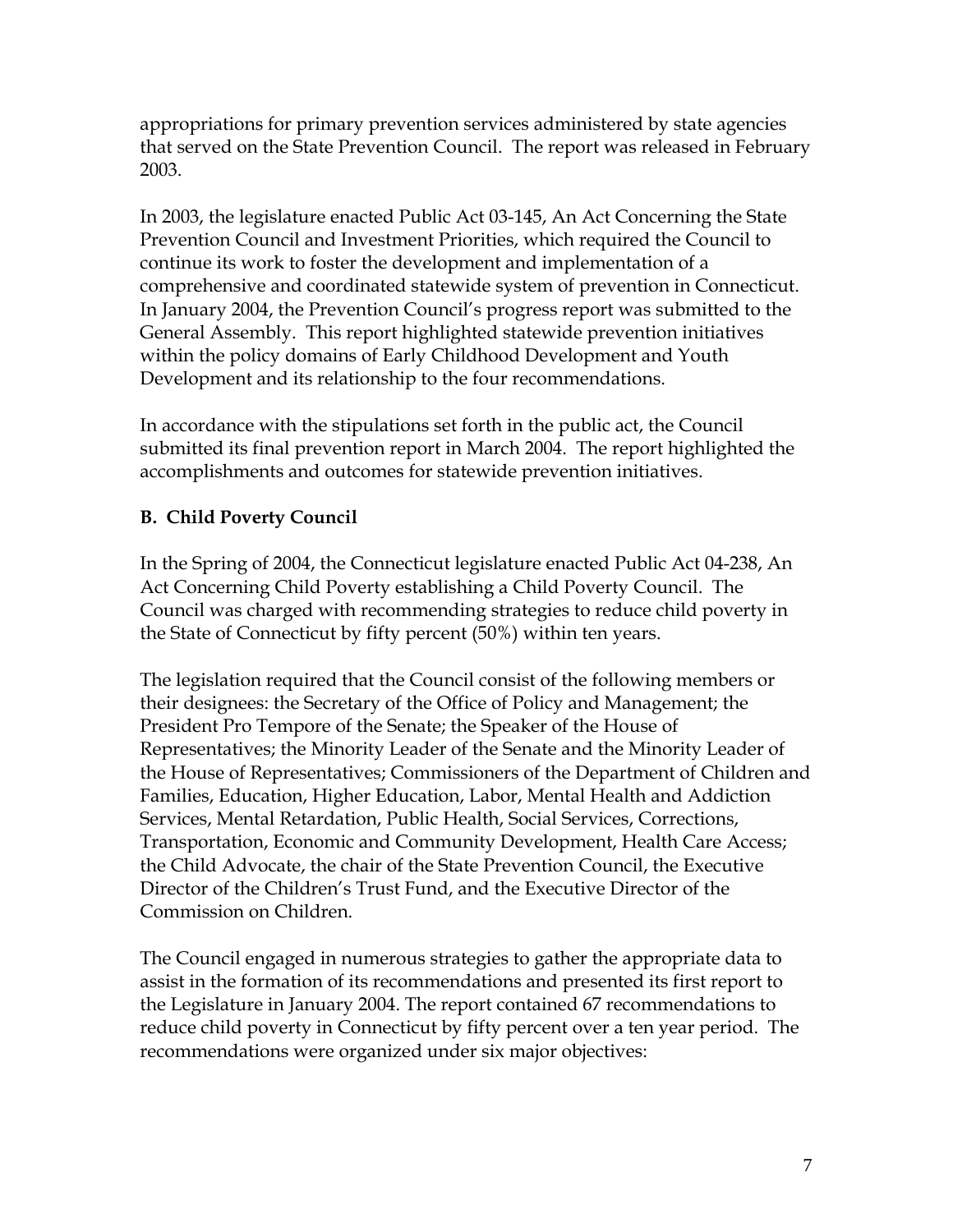- enhance families' income and income-earning potential;
- help low income families build assets;
- enhance affordable health care, housing, child care and early childhood education;
- support safety net programs for families with multiple barriers;
- enhance family structure stability; and
- further study child poverty issues and solutions.

In July 2005, the legislature enacted Public Act 05-244, An Act Concerning the Implementation of the Recommendations of the Child Poverty Council. This public act made the executive director of the Commission on Human Rights and Opportunities a member of the Child Poverty Council and required the Council to meet at least twice a year to review and coordinate state agency efforts to meet the goal of reducing child poverty by 50% by June 30, 2014. The Council's annual implementation reports to the legislative committees included progress made toward meeting this goal. The Council continued its work to develop strategies to implement, monitor and report on the implementation of the recommendations.

A number of the Council's recommendations were proposed by Governor Rell and enacted by the legislature in FY 2006-07 and, in January 2006, the Child Poverty Council submitted a report on progress made towards the implementation of the plan to meet the child poverty reduction goal and the extent to which state actions were in conformity with the plan.

## **C. Child Poverty and Prevention Council**

In June 2006, the Connecticut legislature enacted Public Act 06-179, An Act Concerning State Investments in Prevention and Child Poverty Reduction and the Merger of the State Prevention and Child Poverty Councils.

This public act requires the newly formed Child Poverty and Prevention Council to adhere to provisions of the previous councils and imposes additional responsibilities relating to prevention services. The Child Poverty and Prevention Council is comprised of members of both the Child Poverty Council and the State Prevention Councils. In 2006, the Chief Court Administrator was added to the Council.

The public act directs the Child Poverty and Prevention Council to: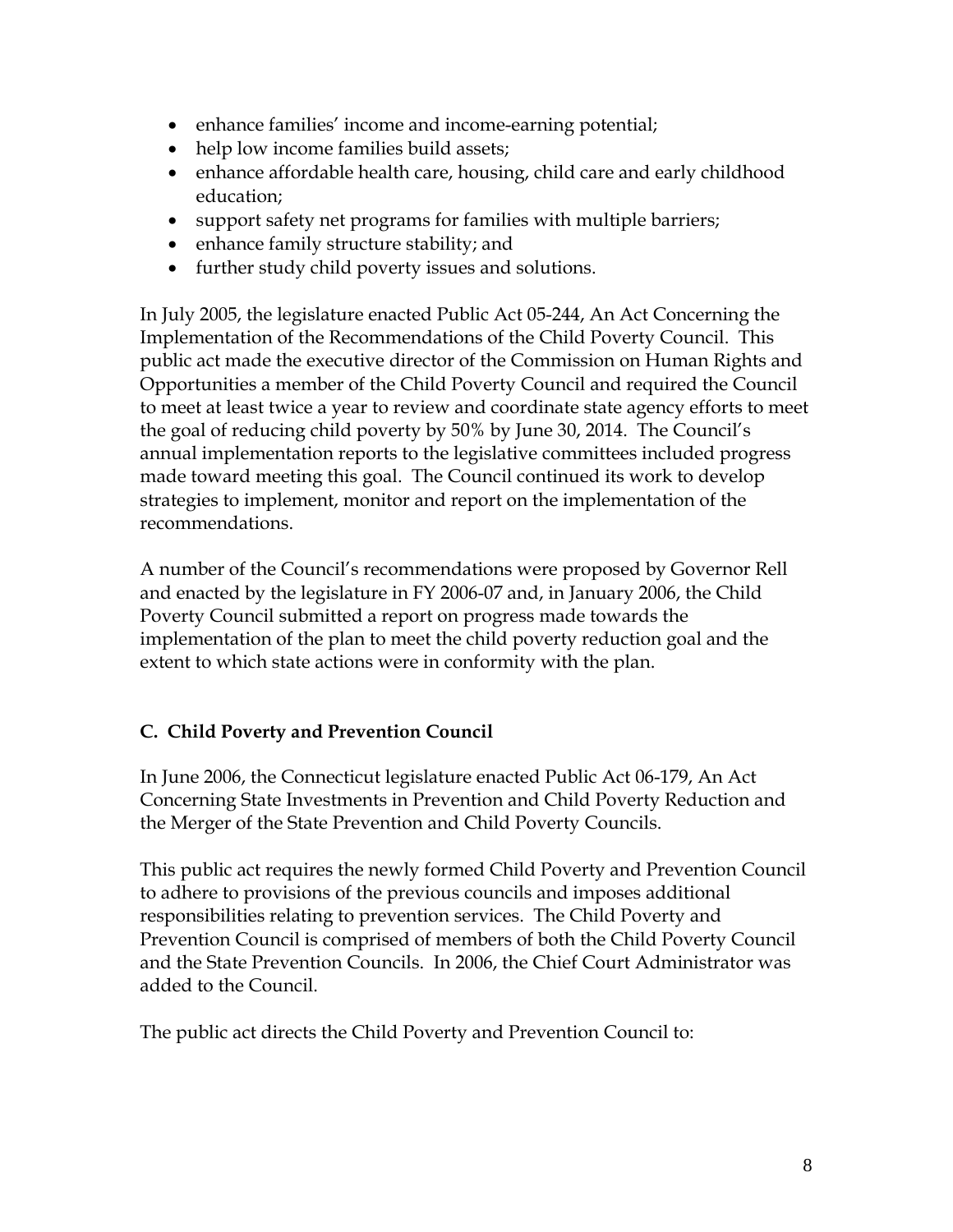- Establish prevention goals and recommendations and measure prevention service outcomes to promote the health and well-being of children and their families.
- Report to the Governor and various legislative committees on the state's progress in prioritizing expenditures for prevention services in budgeted state agencies with membership on the council including:
	- o Summarizing measurable gains made toward the child poverty and prevention goals established by the Council.
	- o Providing examples of successful interagency collaborations to meet the child poverty and prevention goals established by the Council.
	- o Recommending prevention investment and budget priorities.

The public act also requires each state agency with membership on the council that provides prevention services to children and families to submit an agency prevention report to the Council which must be included in the Council's report to the Governor and legislature. Each agency report must include at least two prevention programs.

### **D. Inventory**

In order to identify existing programs in Connecticut that address child poverty, the Council developed a statewide inventory in 2004. The Council developed and disseminated an inventory questionnaire to fifteen (15) state agencies to gather data on existing statewide programs that serve children and their families in the area of poverty prevention, self-sufficiency programs focused on lifting people out of poverty and/or programs that provide support services for people in poverty.

The Child Poverty Inventory is a comprehensive list of statewide programs that provide assistance to people in poverty or at risk of falling into poverty. Not all of these programs have a specific mandate to address poverty, but they may have a positive impact on lifting families and children out of poverty.

In FY 2004, the State of Connecticut funded eighty-one (81) statewide programs that provided assistance to people in poverty or at risk of falling into poverty. In FY 2004, the State allocated nearly \$2.4 billion that includes a combination of federal (\$1,089,770,825), state (\$1,278,927,574) and private (\$26,108,394) funding.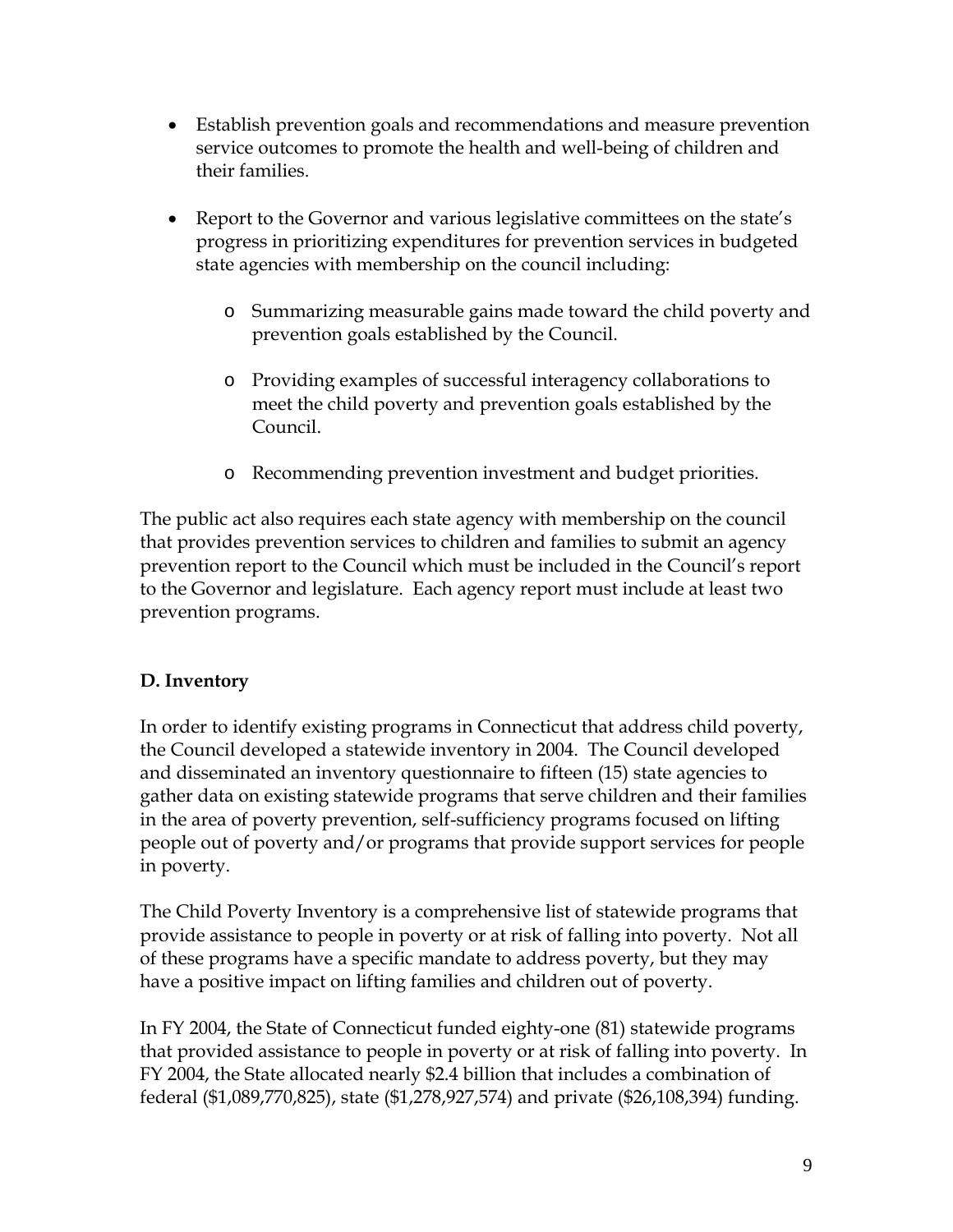The Child Poverty Inventory is organized by agency and the programs are categorized under each agency by program types. The program types are listed under the following categories:

- Prevention (19 Programs)
- Self-Sufficiency (19 Programs)
- Support for people in poverty (43 Programs)

Of the \$2.3 billion in state funding, 31% funded prevention and self-sufficiency programs in FY 04 and 69% funded programs to provide support for people in poverty. Seventy one percent of programs are funded through the Department of Social Services, Public Health and Education. The remaining 29% is divided among the following departments: Higher Education, Mental Health and Addiction Services, Children Trust's Fund, Children and Families, Mental Retardation, Labor, Correction, and Economic and Community Development.

The prevention programs listed in the 2004 inventory were as follows:

**Job Center Program**: This Department of Corrections program provides preemployment training, transitional counseling and employment referral for the successful re-integration of offenders back into the workforce. FY04 \$16,930

**Educational Training Program**: This Department of Corrections program provides academic skills in the areas of reading, language arts, science and social studies to incarcerated inmates. FY04 \$16,930 (Federal), \$1,669,970(State)

**Oral Health Promotion and Disease Prevention**: This Department of Public Health Program is designed to implement effective culturally appropriate oral health promotion, and disease prevention programs that adopt, adapt and enhance best practices. FY04 \$216,021-(State)

**Abstinence – Only Education**: This Department of Public Health Program provides community based sex education, to promote abstinence from sexual activity among racially and ethnically diverse youth between the ages of nine and fourteen. FY04 \$352,231 (Federal)

**Prevention Programs**: This Department of Mental Health and Addiction Services program provides an array of capacity building and public awareness on prevention through local and statewide agencies. FY04 \$2,031,593 (Federal), \$40,000 (State)

**STD Control Program**: This Department of Public Health program provides a variety of services to adolescents to reduce the transmission and incidence of selected STD. FY04 \$1,085,643 (Federal), \$1,074,130 (State).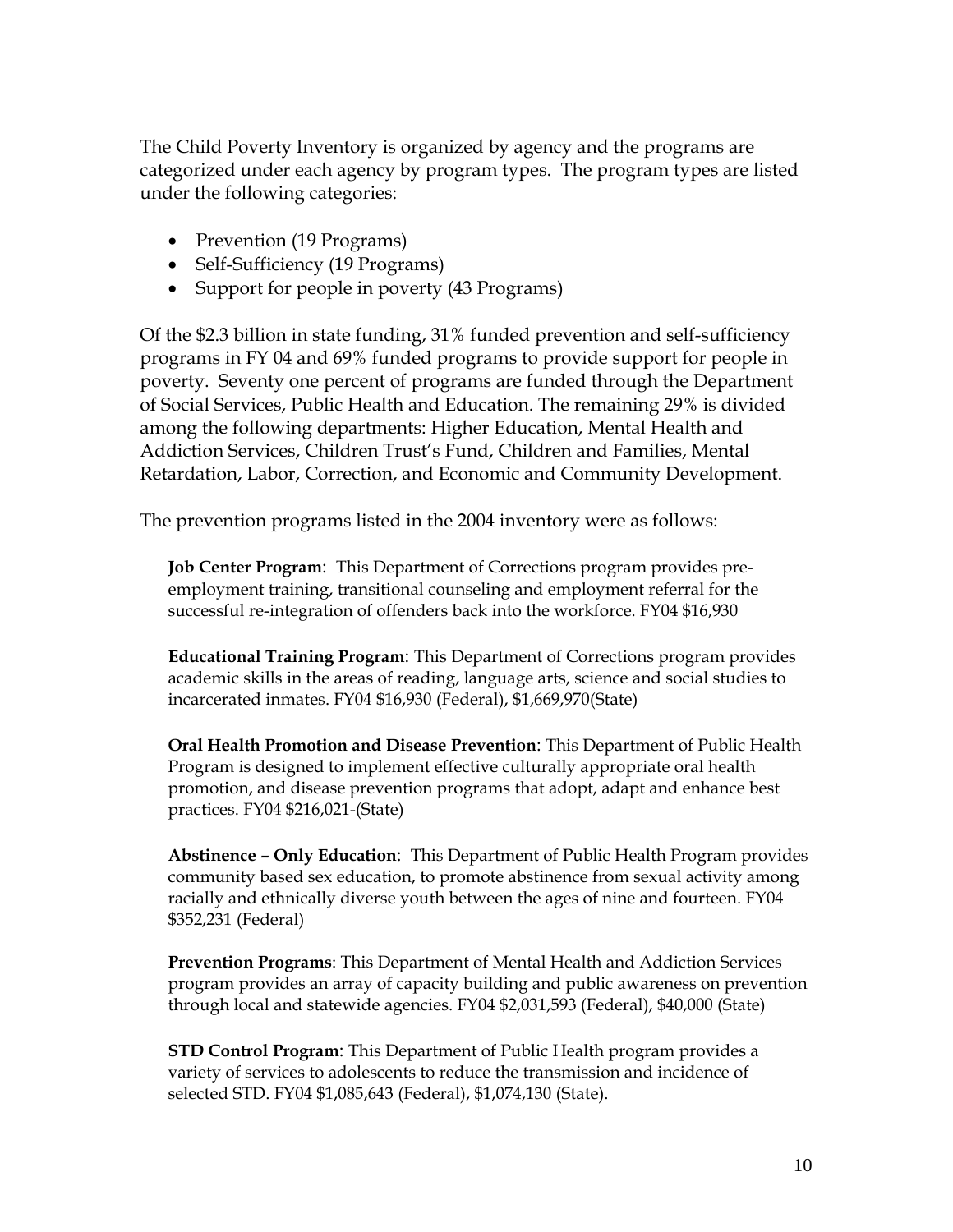**5 Day Nutrition Education Program:** This Department of Public Health program targets parents, preschool children, and teachers in Head Start and School Readiness programs through workshops using imaginative and fun activities to teach nutrition. FY04 \$657,000 (Federal)

**Head Start Program**: This program provides comprehensive services in education, health and job training to children and families. FY04 \$50,597,771 (Federal), \$4,521,150 (State)

**Family Planning Program**: This Department of Public Health program provides family planning services to all persons desiring them, targeting particularly undeserved populations. FY04 \$1,076,964 (State)

**Head Start Collaborative Program**: This Department of Social Service program is designed to improve outcomes and opportunities for young children from birth to age five through comprehensive child development services for low-income families. FY04 \$ N/A

**Even Start Program**: This Department of Education program provides intensive family literacy services to parents and children to help parents become full partners in the education system and help break the cycle of poverty and low family literacy. FY04\$ 1,815,059 (Federal)

**Immunization Program:** This Department of Public Health program provides access to vaccines for medically underserved children through community awareness, outreach and referral services, and community partnerships. FY04 \$15,009,000 (Federal), \$471,591,007 (State)

**Teen Pregnancy Prevention Program**: This Department of Social Service program provides comprehensive community based programming through community partnerships to spread awareness about pregnancy prevention. FY04 \$2,063,299 (State)

**Early Reading Success Program:** This Department of Education program supports the implementation of a district reading plan to improve reading skills and achieve reading competency among children K-3. FY04 \$17,386,872 (State)

**Volunteer & Recreation Services**: This Department of Corrections program provides inmates with numerous opportunities to develop intellectually, physically and morally through addiction awareness, educational services and chaplaincy services. FY04 \$ N/A

**Childhood Lead Poisoning Program:** This Department of Public Health program uses a three-pronged approach to address childhood lead poisoning issues in an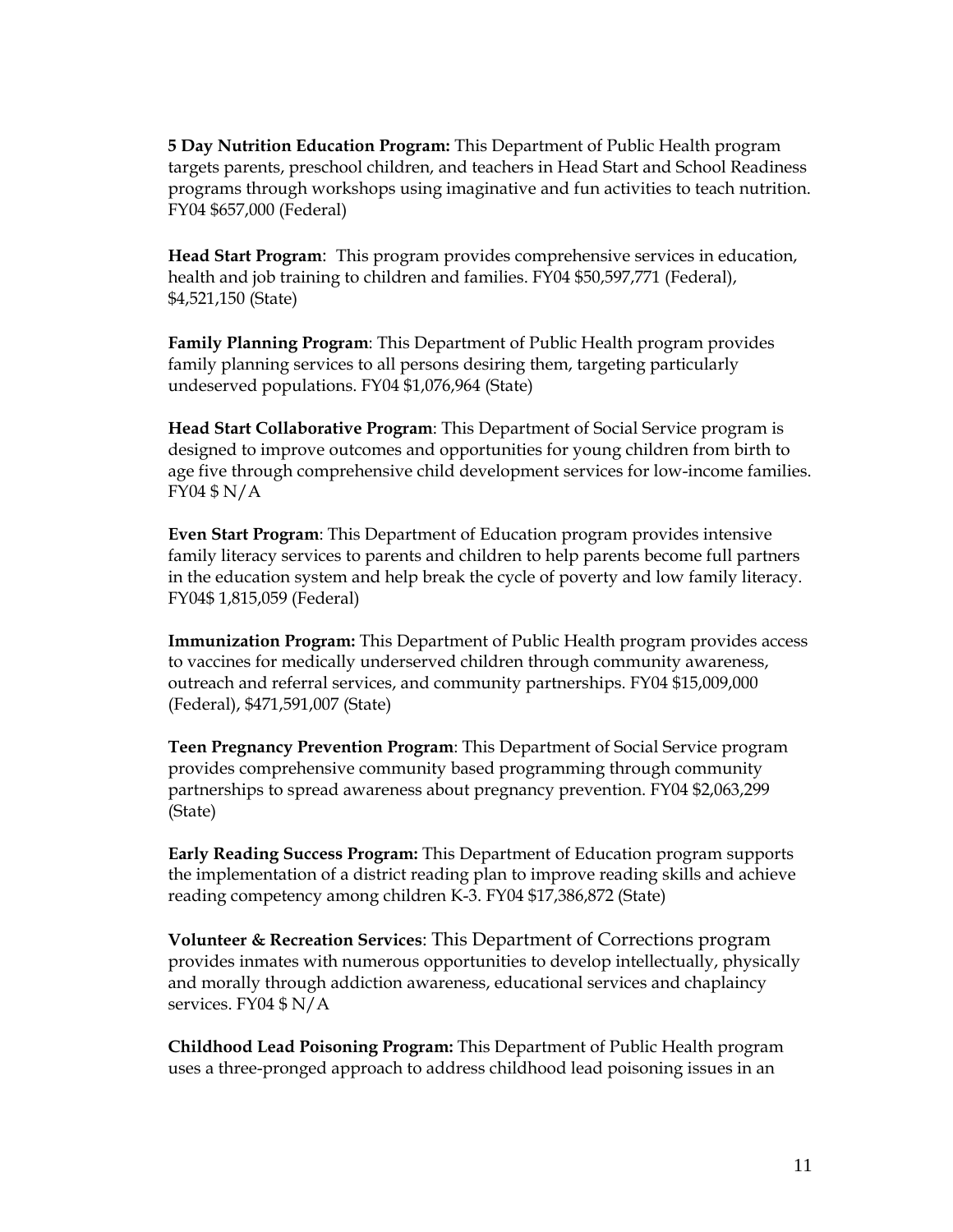effort to reduce and eliminate the incidence of lead poisoning in the children. FY04 \$919,748 (Federal), \$536,780 (State)

**Tobacco Use Prevention and Control Program**: This Department of Public Health program provides guidance and direction on: preventing youth from starting to smoke by using cessation services. FY04 \$1,010,252 (Federal), \$101,025 (State)

**Lead Environment Management and Environmental Practitioner Licensure:** This Department of Public Health program provides a wide range of program activities that relate to lead poisoning prevention and in particular, childhood lead poisoning prevention. FY04 \$472,000 (Federal), \$ 427,000 (State)

**Community Health Centers:** This Department of Public Health program provides a wide range of high quality preventative and primary care services to individuals, children and families. FY04 \$ 410,200 (Federal), \$4,359,492 (State)

#### **E. Website**

The Child Poverty and Prevention Council webpage, which contains the January 2005 Initial Child Poverty Plan and the 2006 Child Poverty Progress Report, is on the State of Connecticut, Office of Policy and Management Home page. The website address is:

<http://www.opm.state.ct.us/pdpd1/cpc/childpovertycouncil.htm>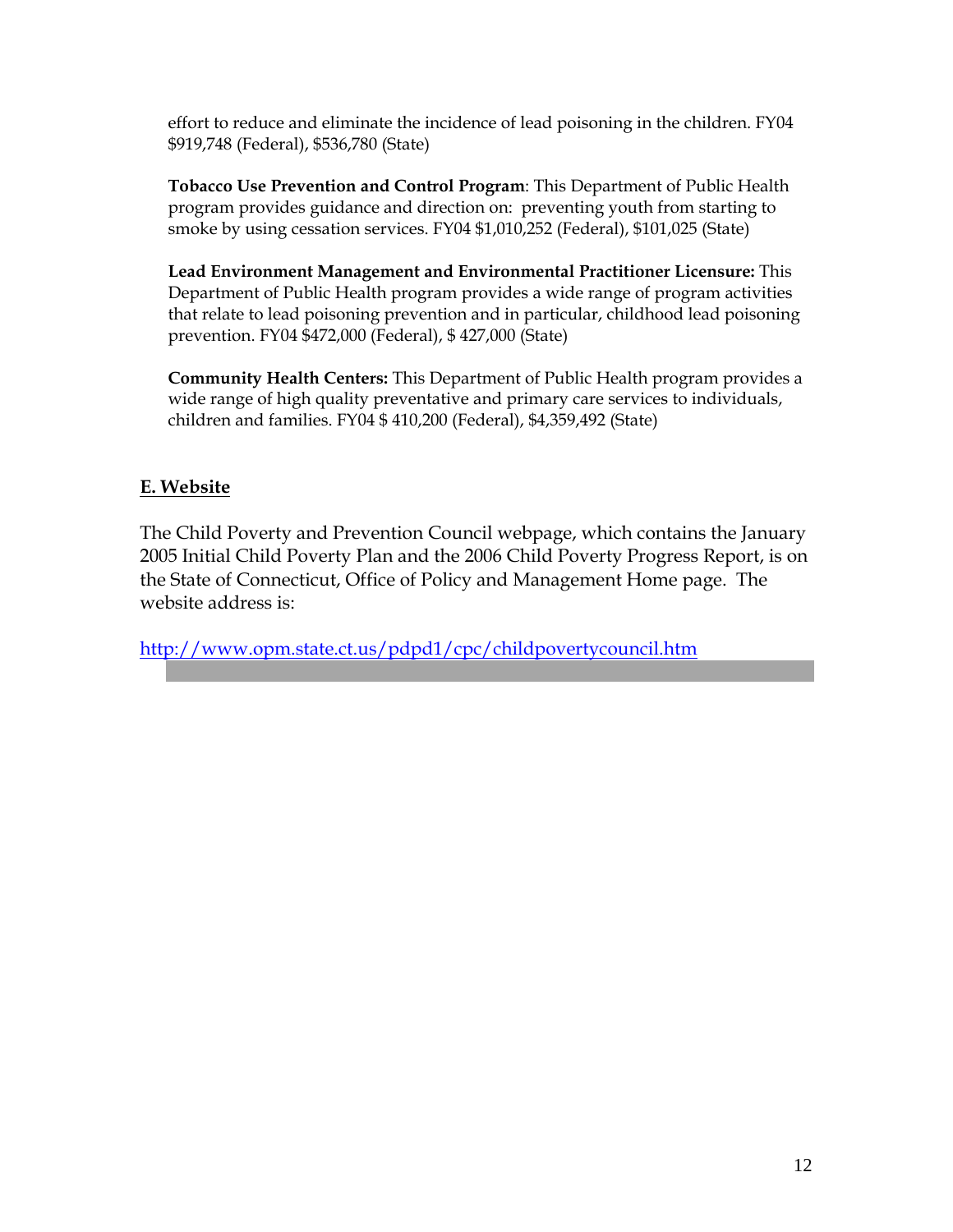## III. CHILD POVERTY AND PREVENTION GOALS

The Council's child poverty goal, as set in statute, is to reduce the number of children living in poverty in the state by fifty percent. The Council's prevention goals were adopted at the December 2006 Council meeting. The Council agreed that the following list represents a preliminary reflection of the Council's goals and that the Council will continue to refine and adjust goals, as some may be further specified and others may be determined to be strategies rather than goals. As of January 2006, the Council's child poverty and prevention goals are to:

- Reduce the number of children living in poverty in the state by fifty percent;
- Increase access to health care;
- Increase access to stable and adequate housing;
- Increase the percentage of pregnant women and newborns who are healthy;
- Decrease the rate of child neglect and abuse;
- Increase the percentage of children who are ready for school at an appropriate age;
- Increase the percentage of children who: learn to read by third grade, succeed in school, graduate from high school, enter post-secondary education, and successfully obtain and maintain employment as adults;
- Decrease the percentage of children who are unsupervised after school;
- Reduce unhealthy behaviors among youth (e.g. teen pregnancy, smoking, auto accidents);
- Decrease the incidence of child and youth suicide;
- Decrease the incidence of juvenile crime;
- Increase the positive involvement of fathers with their children; and
- Encourage ongoing future leadership on child poverty and prevention issues.

Pursuant to C.G.S. Section 4-67x, the Council's January 2007 report must provide a summary of measurable gains made toward the child poverty and prevention goals. The progress made toward the goal to reduce the number of children living in poverty in the state by fifty percent is discussed in Section VI of this report. The baseline data provided below for the newly-adopted prevention goals represents the best data available to-date. This data may be supplemented in coming years as other ongoing prevention-based data collection initiatives get underway, including: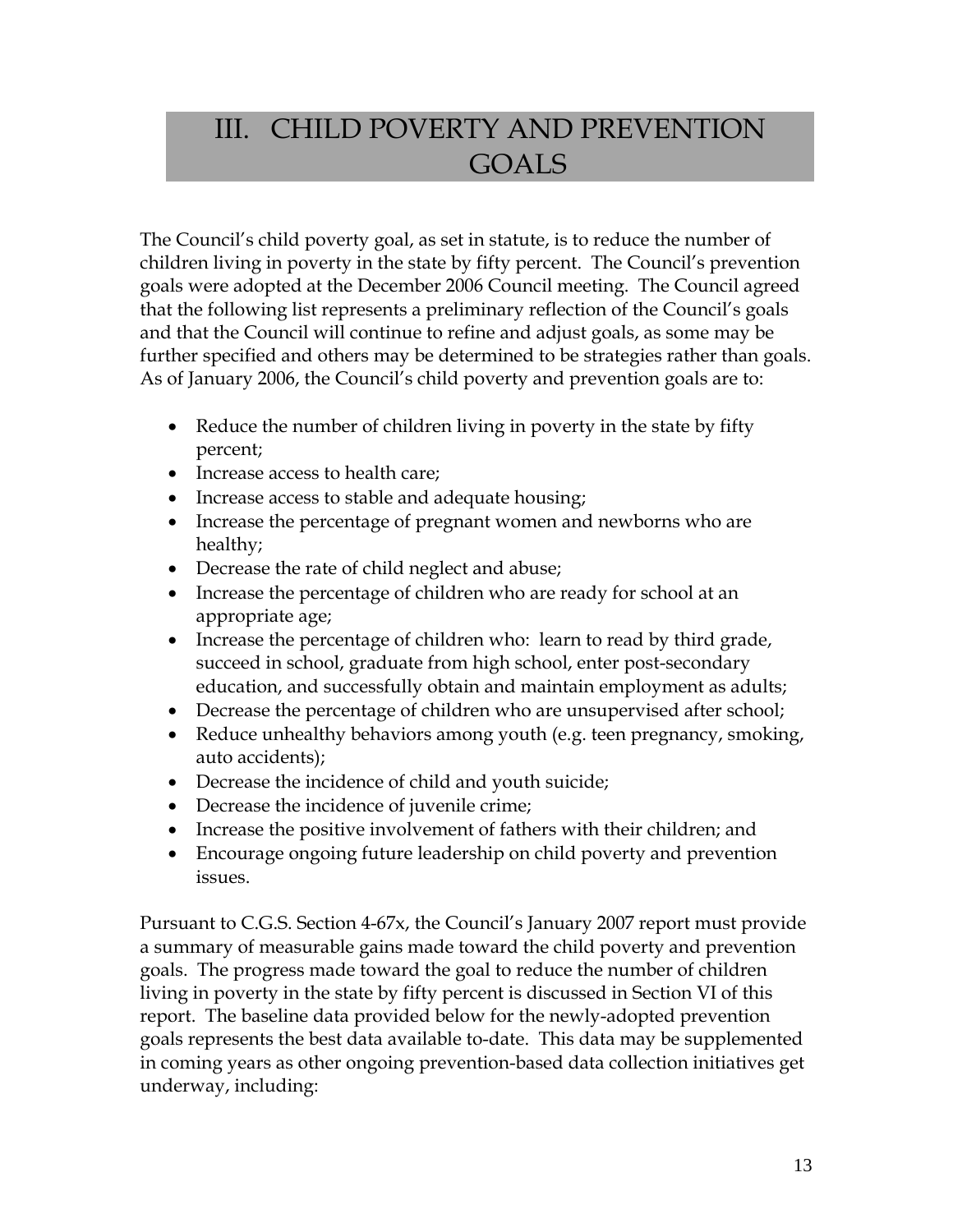- The state's Mental Health Transformation Initiative, led by DMHAS;
- The Youth Futures Committee, established pursuant to Public Act 06-182; and
- The Early Childhood Research and Policy Council, established by Executive Order of Governor Rell.

Each prevention goal is followed by available baseline indicators to provide a sense of where the state stands currently with regard to the goal.

#### **Goal: Increase access to health care.**

#### **Baseline Indicators:**

- **Health care insurance coverage.** The percentage of people without health insurance coverage was 6.4% in 2006.1
- **Health care insurance coverage for children.** The percentage of children under age 19 who do not have health insurance was 2.7% in 2006.[1](#page-117-0)
- **Well-baby visits.** In the fourth quarter of 2001, 55.8% of 4- to 24-montholds and 29.6% of 3 to 5-year-olds enrolled in HUSKY A had the recommended number of well-baby visits.[2](#page-117-1)
- **Well-child care.** In 2004, 56% of children enrolled in HUSKY A received well-child care.<sup>[3](#page-117-1)</sup>

#### **Goal: Increase access to stable and adequate housing.**

#### **Baseline Indicators:**

- **Affordability of home purchase**. An average price single-family home cost 5.2 times the state per capita personal income in 2003.[4](#page-117-1)
- **Affordability of home rental.** The hourly wage that a full-time worker would have to earn in order to afford an average two-bedroom apartment at fair market rent was 2.5 times the state minimum wage in 2003.[5](#page-117-1)
- **Number of homeless persons.** The number of children and individuals who experienced homelessness over a twelve month period was 33,000, of whom 13,000 were children, in 1999.<sup>[6](#page-117-1)</sup>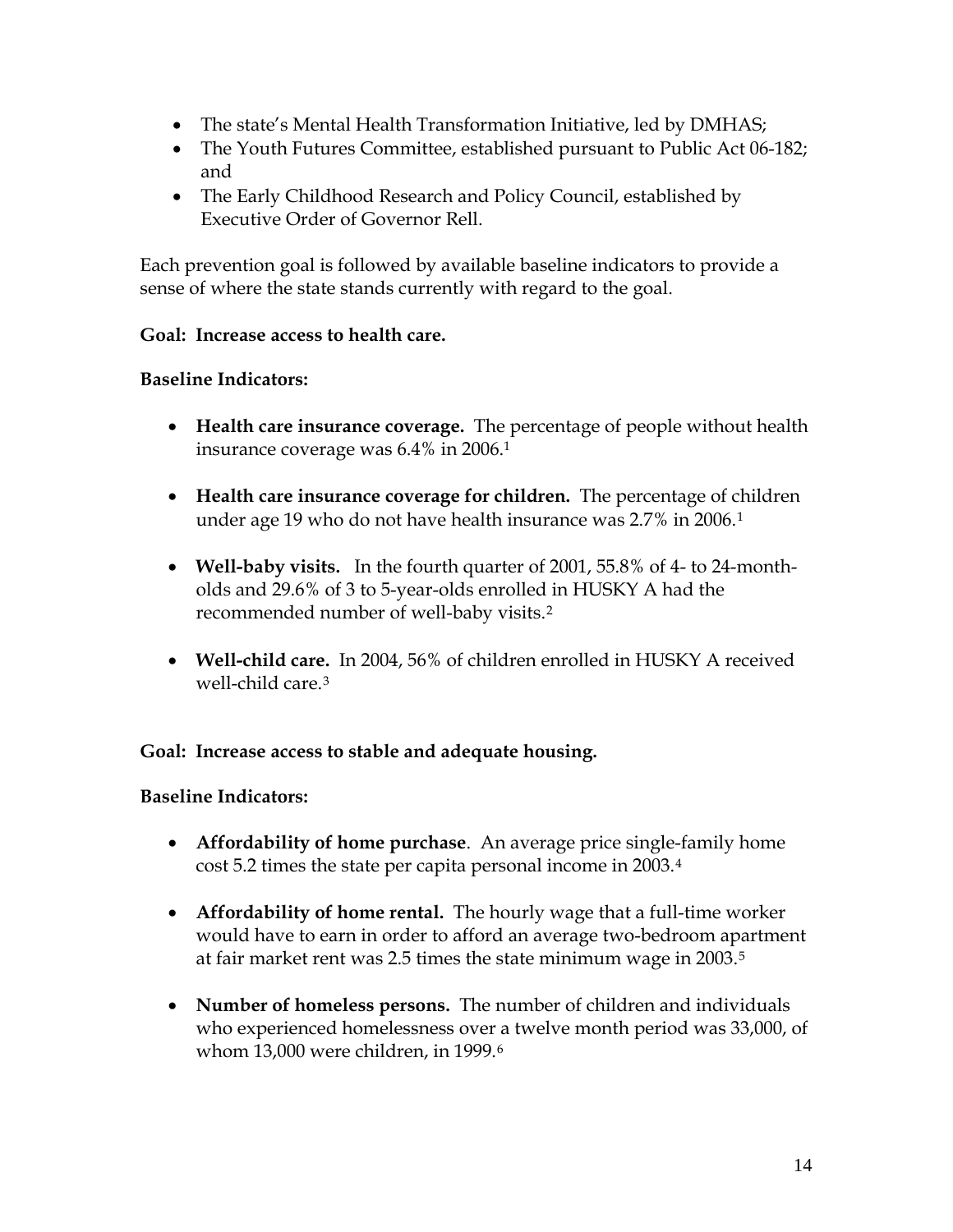• **Long term or repeated homelessness.** The number of households that have been homeless at least a year or more, or experience repeated episodes of homelessness was approximately 3,000 in 1999.[7](#page-117-1)

#### **Goal: Increase the percentage of pregnant women and newborns who are healthy.**

#### **Baseline Indicators:**

- **Late or no prenatal care**. In SFY 2004, 12.9% of mothers obtained prenatal care after the first trimester of their pregnancy or did not obtain prenatal care.[8](#page-117-1)
- **Low birthweight.** In SFY 2004, 8% of births were considered low birthweight (less than 2,500 grams)<sup>[9](#page-117-1)</sup>
- **Infant mortality.** In SFYs 2002-2004, the infant mortality rate was 5.8 infant deaths in the first year of life per 1,000 live births.[10](#page-117-1)
- **Immunization.** In 2005, 81.5% of children 19-35 months of age were fully immunized (81.5% for 4:3:1:3:3:1 vaccination series in 2005)[11](#page-117-1)
- **Lead screening.** In 2004, 45.3% of children from one to two years of age received a blood lead screening during that year.[12](#page-117-1)

#### **Goal: Decrease the rate of child neglect and abuse.**

#### **Baseline Indicators:**

- **Substantiated abuse or neglect.** In SFY 2004, there were 14 substantiated cases of child abuse or neglect per 1,000 children.[13](#page-117-1)
- **Children removed from home.** In 2004, 10.9% of victims of child maltreatment were removed from their homes and placed in the custody of the Department of Children and Families.[14](#page-117-1)

**Goal: Increase the percentage of children who are ready for school at an appropriate age.**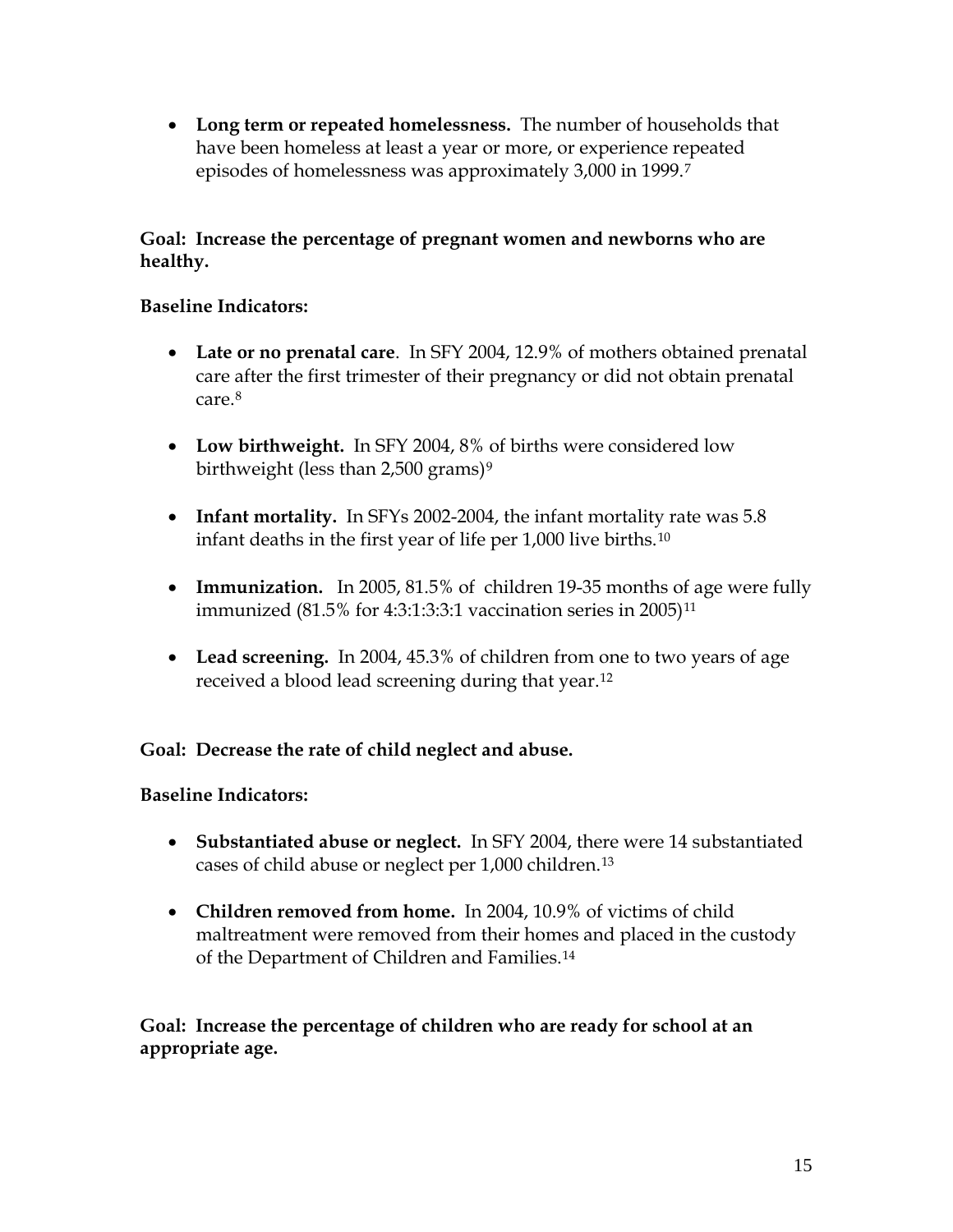#### **Baseline Indicators:**

- **Preschool experience.** In SFY 2005, 77% of kindergartners statewide had preschool experience and in SFY 2004, 56% of kindergartners in ERG I had preschool experience.[15](#page-117-1)
- **Kindergarten Assessment.** The SDE is charged with developing a kindergarten assessment which is scheduled to be in place in Fall 2009. The SDE has done a proxy assessment of kindergarten readiness in the Fall of 2006 consisting of a survey to all kindergarten teachers in the state. The information will be available soon and will be used to establish a baseline and future assessments will be used to measure progress toward this goal.

**Goal: Increase the percentage of children who: learn to read by third grade, succeed in school, graduate from high school, enter post-secondary education, and successfully obtain and maintain employment as adults.** 

#### **Baseline Indicators:**

- **CMT score in 3rd grade reading.** In 2006, 54.4% of 3rd graders reached the goal in reading on the Spring 2006 Connecticut Mastery Test (CMT).
- **CMT score in 4th grade reading.** In 2006, 57.8 % of 4<sup>th</sup> graders overall and 27.5% of 4th graders receiving free or reduced-price lunch met the 4th grade Connecticut Mastery Test (CMT) goal in reading.[16](#page-117-1)
- **School districts in need of improvement under NCLB.** In SFY 2006, 22 public school districts were "in need of improvement" under NCLB (i.e. failing to meet Adequate Yearly Progress for two consecutive years).[17](#page-117-1)
- **Out-of-school suspension or expulsion.** In SFY 2004, 28,035 incidents resulted in out-of-school suspension and 1,002 incidents resulted in expulsion.[18](#page-117-1)
- **Graduate from high school.** In 2004, the four-year cumulative high school dropout rate (i.e. the percentage of students in the graduating class who have dropped out between grades 9 and 12), was 8.8% statewide and 20.9% in ERG I for the Class of 2004.[19](#page-117-1)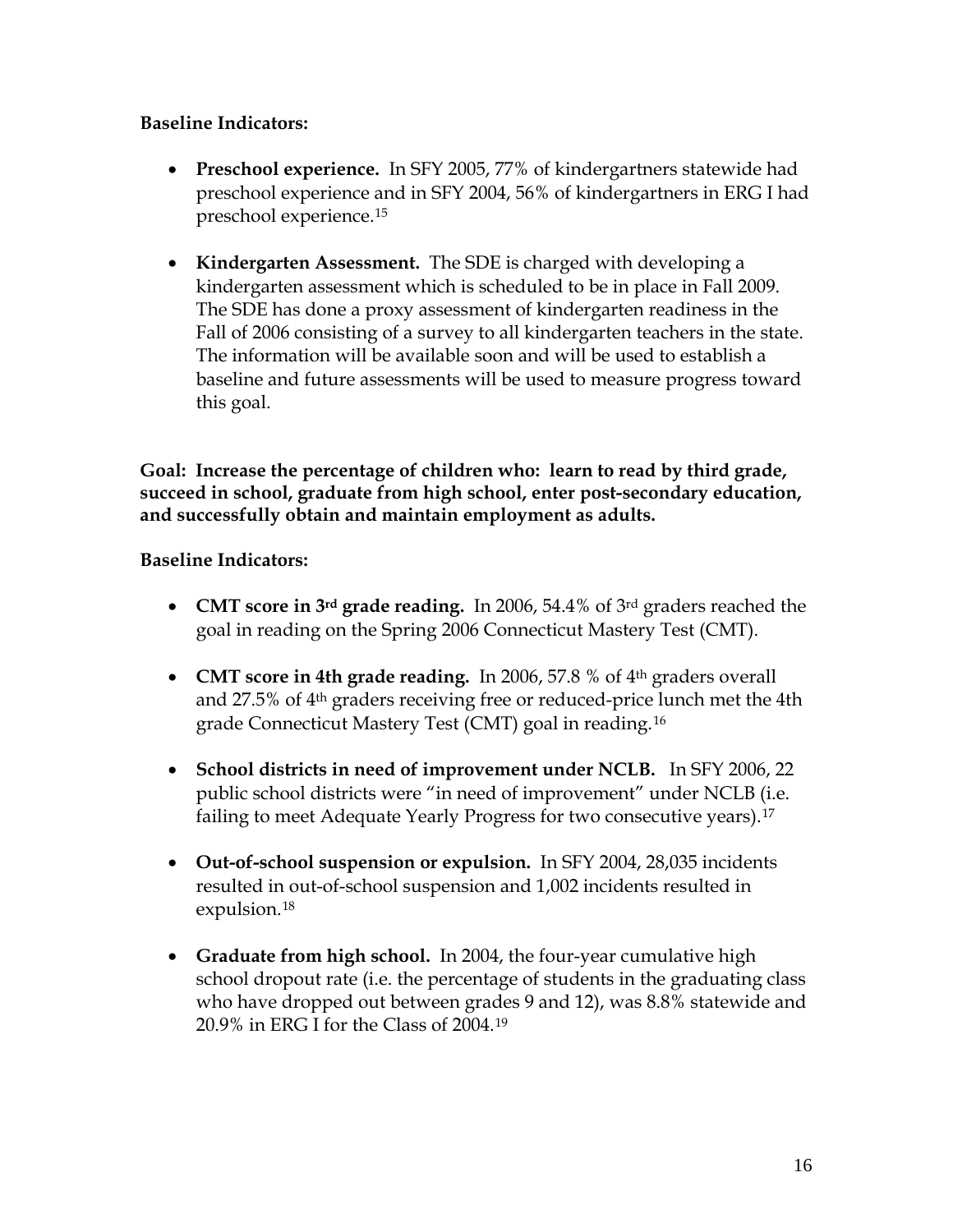#### **Goal: Decrease the percentage of children who are unsupervised after school.**

#### **Baseline Indicators:**

• **After school and other activities: self-reports.** In 2005, the percentage of students who reported that they took part in organized after school, evening, or weekend activities (such as school clubs, sports, community center groups, music/art/dance lessons, drama, church, or other supervised activities) on one or more of the past seven days was 58.5% for one or more days and 22.7% for five or more days.[20](#page-117-1)

#### **Goal: Reduce unhealthy behaviors among youth (e.g. teen pregnancy, smoking, auto accidents).**

- **Teenage births.** The teenage birth rate was 13.8 births per 1,000 females ages 15-17 in SFY 2004.[21](#page-117-1)
- **Self-reports of cigarette usage.** The percentage of high school students who reported that they smoked cigarettes during the past 30 days was 18.1% in 2005 survey year.[22](#page-117-1)
- **Self-reports of marijuana usage.** The percentage of high school students who reported that they used marijuana during the past 30 days was 23.1% in 2005 survey year.[23](#page-117-1)
- **Self-reports of alcohol usage**. The percentage of high school students who reported that they smoked cigarettes during the past 30 days was 45.3% in 2005 survey year.[24](#page-117-1)
- **Self-reports of riding with driver who had been drinking alcohol.** The percentage of high school students who report that they did not ride with a driver who had been drinking alcohol during the past 30 days (70.3% in  $2005$  survey year)<sup>[25](#page-117-1)</sup>

#### **Goal: Decrease the incidence of child and youth suicide.**

#### **Baseline Indicators:**

• **Suicide rate.** The suicide rate among young people, ages 15-24, was 5.3 deaths per 100,000 in 2003.[26](#page-117-1)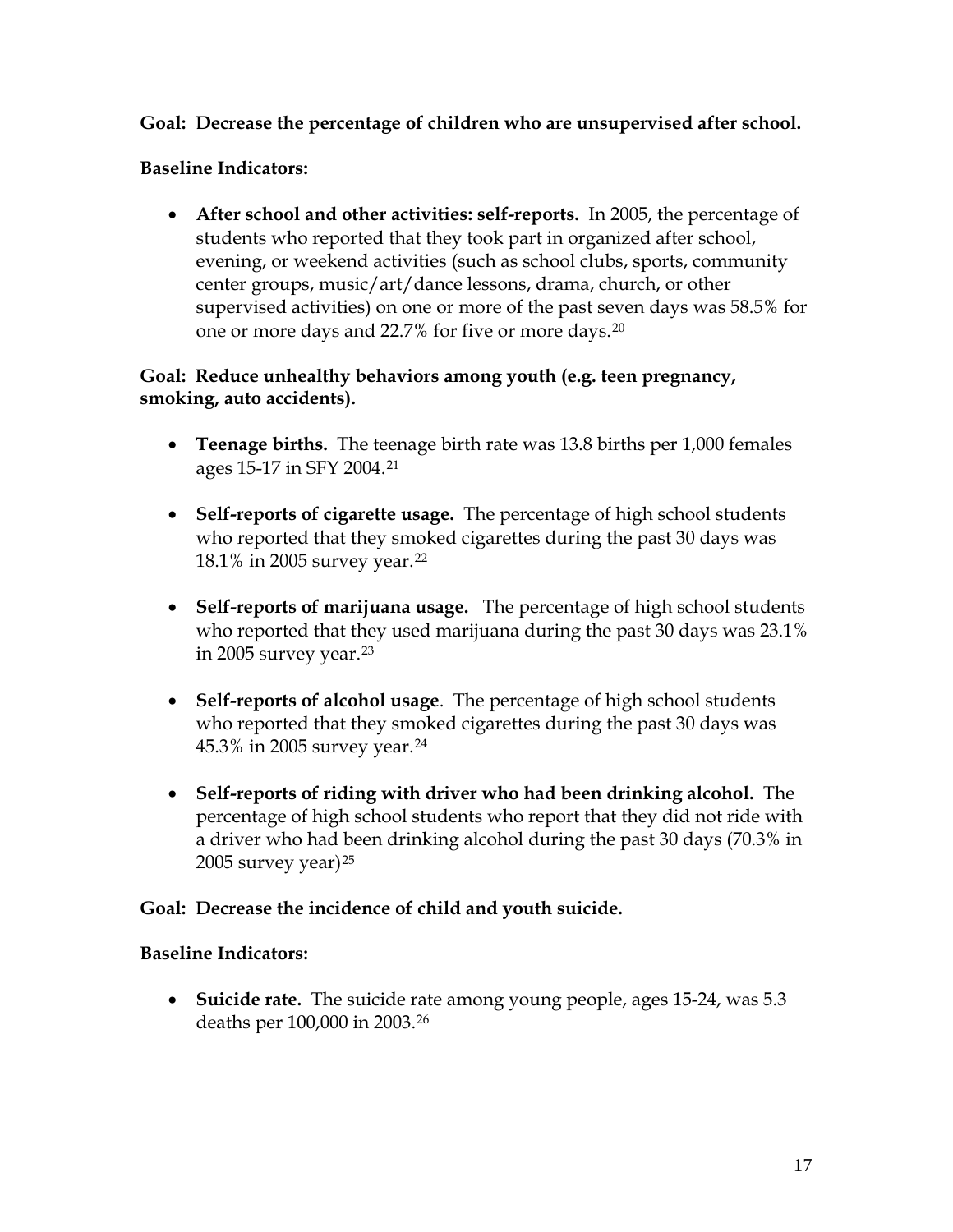• **Self-reports of suicide attempts.** The percentage of high school students who reported that they attempted suicide during the past 12 months was 12.1% in 2005 survey year. .[27](#page-117-1)

#### **Goal: Decrease the incidence of juvenile crime.**

#### **Baseline Indicators:**

- **Juvenile violent crime arrests.** The juvenile arrest rate for offenses included in the Violent Crime Index (VCI) was 290 VCI crime arrests of persons under age 18 for every 100,000 persons ages 10–17 in 2003.[28](#page-117-1)
- **Juvenile arrests for drug violations.** The juvenile arrest rate for drug violations was 479 drug arrests of persons under age 18 for every 100,000 persons ages 10-17 in 2003.[29](#page-117-1)

#### **Goal: Increase the positive involvement of fathers with their children.**

#### **Baseline Indicators:**

• **Marriage rates among low income families.** In 2005, 3.5% of married couple families with children had income below the federal poverty level while 28.3% of female-headed families with children and no husband present had income below the federal poverty level.[30](#page-117-1)

**Goal: Encourage ongoing future leadership on child poverty and prevention issues.** 

#### **Baseline Indicators:**

• **To be determined.**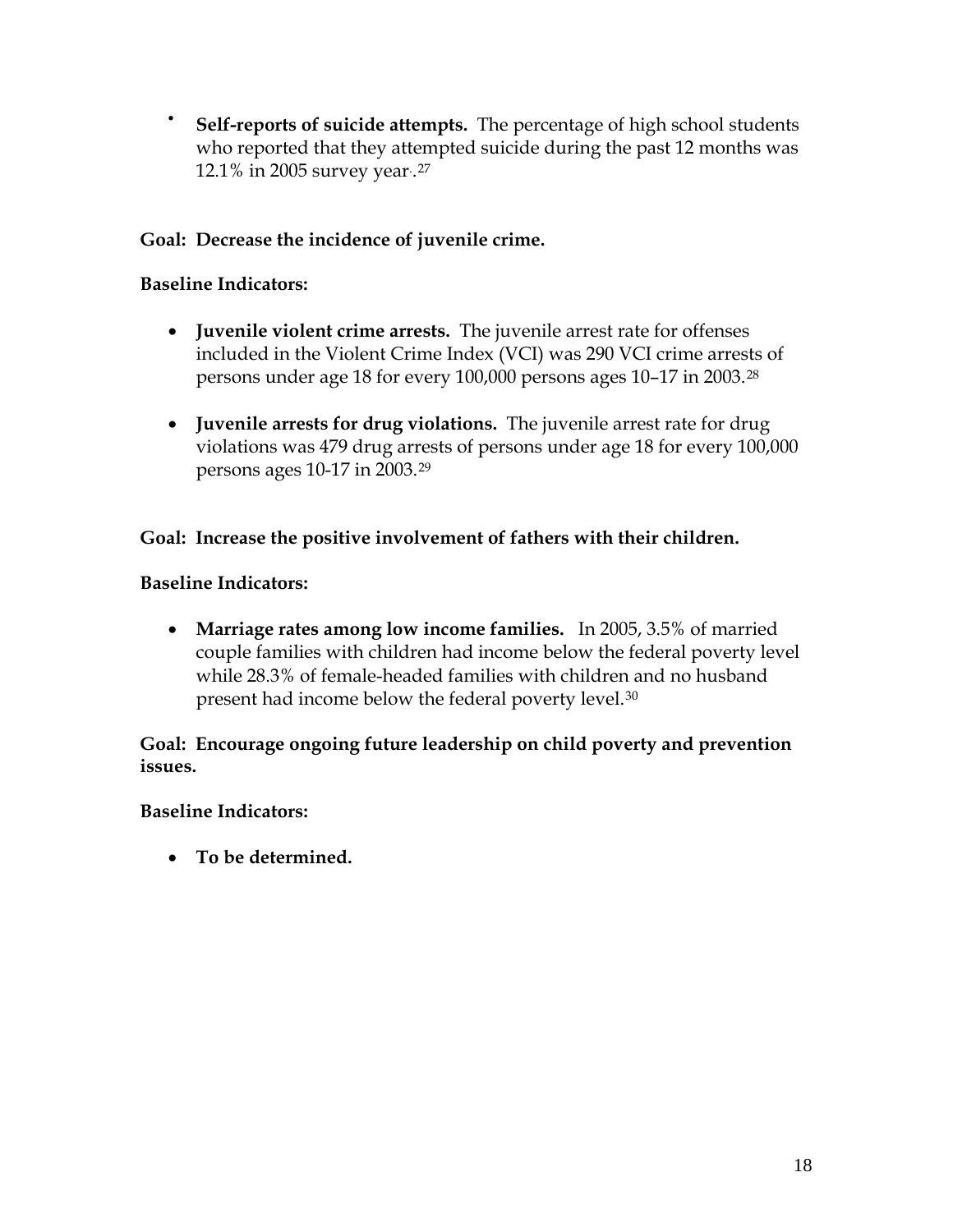## IV. EXAMPLES OF SUCCESSFUL INTERAGENCY COLLABORATIONS

The Council identified the following examples of successful interagency collaborations:

- Supportive Housing
- Mental Health Transformation Grant
- Governor's Early Childhood Research and Policy Council
- Connecticut Birth to Three System

A brief description of each initiative is included below.

#### **Connecticut Supportive Housing Initiative**

Back in the early 1990's, Connecticut, like most other states, was struggling with a growing homelessness problem. The solutions the state had been using up until that point – emergency shelters and housing affordability strategies – were not working. Many of the people experiencing homelessness had mental health, physical health, or substance abuse problems which inhibited their ability to maintain housing, even when a rental subsidy was provided. As a result, they ere cycling in and out of expensive acute care facilities, which was costly in terms of tax dollars as well as human lives.

State leaders knew they needed a different approach. Under the leadership of the State Office of Policy and Management (OPM), the State of Connecticut teamed up with a national non-profit organization - the Corporation for Supportive Housing (CSH) - to pilot a unique solution called supportive housing. Supportive housing is permanent affordable housing matched with a range of support services designed to break the cycle of homelessness. The purpose is to enable formerly homeless persons to achieve stability and maintain self-sufficiency in the community. After successfully completing a small demonstration program, the State embarked on the Supportive Housing Pilots Initiative to create 650 supportive housing units in 2001 and then Governor Rell's Next Steps Supportive Housing initiative to create 500 additional supportive housing units was authorized and funded in 2005.

The collaboration was accomplished by bringing together five state agencies – OPM, the Department of Mental Health and Addiction Services, the Department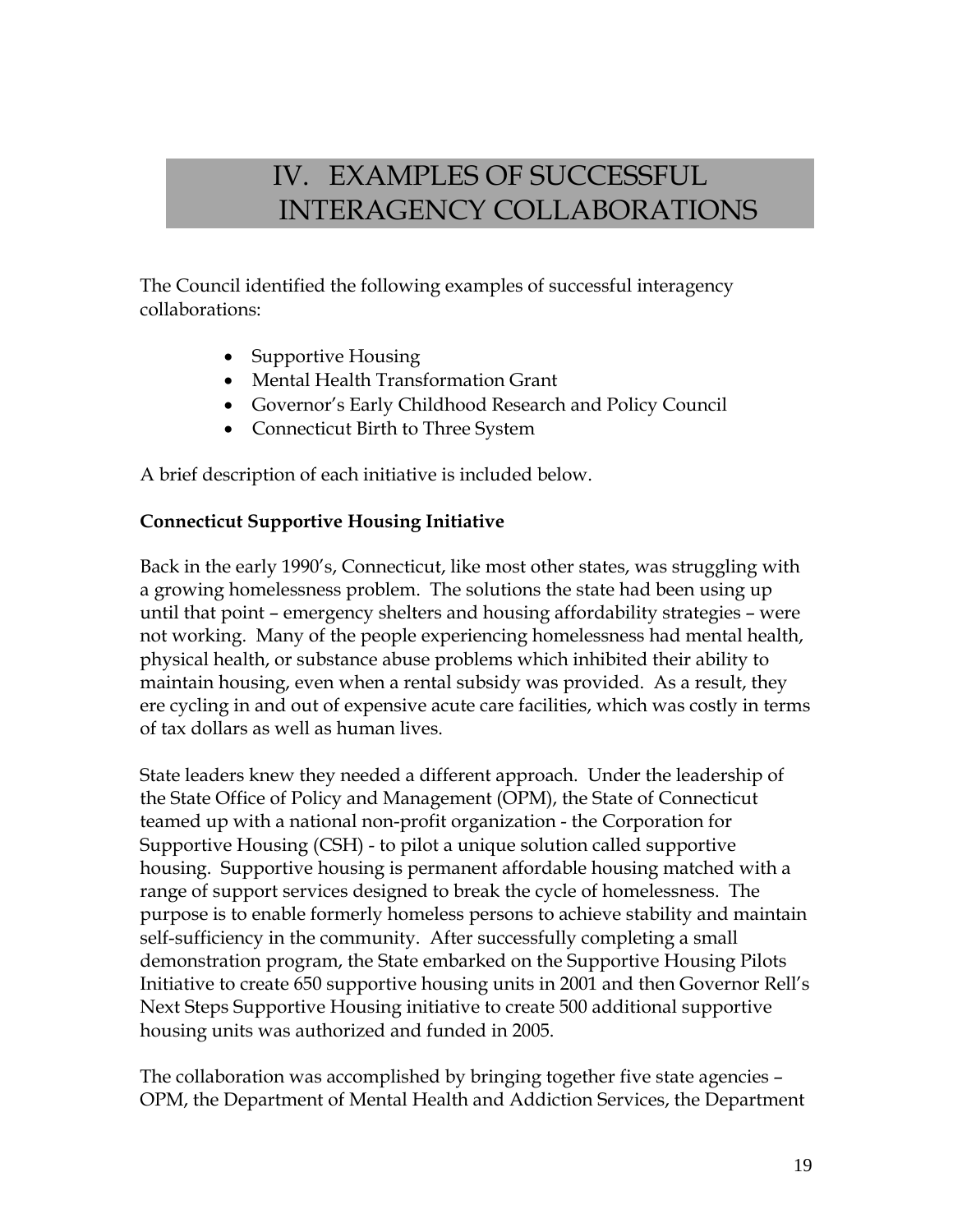of Social Services, the Department of Economic and Community Development, and the Connecticut Housing Finance Authority – to coordinate funding for the housing and the supportive services. Each agency put resources on the table and worked together to develop a plan and policies for the program and a common request for proposals. This model is embodied in several working documents that can serve as templates for other communities. These include a memorandum of understanding that outlines the commitments and roles of the agencies; and the joint request for proposals that outlines quality standards and the funding process.

The Supportive Housing Pilots Initiative is significant both for its local impact as well as its national replicability. The Supportive Housing Pilots Initiative has:

- **Proven to be an effective approach to ending homelessness. Hundreds of men,** women and children who had been chronically homeless are now stably housed and connected to needed social, mental health, health, education services. Tenants are going back to school, reconnecting with family, getting jobs, and paying taxes.
- Saved the state significant dollars that would have been otherwise spent on crisis approaches to care, institutionalization and repetitive short term treatment. Our experience has been that the average Medicaid reimbursement for inpatient services per tenant dropped 71% from \$15,000 to \$4,500. Supportive housing is a cost-effective approach.
- Laid a foundation for future initiatives by putting into place an interagency mechanism for funding, developing a base of over 40 nonprofit providers statewide with experience in supportive housing creation, and expanding the reach of supportive housing to 30 communities. Last year the State authorized funding for an additional 500 supportive units through a new program built on these components.
- Positively impacted local communities by rehabbing rundown housing. And in other communities, formerly homeless individuals and families are integrated into apartment buildings seamlessly and successfully.

#### **Mental Health Transformation Grant**

In response to the President's New Freedom Commission on Mental Health and recently released federal action agenda, Governor M. Jodi Rell has charged 14 key state agencies and the Judicial Branch to transform all mental health services and associated systems to offer the state's citizens an array of accessible services and supports that are culturally responsive, person and family-centered, and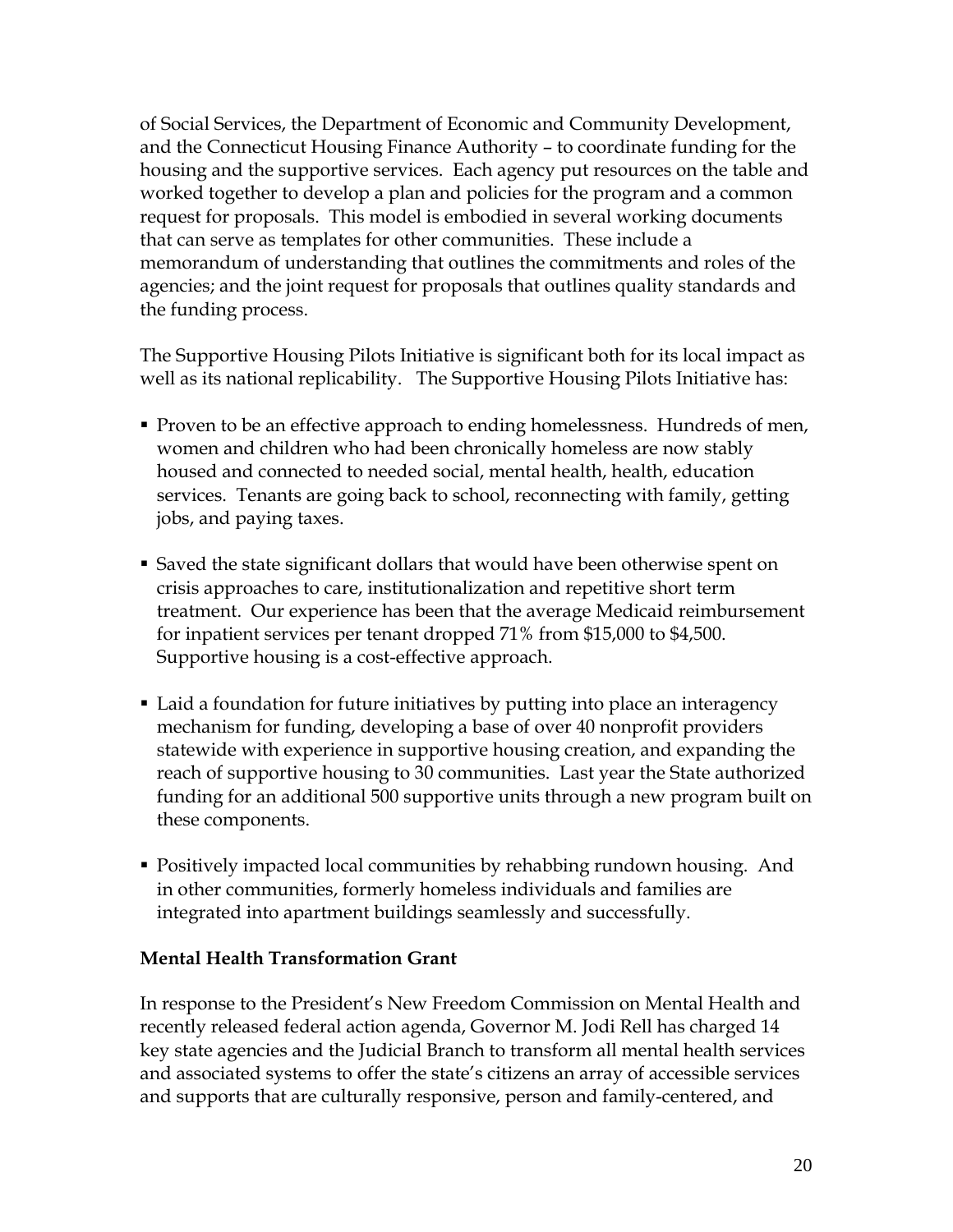have as their primary aim the promotion of resilience, recovery, and inclusion in community life.

Connecticut intends the outcome of a successful transformation to be a recoveryoriented system of mental health care that will offer the State's citizens meaningful choices from among an array of effective services that will build on personal, family, and community assets, and will be offered in an integrated and coordinated fashion within the context of locally-based and managed systems of care, thereby ensuring continuity of care both over time and across agency boundaries.

There are six major components to the proposed transformation efforts, consistent with the six goals recommended by the New Freedom Commission. These are: 1) Connecticut's citizens will understand that mental health is essential to overall health and will treat it with the same urgency as physical health, 2) mental health care will be person and family-driven and oriented to promoting resilience and recovery, 3) disparities in mental health care that are based on culture, ethnicity, race, or gender will be eliminated so that all citizens will be able to participate equally in the promise of recovery, 4) early mental health screening, assessment, and referral to services will become common practice, 5) excellent mental health care, supported by research, will be provided, and 6) technology will be used to increase access to care and information. In addition to these, Connecticut has added an additional goal of workforce transformation.

### **Governor's Early Childhood Research and Policy Council**

The Governor's Early Childhood Research and Policy Council was established by Executive Order #13 of Governor M. Jodi Rell to engage leadership from the governmental, higher education, business, and philanthropic communities with regard to early childhood strategic planning and investment partnerships. The Council has 31 members appointed by the Governor and is co-chaired by three persons from the philanthropic community, the business community, and the education community.

The Governor established the Council in February 2006 in recognition that early education success, beginning with readiness for Kindergarten, predicts later academic success and that investment in high-quality early childhood education results in a robust return.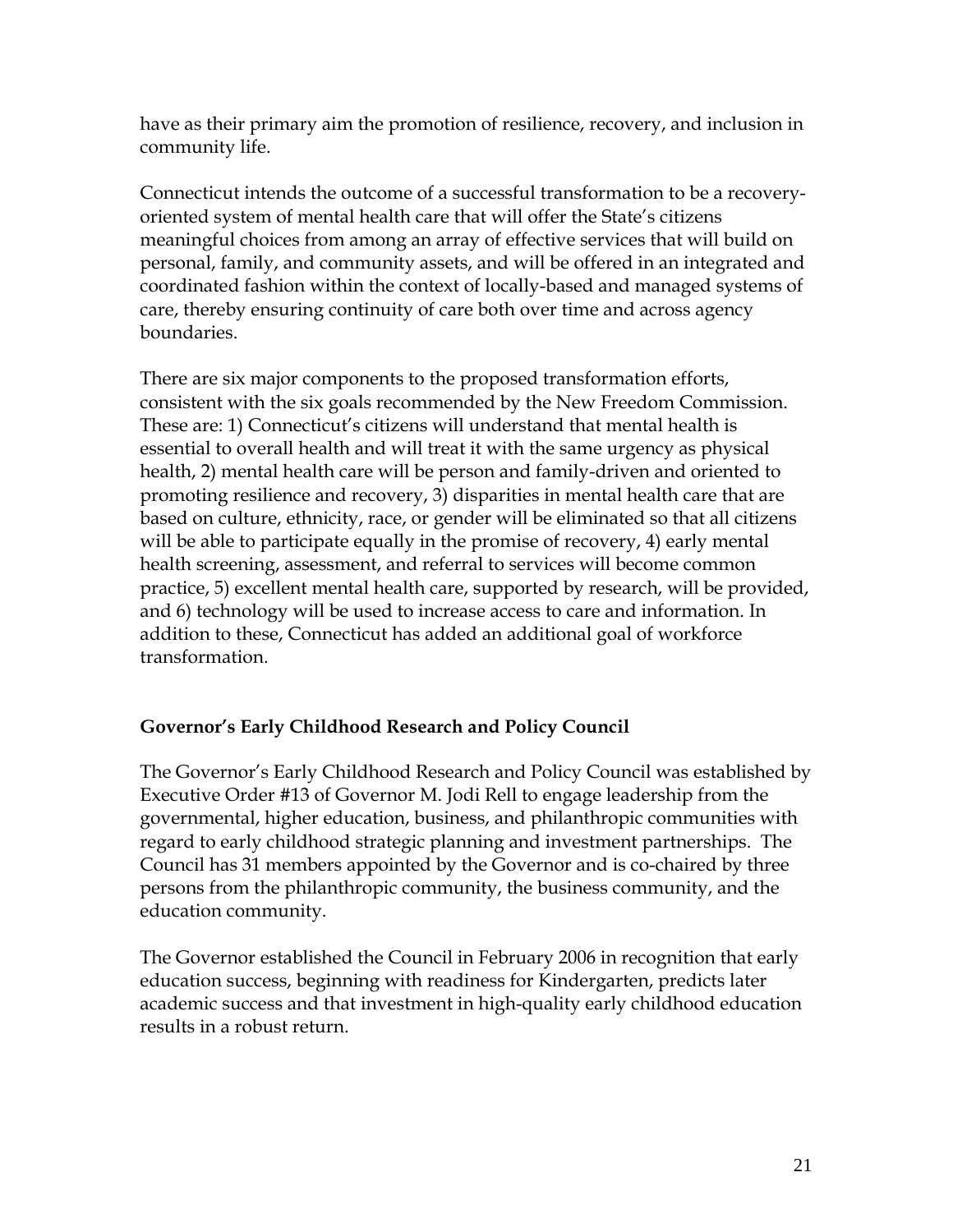The Council is charged with:

- a. Advising the Early Childhood Education Cabinet, established pursuant to Public Act 05-245, on research findings, policy solutions and strategic financing opportunities related to investments in early childhood initiatives;
- b. Recommending ways to build and support a network of early childhood researchers across Connecticut's education systems, including academic scholars at business and other professional schools;
- c. Engaging Connecticut's academic researchers in design of a longitudinal study of children's development and reviewing existing research that evaluates early childhood programs;
- d. Examining, from a business perspective, possible strategies to increase the efficiency and effectiveness of Connecticut's early care and education "industry"; and
- e. Proposing addition "return on investment" studies necessary to evaluate and support early childhood care and education, quality improvement and expansion.

#### **Connecticut Birth to Three System**

Birth to Three, under Part C of the Individuals with Disabilities Education Act, was designed to be an interagency system since there is no one agency in any state that can meet all the needs of infants and toddlers with disabilities and their families. The exact design of each state's system is up to the state lead agency, as advised by the Interagency Coordinating Council which meets bi-monthly. In Connecticut, that Council includes representatives from:

- Department of Education (both preschool education and the coordinator of programs for homeless children)
- Department of Social Services
- Department of Public Health
- Department of Children and Families
- Department of Mental Retardation
- Board of Education and Services for the Blind
- Office of Protection and Advocacy
- Commission on the Deaf and Hearing Impaired

Others on the Council include parents, providers, legislators, and physicians

As the lead agency for the system, DMR has interagency agreements with the following agencies and topics

| <b>Agency</b> | <b>Scope of Agreement</b>                               |
|---------------|---------------------------------------------------------|
| ' Education   | Clarifies child find and transition responsibilities of |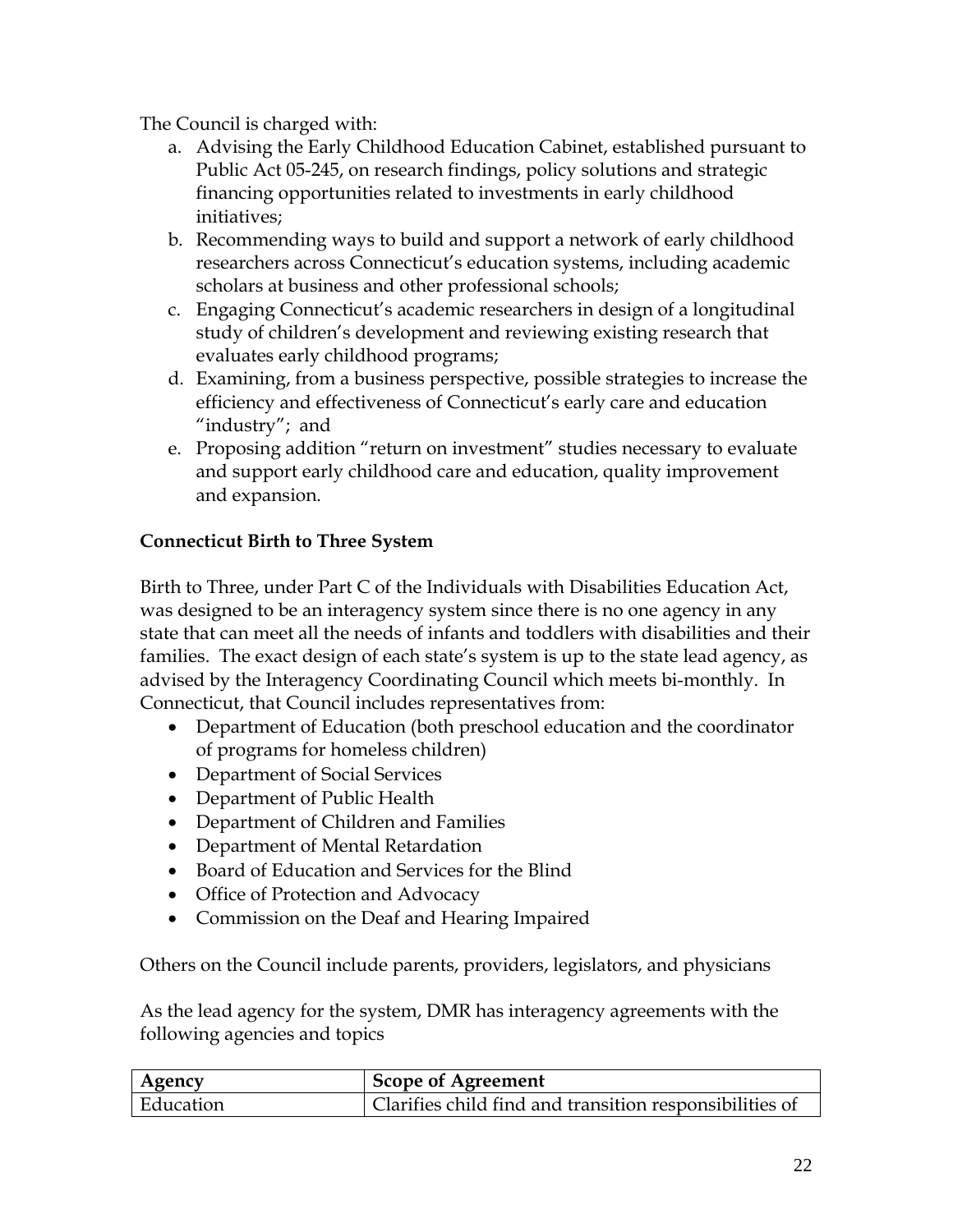|                                | Birth to Three vs. local Boards of Education. There is  |
|--------------------------------|---------------------------------------------------------|
|                                | also a separate agreement related to the training of    |
|                                | early childhood special education personnel through     |
|                                | the Comprehensive System of Personnel                   |
|                                | Development. A joint training calendar is managed       |
|                                | by the State Education Resource Center (SERC).          |
| Public Health                  | Addresses issues of children identified through         |
|                                | newborn hearing screening and how and when              |
|                                | children are referred                                   |
| Children and Families          | Addresses issues of children who are involved in        |
|                                | substantiated cases of abuse and how they should be     |
|                                | referred as well as the appointment of surrogate        |
|                                | parents for children in foster care                     |
| <b>Social Services</b>         | Agreement with the Disability Determination Unit to     |
|                                | identify children applying for SSI who might be         |
|                                | eligible for Birth to Three                             |
| <b>BESB</b>                    | Agreement of how they will provide direct services      |
|                                | to children who are visually impaired in conjunction    |
|                                | with the child's comprehensive Birth to Three           |
|                                | program                                                 |
| <b>UConn Extension Service</b> | Joint agreement with Dept. of Ed to produce a           |
|                                | newsletter for parents and professionals addressing     |
|                                | issues of children with disabilities, birth through age |
|                                | five                                                    |
| Children's Trust Fund          | Agreement on the co-funding of Child Development        |
|                                | Infoline and how referral to CDI are triaged between    |
|                                | Help Me Grow and Birth to Three as well as how          |
|                                | and when data can be shared                             |
| <b>Charter Oak College</b>     | Agreement to manage the portfolio review process        |
|                                | for individuals applying for a Birth to Three           |
|                                | credential                                              |
| Early Head Start               | Agreement on planning, case management, and             |
|                                | services for children that are dually enrolled in Early |
|                                | Head start and Birth to Three                           |

Other interagency activities without an agreement:

Education-we are enrolling children in Birth to Three in SDE's public school information system. Children receive an ID number that will be theirs until they graduate from high school. This will allow both Birth to Three and SDE to retrieve longitudinal aggregate data.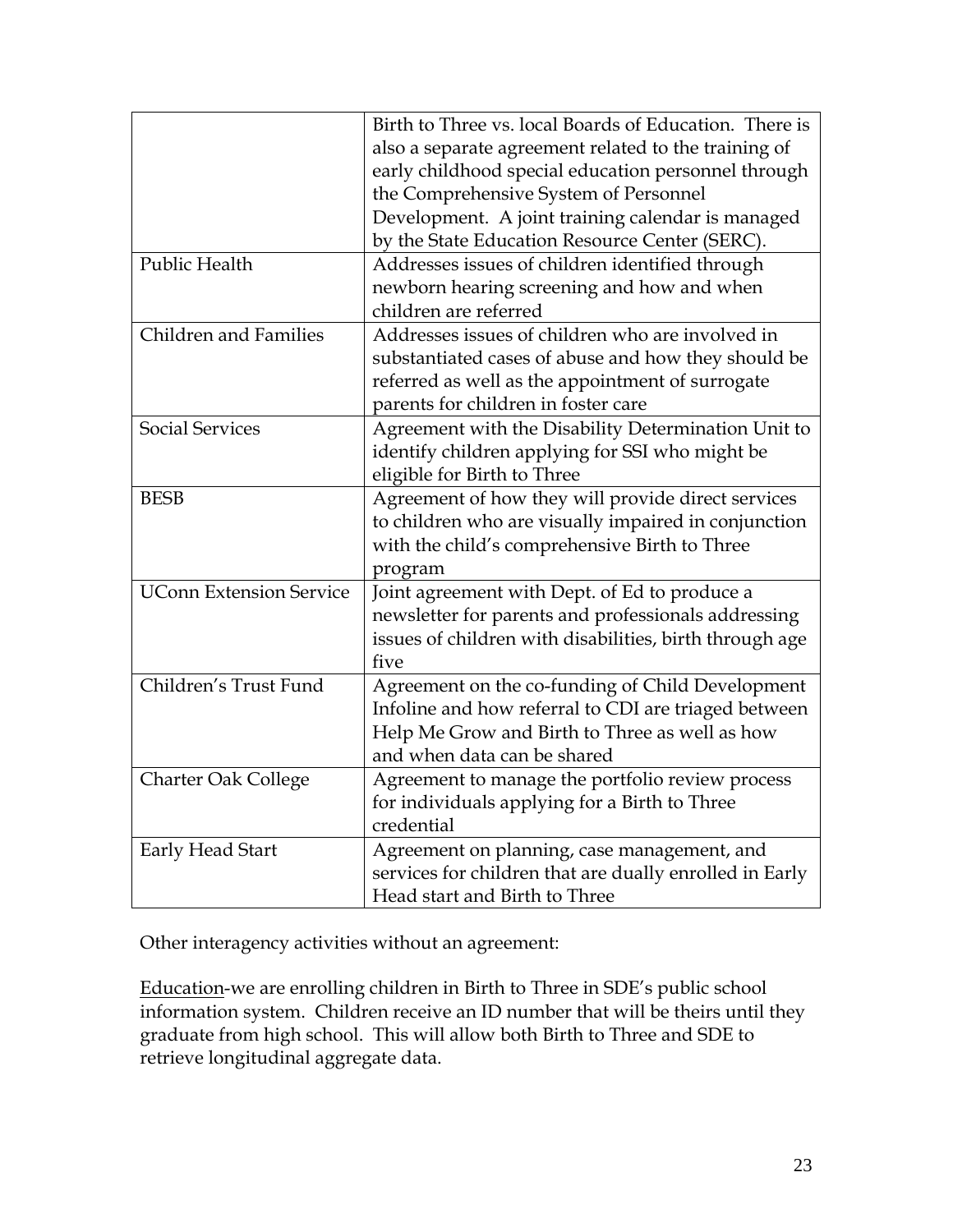Public Health – Until such time as children with mild and unilateral hearing loss are eligible for Birth to Three, Public Health has developed a "Listen and Learn" program in which Child Development Infoline can refer those children to the three Birth to Three programs that specialize in hearing impairment and DPH will pay those programs to monitor the children's hearing.

Social Services – DSS promulgated Medicaid regulations specific to Birth to Three enabling the state to capture \$4m in federal Medicaid funding.

Administrative Services - The Fiscal Service Center handles not only the Medicaid billing for Birth to Three, but they also handle the commercial health insurance billing for the state-operated Birth to Three program.

Children and Families – Birth to Three serves on the steering committee for the SAMHSA grant to establish an effective system of care for children under the age of six in southeast Connecticut. The program is called Building Blocks.

How do we know that Birth to Three is successful?

- 1. Connecticut Birth to Three serves 3.16% of children under the age of three in the state (based on a one-day count). While this is not as many children as we would like to serve, it is the 11th highest percentages in the country. Therefore it appears that Connecticut is doing a better job of identifying children early than 78% of the states.
- 2. Early intervention evaluation and plans, early intervention services, and transition conferences for children turning three are delivered in a timely manner for 94% of children and families.
- 3. 84% of families participating in the program report that early intervention services have helped them to help their children develop and learn
- 4. At least 97% of children exiting from Birth to Three have improved developmental functioning to a level nearer to their same-aged peers. At least 48% are at age level comparable to their same-aged peers at exit

Although 70% of children who exit Birth to Three at age three are eligible for preschool special education, only 49% of children who received Birth to Three services are receiving special education by Kindergarten.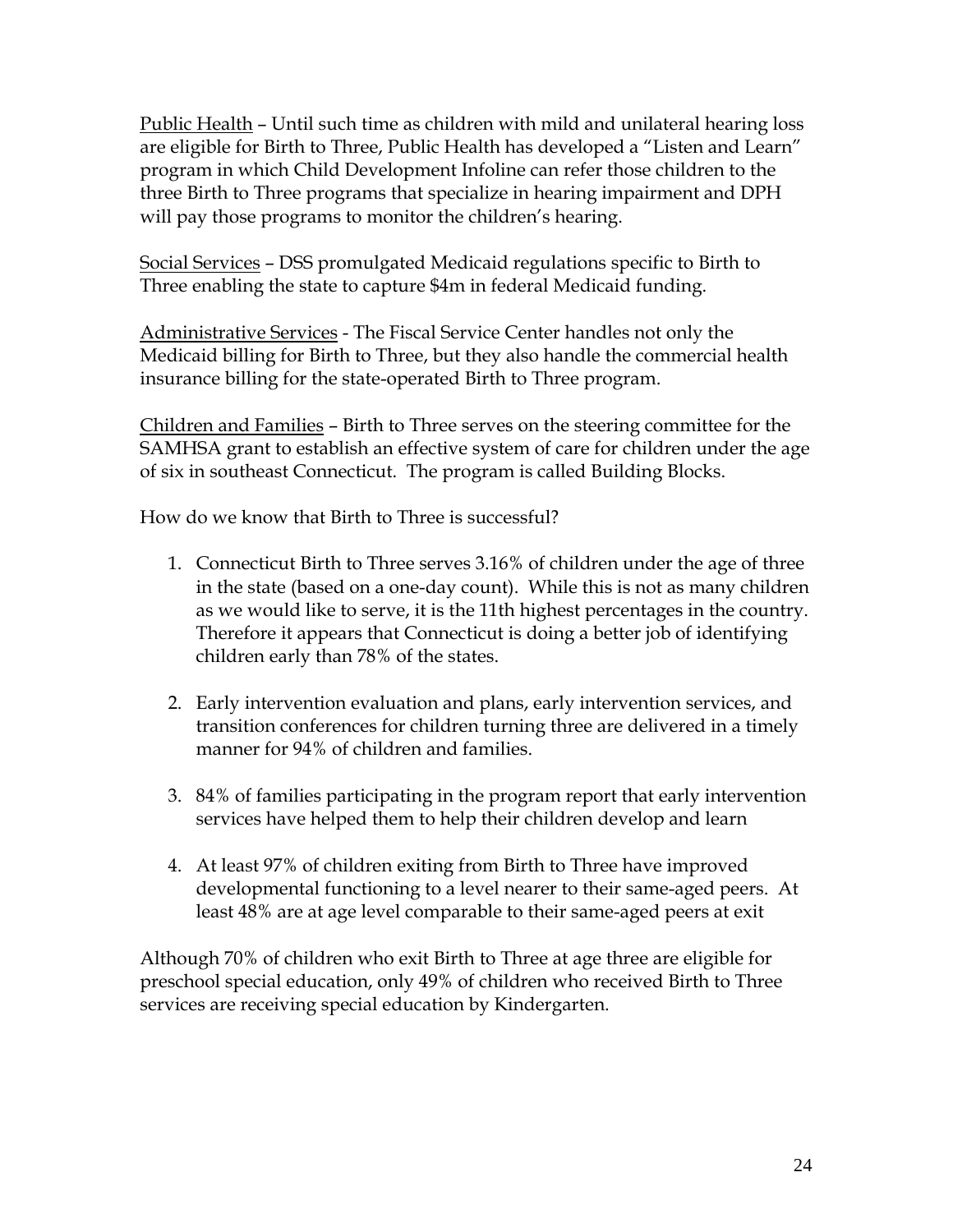## V. RECOMMENDATIONS FOR PREVENTION INVESTMENT PRIORITIES

One of the statutory requirements of the Council is to make recommendations for prevention investment and budget priorities. In developing these recommendations, the Council relied on information provided by national and state child poverty experts, and the Brookings Institution and the Center for Law and Social Policy, and the Connecticut Early Childhood Education Cabinet.

## **Reduce the number of children living in poverty in the state by fifty percent;**

See Section VI for 67 recommendations.

#### **Increase access to health care;**

Without the critical supports of health care and housing, prevention efforts across the board are in jeopardy of failure.

- 1. Ensure public or private health care coverage for parents. (Child Poverty Council Recommendation III H)
	- a. Provide tax incentives to small businesses that offer health insurance to employees and their dependents.
	- b. Consider use of State Children's Health Insurance Program (SCHIP) or other funds to subsidize small employers to make it more affordable for families to provide health insurance coverage.
	- c. Continue to explore ways to expand health coverage for parents.
	- d. Enhance mechanism to provide information about employer sponsored health insurance coverage for TFA participants transitioning off cash assistance.
- 2. Ensure access to sufficient number of health care providers in the community and timely appointments. (Child Poverty Council Recommendation III.I.)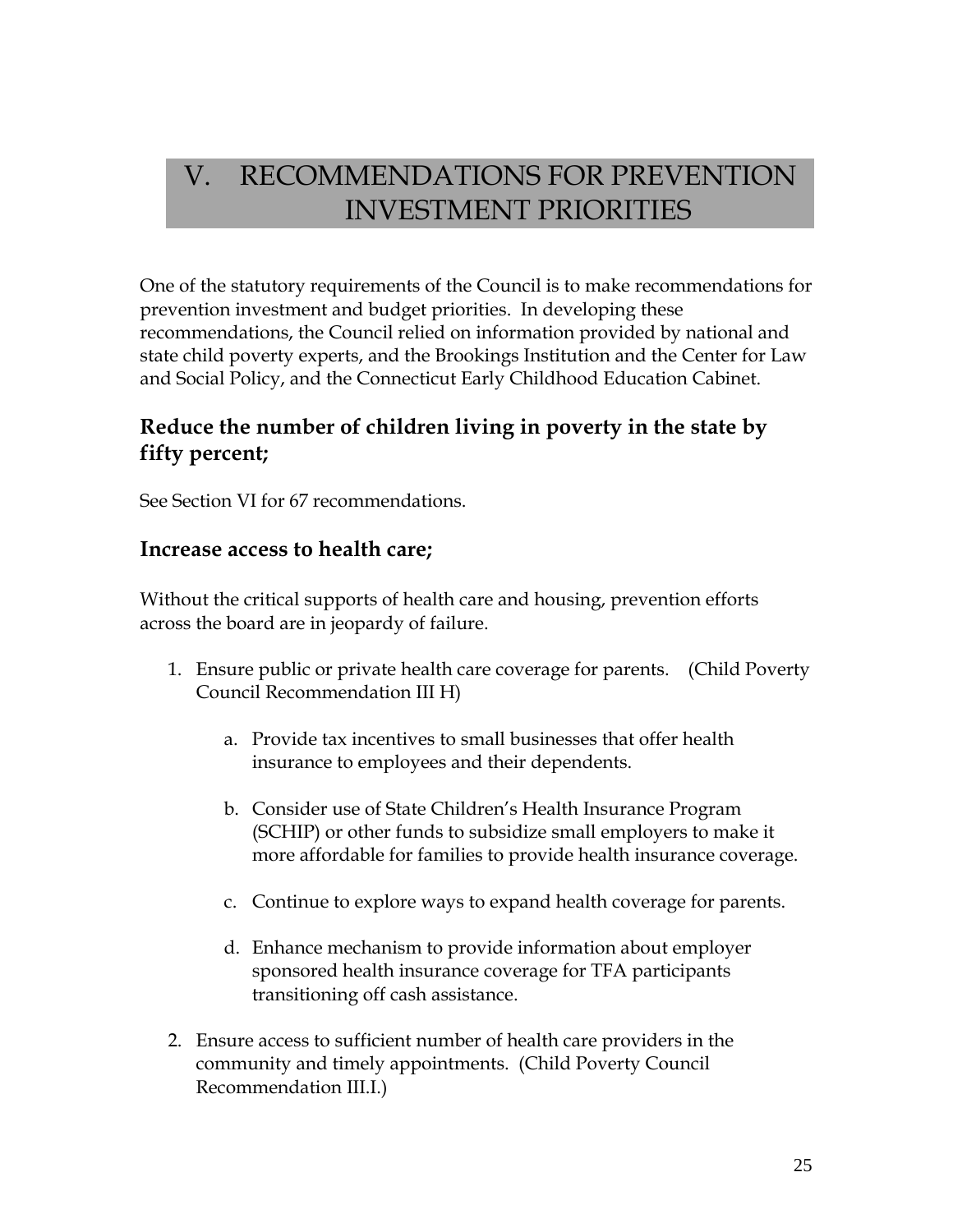- 3. Strengthen health care coordination and outreach to improve effectiveness. (Child Poverty Council Recommendation III J)
- 4. Enhance prevention and early intervention programs. (Child Poverty Council Recommendation III K)
	- a. Increase education about preventing disease and accessing disease prevention services, e.g. diabetes, obesity.
	- b. Provide immunizations for all children.
	- c. Increase early identification and accessible, culturally appropriate health promotion and care services for all families, especially families with a parent or child with mental illness or substance abuse problems.
- 5. Enhance medical and behavioral health care availability for families with special needs. (Child Poverty Council Recommendation III L)
	- a. Strengthen care for children with special health care needs through transitional programs and medical home models through the Department of Public Health.
	- b. Expand availability of behavioral health inpatient and outpatient treatment services for all children and parents in need.
	- c. Increase transitional living options for people discharged from inpatient behavioral health treatment facilities.
- 6. Ensure that HUSKY children receive regular well child visits and an annual developmental assessment. (Governor's Early Childhood Research and Policy Council)

### **Increase access to stable and adequate housing;**

- 1. Reduce housing costs. (Child Poverty Council Recommendation III D)
	- a. Expand availability of state rental assistance subsidies.
	- b. Expand the Transitional Rental Assistance Program (T-RAP) to allow families to remain eligible for a longer period of time. In addition, the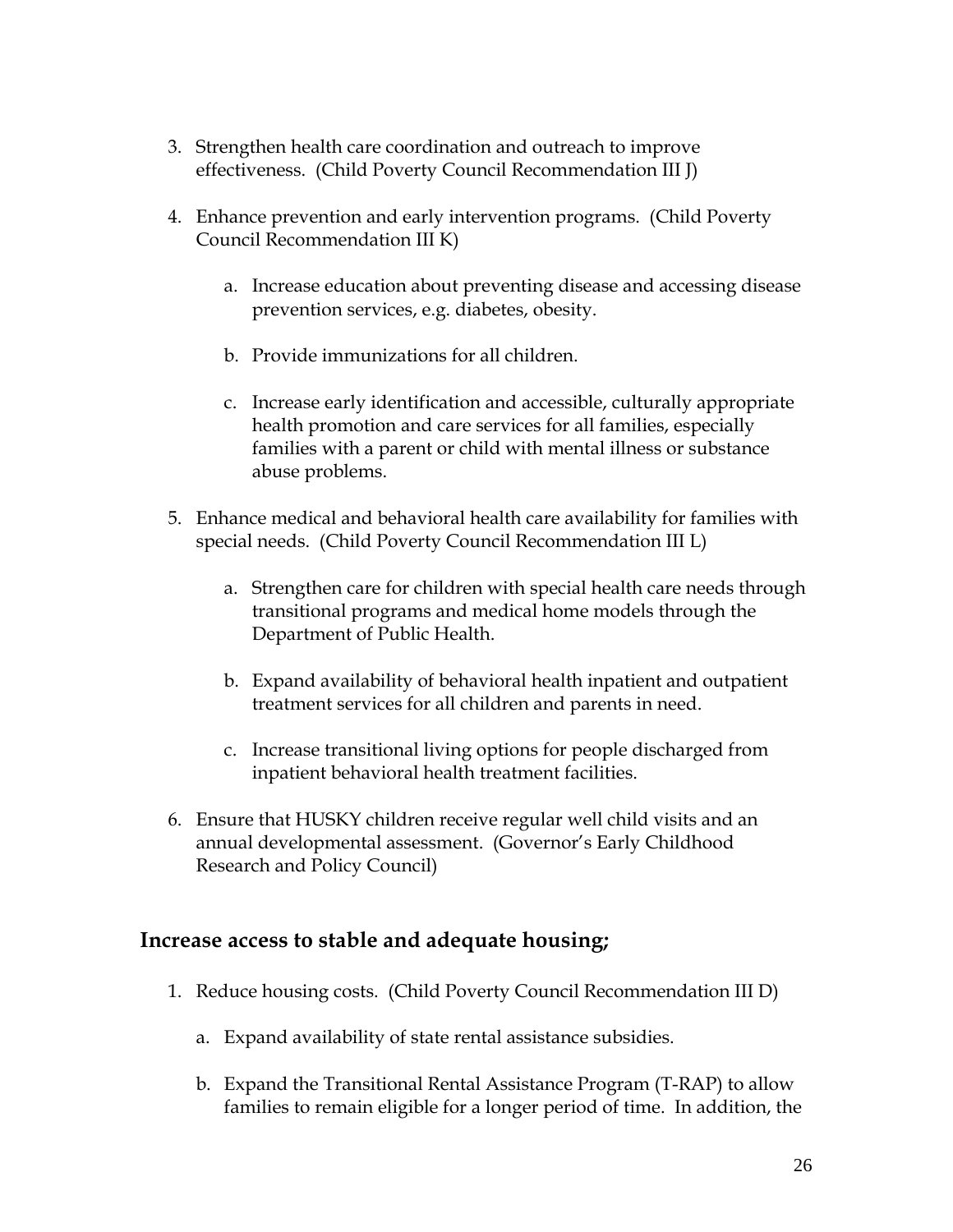state should allow use of T-RAP for individuals re-entering education and needing assistance with rent.

- 2. Expand availability of affordable, family-sized housing units. (Child Poverty Council Recommendation III E)
	- a. Provide incentives to housing developers to develop family-sized units
	- b. Maintain a Housing Trust Fund.
	- c. Expand supportive housing for families
	- d. Expand use of Low Income Housing Tax Credits to help finance housing and rehabilitation efforts.
- 3. Support maintenance of owner-occupied housing by providing subsidy or tax incentive to low-income property owners for rehabilitation projects. (Child Poverty Council Recommendation III F)
- 4. Enforce laws ensuring non-discrimination based on rent source. (Child Poverty Council Recommendation III G)

## **Increase the percentage of pregnant women and newborns who are healthy;**

- 1. Provide all families and caregivers (including non-custodial parents) with information about child development, prenatal through age 8. (Estimated biennial cost of \$2,101,767 by the Governor's Early Childhood Research and Policy Council).
- 2. Expand eligibility categories in the Birth-to-Three Program to include mild developmental delays and environmental risks. (Estimated biennial cost of \$9,523,307 by the Governor's Early Childhood Research and Policy Council).

## **Decrease the rate of child neglect and abuse;**

1. Maintain and expand an infrastructure to support young at-risk families through early intervention. Provide culturally competent newbornthough-five home visiting medical and social services to enhance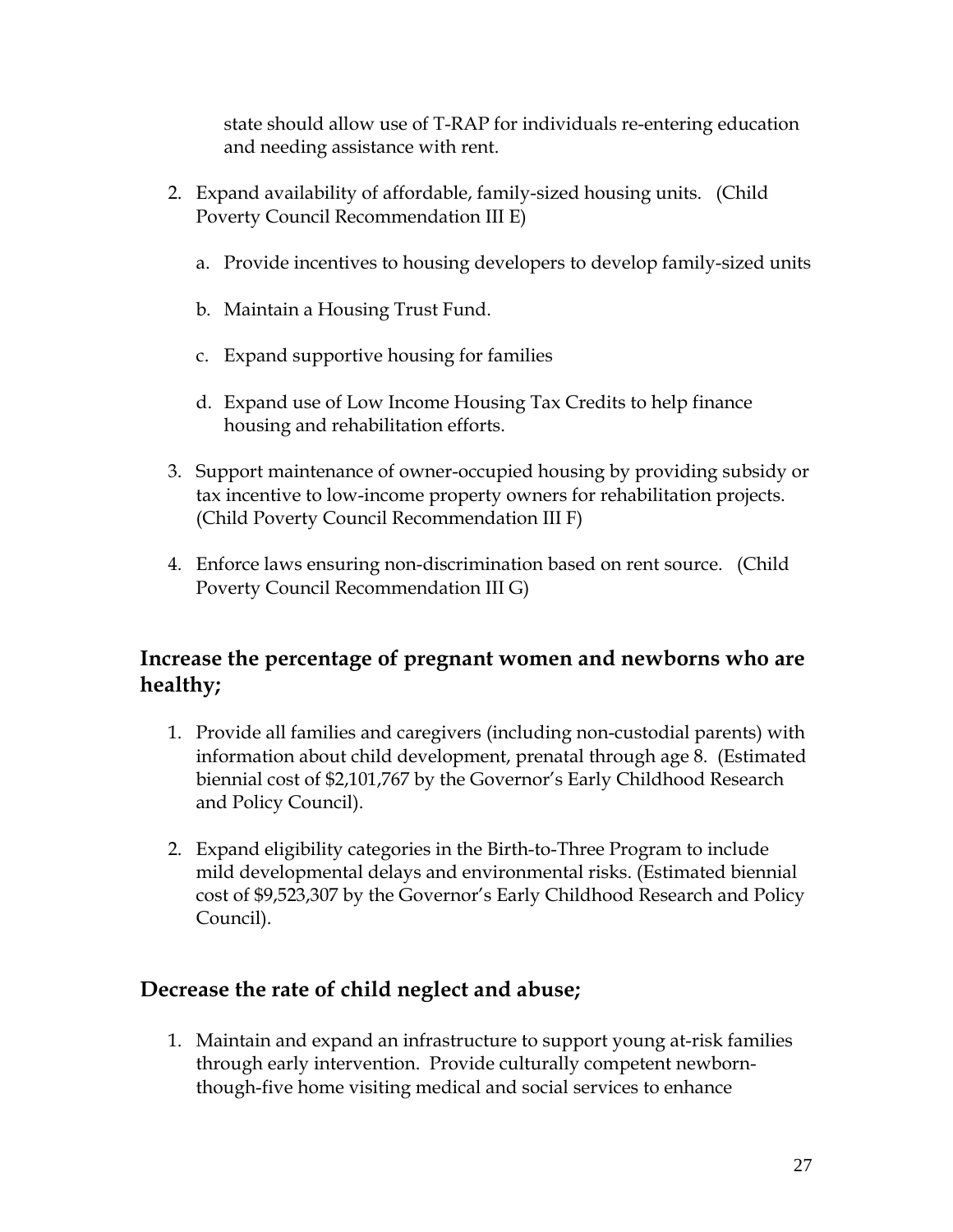parent/child interaction and parenting skills, parent education, work and life skills and to access community resources and build social support. (Recommendation V.D. of the Child Poverty Council)

## **Increase the percentage of children who are ready for school at an appropriate age;**

- 1. Provide a system of "education through birth" by continuing to support school readiness and early childhood educational programs. (Recommendation III C of the Child Poverty Council)
	- a. Create one coordinated system for early childhood education.
	- b. Enhance pre-school teacher training, including on-site consultation for pre-school teachers to encourage continuing education toward advanced degrees.
	- c. Amend the pre-school system to allow for full-day, full-year or school-day, school-year pre-school programming.
	- d. Advocate for year-round school programming for grades K-3 in low-income districts.
	- e. Provide comprehensive early childhood education programs with mandated parent involvement.
- 2. Support the design and implementation of the kindergarten assessment with statewide implementation due in Fall 2009. (Estimated biennial cost of \$2 million by the Governor's Early Childhood Research and Policy Council).
- 3. Provide health, mental health and education consultation to preschool programs to enhance the skills of directors and teachers for meeting the comprehensive needs of children. (Estimated biennial cost of \$610,000 by the Governor's Early Childhood Research and Policy Council).
- 4. Increase high-quality preschool. (Brookings Institution). Assure fiscal support for high-quality preschool for all 3- and 4-year-olds in families at or below 185% of the federal poverty level, and increase this income eligibility standard as state resources permit. (Estimated biennial cost of \$50,644,992 by Governor's Early Childhood Research and Policy Council).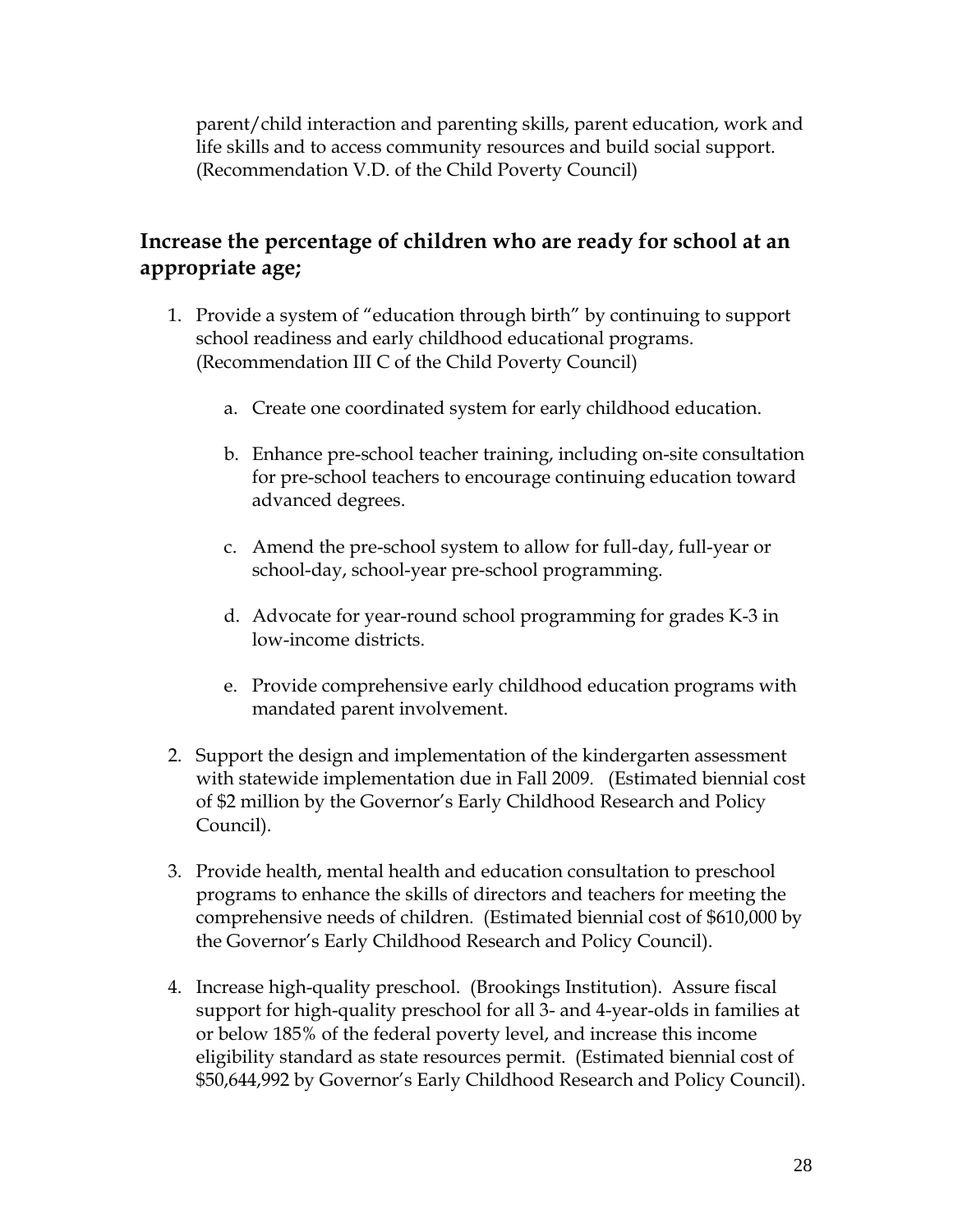5. Address state reimbursement inequities for center-based preschool programs. (Estimated biennial cost of \$6,620,295 by the Governor's Early Childhood Research and Policy Council).

## **Increase the percentage of children who: learn to read by third grade, succeed in school, graduate from high school, enroll in higher education, and successfully obtain and maintain employment as adults;**

- 1. Enhance drop out prevention efforts. (Child Poverty Council Recommendation III P)
- 2. Continue to link training to industries and encourage training programs to develop curricula to meet workforce shortage and high growth employment areas. (Child Poverty Council Recommendation).
- 3. Support first generation learners in access to and success in higher education.
- 4. Support strengthened teacher education in successful reading instruction approaches.
- 5. Increase low-income parents' access to literacy, post-secondary, and vocational education. (Child Poverty Council Recommendation I.B.)
- 6. Enhance literacy programs for adults including Adult Basic Education (ABE) and GED services. (Child Poverty Council Recommendation I.B.1)
- 7. Increase vocational training opportunities for populations that do not have a high school diploma or have limited English proficiency. (Child Poverty Council Recommendation I.B.2)
- 8. Provide assistance with vocational and post-secondary education expanses such as tuition, books, supplies, child care, transportation, tools or license fees. (Child Poverty Council Recommendation I.B.3)
- 9. Expand subsidies for low-income individuals to attend community college, e.g. through means-tested tuition relief (Child Poverty Council Recommendation I.B.4)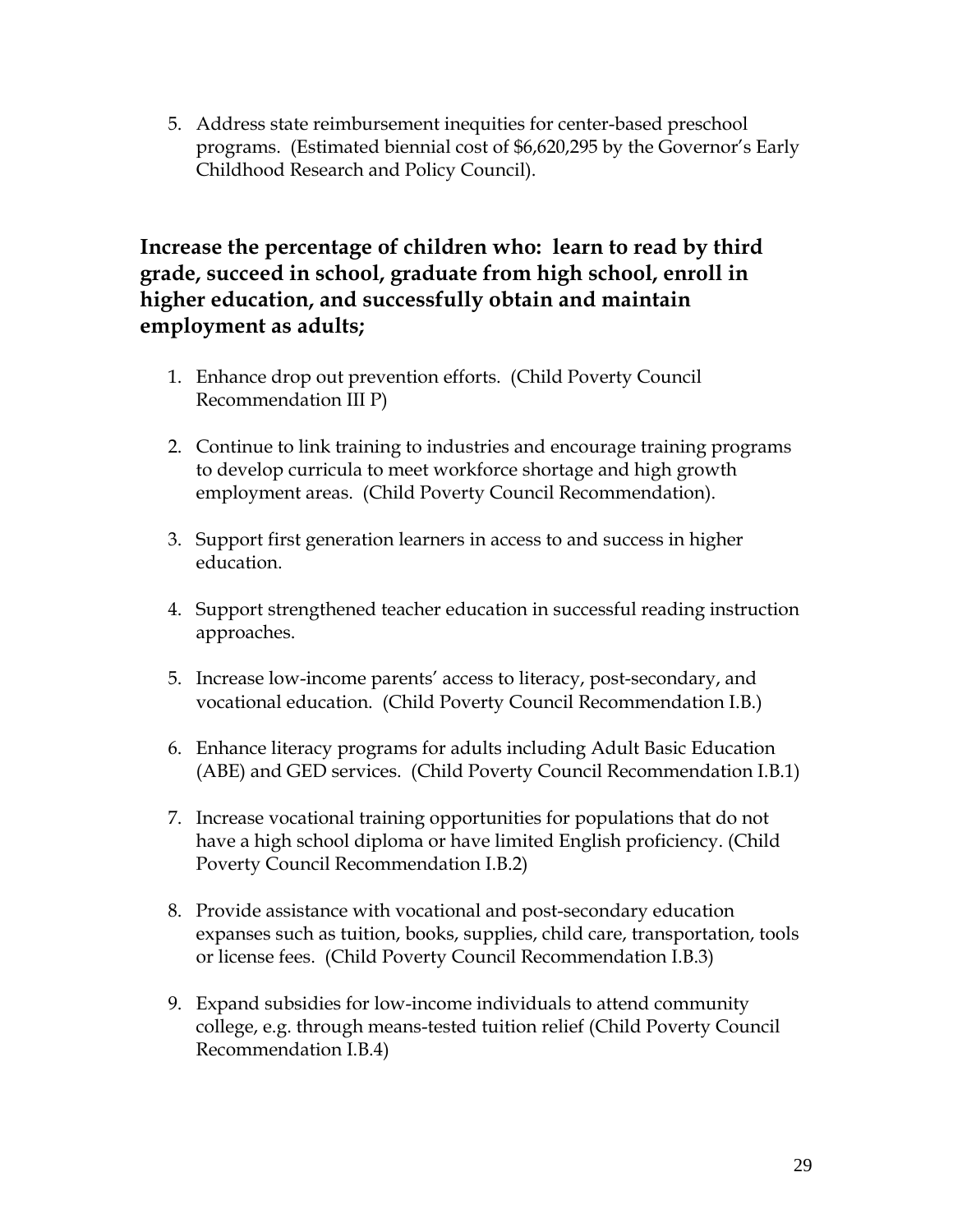- 10. Increase English as a Second Language programming by partnering with business or offering incentives to businesses that provide English as a Second Language programming. (Child Poverty Council Recommendation I.B.5.
- 11. The Council should explore options to provide low-income individuals with an expectation of success regarding possibilities and techniques for achievement. (Child Poverty Council Recommendation I.B.6)

## **Decrease the percentage of children who are unsupervised after school;**

1. Expand, enhance and subsidize after-school programming. (Child Poverty Council Recommendation III M)

## **Reduce unhealthy behaviors among youth (e.g. teen pregnancy, smoking, auto accidents);**

- 1. Provide family planning and decrease teen pregnancy. (Child Poverty Council Recommendation V.B.)
- 2. Target populations that demonstrate rates of unhealthy behaviors that are substantially higher than the state average.
- 3. Continue tobacco monitoring programs at DMHAS.

## **Decrease the incidence of child and youth suicide;**

- 1. Promote awareness that suicide is preventable and that mental health is important to overall health (DCF prevention strategy).
	- a. Promote a public awareness campaign that promotes the adult role in facilitating the mental health of children and youth.
	- b. Use non-traditional service providers and community partners to develop appropriate messages and strategies to reach diverse populations.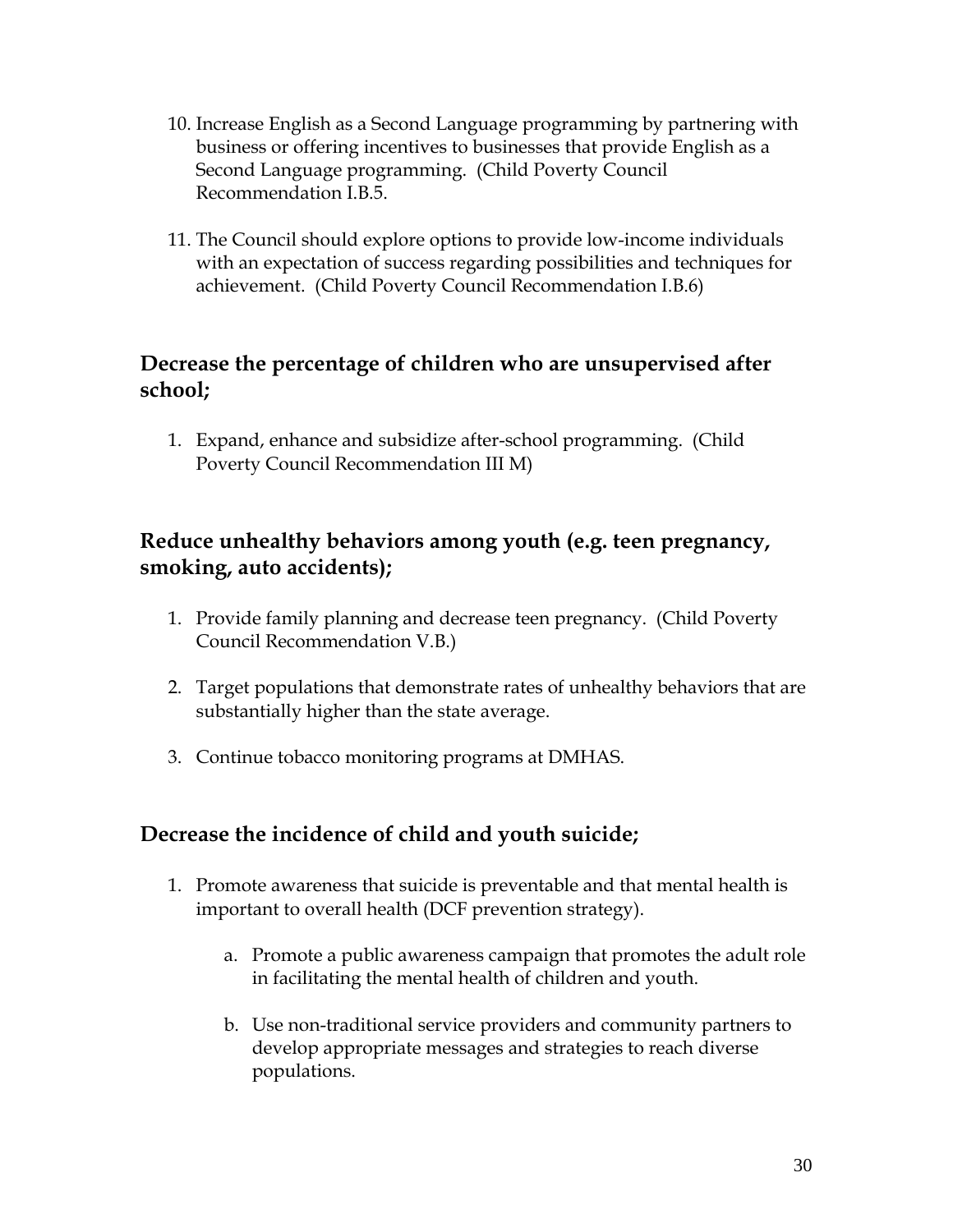- 2. Promote, develop and implement effective prevention strategies (DCF prevention strategy).
	- a. Encourage DCF providers to discuss firearm safety with caregivers and include in client assessment.
- 3. Promote improved access to behavioral health care for children and youth (DCF prevention strategy).
	- a. Ensure that DCF caregivers and gatekeepers are education about HUSKY and Medicaid coverage for children and youth.
	- b. Reduce utilization of out of home care.
- 4. Promote the provision of quality behavioral health care (DCF prevention strategy).
	- a. Promote the appropriate use of clinical behavioral health interventions prior to the use of psychotropic medications.
	- b. Develop and implement effective transition plans with participation of parents/caregivers and community service providers.

### **Decrease the incidence of juvenile crime;**

- 1. Reduce the number of children entering the juvenile justice system. (Connecticut Juvenile Justice Strategic Plan, 2006)
	- a. Support interagency prevention services in order to promote positive youth development and limit court involvement of children, youth, and families.
- 2. DCF and CSSD should partner with education professionals to develop strategies for the appropriate exchange of information and the handling of problematic behaviors so that children have access to a full range of services to support their success in school. (Connecticut Juvenile Justice Strategic Plan, 2006)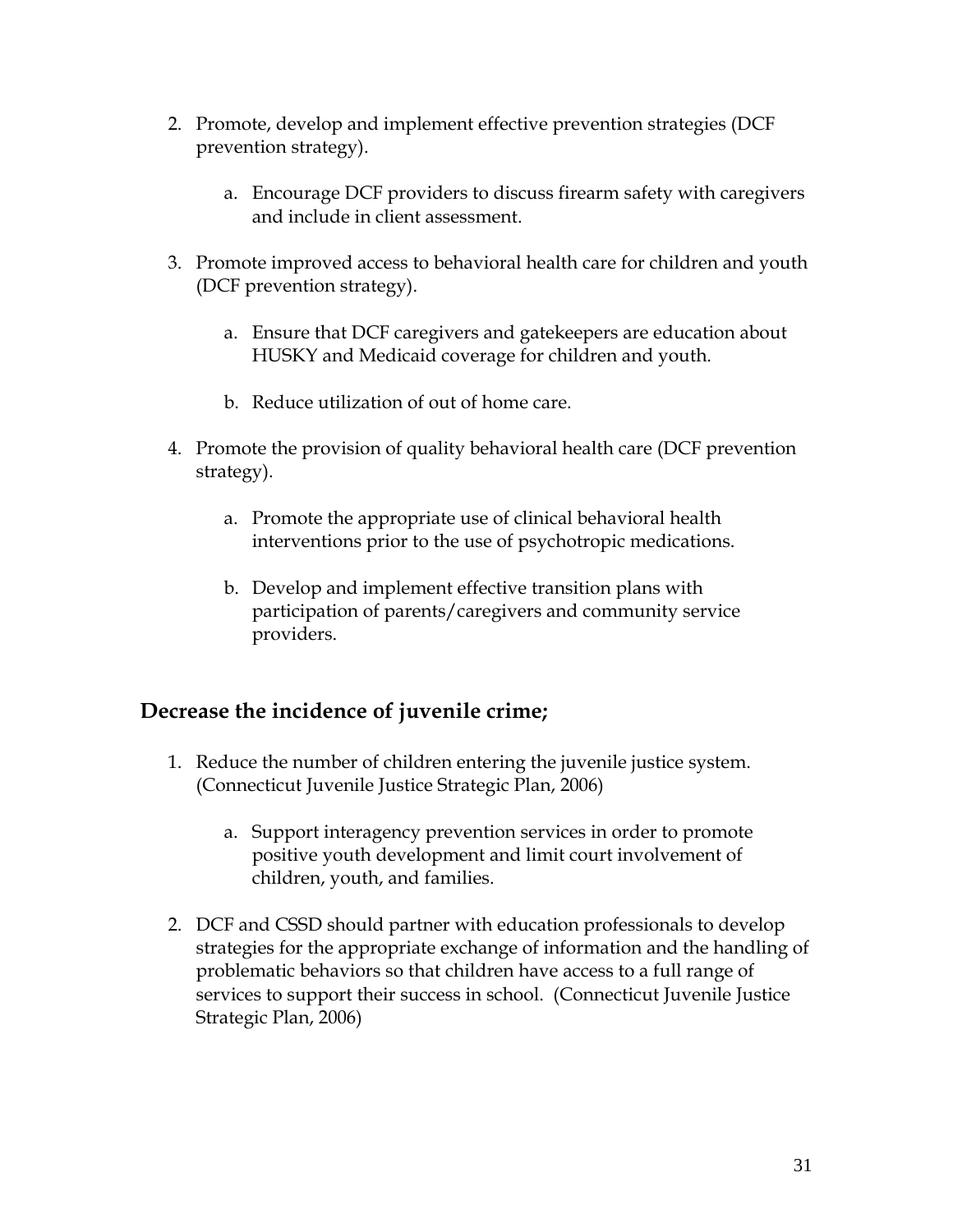- a. Develop policies and procedures to facilitate the appropriate exchange of information between schools and juvenile justice agencies.
- b. Partner with local education agencies to develop alternatives to suspension and expulsion, such as educational advocates and alternative education programs that serve the child, the school, and the community.
- 3. Assess the system response to Family with Service Needs (FWSN) referred children and their families, and ensure effective protocols and programming to increase interagency coordination and access to services. (Connecticut Juvenile Justice Strategic Plan, 2006)
	- a. Review and modify as needed the implementation of the FWSN protocol.
	- b. Implement and expand a FWSN Diversion Demonstration Program that diverts FWSN referrals from the court to the community for intervention services.
- 4. Support local development of Youth Service Bureaus.
- 5. Address school attendance and truancy.

## **Increase the positive involvement of fathers with their children;**

- 1. Encourage youth to delay child-bearing until marriage and when education and career planning are completed. (Brookings Institution)
- 2. Reduce marriage disincentives in existing benefit programs wherever possible, not just by extending benefits up the income scale but also by making marriage a condition for receiving more types of assistance. (Brookings Institution)
- 3. Increase involvement of positive adult mentors in the life of children and youth without fathers.

## **Encourage ongoing future leadership on child poverty and prevention issues.**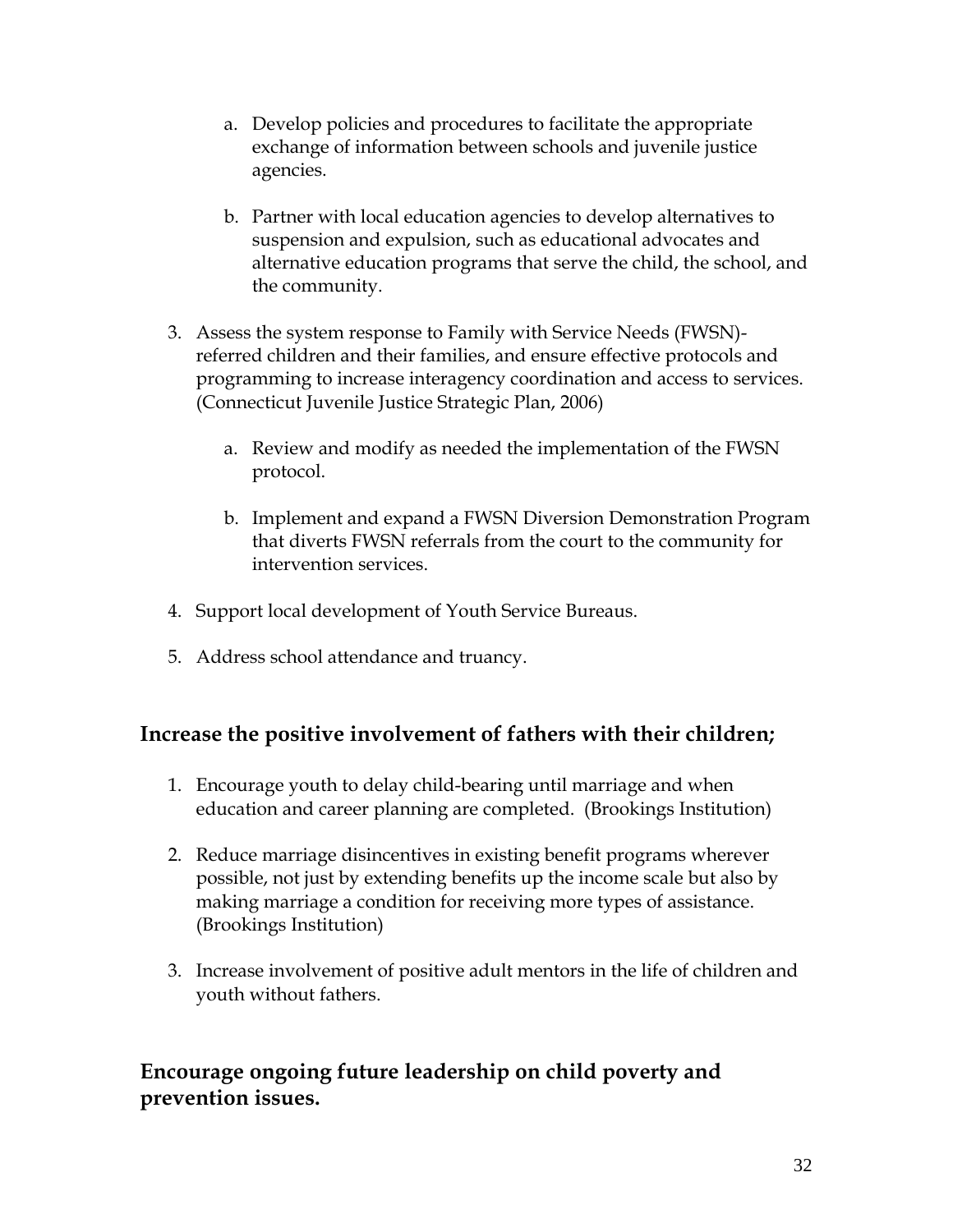- 1. Increase public awareness of the value of prevention, including preventing child poverty. (State Prevention Council, 2003)
- 2. Strengthen state and local networks involved in child poverty and prevention efforts. (State Prevention Council, 2003)
- 3. Improve data collection on child poverty and prevention programs, including how to define prevention. (State Prevention Council, 2003)
- 4. Share and implement best practices. (State Prevention Council, 2003)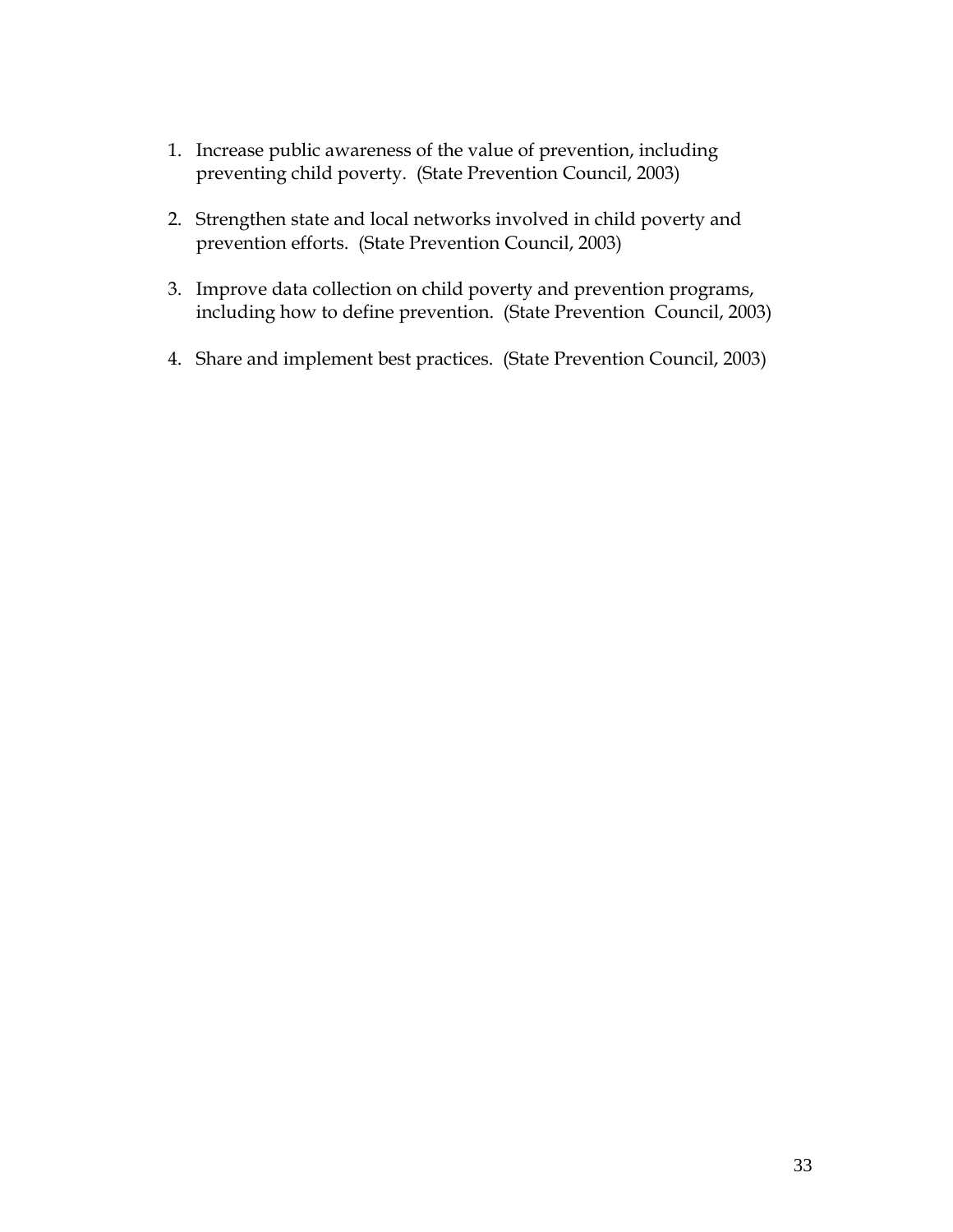## VI. CHILD POVERTY PROGRESS REPORT

This section of the report describes progress made to-date in implementing the Council's ten-year plan to reduce child poverty and the extent to which state actions are in conformance with the plan.

The Council's child poverty goal is to reduce poverty among children in Connecticut by 50% over ten years. When the Council's ten-year plan was released in 2006, the most up-to-date figures on child poverty were based on 2003 figures. Currently, the most recent figures are based on 2005 data. Both of these rates reflect child poverty in Connecticut prior to any action by the Council.

The Council is focusing on reducing child poverty both among families below 100% of the federal poverty level (\$16,600 for a family of three in 2006) and families below 200% of the federal poverty level (\$33,200 for a family of three in 2006)

To measure the child poverty rate in Connecticut, the Council uses two separate Census Bureau sources. To measure children in families with incomes under 100% of the federal poverty level, the Council relies upon data from the American Community Survey (ACS). The ACS is a large continuous demographic survey conducted by the Census Bureau. The survey produces annual and multi-year estimates of population and housing characteristics and produces data for small areas, including tracts and population subgroups. Although the ACS uses a larger sample than the Current Population Survey (CPS), it does not produce data on 200% of the federal poverty level, so CPS data is used by the Council to measure the number of children living in families with income below 200% of the federal poverty level. The CPS is a monthly survey of households conducted by the U.S. Census Bureau for the Bureau of Labor Statistics. Using a sample of 60,000 households nationwide, the CPS collects basic labor force data by telephone and personal interviews.

Using these sources, the child poverty rate in Connecticut has been:

• In 2003, 10.8% of Connecticut children in families with income under 100% FPL and 22.6% of Connecticut children in families with income under 200% FPL;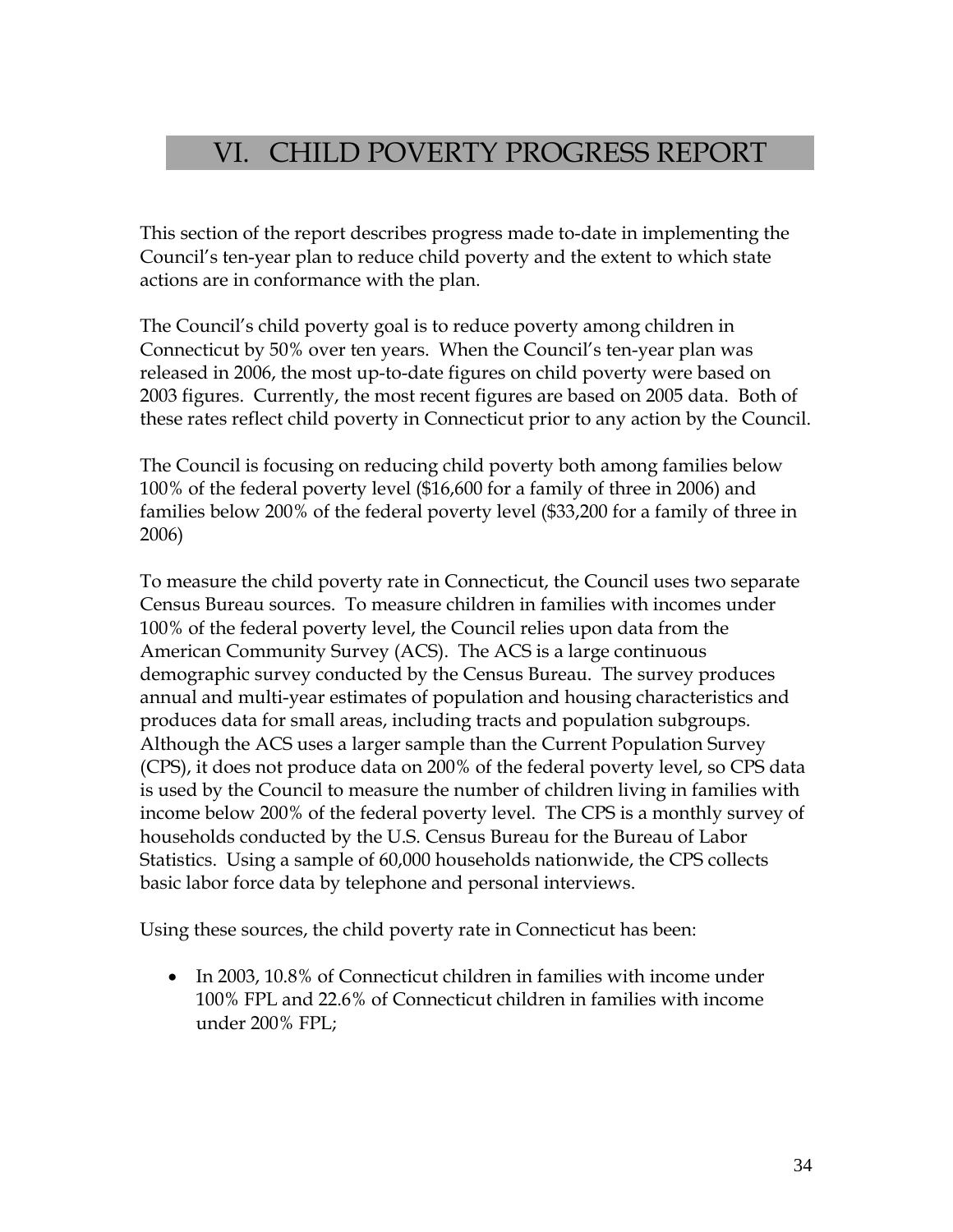- In 2004, 10.5% of Connecticut children in families with income under 100% FPL and 23.3% of Connecticut children in families with income under 200% FPL; and
- In 2005, 11.5% of Connecticut children in families with income under 100% FPL and 25.2% of Connecticut children in families with income under 200% FPL.



While this slight increase in the child poverty rate is of concern, this report will show that many of the recommendations of the Child Poverty Council have been implemented very recently and will likely have a positive impact on the state's child poverty rate in the years ahead. Annual progress reports by the Child Poverty Council will continue to use census data to track trends and progress toward meeting the child poverty reduction goal.

To put the state child poverty rate in context, it should be compared with other similar measures. For example, the national poverty rate for children living in families with income under 100% of the federal poverty level in 2005 was 18.2% and the national poverty rate for children living in families with income under 200% of the federal poverty level was 38.4% in 2005.

In 2005, the Office of Workforce Competitiveness released a report on a selfsufficiency standard for Connecticut, which measures how much income is needed for a family of a certain composition in a given place to adequately meet their basic needs – without public or private assistance. The report found that a family of three in Connecticut would need to earn two and one half times the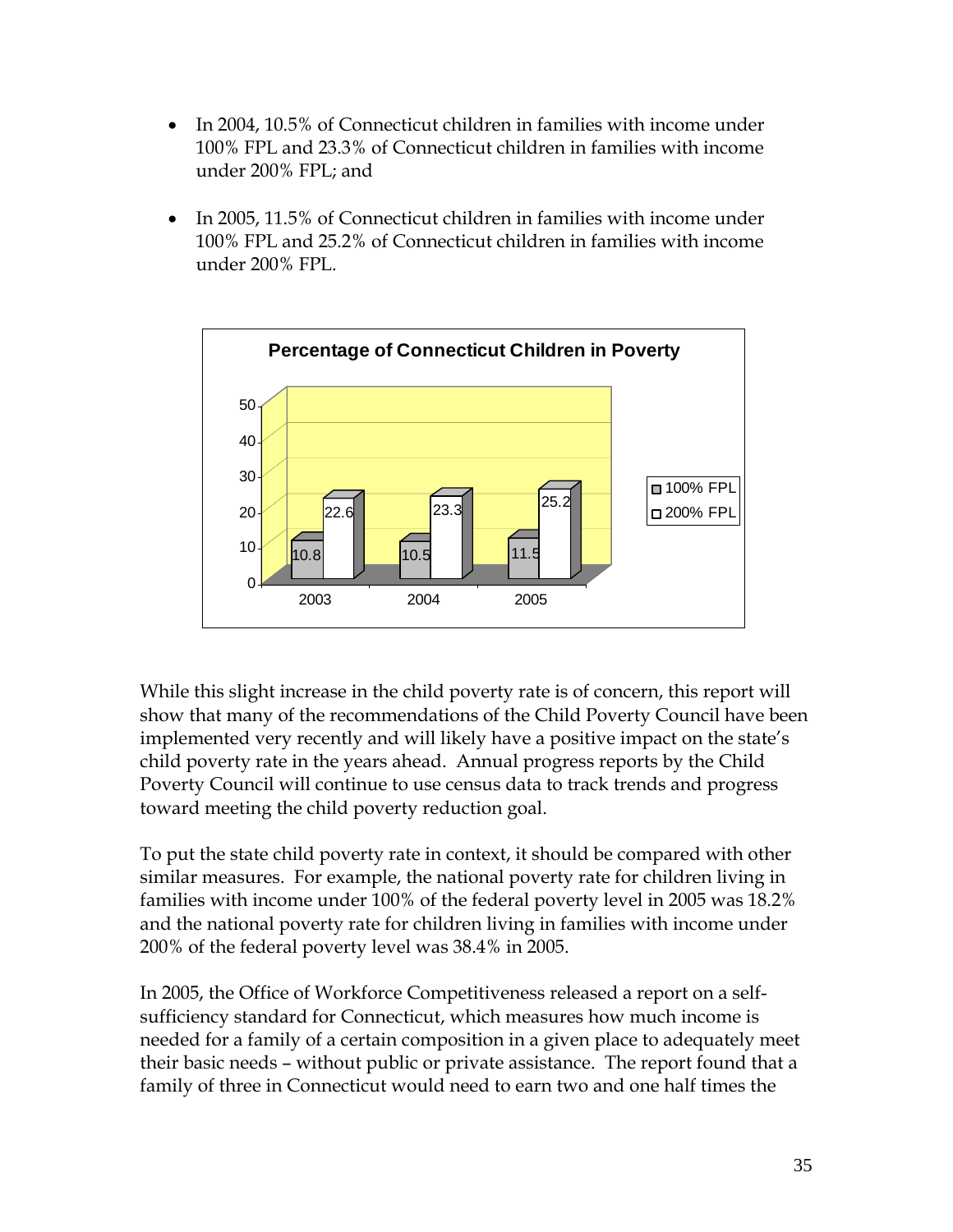2006 minimum wage of \$7.40 in order to meet the self-sufficiency income. The report did not identify the percentage of Connecticut families that had incomes below the self-sufficiency standard.

One of the major strengths of the Child Poverty Council has been the development of strong partnerships with several state agencies, the legislative branch and non-governmental agencies working towards the development of an effective, comprehensive plan of action to reduce child poverty in the state by 50% over the next ten years.

The overwhelmingly positive response by the Governor and the legislature to the recommendations of the Child Poverty Council -- demonstrated by the major investments and significant contributions made by the state in 2005 and in 2006 to further address child poverty -- is a very encouraging beginning for the first two years of the Child Poverty Council.

The Council believes that its recommendations should continue to be a high priority for decision-making during upcoming legislative sessions. By providing some new resources and, as importantly, targeting existing resources and providing a coordinated framework, Connecticut has a real opportunity to reduce child poverty in the short and long term.

Below is a comprehensive list of the Council's 67 recommendations contained in its ten year plan (in bold type) with a brief description of the actions taken todate by the state to implement the plan (underlined).

## **I. Enhance Families' Income and Income Earning Potential**

Action Taken in 2005: Minimum Wage Increased. Public Act 05-32 increases the state's minimum hourly wage from \$7.10 to \$7.40 on January 1, 2006 and to \$7.65 on January 1, 2007.

Action Taken in 2006: Informational Public Hearing Held. On February 2, 2006, the Human Services Committee held an informational public hearing which provided an opportunity to receive local and national information on Welfare Reform activities geared towards lifting people out of poverty. Invitees were the Child Poverty Council, the TANF workgroup, the Human Services Committee, and the Appropriations Committee.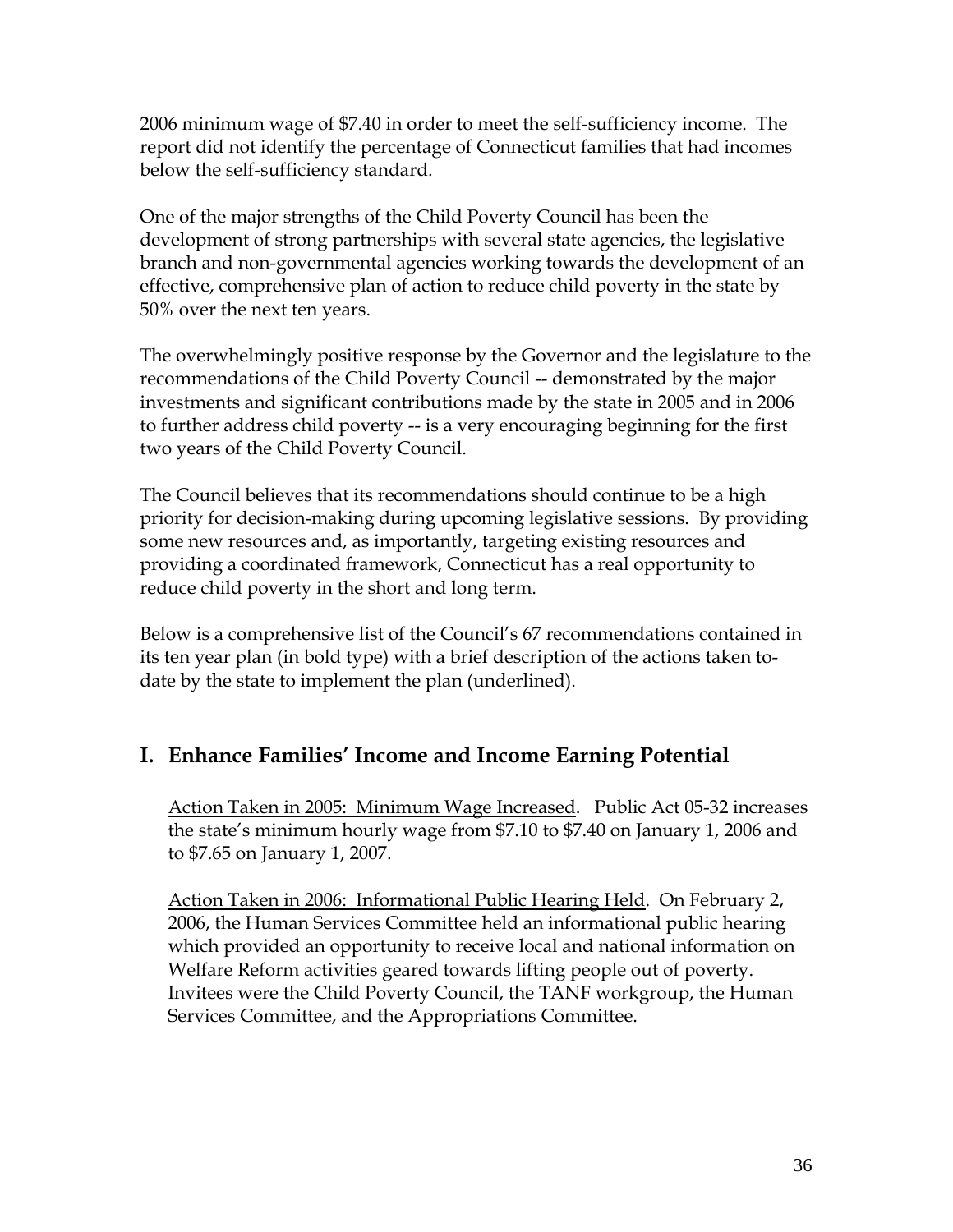#### **A. Support and enhance job training and education for recipients of Temporary Family Assistance (TFA).**

Action Taken in 2006: Implemented TANF Reorganization Plan. To bring the state into compliance with the federal requirements set forth in the federal Deficit Reduction Act of 2005 concerning the operation of the temporary assistance for needy families (TANF) program, an additional \$6.5 million was appropriated to be allocated as follows:

- \$2 million for Vocational Education and Basic Education;
- \$1.2 million for Community Education and Training Opportunities (CETO);
- \$2.6 million for Work Experience;
- \$700,000 to expand employment services for the most employable and for people who are currently working less than 30 hours per week.
- **1. Allow post-secondary education and vocational training to count toward the federal work participation requirement under the Temporary Family Assistance (TFA) program.**
- **2. Provide a more comprehensive up-front assessment of barriers to employment to more quickly identify those fragile families/high barrier populations.**
- **3. Implement a system to address the needs of Jobs First Employment Services (JFES) participants having inadequate reading or math skills, including assessing each participant to determine the problem and how to address it to the extent possible.**
- **4. Spend higher proportion of Temporary Family Assistance (TFA) funds on job training and education.**

#### **B. Increase low-income parent's access to literacy, post-secondary, and vocational education.**

Action Taken in 2005: Implemented Post-Secondary Strategies for Economic Competitiveness. Beginning in September 2005, the Governor is convening a quarterly meeting of board chairpersons from the higher education systems, public and private, and the chairpersons from the State Boards of Education and Higher Education to develop planning and policy guidance for the Jobs Cabinet with respect to long-term education strategies that support the state's economic competitiveness. There is no cost to implementing this recommendation.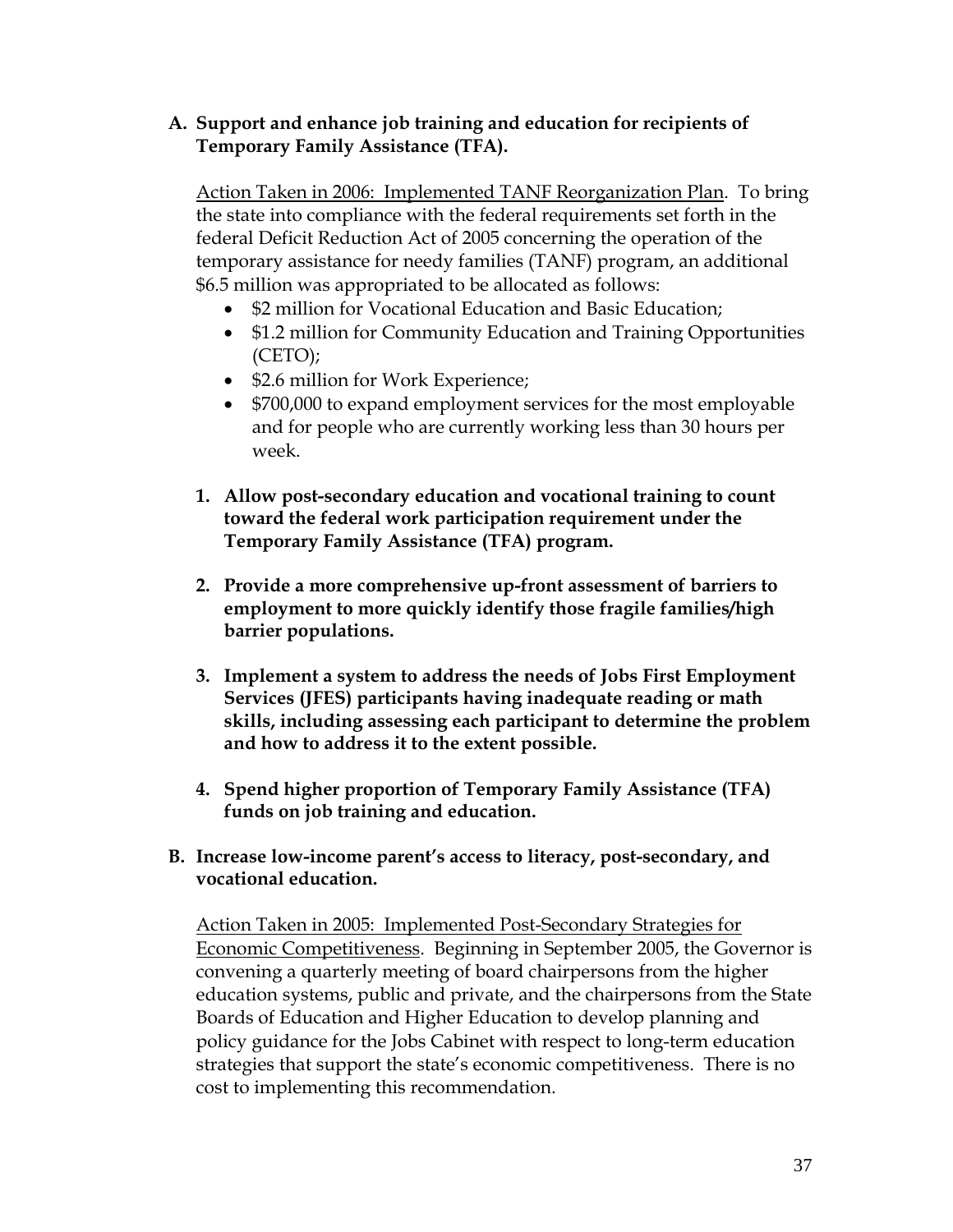#### **1. Enhance literacy programs for adults including Adult Basic Education (ABE) and GED services.**

Action taken in 2005: Expanded Workplace Literacy. Using existing funding, the Governor has proposed expanding the availability of workplace literacy program for employers who employ persons with limited English proficiency or who have limited literacy. To do so, the Connecticut Employment and Training Commission will encourage state and local partnerships to improve literacy proficiency.

#### **2. Increase vocational training opportunities for populations that do not have a high school diploma or have limited English proficiency.**

Action Taken in 2005: Established an Adult Education Competitive Grant. PA 05-245, § 41—requires the State Department of Education (SDE) to establish an adult education competitive grant program for young adults in FY 07. The total amount awarded under the program cannot exceed \$500,000. The grants must be awarded to provide new and unique methods of educating young adults entering adult education.

#### **3. Provide assistance with vocational and post-secondary education expenses such as tuition, books, supplies, child care, transportation, tools or license fees.**

Action Taken in 2005: Expanded In-State Tuition. PA 05-110 makes any member of armed services stationed in Connecticut or his or her spouse eligible for in-state tuition at public colleges and universities.

Action Taken in 2005: Increased Scholarships. Section 42 of Public Act 05-3 of the June Special Session increases from \$2,000 to \$3,000 the maximum per-student award for those attending Connecticut institutions under the Capitol Scholarship Grant Program. The Capitol Scholarship Grant Program provides awards to students based upon academic merit and financial need.

Action Taken in 2006: Provided Funds for the Federal Maintenance of Effort Requirement for the Capitol Scholarship Program. In order to qualify for a federal match, the funding level of the Capitol Scholarship Program must increase yearly. The additional funding of \$86,953 for FY 07 qualifies Connecticut for matching federal funds.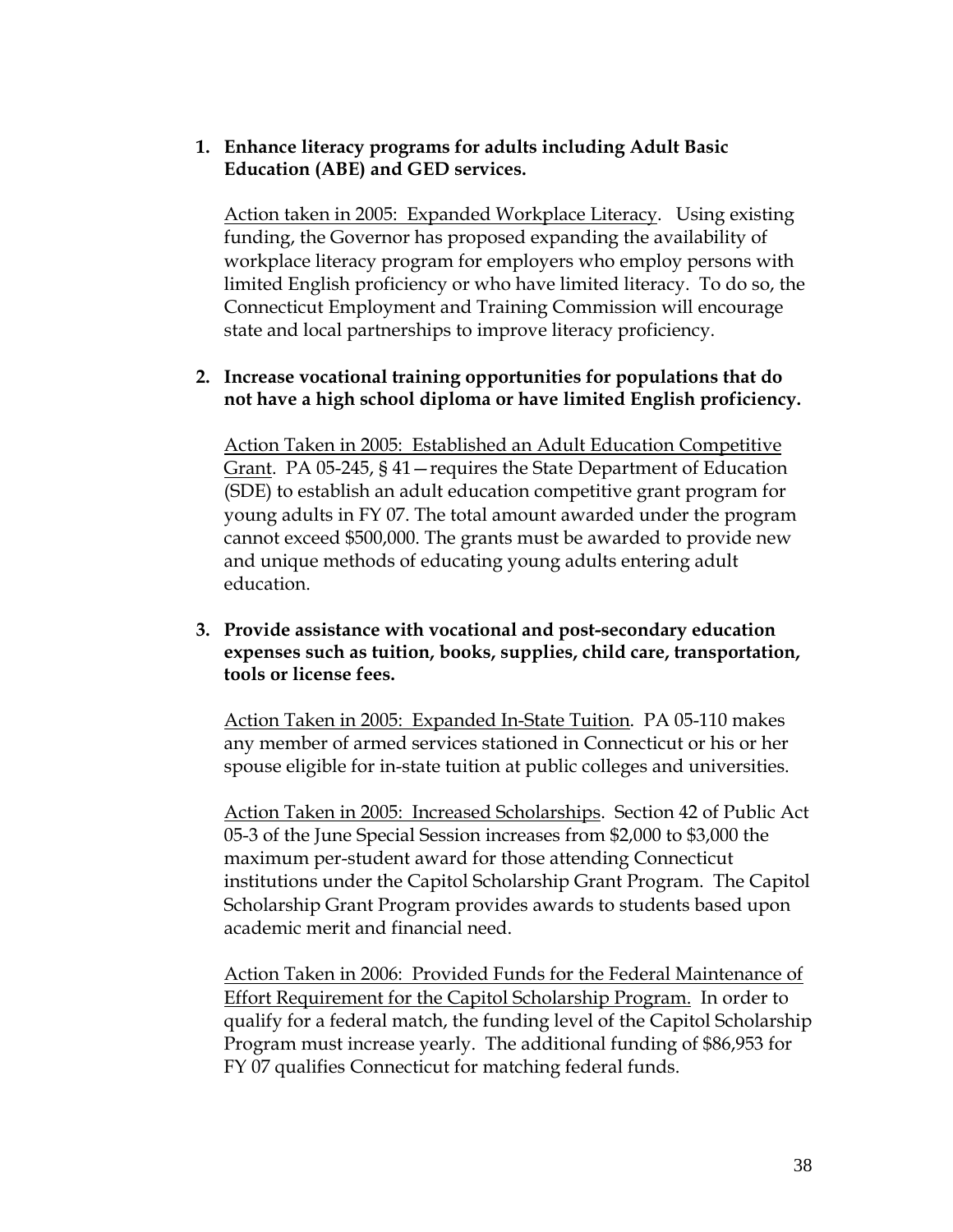#### **4. Expand subsidies for low-income individuals to attend community college, e.g. through means-tested tuition relief.**

Action taken in 2005: Established Pilot Programs to Pay Community College Students' Expenses. Public Act 05-244, AAC the Implementation of the Recommendations of the Child Poverty Council, allows the Board of Trustees for Community-Technical Colleges to establish up to three pilot programs, within available appropriations, to provide for household and family expenses of students with dependents while such students are attending a Community-Technical College. Participation in the pilot program is limited to students who are eligible for a federal Pell grant.

- **5. Increase English as a Second Language programming by partnering with businesses or offering incentives to businesses that provide English as a Second Language programming.**
- **6. The Council should explore options to provide low-income individuals with an expectation of success regarding possibilities and techniques for achievement.**

Action Taken in 2006: Funded the Connecticut Career Resource Network. CCRN is the primary source of Connecticut-specific career information used by the education community: teachers, guidance counselors, students and their parents as well as by the workforce investment system. It has provided the information needed to help learners, from youth to adults, make informed decisions about their career choice and preparation. This information is provided through publications, workshops and conferences, internet-based information systems, training, and marketing of career-related materials. When federal funding was eliminated in the FY 07 budget, Governor Rell recommended \$150,000 in state funding for this program and the legislature concurred.

#### **C. Continue to link training to industries and encourage training programs to develop curricula to meet workforce shortage and high growth employment areas.**

Action Taken in 2005: Increased Workforce Development Funding. The Governor proposed, and the legislature funded, an additional \$2.5 million for job creation and job training programs including the Jobs Funnel, Connecticut Career Ladder Pilot Program, Connecticut Career Choices (CCC) and the Small Business Innovation and Research Program.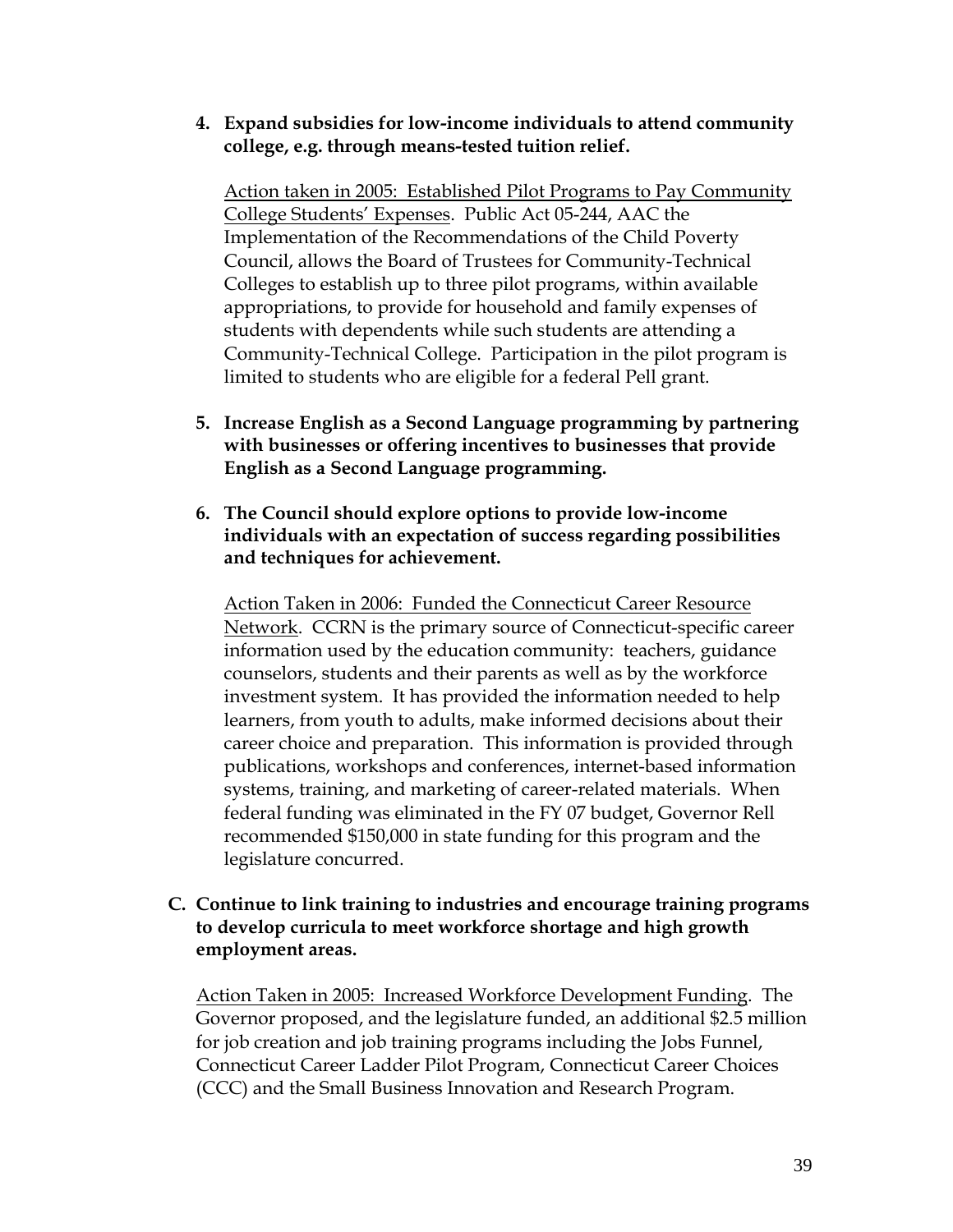- The Jobs Funnel, a joint public/private effort, initially started in Hartford as a partnership between unions, non-profit agencies and the state, has expanded to other areas including New Haven, Bridgeport, Norwalk and Waterbury. Focused on preparing graduates for jobs in the construction trades, the Jobs Funnel has expanded to include hospitality, retail and health care occupations. Over 3,400 people have been served with approximately 750 graduated, having gone from welfare, homeless shelters and chronic unemployment to good paying jobs with an average salary of \$16 per hour and rewarding careers.
- The Connecticut Career Ladder Pilot has established a continuum of education and training programs that lead to career advancement in occupations with projected workforce shortages such as healthcare, childcare, and technology. The pilots are building linkages between education and training institutions, working with community based providers to support workforce development, increase education and skills of entry level workers and support career advancement.
- Connecticut Career Choices (CCC) is at the core of the State's Technology Workforce Strategy. This initiative focuses on fostering interest in technology careers, adapting existing curriculum to industry-recognized skills standards in specific technology areas and creating greater ties between technology business and education. New directions for CCC in the coming year include: (1) a closer working relationship with SDE to develop curriculum in science, technology, engineering and math, using the Connecticut Educational Network as a delivery mechanism; (2) continued work with students and teachers from former pilot site schools, including offering experiential learning opportunities linked to information technology and health/medical curriculum; (3) providing access to online educational environments for course curriculum and instructional resources; (4) grant programs focused on development of a core science teachers/leaders group and science curriculum and implementing a three-course science and technology sequence articulated to the community college system; and (5) a statewide information technology research and development competition called the Connecticut Innovation Challenge.

Action Taken in 2006: Created the Twenty-First Century Jobs Program. Governor Rell recommended \$1.5 million to create the Twenty-First Century Jobs Program and the FY 07 state budget enacted by the legislature appropriates \$1 million in funding for this program. This matching program will require employers to pay for at least 50 percent of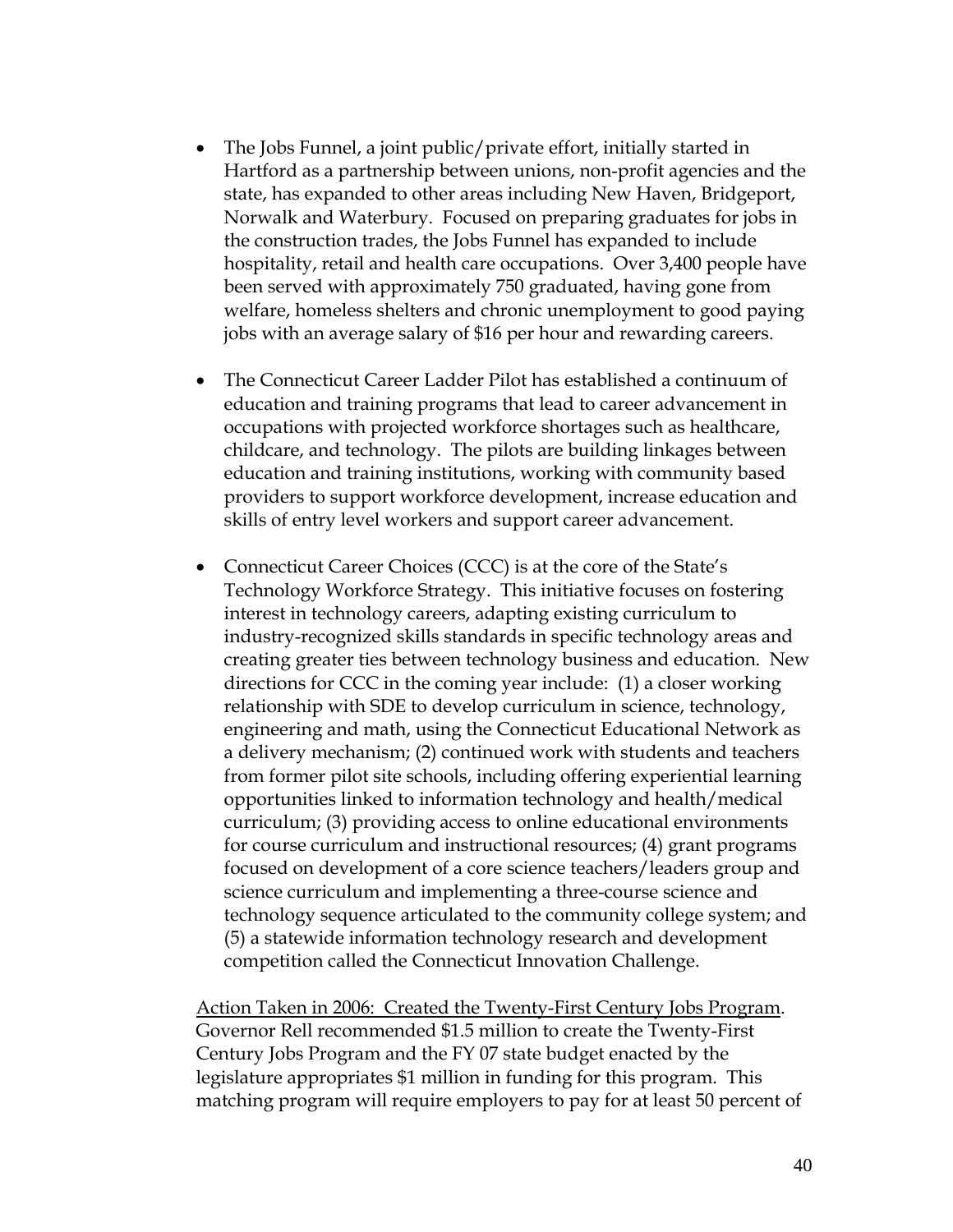the training. The program will provide financial incentives and technical assistance to small businesses that cannot afford employee training programs. The program will help employers sustain high growth and economically vital industries in Connecticut by supporting training for incumbent workers. Employees will benefit by obtaining skills to start or move up in their careers.

Action Taken in 2006: Expanded Apprenticeship Opportunities. Governor Rell recommended the expansion of the 21st Century Apprenticeship System to create new and additional apprenticeship initiatives in occupations such as childcare development specialists and youth development practitioners, and in the fields of healthcare, information technology, and advanced manufacturing. The Governor also recommended the provision of direct services to apprenticeship sponsors (employers, labor-management organizations) and to apprentices. The FY 07 state budget funded this expansion with \$250,000 and four new positions.

Action Taken in 2006: Funded Opportunity Industrial Centers. The FY 07 state budget provided \$500,000 for the five Opportunity Industrial Centers (OIC) which provide comprehensive job training, life skills, and related services to economically disadvantaged, unemployed, and underemployed individuals, including persons of limited English speaking ability.

Action Taken in 2006: Funded Incumbent Worker Training. The FY 07 state budget provided \$500,000 for Incumbent Worker Training which provides workers with workplace-based skill training with an emphasis on small and mid-sized manufacturing firms. Workers trained include workers needed by expanding businesses, unskilled entry level workers in need of training due to dislocation or obsolescence of their skills, workers in need of training due to technological advances and workers who need skill development to quality for advancement.

- **D. Explore expansion of the Hiring Incentive Tax Credit program authorized under §12-217y of the Connecticut General Statutes which is available to companies that hire recipients of the Temporary Family Assistance (TFA) program and other programs to aid individuals in obtaining employment.**
- **E. Provide additional incentives for businesses to locate in areas accessible to low-income individuals.**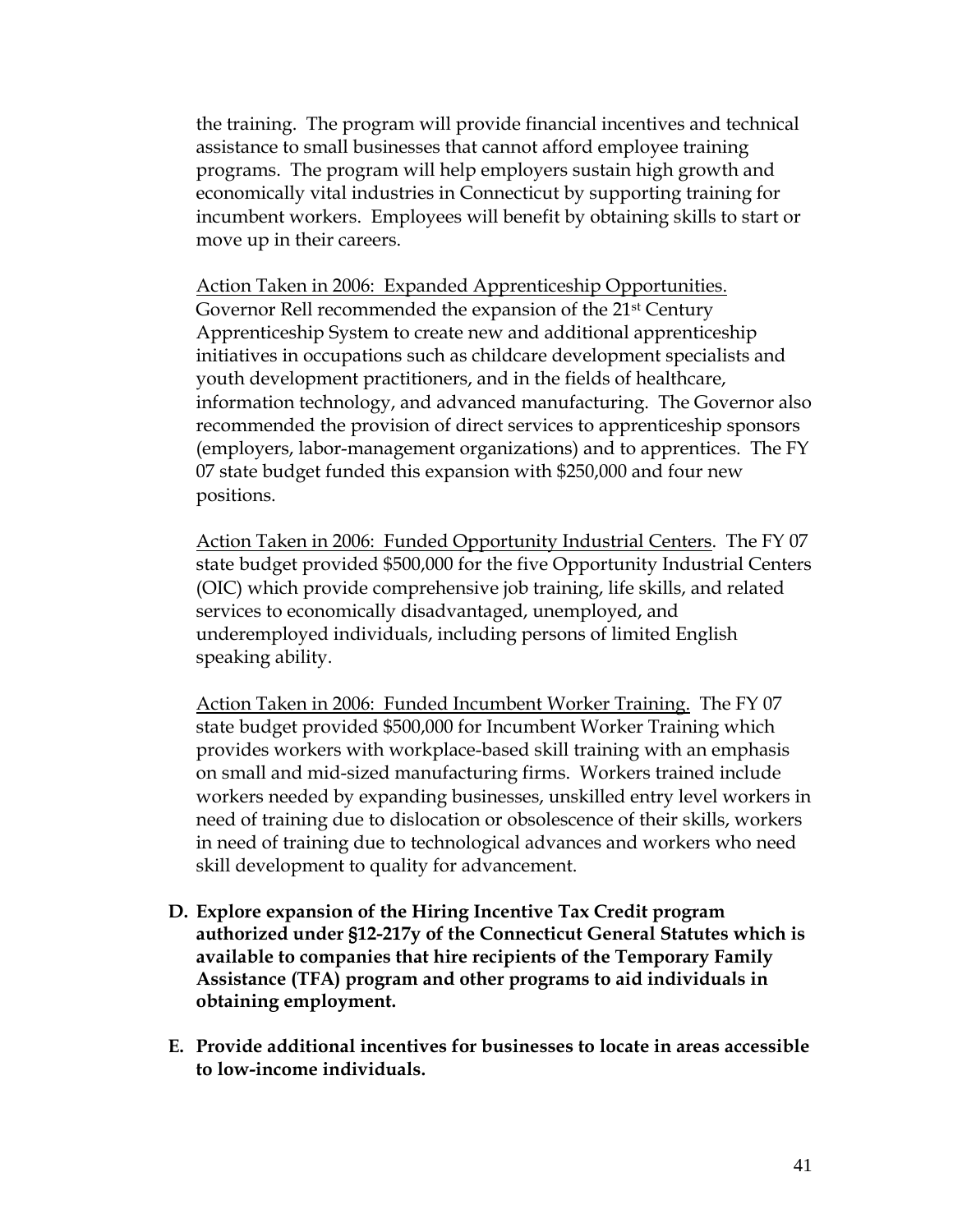**F. Provide resources to the Connecticut Department of Labor, the Workforce Investment Boards and other CTWorks partners and strengthen the employer service component of the CTWorks centers as a "one-stop" for services that employers need.** 

Action Taken in 2005: Streamlined One-Stop Business Services. The Governor has proposed to create and regularly convene a Commissioner Steering Committee comprised of the agencies that are participants in the on-line permitting, licensing, and registration system to create a network of business development in each agency. There is no cost to implementing this proposal.

Action Taken in 2005: Made CT-CLIC Transactional. Over 27 agencies administer about 900 licensing/permitting activities for businesses in the state. Businesses may download applications, but must submit applications and fees through the U.S. mail or by hand delivery. The Governor proposed, and the legislature funded, \$500,000 to begin the process of bringing e-businesses to the state agencies. The process will include electronic applications and payment of fees that will reduce the application and processing time.

- **G. The Council should seriously study tax relief methods including the following:** 
	- **1. Create dependent exemptions against the state income tax.**
	- **2. Create a child care and/or child education credit that phases out as household income increases and is at least partially refundable for parents whose income tax liability is too low to take full advantage of the credit (offset some of a family's costs in providing quality educational experiences for their children).**
	- **3. Expand property tax rebates (now available for low-income elderly and disabled homeowners and renters) to low-income families who are raising children (offset high housing costs).**

#### **H. Provide outreach to increase awareness of and participation in the federal Earned Income Tax Credit (EITC) for families that are eligible.**

Action Taken in 2005: Promoted use of federal Earned Income Tax Credit. Public Act 05-244, AAC the Implementation of the Recommendations of the Child Poverty Council, requires the Department of Social Services (DSS), within available appropriations, and in consultation with the Child Poverty Council, to promote greater utilization of the federal EITC to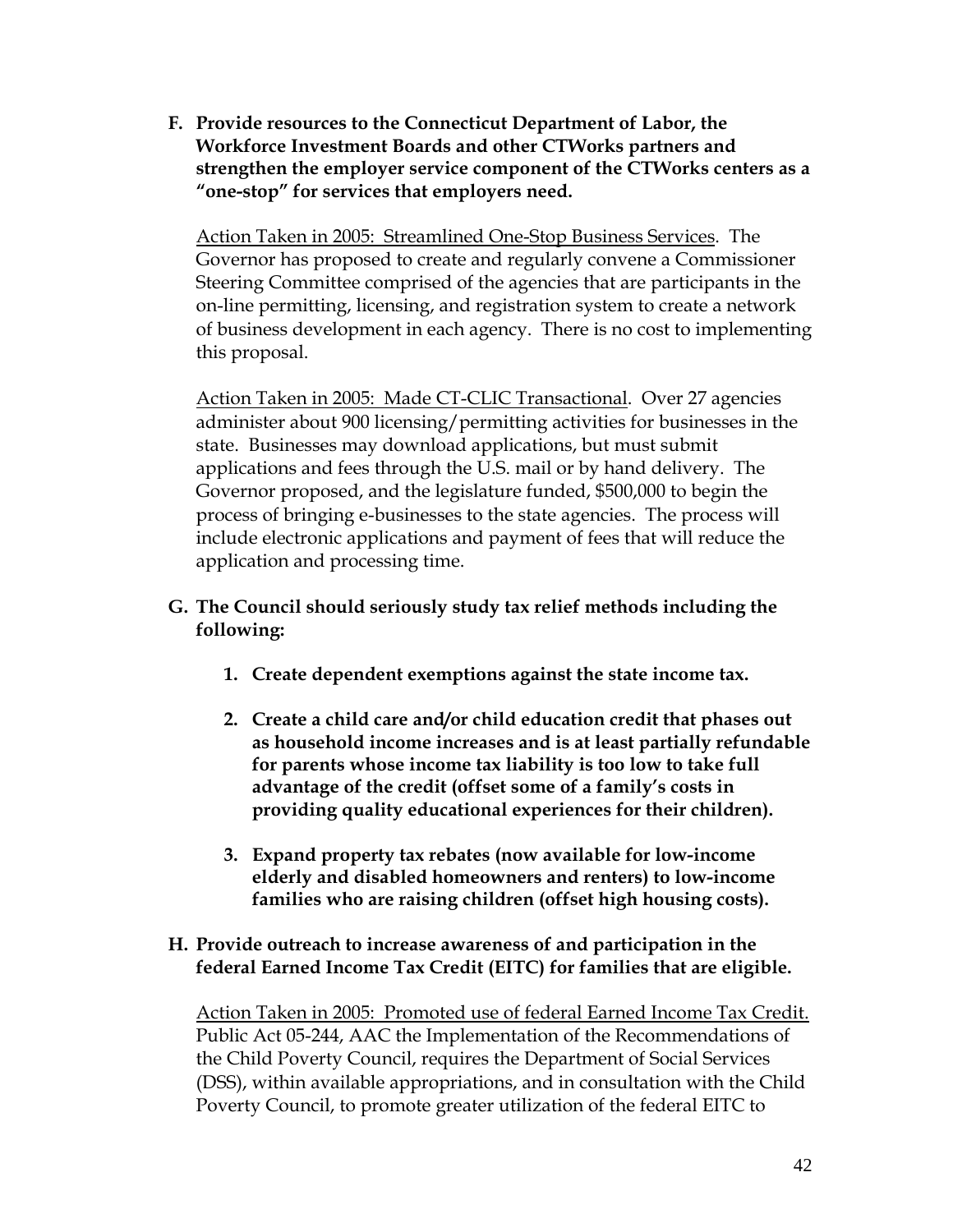municipalities, public and private employers, Community Based Organizations (CBO) and other entities that have frequent contact with low-income families and to enhance financial literacy and self-sufficiency programs. In November 2005, DSS convened a workgroup to develop strategies to promote the federal EITC program. Follow-up meetings will be held to finalize strategies for implementation. DSS has received \$50,000 for this purpose.

**I. Establish a refundable state Earned Income Tax Credit (EITC) program to supplement low-wage parents (This recommendation was adopted by a vote of 13 to 4.)** 

#### **II. Help Low-Income Families to Build Assets**

**A. Strengthen the Connecticut Department of Labor's Individual Development Account (IDA) program that assists low income earners to accumulate assets such as an automobile, education and/or other assets necessary to become more economically self-sufficient. Develop and/or enhance matched savings accounts such as IDAs and Universal Savings Accounts. Make IDAs available to all working families.** 

Action Taken in 2006: Funded Individual Development Accounts. The FY 07 state budget provided funding in the amount of \$250,000 for DOL's IDA initiative.

- **B. Encourage entrepreneurship.**
- **C. Encourage homeownership programs that facilitate homeownership, especially in central cities and among minorities. Expand the second mortgage pool which allows purchase of a home without down payment.**
- **D. Curb predatory lending by addressing loopholes that may be in the law.**

### **III. Enhance Affordability of Health Care, Housing, Child Care and Early Childhood Education**

**A. Increase access to affordable child care.** 

Action Taken in 2006: Increased Access to Child Care. \$1.5 million was appropriated in FY 07 to increase access to child care in order to meet new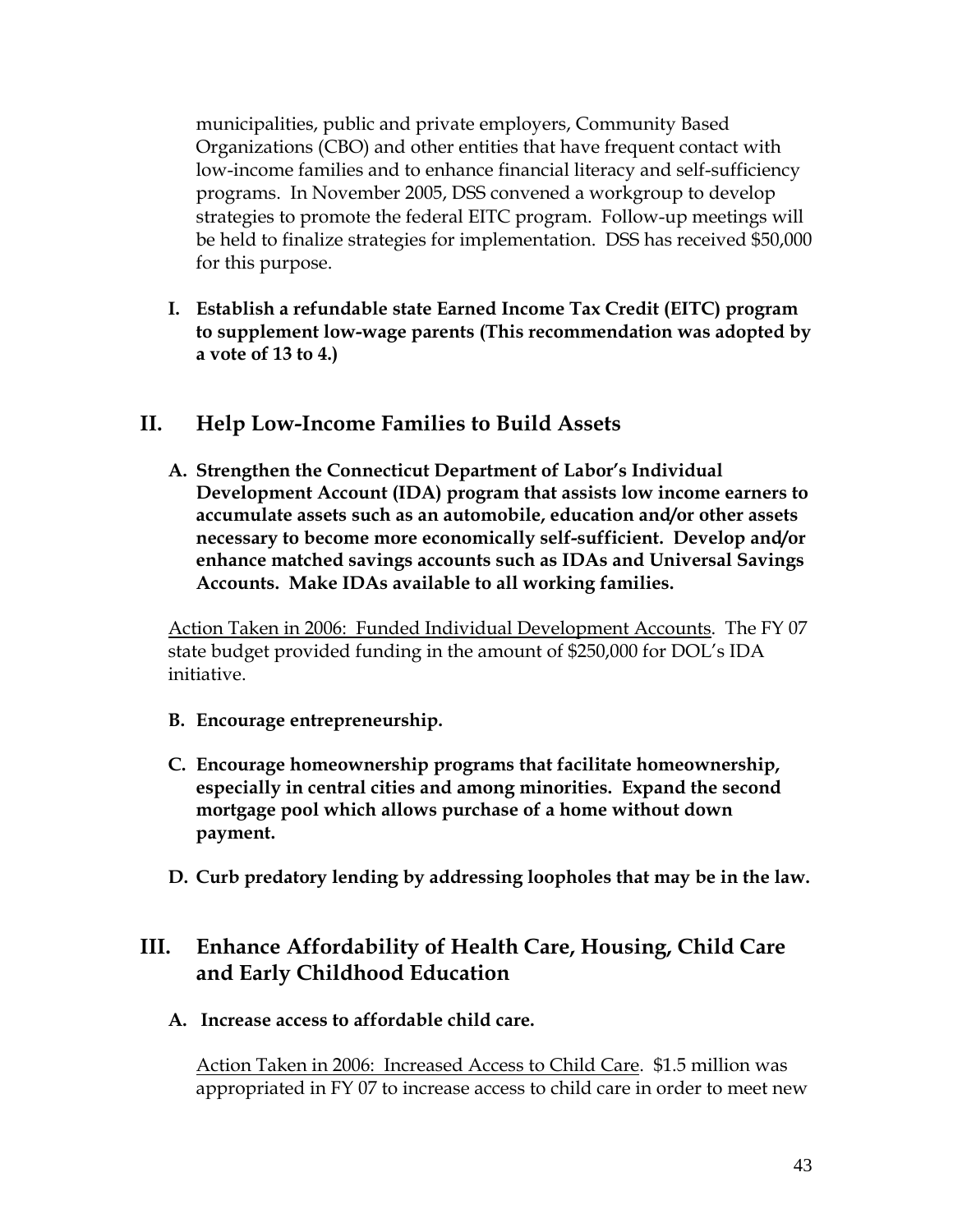federal work requirements under the TANF program. Of these funds, \$725,000 will be dedicated to the Employment Success program.

#### **1. Increase the Care4Kids child care subsidy to more closely match the current market costs.**

#### **2. Increase the number of Care4Kids child care certificates.**

Action Taken in 2005: Expanded child care subsidies for low-income working families. "Care 4 Kids", the child care assistance program administered by DSS provides child care assistance payments to various categories of families. These families are categorized into priority groups. One of these priority groups, (PG-4), includes families who are employed and who do not receive cash assistance through TFA. These non-TFA working families must, at the time of application, have incomes less than 50% of the state median income. In FY 05, intake to the PG-4 portion of the child care subsidy program was re-opened due to additional funds that were provided, including \$4 million in TANF performance bonus funds. The additional TANF bonus funds were not needed in FY 05 because general fund budgeted resources were sufficient to meet program needs. As a result, the Governor proposed carrying forward the \$4 million in TANF performance bonus funds for use in the biennium so that intake to the PG-4 portion of the child care subsidy program could remain open and the legislature agreed.

Action Taken in 2006: Maintained Open Enrollment in Child Care Certificate Program. Governor Rell recommended an additional \$217,263 for child care subsidies to maintain open enrollment in the child care certificate portion of the program. This funding was included in the FY 07 state budget.

- **3. Expand facilities for child care.**
- **4. Expand Care4Kids eligibility to cover those in education or job training programs.**
- **B. Ensure quality child care.** 
	- **1. Enhance training of child care workers, especially for "kith and kin" providers. Continue to support the differential rate to encourage use of licensed child care centers.**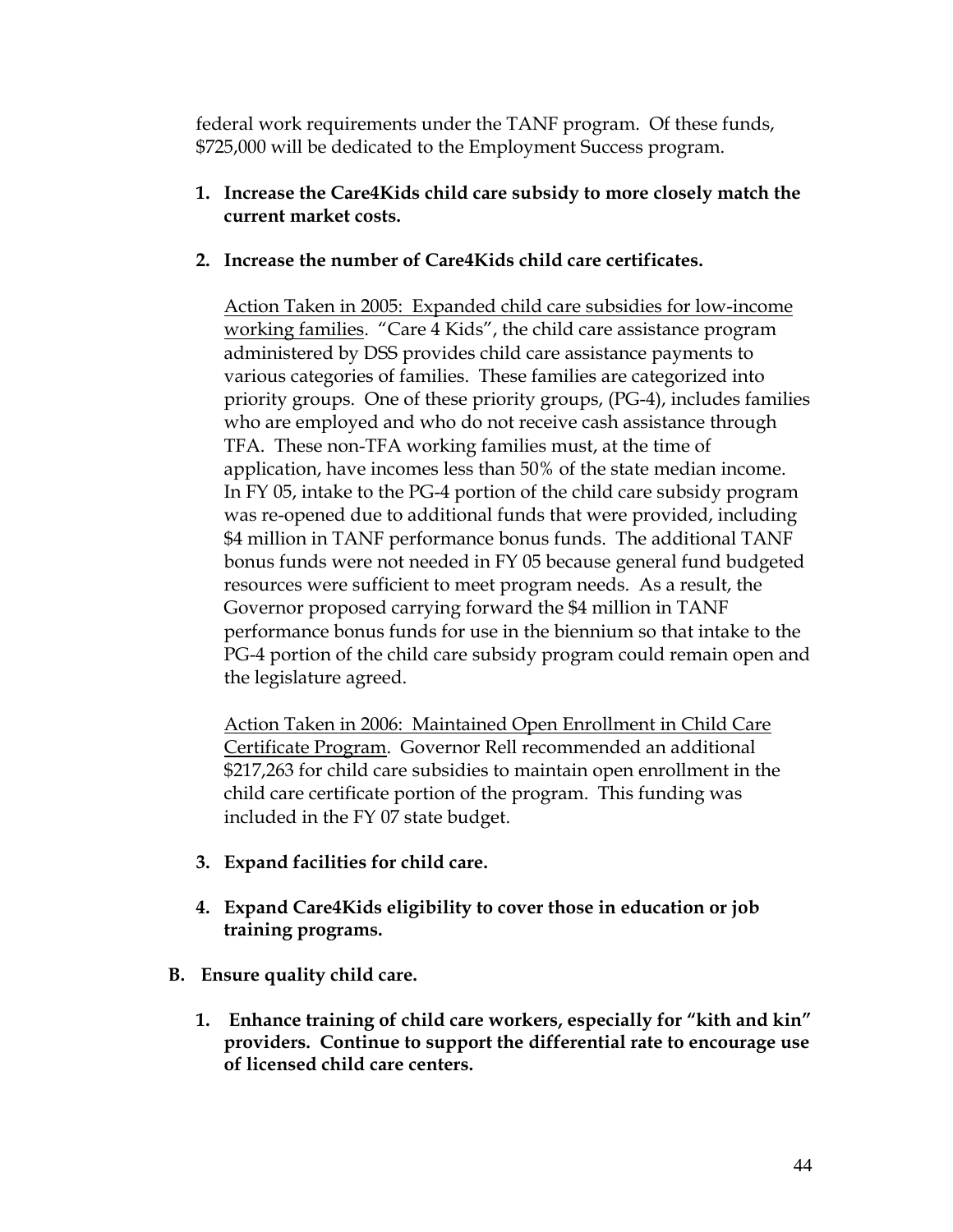**2. Ensure adequate wages and health insurance benefits for child care workers.** 

#### **C. Provide a system of "education through birth" by continuing to support school readiness and early childhood educational programs.**

Action Taken in 2005: Increased funding for School Readiness slots. Approximately 7,000 children are projected to be in the existing School Readiness program during the FY 06-07 biennium. Providers in these programs have struggled financially, often with unmet capital needs. Staffing has been problematic, with high turnover. To address these problems, the Governor proposed an additional \$2 million in FY 06 and \$4 million in FY 07 to increase slot funding from \$7,500 to \$7,750 and finally to \$8,025. The legislature provided this funding and an additional \$850,000 in each year of the biennium. The Governor also proposed \$2 million in capital funding to address unmet needs for enhancement and expansion of school readiness programs and day care centers in both FY 06 and FY 07. The legislature provided this capital funding.

Action Taken in 2005: Created a Kindergarten Assessment Program. The Governor provided \$400,000 in FY06 to finance the creation of a developmentally appropriate kindergarten assessment program. This assessment would provide empirical data with which to measure whether preschool populations are coming to kindergarten ready to achieve and succeed. The legislative budget delayed implementation of this assessment until FY 07.

Action Taken in 2005: Enhanced Child Care. The state budget provided \$4.35 million to DSS in each year of the FY 06-07 biennium to increase childcare center subsidies, provide scholarships for childcare workers, for quality enhancement efforts, and for the accreditation and facilitation project.

Action Taken in 2006: Increased Early Childhood Funding. Governor Rell proposed funding for five new districts under the Early Childhood Competitive Grant Program and to provide for new slots for ERG I towns under the Priority School District Grant. The FY 07 state budget included \$6.5 million for the five new districts and 1000 new slots. Public Act 06- 135 implements this change.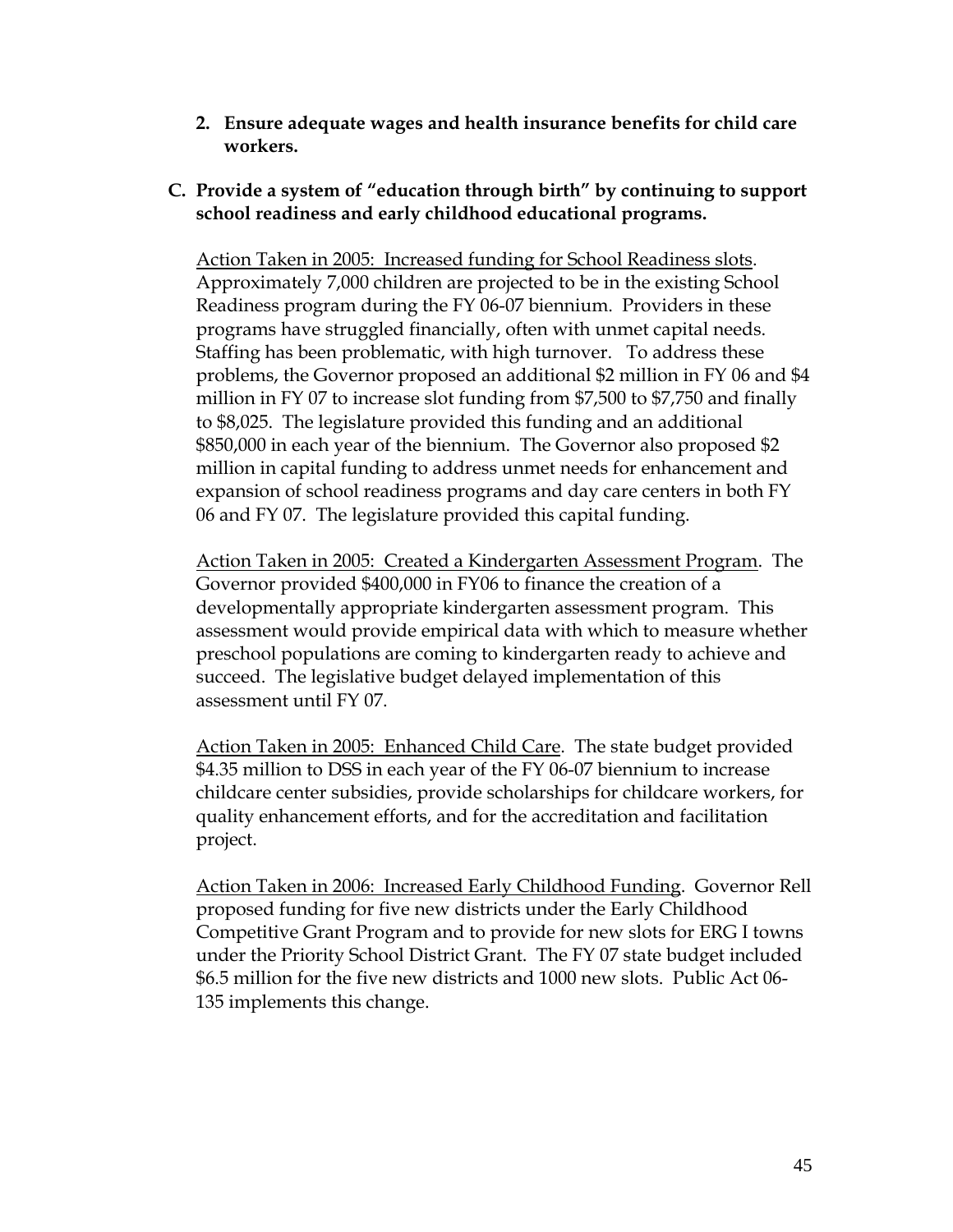#### **D. Create one coordinated system for early childhood education.**

Action Taken in 2005: Established an Early Childhood Cabinet. The Governor proposed \$1 million in FY 06 funding be appropriated to the Department of Education for a new Early Childhood Advisory Cabinet to be used for a variety of functions. The legislative budget reduced this funding by \$600,000 and by \$800,000 in FY 07.

#### **E. Enhance pre-school teacher training, including on-site consultation for pre-school teachers to encourage continuing education toward advanced degrees.**

Action Taken in 2005: Enhanced Preschool Teacher Training. Public Act 05-245 § 1 raises the minimum school readiness staff qualifications. § 4 allows DSS Quality Enhancement grants to be used for staff scholarships for training for any type of early childhood education or child development credential. It also expands the use of grants for supportive networks to include all child care providers, not just family day care homes. § 50 establishes a 21-member committee to review and assess pathways to baccalaureate degrees in early childhood education and child development to promote the professionalization of the early childhood education workforce.

Action Taken in 2006: Developed Alternative Route to Certification in Early Childhood Education. \$133,000 was appropriated to develop and implement an alternative route to certification in early childhood education and school administrators.

- **F. Amend the pre-school system to allow for full-day, full-year or schoolday, school-year pre-school programming.**
- **G. Advocate for year-round school programming for grades K-3 in lowincome districts.**
- **H. Provide comprehensive early childhood education programs with mandated parent involvement.**
- **I. Reduce housing costs.**

Action Taken in 2006: Supported housing programs. The FY 07 state budget contained \$250,000 to enhance the Security Deposit Guarantee program in the Department of Social Services.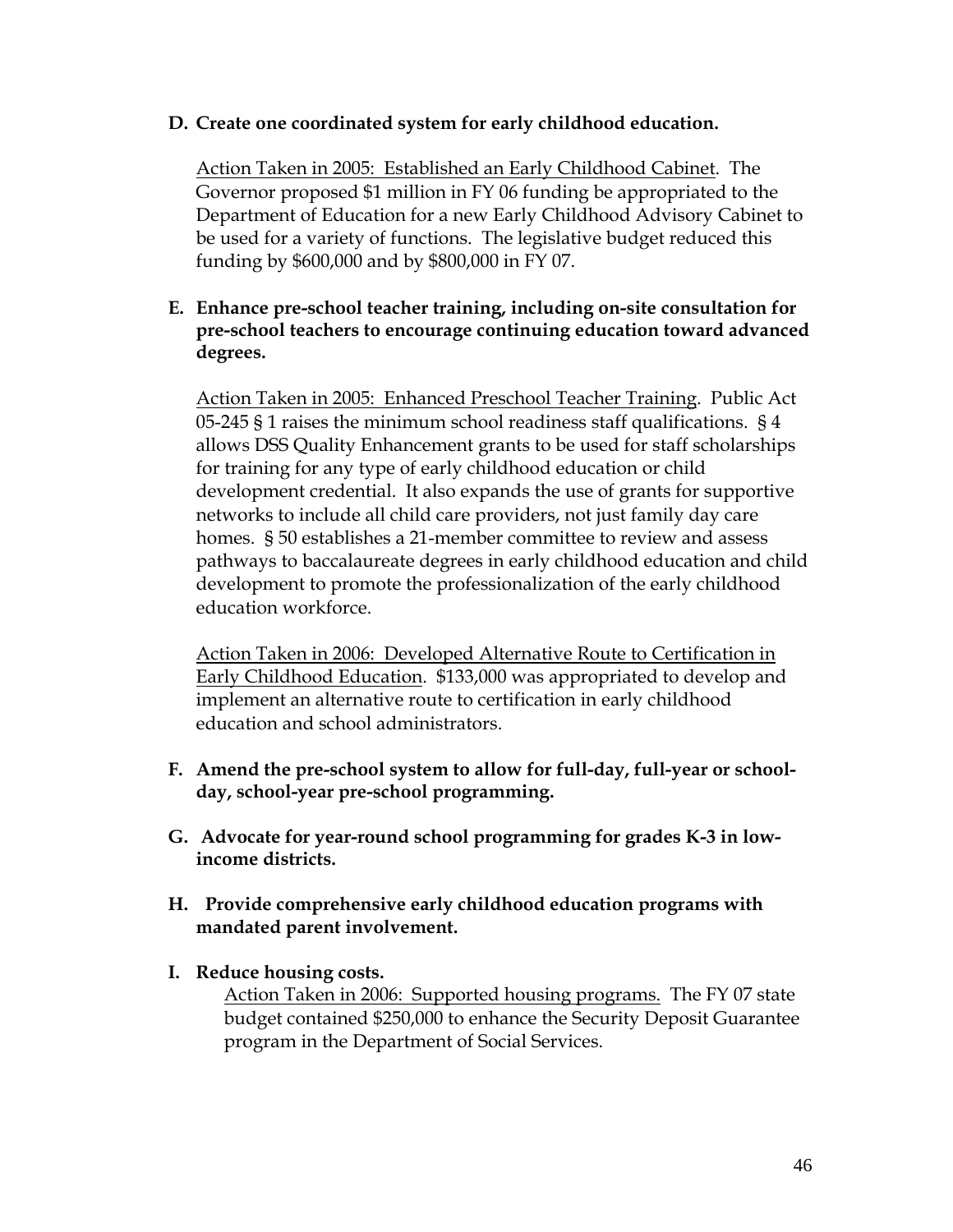#### **J. Expand availability of state rental assistance subsidies.**

Action taken in 2005: Provided additional Rental Assistance Program (RAP) Certificates. The legislative budget provided \$1.8 million in both FY 06 and FY 07 for additional RAP certificates to offset federal reductions in the Section 8 voucher program.

- **K. Expand the Transitional Rental Assistance Program (T-RAP) to allow families to remain eligible for a longer period of time. In addition, the state should allow use of T-RAP for individuals re-entering education and needing assistance with rent.**
- **L. Expand availability of affordable, family-sized housing units.** 
	- **1. Provide incentives to housing developers to develop family-sized units.**
	- **2.. Create a Housing Trust Fund.**

Action Taken in 2005: Created a Housing Trust Fund. Public Act 05-5, June Special Session, creates a Housing Trust Fund and authorizes the State Bond Commission to capitalize it by issuing up to \$100 million in bonds, with \$20 million effective each July 1, from 2005 to 2009. It establishes a Housing Trust Fund Program to expand affordable housing opportunities for low- and moderate-income people and requires the bond proceeds to be used for this purpose. The State Bond Commission allocated the first \$10 million to the Department of Economic and Community Development on December 9, 2005.

Action Taken in 2006: Funding Disbursed from the Housing Trust Fund. In October 2006, seven housing projects were awarded \$6.6 million from the Housing Trust Fund completing the first year's allotment of \$20 million from the five-year, \$100 million fund. This initial \$20 million investment in housing will create and preserve 695 units of housing and leverage \$76 million in other investments.

#### **3. Expand supportive housing for families**

Action Taken in 2005: Created 175 new supportive housing units for families. As part of Governor Rell's initiative to create 500 new units of supportive housing, the Governor proposed, and the legislature funded, 175 units for families with multiple barriers to housing and employment stability. Annual costs for the 175 family units include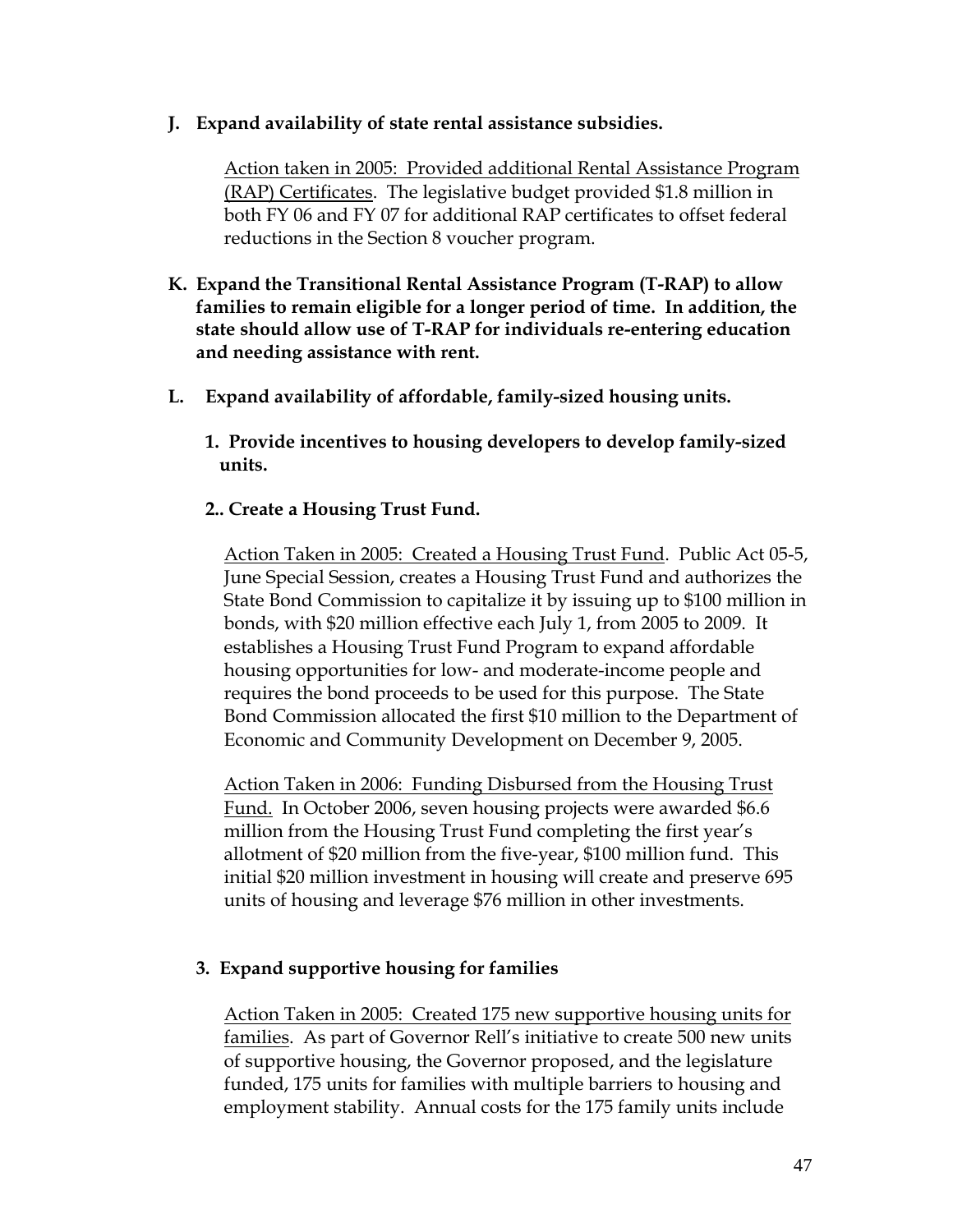\$2,187,675 to fund capital costs, \$1.1 million for service provision, and \$841,500 for rental certificates. State agencies, including OPM, DCF, DSS, DECD, CHFA, DMHAS and the Corporation for Supportive Housing are currently preparing an interagency Memorandum of Understanding and a Request for Proposals to be released in January.

Action Taken in 2006: Expanded the Supportive Housing for Recovering Families program. The SHRF program offers support services and safe housing to families involved with DCF. The program serves families statewide. Case management services are supported from the budget of DCF and housing supports are provided through a combination of DCF funding, DSS RAP certificates and federal section 8 vouchers. As demand for services exceeded the program's capacity of 365 families, funding in the amount of \$990, 400 was provided in the DCF budget and \$1.26 million in the DSS budget to reflect an expansion of the program to serve an additional 100 families in FY 07.

**4. Expand use of Low Income Housing Tax Credits to help finance housing and rehabilitation efforts.** 

- **M. Support maintenance of owner-occupied housing by providing subsidy or tax incentive to low-income property owners for rehabilitation projects.**
- **N. Enforce laws ensuring non-discrimination based on rent source.**
- **O. Ensure public or private health care coverage for parents.** 
	- **1. Provide tax incentives to small businesses that offer health insurance to employees and their dependents**
	- **2. Consider use of State Children's Health Insurance Program (SCHIP) or other funds to subsidize small employers to make it more affordable for families to provide health insurance coverage.**
	- **3. Continue to explore ways to expand health coverage for parents.**

Action Taken in 2005: Provided HUSKY coverage to adults in families with incomes up to 150% of the federal poverty level. Effective July 1, 2005, the enacted budget provided new funding in excess of \$39 million (\$55 million in FY 07) that allows DSS to expand Medicaid eligibility for families with income up to 150% of the federal poverty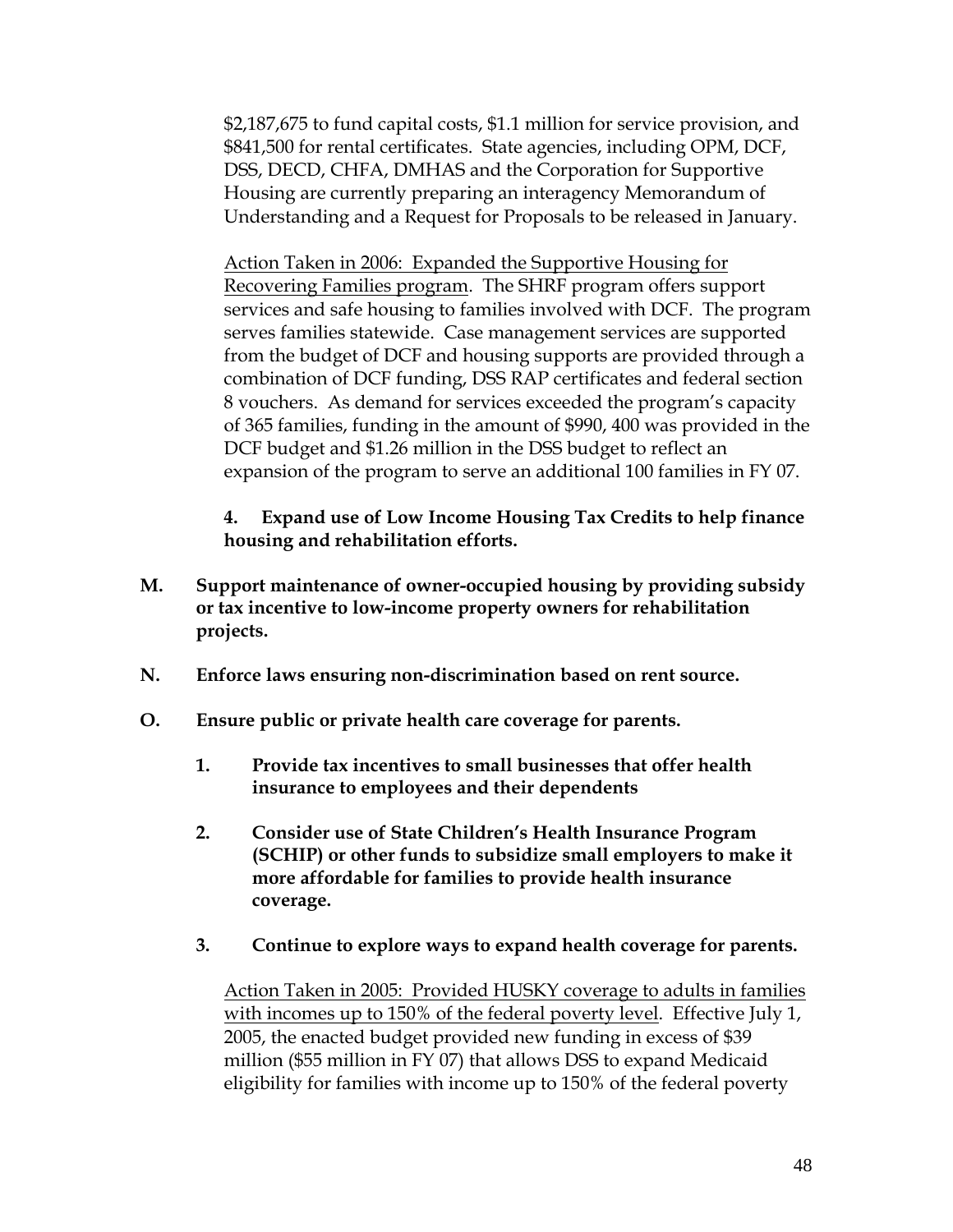level. Increasing the threshold from 100% to 150% is expected to serve an additional 25,000 individuals annually.

Action Taken in 2005: Expanded family planning services. Public Act 05-120 requires DSS to apply for a federal waiver to provide Medicaid coverage for family planning services for families with income up to 185% of the federal poverty level.

Action Taken in 2005: Created a study. Public Act 05-280 requires the Insurance and Real Estate Committee to study possible implementation of a "Nutmeg Health Partnership" to (1) increase the number of residents with health insurance, (2) provide broader health care access, and (3) make health care more affordable.

Action Taken in 2006: Restored Self-Declaration. \$2 million was provided in the FY 07 state budget to restore the self declaration policy under the HUSKY program. Section 16 of Public Act 06-188 implements this change.

**4. Enhance mechanism to provide information about employer sponsored health insurance coverage for TFA participants transitioning off cash assistance.** 

#### **P. Ensure access to sufficient number of health care providers in the community and timely appointments.**

Action Taken in 2006: Approved Bonding for Community Health Centers. In September 2006, Governor Rell announced a major investment in quality health care for thousands of residents served by Connecticut's non-profit community health centers, authorizing \$25.8 million to expand medical and dental facilities in Hartford, New Haven, Bridgeport, Waterbury, Torrington, Meriden, Stamford, Norwalk, New Britain, Norwich, East Hartford, Willimantic, and Putnam. The funding was approved by the state Bond Commission in October 2006 and will enable community health centers to serve an estimated 85,000 new patients with primary and specialized health care.

#### **Q. Strengthen health care coordination and outreach to improve effectiveness.**

Action Taken in 2006: Enhanced HUSKY Outreach. In September 2006, Governor Rell announced \$1 million in new funding for community outreach and public information aimed at boosting the number of children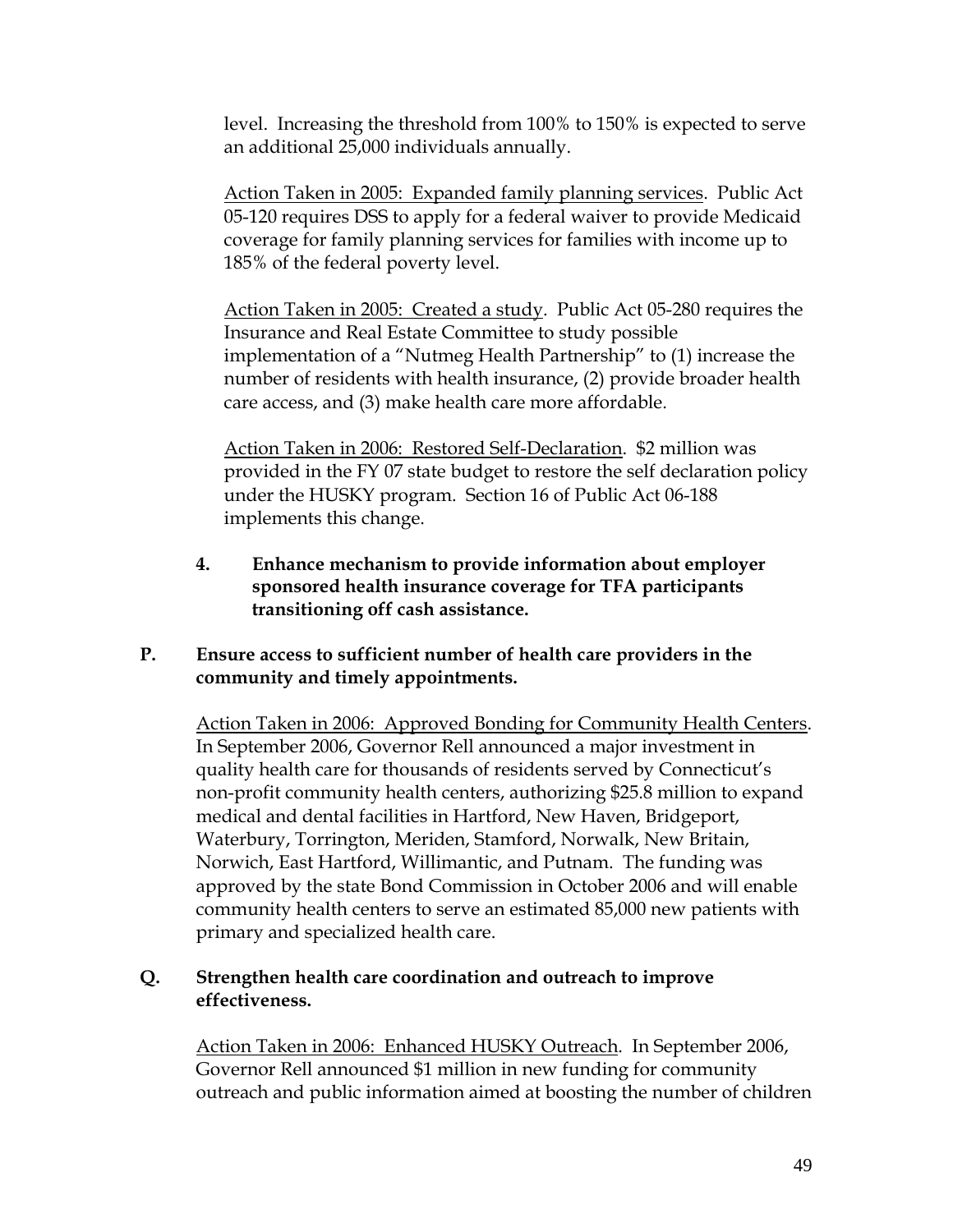and teenagers enrolled in Connecticut's HUSKY health care program. The funding will support grassroots efforts by schools and community organizations to encourage parents to sign their children up for health coverage.

#### **R. Enhance prevention and early intervention programs.**

Action Taken in 2006: Enhanced Dental Services Under the HUSKY Program. Governor Rell recommended two initiatives to enhance dental services for children enrolled in the HUSKY program. First, the Access for Baby Care (ABC) program will be implemented on a pilot basis. Under this program, a child's pediatrician will examine an infant at regular intervals before the age of three and apply topical fluoride to prevent tooth decay. The mother and child will also be taught better oral hygiene practices. The FY 07 state budget included \$1.85 million to implement the ABC program. Second, to increase preventive care, DSS will expand the dental program to include sealant coverage for premolars. These sealants will help prevent tooth decay, which can progress to more extensive disease. The state budget provided \$1.1 million to implement this program in FY 07.

Action Taken in 2006: Provided Funding for Increased Rates to Birth-to-Three Programs. To improve access and availability to the Birth-to-Three program, funding of \$989,000 was provided in FY 07 to support an increase in the reimbursement to contracted programs.

Action Taken in 2006: Implemented Prevention Programming. \$1.4 million is provided in the FY 07 DCF budget to support the replication of effective or innovative community-based prevention models within Connecticut including those that prevent the incidence of child abuse and neglect, children's behavioral health problems and juvenile justice involvement.

#### **1. Increase education about preventing disease and accessing dis ease prevention services, e.g. diabetes, obesity.**

Action Taken in 2006: Implemented a Comprehensive Cancer Control Plan. Pursuant to Section 27 of Public Act 06-186 and Section 52 of Public Act 06-195, \$5.5 million was transferred from the Tobacco and Health Trust Fund to DPH to support the costs of implementing a Comprehensive Cancer Control Plan. The plan will provide for: a) creation of a statewide smoking cessation program targeting Medicaid recipients; b) development and implementation of a program to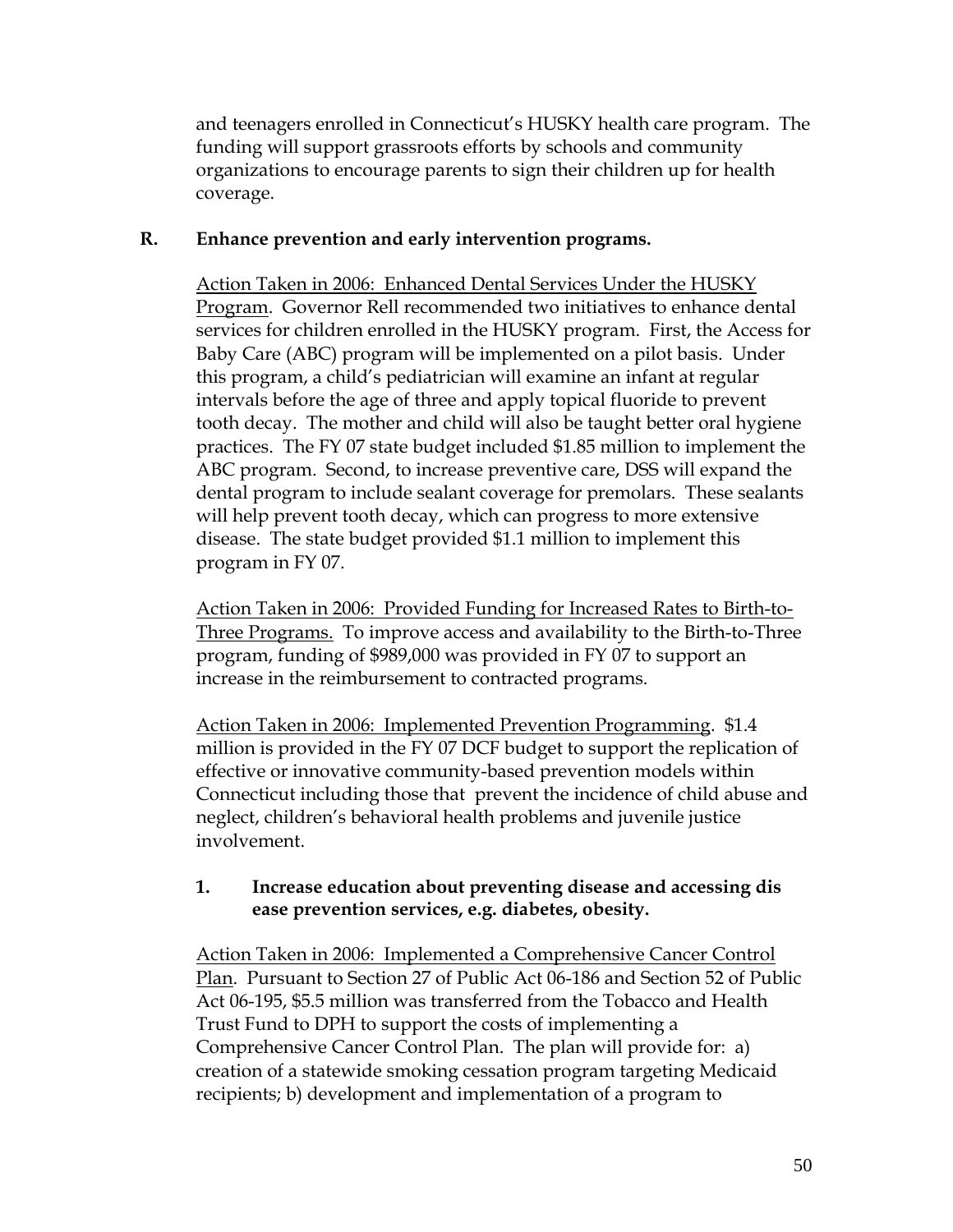encourage colorectal screenings; c) development and implementation of a statewide clinical trials network; d) identification of services for and provision of assistance to, cancer survivors and e) identification of, and the provision of services to, organizations that offer education programs on hospice or palliative care.

Action Taken in 2006: Continued Support of a Pilot Asthma Awareness Program. Section 27 of Public Act 06-186 transfers \$150,000 from the tobacco and Health Trust Fund to DPH in FY 07 to continue support of a pilot asthma awareness and prevention education program in Bridgeport.

Action Taken in 2006: Expanded the Easy Breathing Asthma Initiative. The Easy Breathing Asthma Initiative is aimed at improving asthma recognition and treatment by primary care providers and improving access to asthma related medical care for children. Section 27 of Public Act 06-186 transfers \$650,000 from the Tobacco and Health Trust Fund to DPH to continue support for the pediatric component of the Easy Breathing Program (\$500,000) and extend the existing Easy Breathing Program contract to serve adults (\$150,000).

#### **2. Provide immunizations for all children.**

Action Taken in 2006: Provided Meningococcal Conjugate Vaccine for Adolescents. Governor Rell proposed funding, in the amount of \$1,598,000 to allow for purchase of sufficient Meningococcal Conjugate Vaccine to ensure that all children aged 11 years and older are vaccinated. The meningococcus bacterium can cause a life-threatening infection of the bloodstream or brain. Death occurs in 10-14% of persons with meningococcal disease and is highest in infants and adolescents. This funding was appropriated in the FY 07 state budget, which includes providing vaccine for all college entrants living in dormitories which is currently paid for with expiring private funding.

Action Taken in 2006: Provided Pertussis Vaccine for Adolescents. Governor Rell proposed funding, in the amount of \$346,950 to support the costs of expanding Connecticut's childhood immunization program to include pertussis for adolescents aged 11-18 years in accord with a recent recommendation of the U.S. Advisory Committee on Immunization Practices. Pertussis (whooping cough) is a highly contagious respiratory tract infection. Immunity from the current childhood pertussis vaccine wanes over time, leaving adolescents susceptible. This funding was included in the FY 07 state budget to provide an estimated 27,000 doses to adolescents ineligible for Medicaid.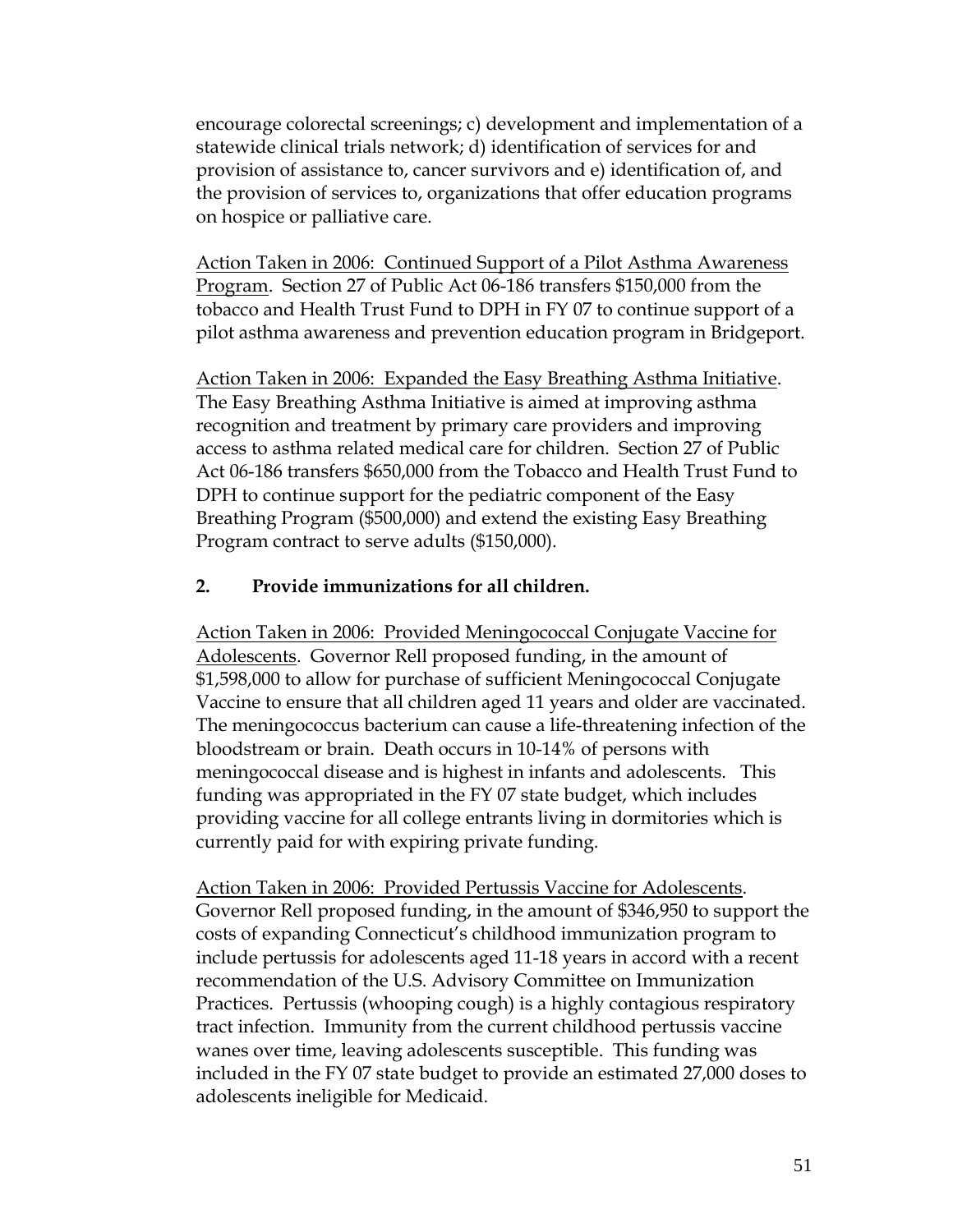**3. Increase early identification and accessible, culturally appropriate health promotion and care services for all families, especially families with a parent or child with mental illness or substance abuse problems.** 

Action Taken in 2006: Increased Earmarking of Newborn Screening Fees for Laboratory Costs. The Connecticut Statewide Newborn Screening Program has experienced a growth in caseload since 2005 due to an expansion of testing from 8 to 42 disorders, including rare, genetic and metabolic disorders. A 260% increase in caseload has occurred. Governor Rell proposed that the transfer of funding from Newborn Genetic Screening fee receipts be increased by \$155,000 to accommodate increased costs of testing. Section 20 of Public Act 06-188 implements this change.

Action Taken in 2006: Enhanced Newborn Genetic Screening. All newborns identified with presumptive positive results in the Connecticut Statewide Newborn Screening Program are referred to one of two statedesignated Genetic Regional Treatment Centers at UConn or Yale. These treatment centers provide comprehensive testing counseling, education , treatment and follow-up services. To meet an increase in demand for services from these two Genetic Regional Treatment Centers, Governor Rell recommended additional funding, in the amount of \$124,000. This funding was included in the FY 07 state budget.

Action Taken in 2006: Supported School Based Health Centers. Additional funding, in the amount of \$930,000 is provided in the FY 07 state budget to support school based health center services.

#### **S. Enhance medical and behavioral health care availability for families with special needs.**

Action Taken in 2006: Increased Support for the Connecticut Children's Medical Center. The FY 07 state budget provided a \$4 million increase in the grant to the Connecticut Children's Medical Center, with an additional \$2 million in FY 06 surplus funds to develop a financial stabilization plan.

- **1. Strengthen care for children with special health care needs through transitional programs and medical home models through the Department of Public Health.**
- **2. Expand availability of behavioral health inpatient and outpatient treatment services for all children and parents in need.**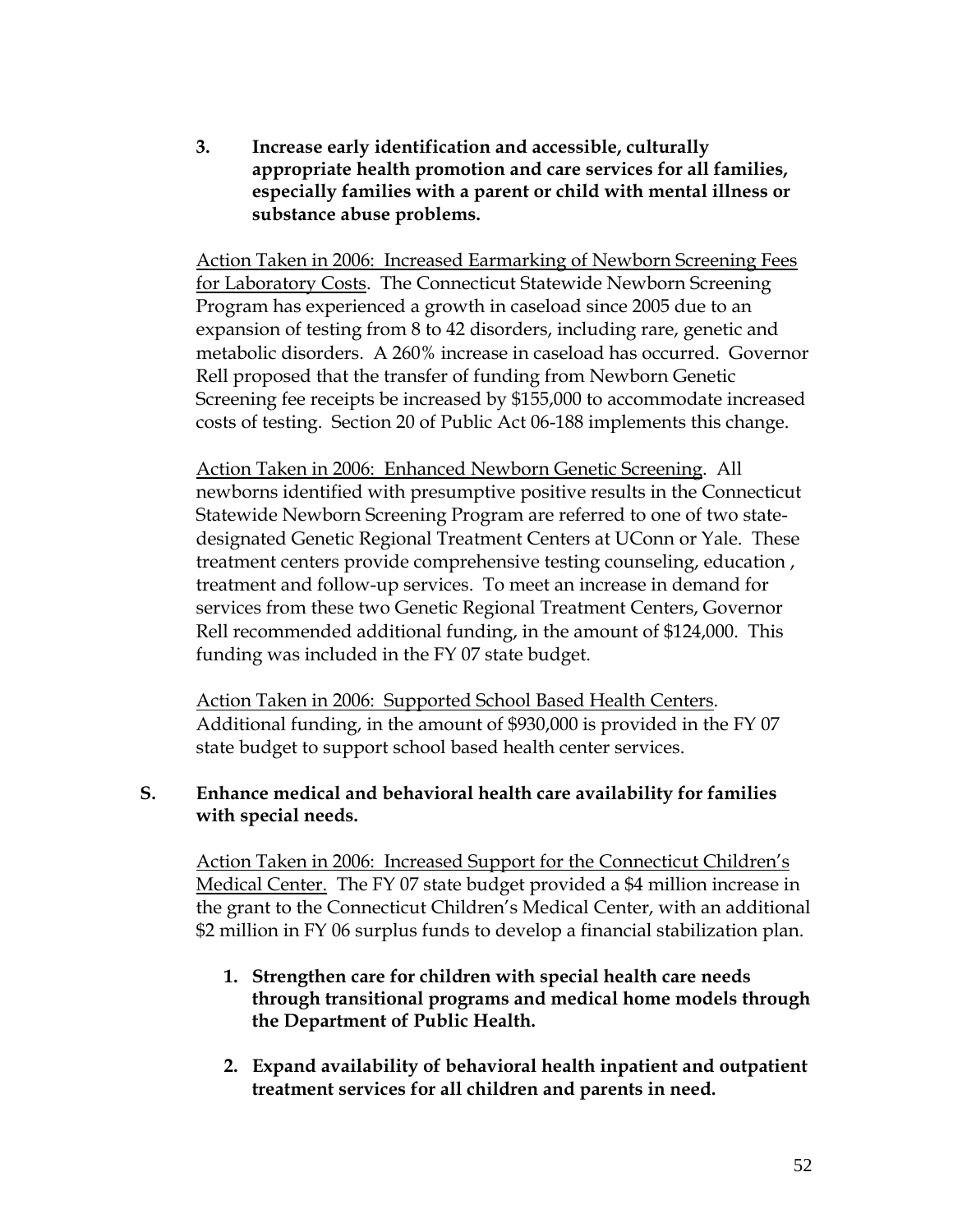Action Taken in 2005: Established a Behavioral Health Partnership. The Governor's budget included \$9.8 million in FY 06 and \$12.9 million in FY 07 to move forward with the KidCare initiative to coordinate the clinical management and administration of behavioral health services for adults and children covered under the HUSKY A and HUSKY B programs and the DCF Voluntary Services Program. The legislative budget reduced the funds available for this effort to \$4.8 million in FY 06 and \$8 million in FY 07.

Action Taken in 2005: Expanded Adult Mental Health Initiatives. The Governor added \$3.1 million to the DMHAS budget to continue ongoing "Second Initiatives" programs begun at the recommendation of the Community Mental Health Strategy Board. These programs include funding for Assertive Community Treatment (ACT) teams, mobile crisis and respite programs, programs that provide step-down from inpatient stays and programs that provide intensive community services tied to housing. The Governor also added \$217,500 to develop an interactive, comprehensive web based inventory of services that will assist individuals with locating services, \$1.2 million to fund community support services for difficult-to-discharge acute clients, and \$500,000 for additional acute care services. The legislature funded these initiatives and added \$750,000 to upgrade ACT teams to implement a Medicaid rehabilitation option.

Action Taken in 2005: Enhanced Children's Mental Health. The FY 06-07 state budget provides \$1 million to DCF for flexible funding.

Action Taken in 2005: Funded Additional Slots under the Katie Beckett Waiver. The state budget provided \$1.5 million in both FY 06 and FY 07 for additional slots under the Katie Beckett Waiver.

Action Taken in 2005: Addressed Mental Health Services for Young Adults. Public Act 05-280 § 86 allows DMHAS, within available appropriations, to expand services for young adults with psychiatric disabilities to cover additional state catchment areas, requires DMHS to identify service gaps for this population, and report by 1/1/07 on the need to expand existing services or add new ones.

Action Taken in 2006: Established Pilot Child and Adolescent Rapid Emergency Stabilization Services. The FY 07 state budget included \$395,000 to establish pilot child and adolescent rapid emergency stabilization services in the Hartford region. This grant is to develop a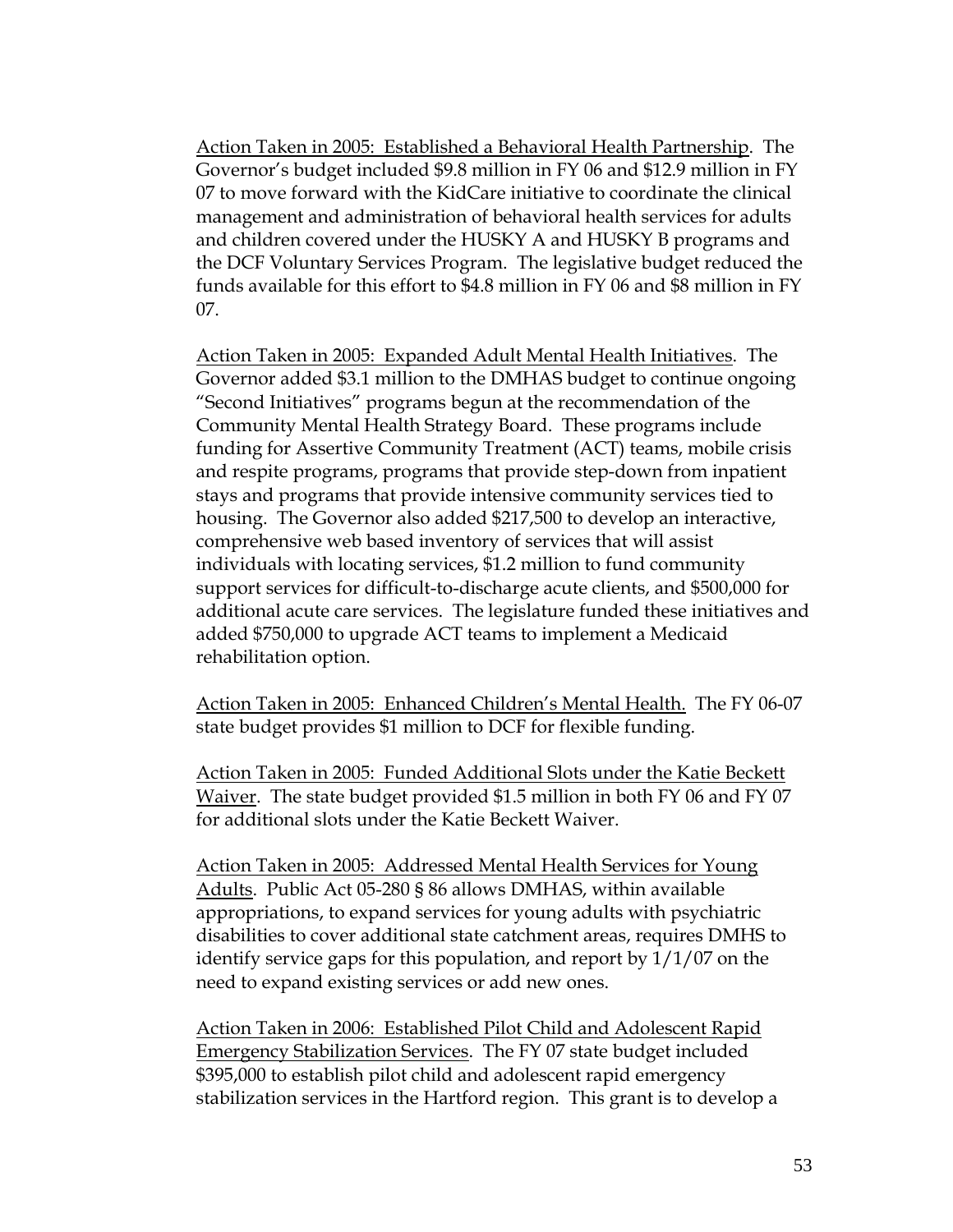comprehensive model for the delivery of acute care to children and adolescents in psychiatric crisis.

#### **3. Increase transitional living options for people discharged from inpatient behavioral health treatment facilities.**

### **T. Expand, enhance and subsidize after-school programming.**

Action Taken in 2005: Enhanced after-school programming. Public Act 05-245 allows SDE, in conjunction with the After-School Committee and within available appropriations, to provide grants to school districts, municipalities, and nonprofit organizations for programs that take place when school is not in session.

Action Taken in 2006: Provided Funding for After School Programs. An additional \$3 million was included in the State Department of Education FY 07 budget for after school programs.

Action Taken in 2006: Enhanced Community Based After School Initiatives. An additional \$1.3 million was included in the Department of Social Services FY 07 budget for community based after school initiatives.

#### **U. Enhance availability of transportation.**

Action Taken in 2006: Increased Funding for the Transportation for Employment Independence Program Governor Rell proposed providing an additional \$500,000 to the Transportation for Employment Independence Program (TEIP) which provides transportation services to TANF/TFA eligible individuals and low income families. The additional funding, which was provided in the FY 07 state budget, will be used to partially offset the loss of federal funds which are no longer available.

#### **V. Develop incentives to recruit and retain qualified teachers to work in low income school districts**

- **1. Enhance drop out prevention efforts.**
- **IV. Support Safety Net Programs for Families (with parents who have multiple or extraordinarily high barriers to employment)**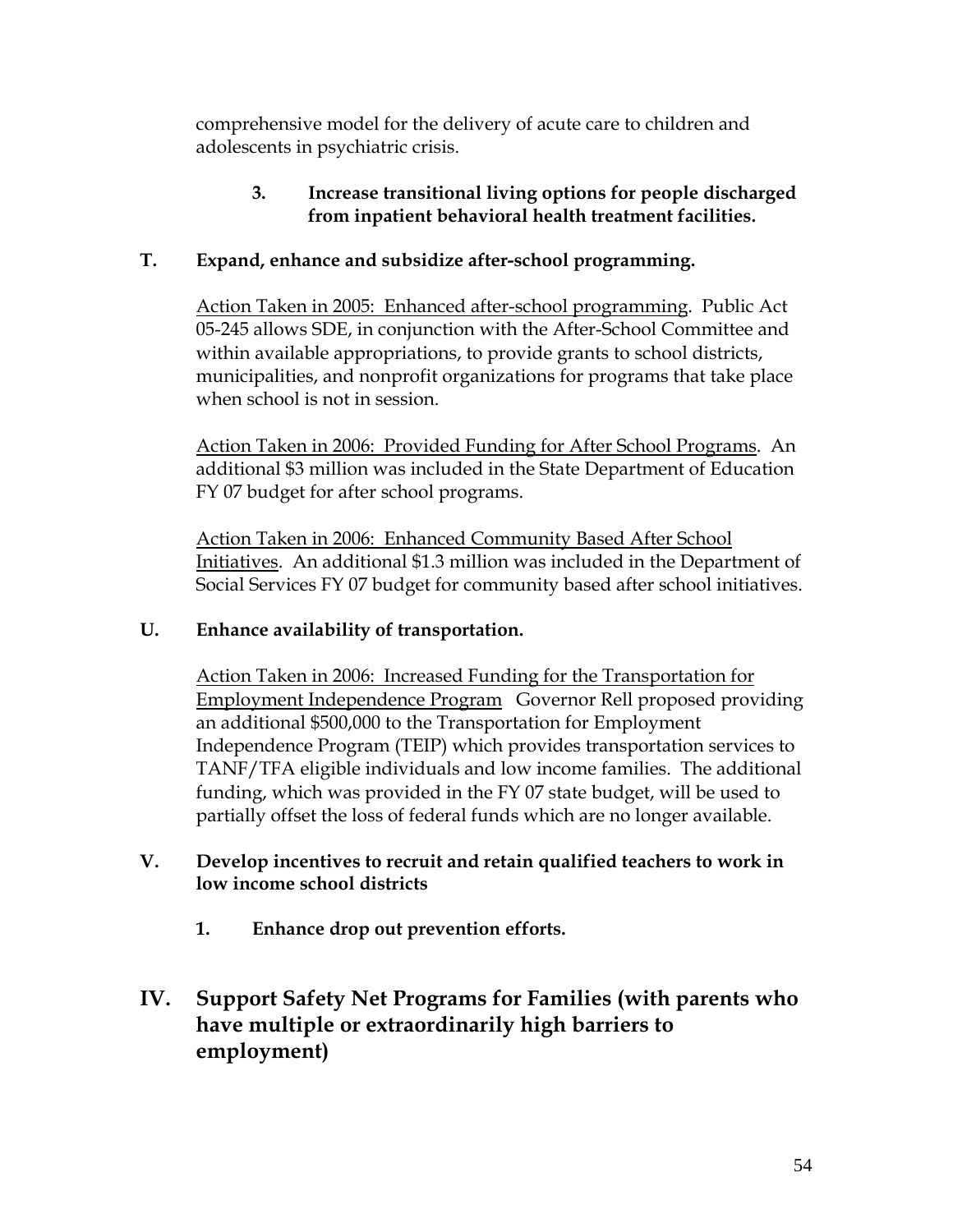- **A. Provide intensive case management to identify the ways to reduce barriers to employment for families identified with extreme barriers to employment.**
- **B. Rethink the 21 month time limit in the Temporary Family Assistance (TFA) Program. (This recommendation was adopted on a vote of 10 to 5.)**
- **C. Improve food stamp participation rates.**

## **V. Enhance Family Structure and Support**

Action taken in 2005: Increased Rates for Relative Guardians. The Department of Children and Families submitted a legislative proposal, which was enacted in Public Act 05-254, making relative guardians eligible for DCF's higher subsidized guardianship rate after they have cared for the child for six, instead of 12, months.

Action Taken in 2006: Enhanced Community Services. The FY 07 budget for the Department of Social Services included \$91,000 to establish a Grandparents Information Network on the 211 system as a clearinghouse to provide information to grandparents caring for their grandchildren.

#### **A. Create stable, two-parent homes with two earners.**

- **1. Increase economic opportunity for men in order to increase marriage rates.**
- **2. Enhance fatherhood initiatives and child support enforcement**

Action Taken in 2006: Strengthened Child Support Enforcement. Governor Rell proposed a bill – ultimately enacted as Public Act 06-149 – which permits DSS to implement electronic funds transfer for child support payments, enhances the department's investigative authority and enforcement options, makes uniform the three-year cap on past due child support, increases certain parents' support obligations, and conforms law to recent child support guideline changes.

Action Taken in 2006: Continued the Fatherhood Initiative. An additional \$250,000 was included in the FY 07 state budget to continue the Fatherhood Initiative.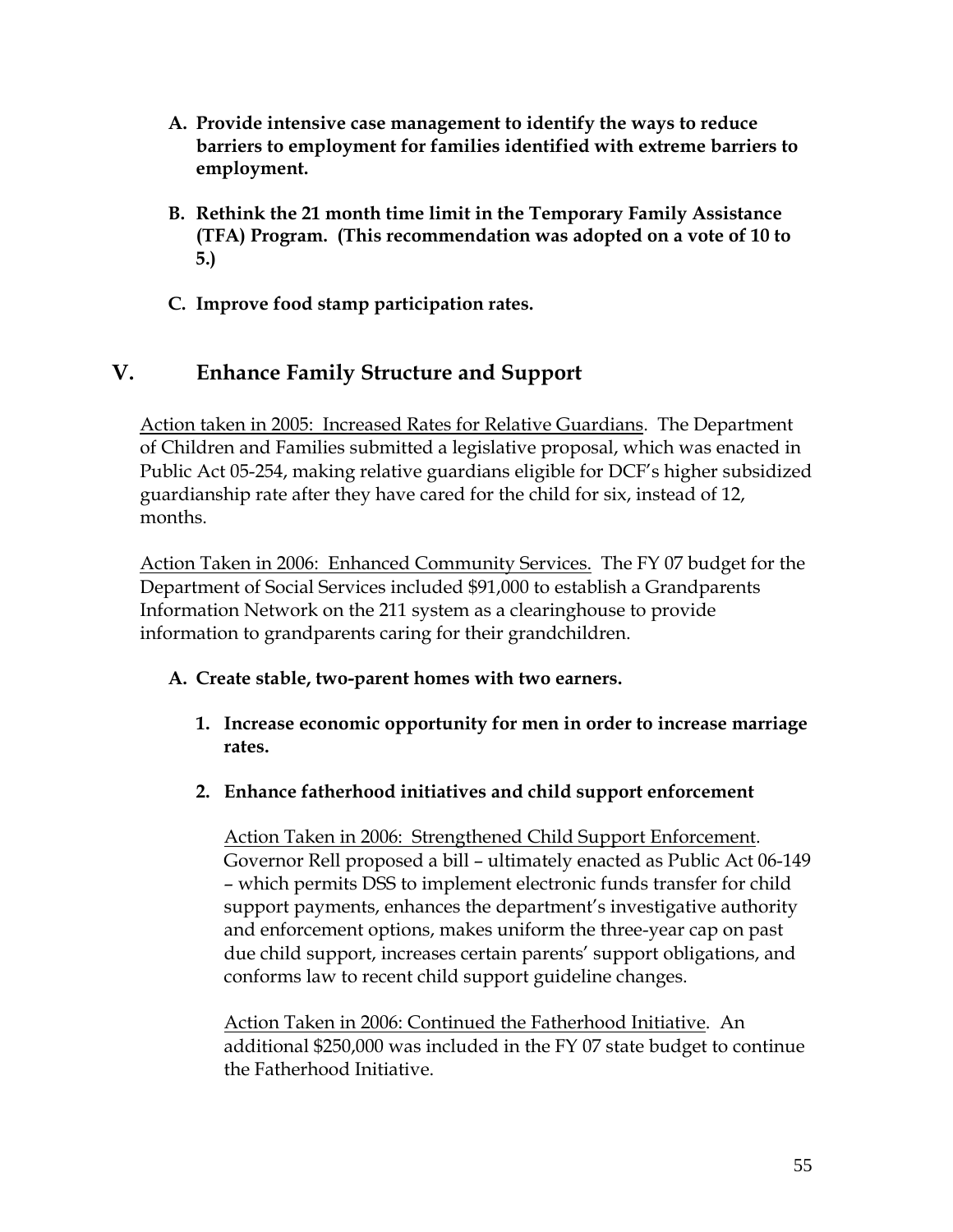- **B. Provide family planning and decrease teen pregnancy**
- **C. Ensure culturally competent case management services.**
- **D. Establish and maintain an infrastructure to support young at-risk families through early intervention. Provide culturally competent newborn-though-five home visiting medical and social services to enhance parent/child interaction and parenting skills, parent education, work and life skills and to access community resources and build social support.**

Action Taken in 2005: Expanded Nurturing Families Network. Rather than establish the Governor's proposed Great Beginnings Program, the legislature appropriated \$785,000 in FY 06 and \$1,385,000 in FY 07 to expand the Nurturing Families Network by starting three new programs each year of the biennium to expand from 23 to 29 sites. These programs provide support services to parents of newborns at risk of abuse or neglect, including health related services, parent education, assisting with multiple family problems, breaking social isolation and developing life skills. In 2004, the program screened and provided services to approximately 3,400 new parents through its three components: Nurturing Connections, Nurturing Parenting Groups, and Home Visitation.

Action Taken in 2005: Transferred Administration of Nurturing Families Network. Public Act 05-246 transfers responsibility of the Nurturing Families Network program from DCF to the Children's Trust Fund.

Action Taken in 2005: Coordinated the Early Intervention System. The Children's Trust Fund, the Department of Social Services, the Commission on Children and the Department of Public Health, in partnership with representatives of Healthy Start and Nurturing Families programs and legislators have formed a workgroup to explore strategies to expand early intervention services for at-risk families. The workgroup contracted consultant services to specifically investigate how Connecticut could draw down federal Medicaid funding for Nurturing Family Services similar to the current Medicaid reimbursement system for Healthy Start. The workgroup is also developing options to better coordinate programs to avoid duplication, expand services in order to provide efficient and effective services in order to maximize limited resources.

Action Taken in 2006: Expanded the Nurturing Families Network. An additional \$614,110 is included in the FY 07 DCF budget and two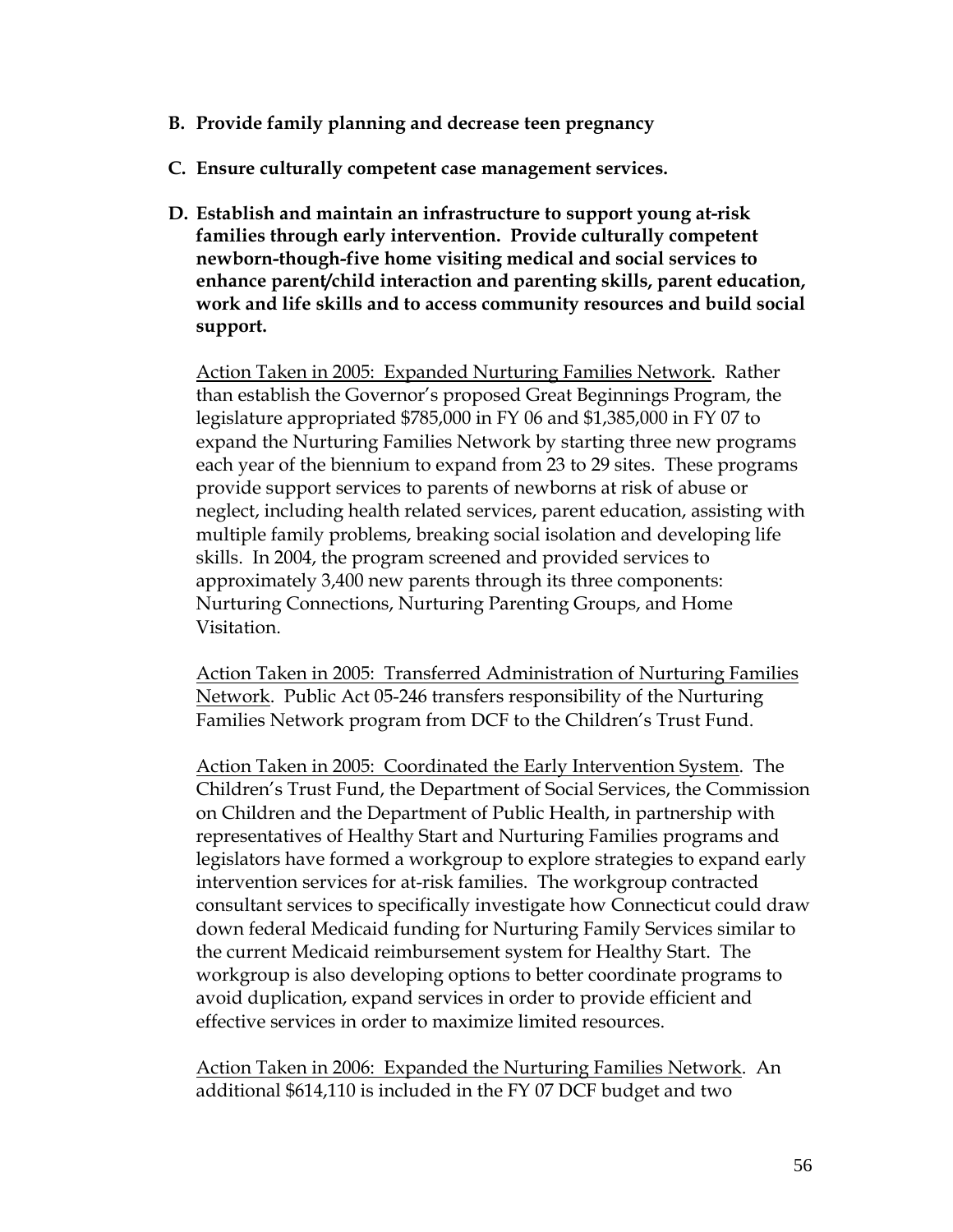positions in the CTF budget to support an expansion of Nurturing Families Network programming in New Haven. The expansion of the Nurturing Families Network to eight neighborhood sites with New Haven will allow the program to provide intensive home visiting services to 250 first-time parents. This will increase the number of at-risk families served in New Haven to 350 per year. An estimated 500 first-born children in atrisk families are born in New Haven annually. All 800 first-time mother sin New Haven will be screened and 300 low-risk new mothers will be offered parent information, support and community referrals via the Nurturing Connections program. Nurturing Parenting Groups will be able to serve 120 families. This program assists parents in developing skills, attitudes and behaviors to be better parents, and alleviates social isolation. The annualized cost of the initiative in FY 08 will be \$2,086,960.

**E. Convince the general public and the business community of their self interest in ending poverty** 

#### **VI. Further Study**

- **A. Undertake a study to identify the eligibility cliffs in Connecticut's various assistance programs and develop recommendations regarding the most effective and economically-efficient ways to provide supplemental assistance to support families' journeys to economic selfsufficiency.**
- **B. Evaluate the effectiveness of the implementation of Child Poverty Council recommendations**

Action Taken in 2005: Addressed Performance-Based Standards and Outcomes. Public Act 05-244, AAC the Implementation of the Recommendations of the Child Poverty Council, requires the Office of Policy and Management (OPM), within available appropriations, to: 1) develop a protocol requiring state contracts for programs aimed at reducing poverty for children and families to include performance-based standards and outcome measures related to child poverty reduction; and 2) require such state contracts to include performance-based standards and outcomes. No funding was appropriated to OPM for this purpose.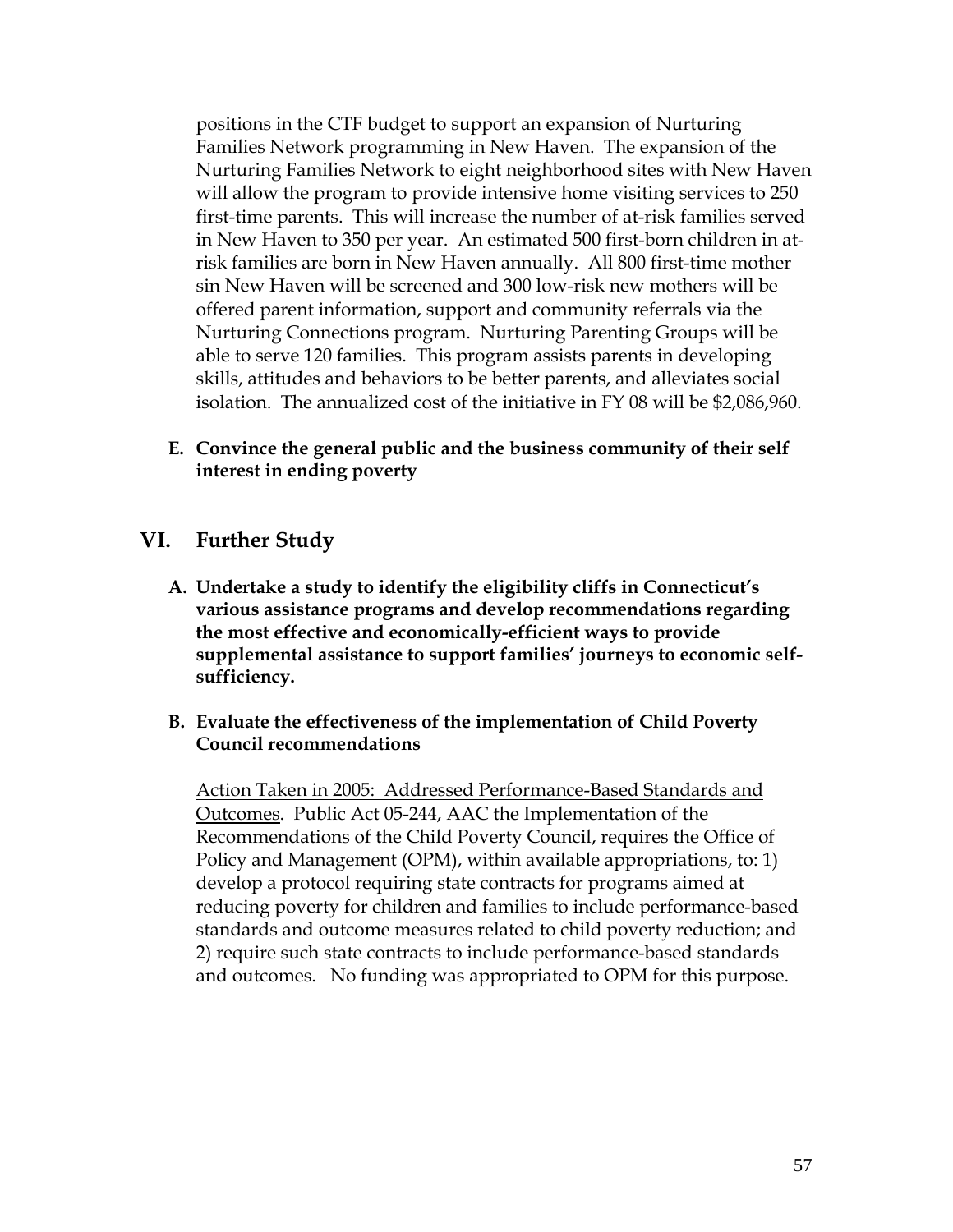## Appendix A

## *Public Act No. 06-179*

#### *AN ACT CONCERNING STATE INVESTMENT IN PREVENTION AND CHILD POVERTY REDUCTION AND THE MERGER OF THE STATE PREVENTION AND CHILD POVERTY COUNCILS.*

Be it enacted by the Senate and House of Representatives in General Assembly convened:

Section 1. Section 4-67v of the general statutes is repealed and the following is substituted in lieu thereof (*Effective October 1, 2006*):

For the biennial budget for the fiscal years commencing July 1, **[**2003, and ending June 30, 2005**]** 2007, and July 1, 2008, the Governor's budget document shall, within available appropriations, include a prevention report **[**presenting**]** that corresponds with the prevention goals established in section 4-67x, as amended by this act. The prevention report shall:

(1) Present in detail for each fiscal year of **[**such**]** the biennium the Governor's recommendation for appropriations for prevention services classified by those budgeted agencies **[**involved in the State Prevention Council and showing,**]** that provide prevention services to children, youth and families;

(2) Indicate the state's progress toward meeting the goal that, by the year 2020, at least ten per cent of total recommended appropriations for each such budgeted agency be allocated for prevention services; and

(3) Include, for each applicable budgeted agency and **[**its subdivisions,**]** any division, bureau or other unit of the agency, (A) a list of agency programs that provide prevention services,  $(B)$  the actual prevention services expenditures for the fiscal year **[**ending June 30, 2003**]** preceding the biennium, by program, (C) the estimated prevention services expenditures for the first fiscal year **[**commencing July 1, 2003, and**]** of the biennium, (D) an identification of researchbased prevention services programs, **[**. The Governor's budget shall also include**]** and (E) a summary of all prevention services by each applicable budgeted agency **[**,**]** identifying the total for prevention services included in the budget.

Sec. 2. Section 4-67s of the general statutes is repealed and the following is substituted in lieu thereof (*Effective October 1, 2006*):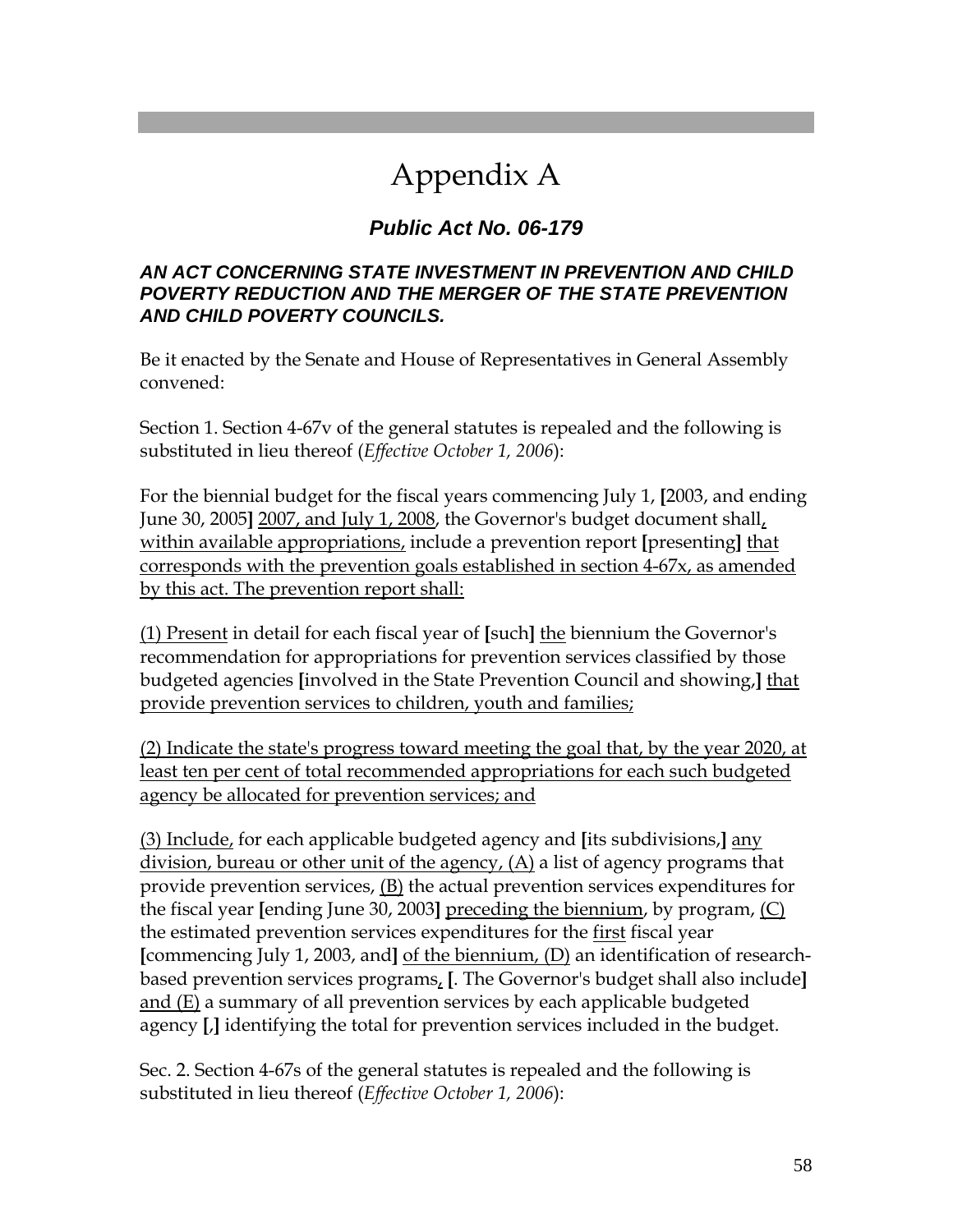As used in sections 4-67s to **[**4-67v**]** 4-67x, inclusive, as amended by this act:

(1) "Prevention" means policies and programs that promote healthy, safe and productive lives and reduce the likelihood of crime, violence, substance abuse, illness, academic failure and other socially destructive behaviors.

(2) "Research-based prevention" means those prevention programs as defined in this section that have been rigorously evaluated and are found to be effective or represent best practices.

Sec. 3. Section 4-67x of the 2006 supplement to the general statutes is repealed and the following is substituted in lieu thereof (*Effective October 1, 2006*):

(a) (1) There shall be a Child Poverty and Prevention Council consisting of the following members or their designees: The Secretary of the Office of Policy and Management, the president pro tempore of the Senate, the speaker of the House of Representatives, the minority leader of the Senate and the minority leader of the House of Representatives, the Commissioners of Children and Families, Social Services, Correction, Mental Retardation, Mental Health and Addiction Services, Transportation, Public Health, Education, Economic and Community Development and Health Care Access, the Labor Commissioner, the Chief Court Administrator, the Chairman of the Board of Governors for Higher Education, the Child Advocate, **[**the chairperson of the State Prevention Council,**]** the chairperson of the Children's Trust Fund and the executive directors of the Commission on Children and the Commission on Human Rights and Opportunities. The Secretary of the Office of Policy and Management, or the secretary's designee, shall be the chairperson of the council. The council shall (1) develop and promote the implementation of a ten-year plan, to begin June 8, 2004, to reduce the number of children living in poverty in the state by fifty per cent, and (2) within available appropriations, establish prevention goals and recommendations and measure prevention service outcomes in accordance with this section in order to promote the health and well-being of children and families.

(b) The ten-year plan shall contain: (1) An identification and analysis of the occurrence of child poverty in the state, (2) an analysis of the long-term effects of child poverty on children, their families and their communities, (3) an analysis of costs of child poverty to municipalities and the state, (4) an inventory of statewide public and private programs that address child poverty, (5) the percentage of the target population served by such programs and the current state funding levels, if any, for such programs, (6) an identification and analysis of any deficiencies or inefficiencies of such programs, and (7) procedures and priorities for implementing strategies to achieve a fifty per cent reduction in child poverty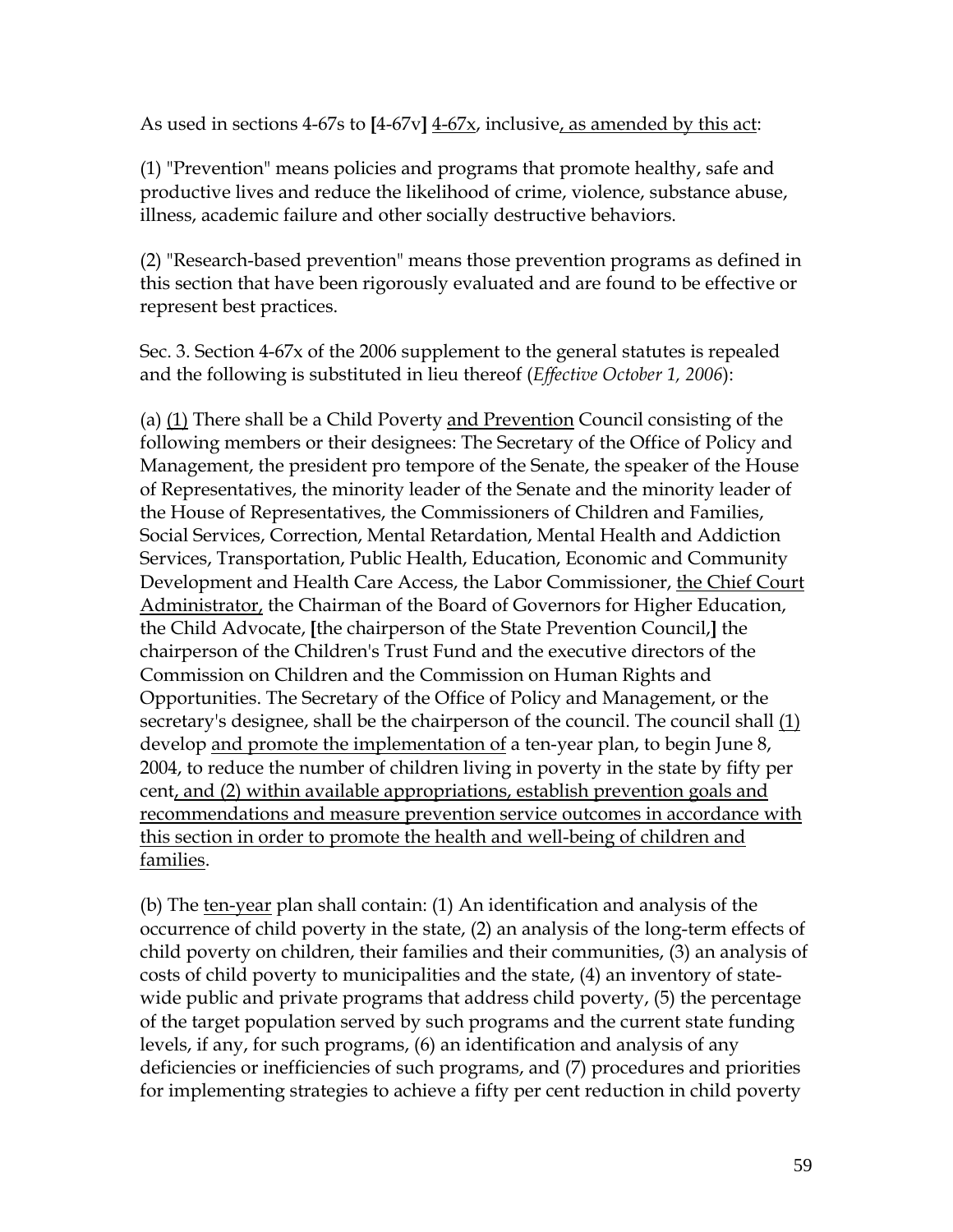in the state by June 30, 2014. Such procedures and priorities shall include, but not be limited to, (A) vocational training and placement to promote career progression for parents of children living in poverty, (B) educational opportunities, including higher education opportunities, and advancement for such parents and children, including, but not limited to, preliteracy, literacy and family literacy programs, (C) housing for such parents and children, (D) day care and after-school programs and mentoring programs for such children and for single parents, (E) health care access for such parents and children, including access to mental health services and family planning, (F) treatment programs and services, including substance abuse programs and services, for such parents and children, and (G) accessible childhood nutrition programs.

(c) In developing the ten-year plan, the council shall consult with experts and providers of services to children living in poverty and parents of such children. The council shall hold at least one public hearing on the plan. After the public hearing, the council may make any modifications that the members deem necessary based on testimony given at the public hearing.

(d) Funds from private and public sources may be accepted and utilized by the council to develop and implement the plan and the provisions of this section.

(e) Not later than January 1, 2005, the council shall submit the plan, in accordance with section 11-4a, to the joint standing committees of the General Assembly having cognizance of matters relating to appropriations and human services and to the select committee of the General Assembly having cognizance of matters relating to children, along with any recommendations for legislation and funding necessary to implement the plan.

(f)  $(1)$  On or before January 1, 2006, and annually thereafter, until January 1, 2015, the council shall report, in accordance with section 11-4a, to the joint standing committees of the General Assembly having cognizance of matters relating to appropriations and human services and to the select committee of the General Assembly having cognizance of matters relating to children on the implementation of the plan, progress made toward meeting the child poverty reduction goal specified in subsection (a) of this section and the extent to which state actions are in conformity with the plan. The council shall meet at least two times annually **[**to review and coordinate state agency efforts to meet the child poverty reduction goal specified in subsection (a) of this section**]** for the purposes set forth in this section.

(2) On or before January 1, 2007, the council shall, within available appropriations, report, in accordance with section 11-4a, to the Governor and the joint standing committees of the General Assembly having cognizance of matters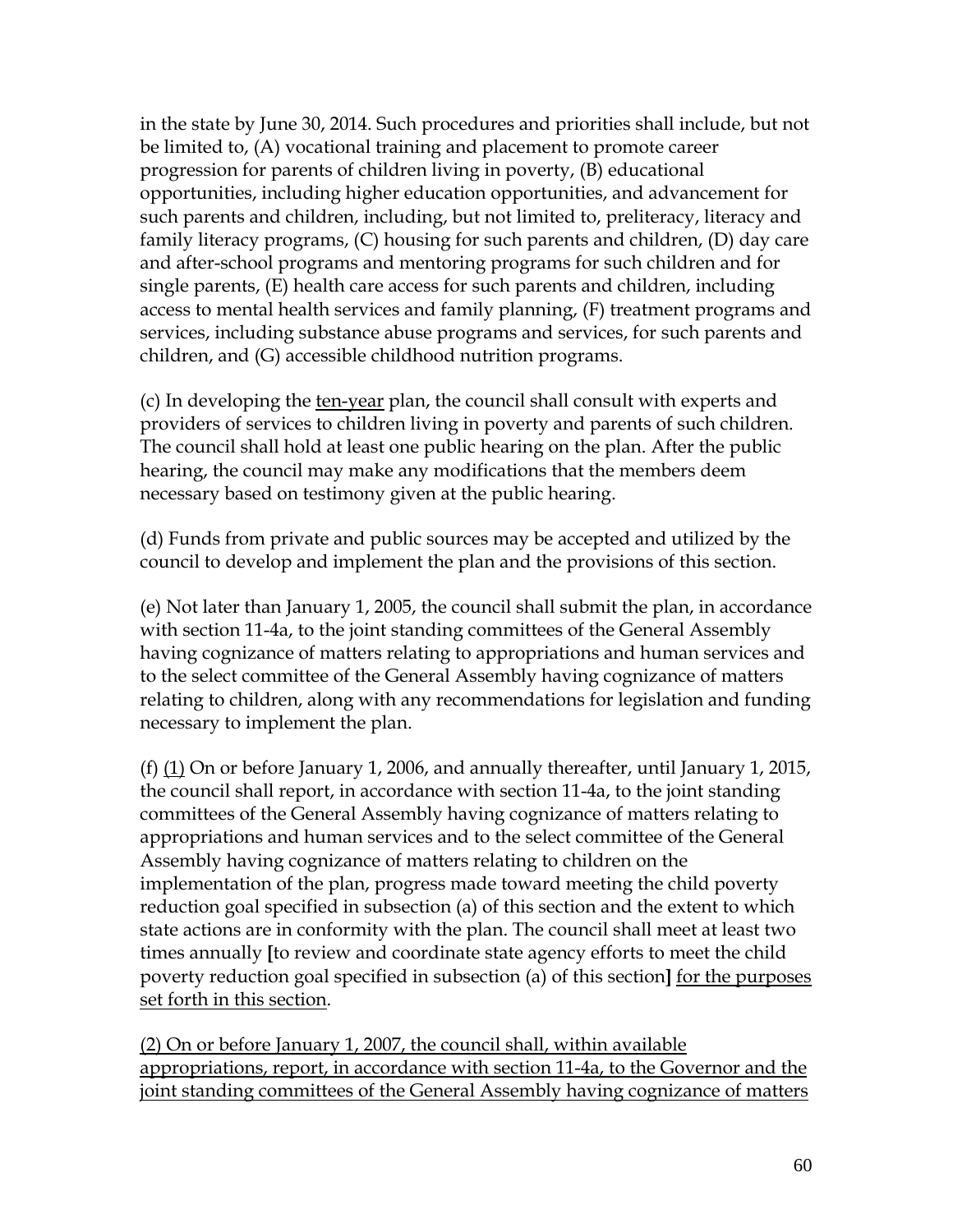relating to appropriations, education, human services and public health and to the select committee of the General Assembly having cognizance of matters relating to children, on the state's progress in prioritizing expenditures in budgeted state agencies with membership on the council in order to fund prevention services. The report shall include (A) a summary of measurable gains made toward the child poverty and prevention goals established in this section; (B) a copy of each such agency's report on prevention services submitted to the council pursuant to this subsection (g) of this section; (C) examples of successful interagency collaborations to meet the child poverty and prevention goals established in this section; and (D) recommendations for prevention investment and budget priorities. In developing such recommendations, the council shall consult with experts and providers of services to children and families.

(g) (1) On or before November 1, 2006, and on or before November 1, 2007, each budgeted state agency with membership on the council that provides prevention services to children shall, within available appropriations, report to the council in accordance with this subsection.

(2) Each agency report shall include at least two prevention services for the report due on or before November 1, 2006, and the report due on or before November 1, 2007, not to exceed the actual number of prevention services provided by the agency. For each prevention service reported by the agency, the agency report shall include (A) a statement of the number of children and families served, (B) a description of the preventive purposes of the service, (C) for the report due on or before November 1, 2007, a description of performancebased standards and outcomes included in relevant contracts pursuant to subsection (h) of this section, and (D) any performance-based vendor accountability protocols.

(3) Each agency report shall also include (A) long-term agency goals, strategies and outcomes to promote the health and well-being of children and families, (B) overall findings on the effectiveness of prevention within such agency, (C) a statement of whether there are methods used by such agency to reduce disparities in child performance and outcomes by race, income level and gender, and a description of such methods, if any, and (D) other information the agency head deems relevant to demonstrate the preventive value of services provided by the agency. Long-term agency goals, strategies and outcomes reported under this subdivision may include, but need not be limited to, the following:

(i) With respect to health goals, increasing (I) the number of healthy pregnant women and newborns, (II) the number of youths who adopt healthy behaviors, and (III) access to health care for children and families;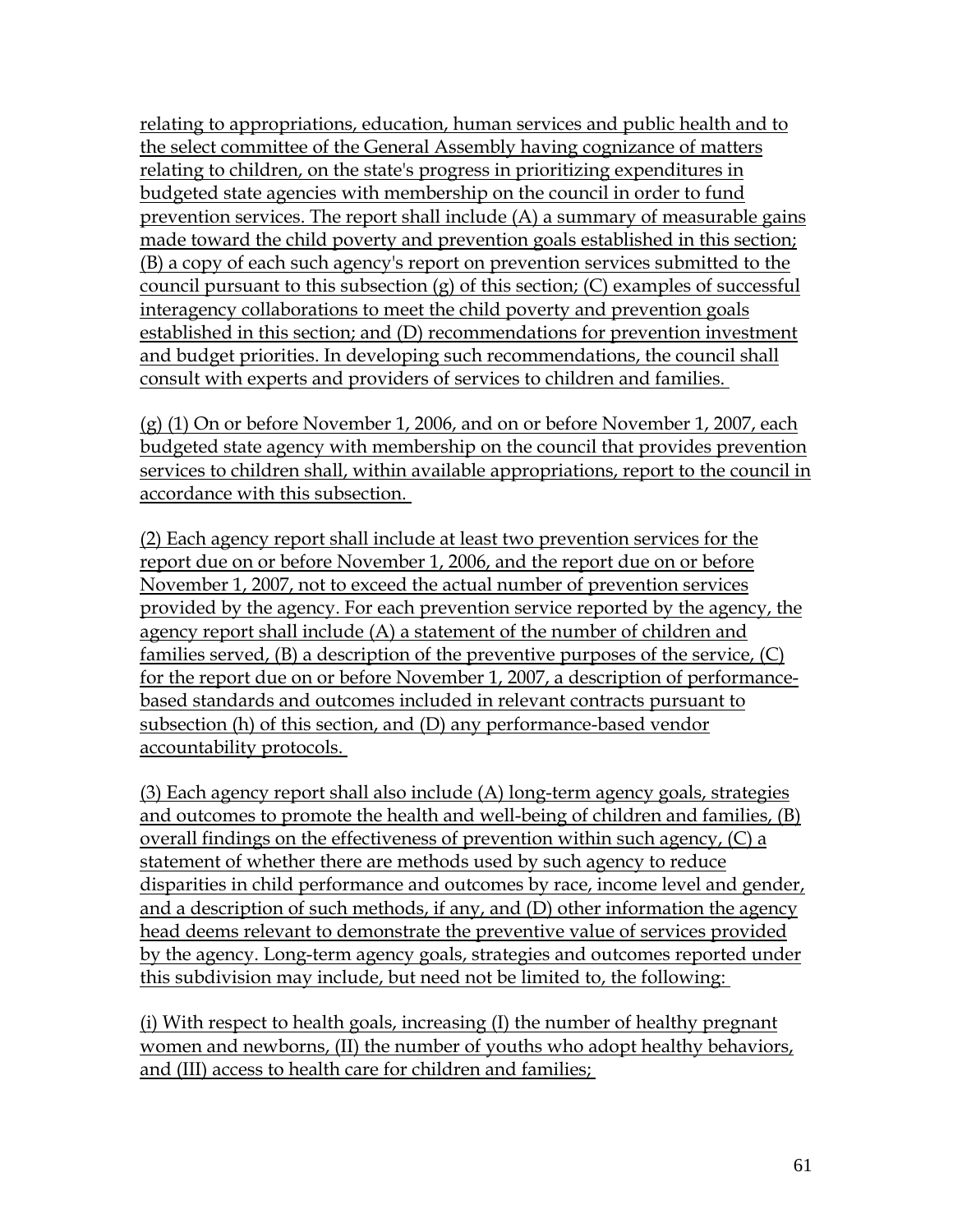(ii) With respect to education goals, increasing the number of children who (I) are ready for school at an appropriate age, (II) learn to read by third grade, (III) succeed in school, (IV) graduate from high school, and (V) successfully obtain and maintain employment as adults;

(iii) With respect to safety goals, decreasing (I) the rate of child neglect and abuse, (II) the number of children who are unsupervised after school, (III) the incidence of child and youth suicide, and (IV) the incidence of juvenile crime; and

(iv) With respect to housing goals, increasing access to stable and adequate housing.

**[**(g)**]** (h) Not later than July 1, 2006, the Office of Policy and Management shall, within available appropriations, develop a protocol requiring state contracts for programs aimed at reducing poverty for children and families to include performance-based standards and outcome measures related to the child poverty reduction goal specified in subsection (a) of this section. Not later than July 1, 2007, the Office of Policy and Management shall, within available appropriations, require such state contracts to include such performance-based standards and outcomes. The Secretary of the Office of Policy and Management may consult with the Commission on Children to identify academic, private and other available funding sources and may accept and utilize funds from private and public sources to implement the provisions of this section.

**[**(h)**]** (i) For purposes of this section, the Secretary of the Office of Policy and Management, or the secretary's designee, shall be responsible for coordinating all necessary activities, including, but not limited to, scheduling and presiding over meetings and public hearings.

**[**(i)**]** (j) The council shall terminate on June 30, 2015.

Sec. 4. Section 17b-16 of the 2006 supplement to the general statutes is repealed and the following is substituted in lieu thereof (*Effective October 1, 2006*):

The Labor Department, in cooperation with the Department of Social Services, shall provide information and assistance in obtaining, within available appropriations, the federal earned income credit established pursuant to 26 USC 32, to each applicant for or recipient of assistance from the department. The Labor Department, in cooperation with the Department of Revenue Services, shall promote the earned income credit program to recipients of benefits pursuant to section 17b-112. The Department of Social Services, in consultation with the Child Poverty and Prevention Council established in section 4-67x, as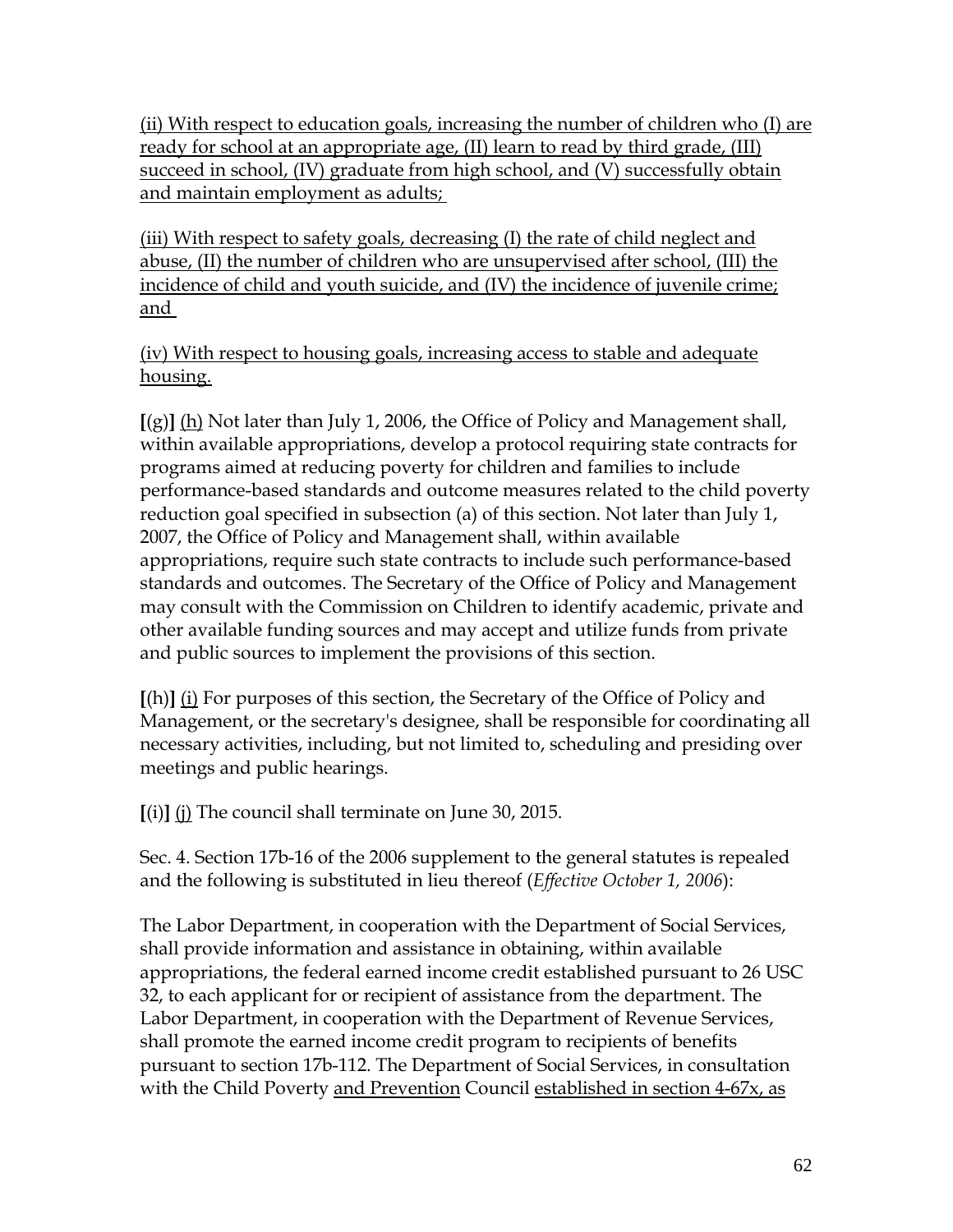amended by this act, shall, within available appropriations, promote greater utilization of the federal earned income credit to municipalities, public and private employers, community-based organizations and other entities that have frequent contact with low-income families and shall enhance financial literacy and self-sufficiency programs. School and business partnership funds, private funds and other available funds may be used for purposes of this section.

Sec. 5. Sections 4-67t, 4-67u and 4-67w of the general statutes are repealed. (*Effective October 1, 2006*)

Approved June 9, 2006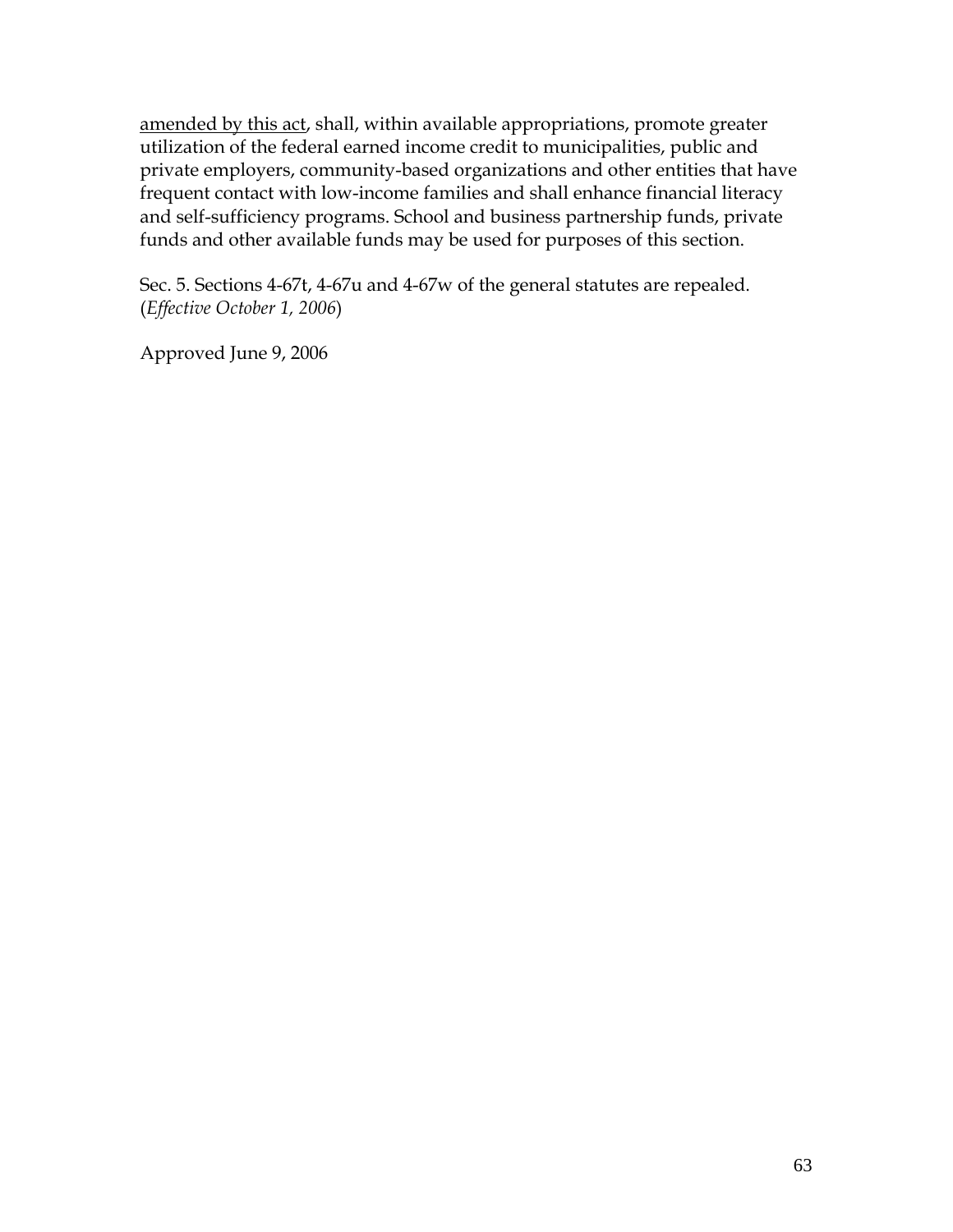## **APPENDIX B**

## **COUNCIL MEMBERS**

Robert L. Genuario, Chair **Secretary** Office of Policy and Management

George Coleman Interim Commissioner Department of Education

Patricia Downs Executive Director Department of Economic and Community Development

Darlene Dunbar Commissioner Department of Children and Families

Karen Foley-Schain Executive Director Children's Trust Fund

Norma Gyle Deputy Commissioner Department of Public Health

MaryAnn Handley State Senator Connecticut General Assembly

Dennis King Manager of Community Advocacy Department of Transportation

Thomas Kirk **Commissioner** Department of Mental Health and Addiction Services

Valerie Lewis **Commissioner** Department of Higher Education

Mary Marcial Director of Programs Department of Correction

John McCarthy Legislative Liaison Department of Labor

Mary Mushinsky State Representative Connecticut General Assembly

Andrew Norton Chief of Staff House Republican Office

Peter O'Meara **Commissioner** Department of Mental Retardation

Raymond Pech Assistant Director Commission on Human Right and **Opportunities** 

Barbara Quinn Judge Superior Court

Catherine Sarault State Republican Office Connecticut General Assembly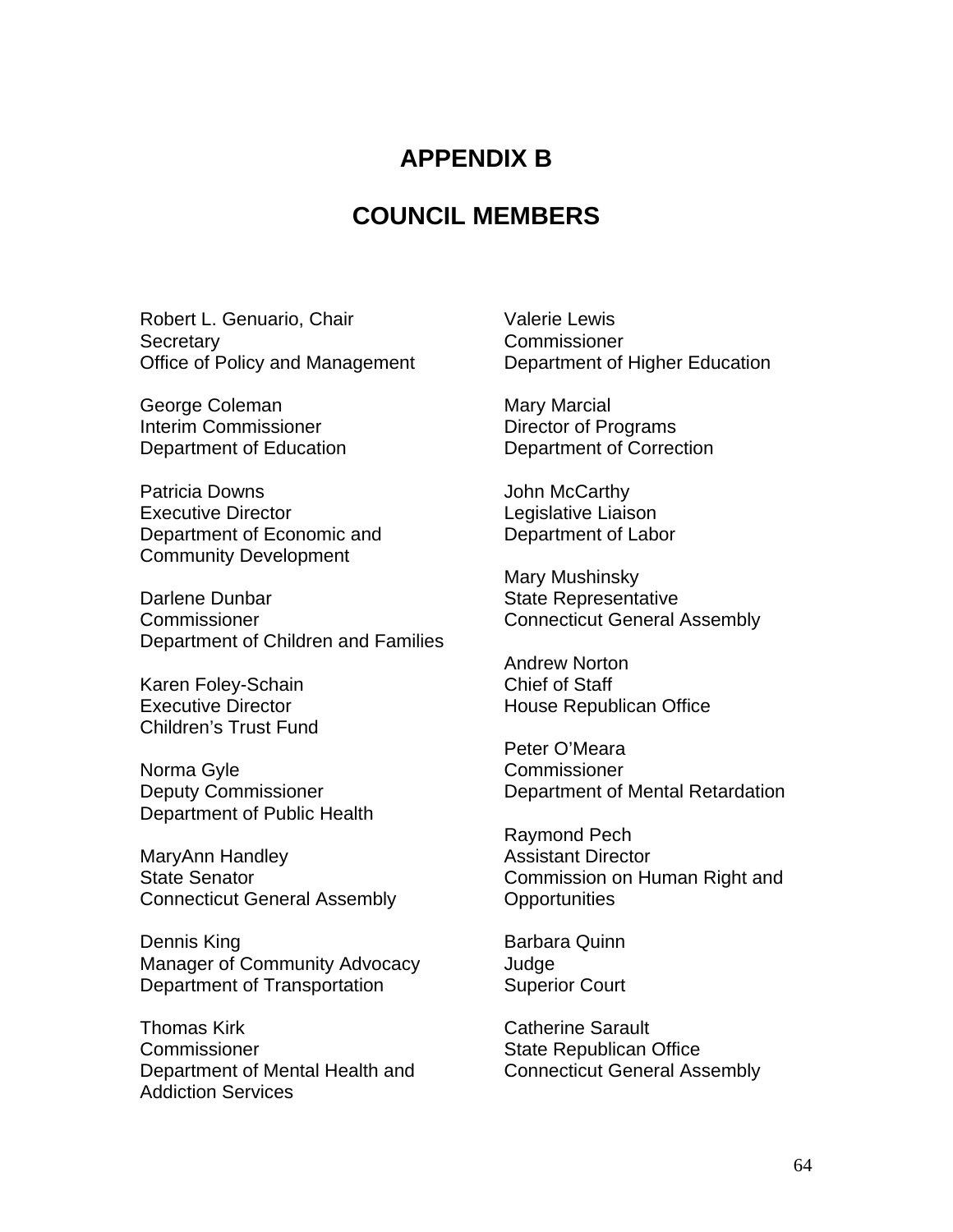Cristine Vogel **Commissioner** Office of Health Care Access

Faith VosWinkel Assistant Child Advocate Office of Child Advocacy

Patricia Wilson-Coker **Commissioner** Department of Social Services

Elaine Zimmerman Executive Director Commission on Children

#### **Child Poverty and Prevention Council Staff:**

Anne Foley Senior Policy Advisor Office of Policy and Management

Pamela Trotman Planning Specialist Office of Policy and Management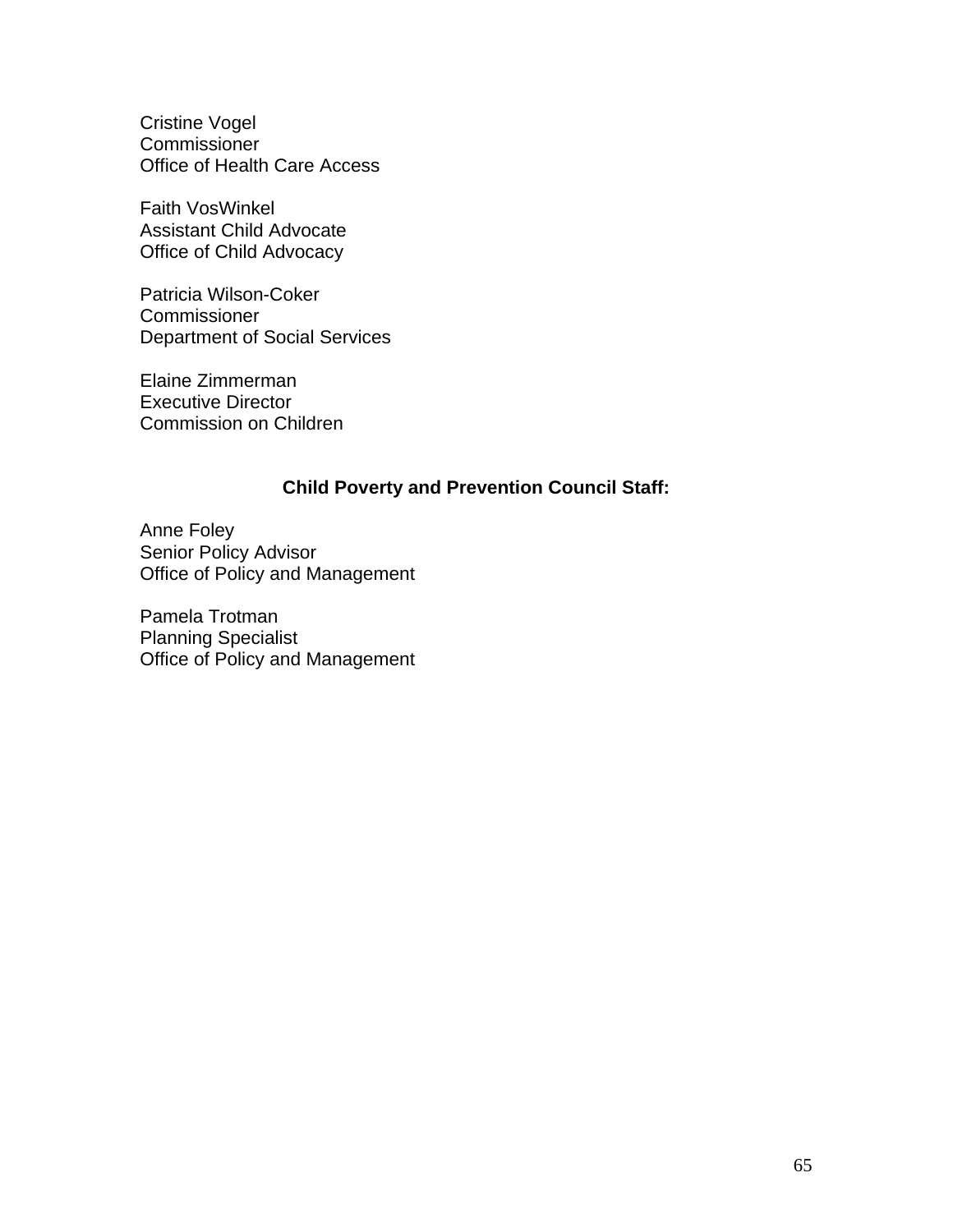## **Appendix C**

## **State Agency Work Group**

Marybeth Bonadies Director of Research and Planning Office of Health Care Access 860-418-7014 [marybeth.bonadies@po.state.ct.us](mailto:marybeth.bonadies@po.state.ct.us)

Lisa Davis Section Chief Department of Public Health 860-509-8074 [lisa.davis@po.state.ct.us](mailto:lisa.davis@po.state.ct.us)

Patricia Downs, Executive Director Department of Economic Community **Development** 860-270-8160 [patricia.downs@po.state.ct.us](mailto:patricia.downs@po.state.ct.us)

Anne Foley, Chair Senior Policy Advisor Office of Policy and Management 860-418-6268 [anne.foley@po.state.ct.us](mailto:anne.foley@po.state.ct.us)

Karen Foley-Schain Executive Director Children's Trust Fund 860-418-8763 [karen.foley-schain@po.state.ct.us](mailto:karen.foley-schain@po.state.ct.us) JoAnn Freiberg Consultant for School Climate, Character Education and Bullying State Department of Education 860-807-2041 [joann.freiberg@ct.gov](mailto:joann.freiberg@ct.gov)

Sylvia Gafford-Alexander Project Director Department of Social Services 860-424-5058 [sylvia.gafford](mailto:sylvia.gafford-alexander@po.state.ct.us)[alexander@po.state.ct.us](mailto:sylvia.gafford-alexander@po.state.ct.us)

David Guttchen Director of Policy Development and Planning Division Office of Policy and Management 860-418-6286 [david.guttchen@po.state.ct.us](mailto:david.guttchen@po.state.ct.us)

Mary Marcial Programs and Treatment Director Donna Cupka (for Mary Marcial) Department of Correction 860-692-7493 860-692-6831 [mary.marcial@po.state.ct.us](mailto:mary.marcial@po.state.ct.us) [donna.cupka@po.state.ct.us](mailto:donna.cupka@po.state.ct.us)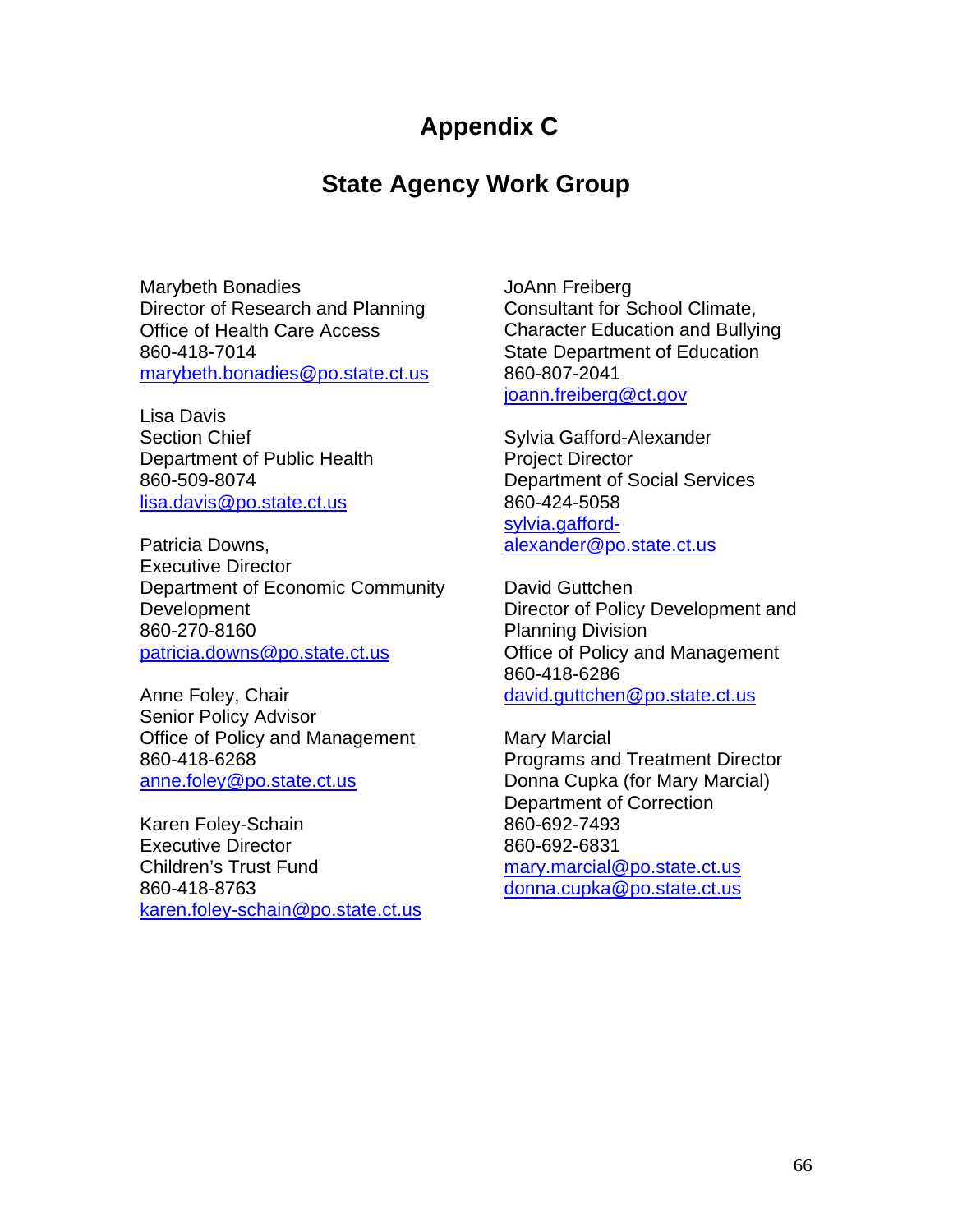John McCarthy Legislative Liaison Department of Labor 860-265-6524 [john.mccarthy@po.state.ct.us](mailto:john.mccarthy@po.state.ct.us)

Karen Ohrenberger **Director** Department of Mental Health and Addiction Services 860-418-6900 / 860-418-6826 [Karen.ohrenberger@po.state.ct.us](mailto:Karen.ohrenberger@po.state.ct.us)

Julia O'Leary Deputy Director of Regional Services Connecticut Judicial Branch 860-721-2186 [Julia.oleary@jud.ct.gov](mailto:Julia.oleary@jud.ct.gov)

Deanna Paugas-Lia Director of Prevention Department of Children and Families 860-550-6637 [Deanna.paugas-lia@ct.gov](mailto:Deanna.paugas-lia@ct.gov)

Christine Pollio Legislative Affairs Department of Mental Retardation 860-418-6066 [Christine.pollio@po.state.ct.us](mailto:Christine.pollio@po.state.ct.us)

Jon Swift Office for Workforce **Competitiveness** 860-258-4302 [jon.swift@po.state.ct.us](mailto:jon.swift@po.state.ct.us)

Pamela Trotman Planning Specialist Office of Policy and Management 860-418-6359 [Pamela.trotman@po.state.ct.us](mailto:Pamela.trotman@po.state.ct.us)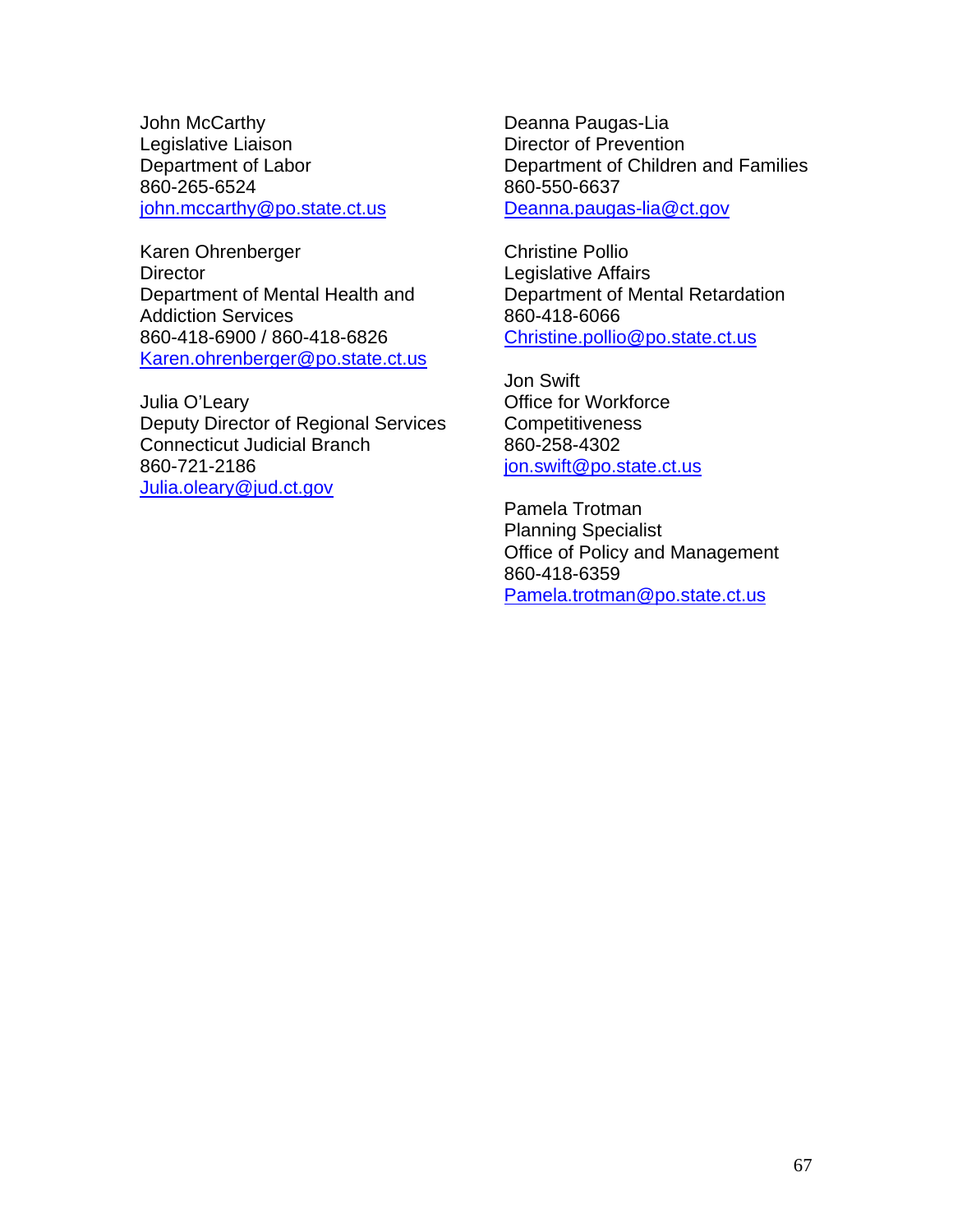## **APPENDIX D**

# STATE OF CONNECTICUT

# AGENCY PREVENTION REPORT

November 2006



A REPORT TO THE CHILD POVERTY AND PREVENTION **COUNCIL** 

DRAFT 4/10/2007 69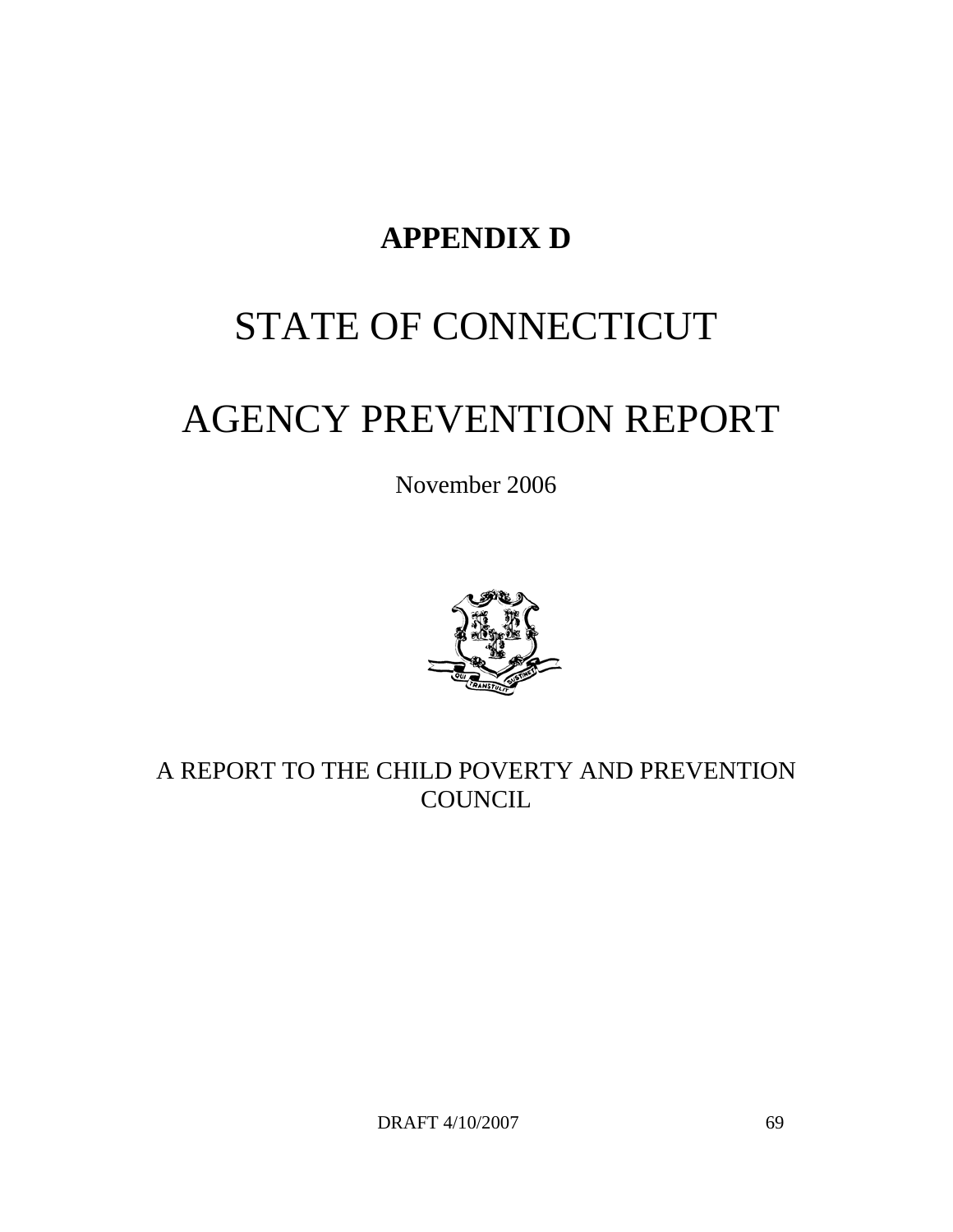#### **I. Background**

#### **State Prevention Council**

The State Prevention Council was created under Public Act 01-121, An Act Concerning Crime Prevention and a State Prevention Council to evaluate and promote prevention work in the State of Connecticut. In essence, the mandate was to establish a prevention framework for the state, develop a comprehensive state-wide prevention plan, offer recommendations to better coordinate existing and future prevention expenditures across state agencies and increase fiscal accountability.

The Council met regularly to ensure that the requirements of the public act were implemented in a comprehensive manner. The membership of the Council included representatives from the Office of Policy and Management, the Chief Court Administrator, and the Commissioners of the departments of Children and Families, Education, Mental Health and Addiction Services, Mental Retardation, Public Health and Social Services.

One of the main tasks of the Prevention Council was the development of a statewide prevention plan. The Council conducted research, analysis and deliberated extensively during the planning and development phase of the plan. The plan included four major recommendations that served to advance formation of comprehensive approaches for prevention within the state. The recommendations were to:

- increase public awareness of the value of prevention
- strengthen state and local networks involved in prevention
- improve data collection on prevention programs
- share and implement best practices

The Council strongly felt that these recommendations when implemented would provide the Council with the information and tools necessary to effectively evaluate and analyze prevention initiatives in the state and set priorities for future prevention programming. The State Prevention Plan was submitted to the General Assembly in 2003.

As stipulated in the public act, the Governor's 2003-2005 Biennium Budget packet included a prevention report with recommendations for appropriations for primary prevention services administered by state agencies that served on the State Prevention Council. The report was released in February 2003.

In 2003, the legislature enacted Public Act 03-145, An Act Concerning the State Prevention Council and Investment Priorities, which required the Council to continue its work to implement its recommendations to foster the development and implementation of a comprehensive and coordinated statewide system of prevention in Connecticut. Implementation of these recommendations served to increase the awareness of the value of prevention. In January 2004, the Prevention Council's progress report was submitted to the General Assembly. This report

DRAFT 4/10/2007 70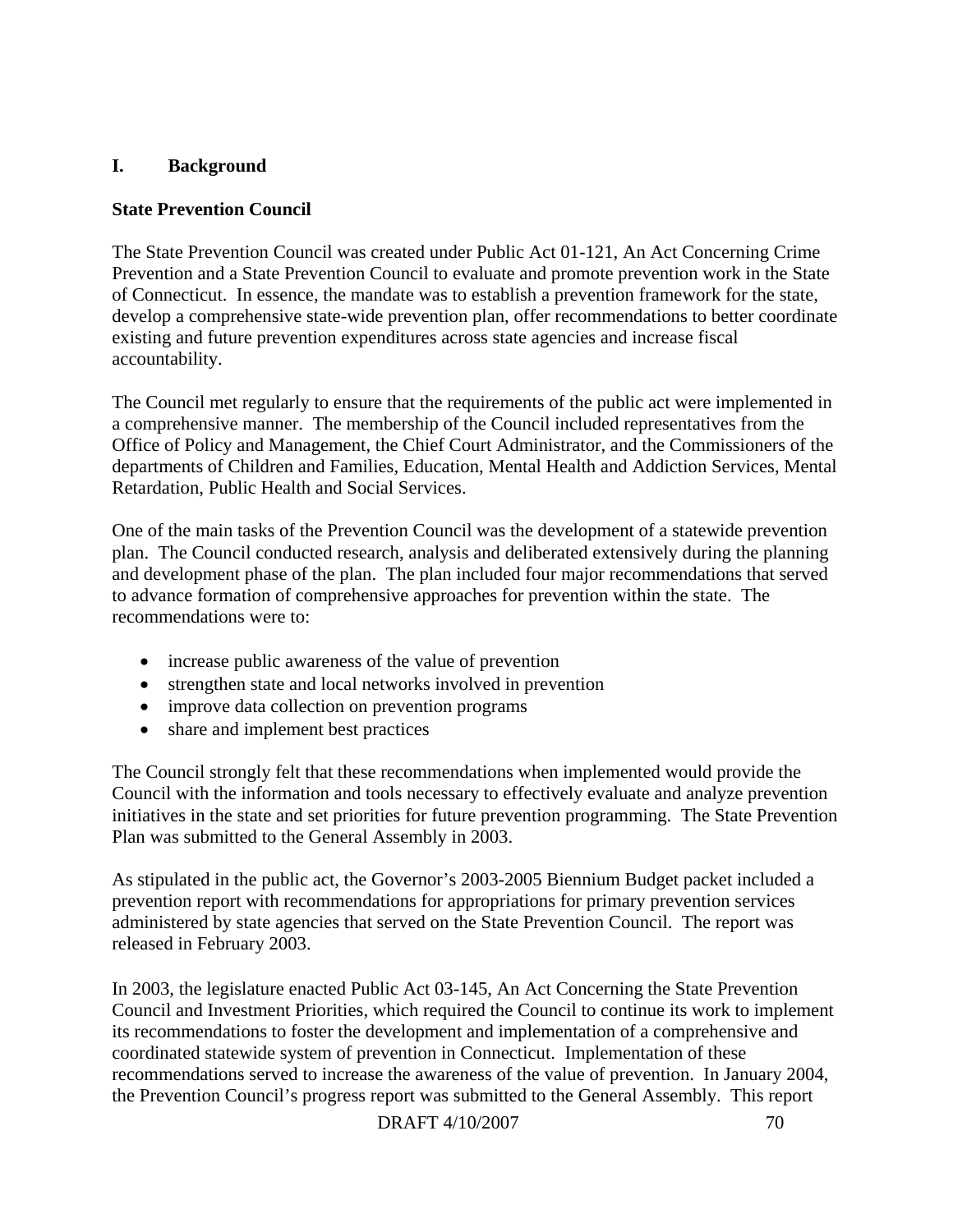highlighted statewide prevention initiatives within the policy domains of Early Childhood Development and Youth Development and its relationship to the four recommendations.

In accordance with the stipulations set forth in the public act, the Council submitted its final prevention report in March 2004. The report highlighted the accomplishments and outcomes for statewide prevention initiatives.

#### **Child Poverty Council**

In the Spring of 2004, the Connecticut legislature enacted Public Act 04-238, An Act Concerning Child Poverty establishing a Child Poverty Council. The Council was charged with recommending strategies to reduce child poverty in the State of Connecticut by fifty percent (50%) within ten years.

The legislation required that the Council consist of the following members or their designees: the Secretary of the Office of Policy and Management, the President Pro Tempore of the Senate, the Speaker of the House of Representative, the Minority Leader of the Senate and the Minority Leader of the Hose of Representatives, Commissioners of the Department of Children and Families, Education, Higher Education, Labor, Mental Health and Addiction Services, Mental Retardation, Public Health, Social Services, Corrections, Transportation, Economic and Community Development, Health Care Access, and Child Advocate, chairperson of the State Prevention Council, Executive Director of the Children's Trust Fund, the Executive Director of the Commission on Children, and the Commission on Human Rights and Opportunities.

The Council engaged in numerous strategies to gather the appropriate data to assist in the formation of its recommendations. To that end, the Council presented its first report to the Legislature in January 2004. The report contained 67 recommendations to reduce child poverty in Connecticut by fifty percent over a ten year period. The recommendations were organized under six major objectives:

- enhance families' income and income-earning potential;
- help low income families build assets;
- enhance affordable health care, housing, child care and early childhood education;
- support safety net programs for families with multiple barriers;
- enhance family structure stability; and
- further study child poverty issues and solutions.

In July 2005, the legislature enacted Public Act 05-244, An Act Concerning the Implementation of the Recommendations of the Child Poverty Council. This public act made the executive director of the Commission on Human Rights and Opportunities a member of the Child Poverty Council and required the Council to meet at least twice a year to review and coordinate state agency efforts to meet the goal of reducing child poverty by 50% by June 30, 2014. The Council's annual implementation reports to the legislative committees included progress made toward meeting this goal. The Council continued its work to develop strategies to implement, monitor and report on the implementation of the recommendations.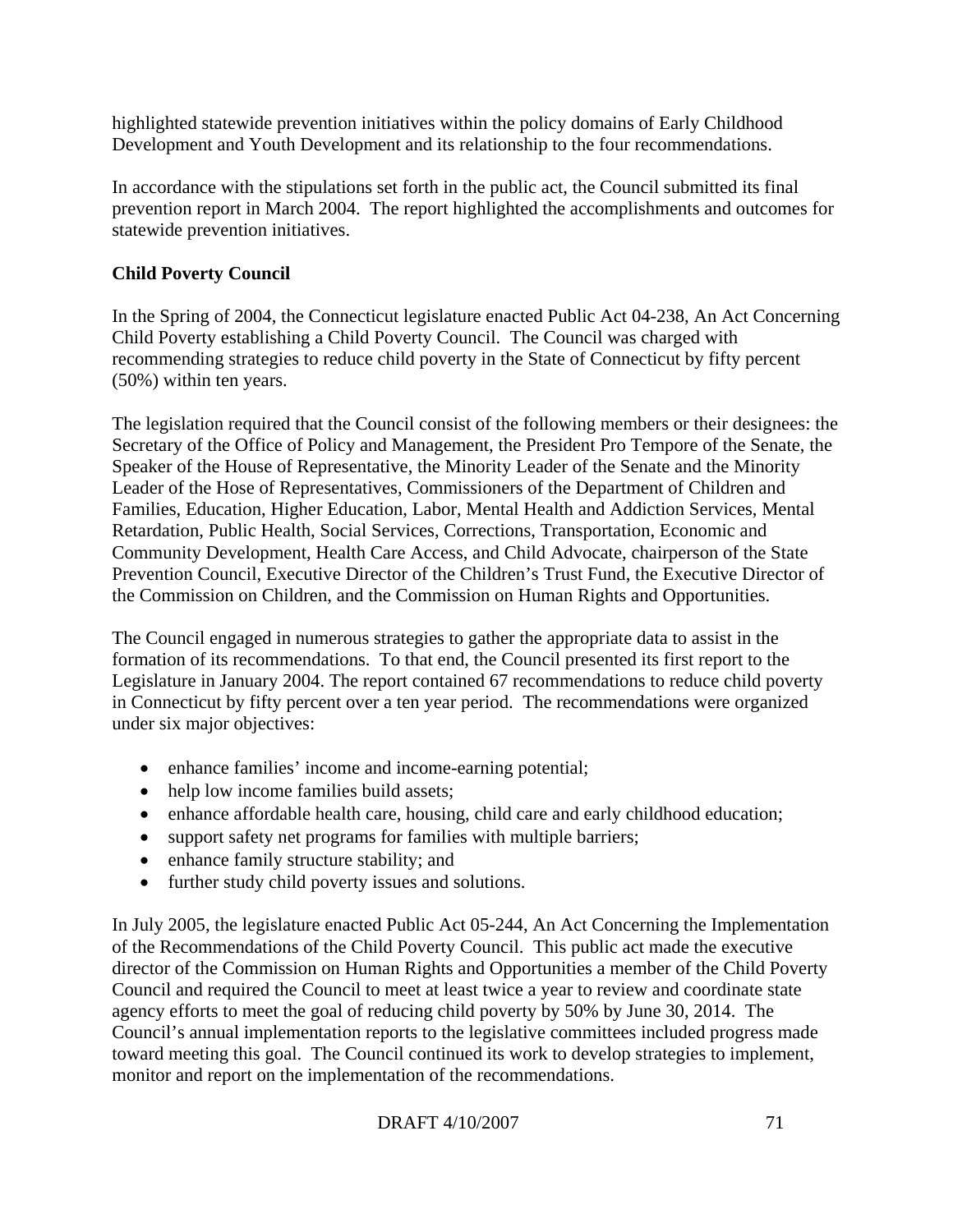It is important to note that a number of the Council's recommendations were proposed by Governor Rell and enacted by the legislature in FY 2006-07.

In January 2006, the Child Poverty Council submitted a report on progress made towards the implementation of the plan to meet the child poverty reduction goal and the extent to which state actions were in conformity with the plan.

# **Child Poverty and Prevention Council**

In June 2006, the Connecticut legislature enacted Public Act 06-179, An Act Concerning State Investments in Prevention and Child Poverty Reduction and the Merger of the State Prevention and Child Poverty Councils.

This public act requires the newly formed Child Poverty and Prevention Council (CPPC) to adhere to provisions of the previous councils and imposes additional responsibilities relating to prevention services. The CPPC is comprised of members from both the Child Poverty and State Prevention Councils. In 2006, the Chief Administrator was added to the Council.

The public act directs the Child Poverty and Prevention Council to:

- Establish prevention goals, recommendations and measure prevention service outcomes to promote the health and well-being of children and their families.
- Report to the Governor and various legislative committees on the state's progress in prioritizing expenditures for prevention services in budgeted state agencies with membership on the council including:
	- o Summarizing measurable gains made toward the child poverty and prevention goals established by the CPPC.
	- o Providing examples of successful interagency collaborations to meet the child poverty and prevention goals established by the CPPC.
	- o Recommending prevention investment and budget priorities.

The public act also requires each state agency with membership on the council that provides prevention services to children and families to submit an agency prevention report to the CPPC by November 1, 2006 and November 1, 2007 and must be included in the Council's report to the Governor and legislature. Each agency report must include at least two prevention programs.

This report represents the first State Agency Prevention Report in response to the legislative reporting requirement cited above.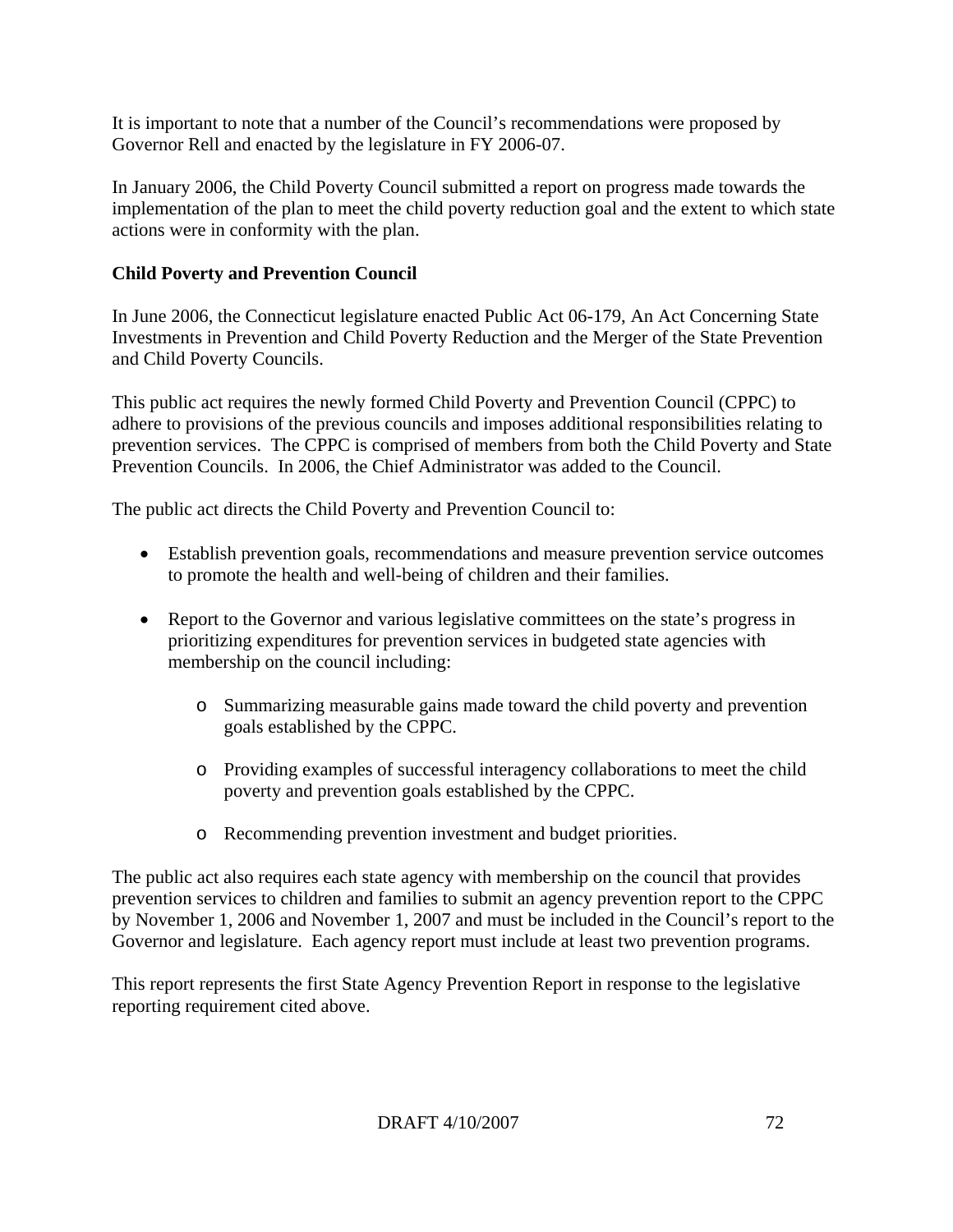# **II. Development of State Agency Prevention Reports**

In July 2006, OPM convened a subcommittee meeting with representation from each of the state agencies represented on the CPPC. The purpose of the meeting was to discuss reporting requirements, responsibilities of subcommittee members and the process for submission of the state agency prevention reports. Agencies participating were: the Office of Policy and Management, Departments of Children and Families, Education, Higher Education, Labor, Mental Health and Addiction Services, Mental Retardation, Public Health, Social Services, Corrections, Transportation, Economic and Community Development, Office of Workforce Competitiveness, Children's Trust Fund, Judicial Branch, and the Office of Health Care Access.

At the initial subcommittee meeting, OPM proposed an overall approach for the development of the state agency prevention report, which was adopted by subcommittee members. Each agency represented on the Council designated one staff person to serve as the single point of contact for their agency. The contact person distributed all requests for information from OPM to the appropriate division within their agency and forwarded the responses to OPM.

For the purpose of this report, the subcommittee agreed to use the definition of prevention found in the public act:

*Prevention means policies and programs that promote healthy, safe and productive lives and reduce the likelihood of crime, violence, substance abuse, illness, academic failure and other socially destructive behaviors.* 

This definition spans multiple fields and encompasses many types of prevention services. In an effort to focus the scope of the agency's prevention report, the subcommittee agreed to refine this broad definition and report on primary prevention programs that serve children 0-18 and their families. Primary prevention refers to programs designed to prevent or eliminate at risk behavior before a problem occurs and promotes the health and well-being of children.

OPM developed and distributed to the state agencies a report form to capture all relevant prevention data needed to complete the prevention report.

# **III. State Agency Reports**

This section of the report represents an array of primary prevention services that provide intensive, comprehensive and family-centered resources and support that reduces or eliminates high risk behavior and promotes the health and well-being of children and families. Each state agency was given the option to select and report on two or more primary prevention programs that positively impact children aged 0-18 and their families.

Each report includes the following:

- a brief description of the purpose of prevention programs
- the number of children and families served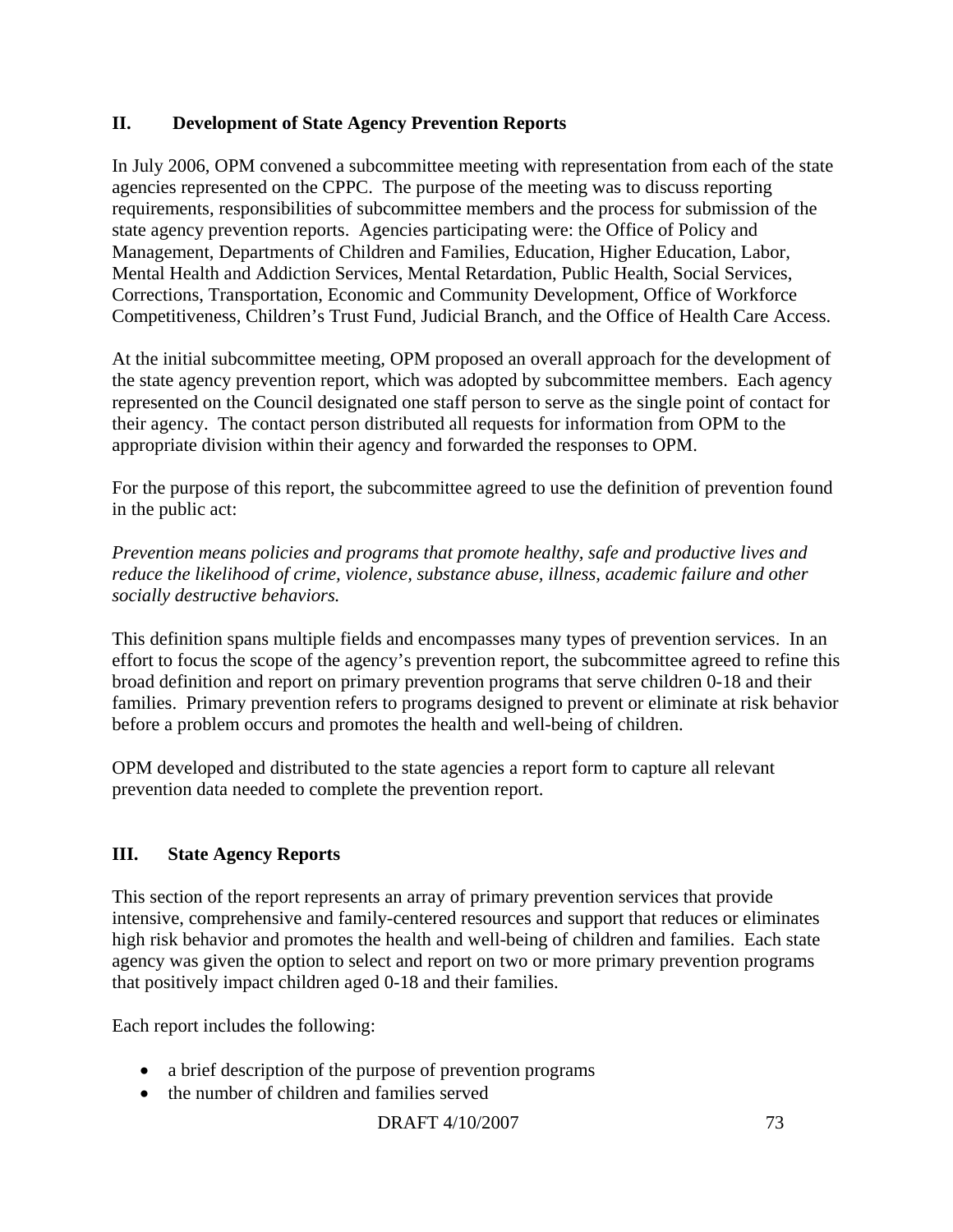- long-term goals, strategies and outcomes to promote the health and well being of children
- a statement on the overall effectiveness of prevention within the agency
- methods used to reduce disparities in child performance and outcomes by race, income level and gender

The departments of Corrections, Labor, Higher Education, Economic and Community Development, Office of Health Care Access, Office of Workforce Competitiveness, and the Judicial Branch, determined that their prevention programs did not meet the definition of primary prevention, and therefore, no reports from these agencies are included in this report.

The state agency prevention programs included in this report are as follows:

# **Children's Trust Fund Department of Mental Retardation**

Sex Abuse Project Family Supports Family Empowerment Initiative Birth to Three The Help Me Grow Program The Kinship and Grandparent Respite Fund Nurturing Families Network The Parent Trust Fund Shaken Baby Syndrome Prevention Project

## **Department of Children and Families Department of Public Health**

Positive Youth Development Initiative Captain 5 Day Nutrition Education Youth Suicide Prevention **Immunization** Program Shaken Baby Syndrome Prevention Project

Even Start Fatherhood Initiative Family Resource Centers Family Supportive Housing Early Childhood Programs/School Readiness Head Start Services & Enhancement

## **Department of Mental Health and Addiction Services Office of Policy & Management**

Local Prevention Council Programs Neighborhood Youth Center

# **Department of Education Department of Social Services**

Best Practices Initiative Norwich Reintegration Education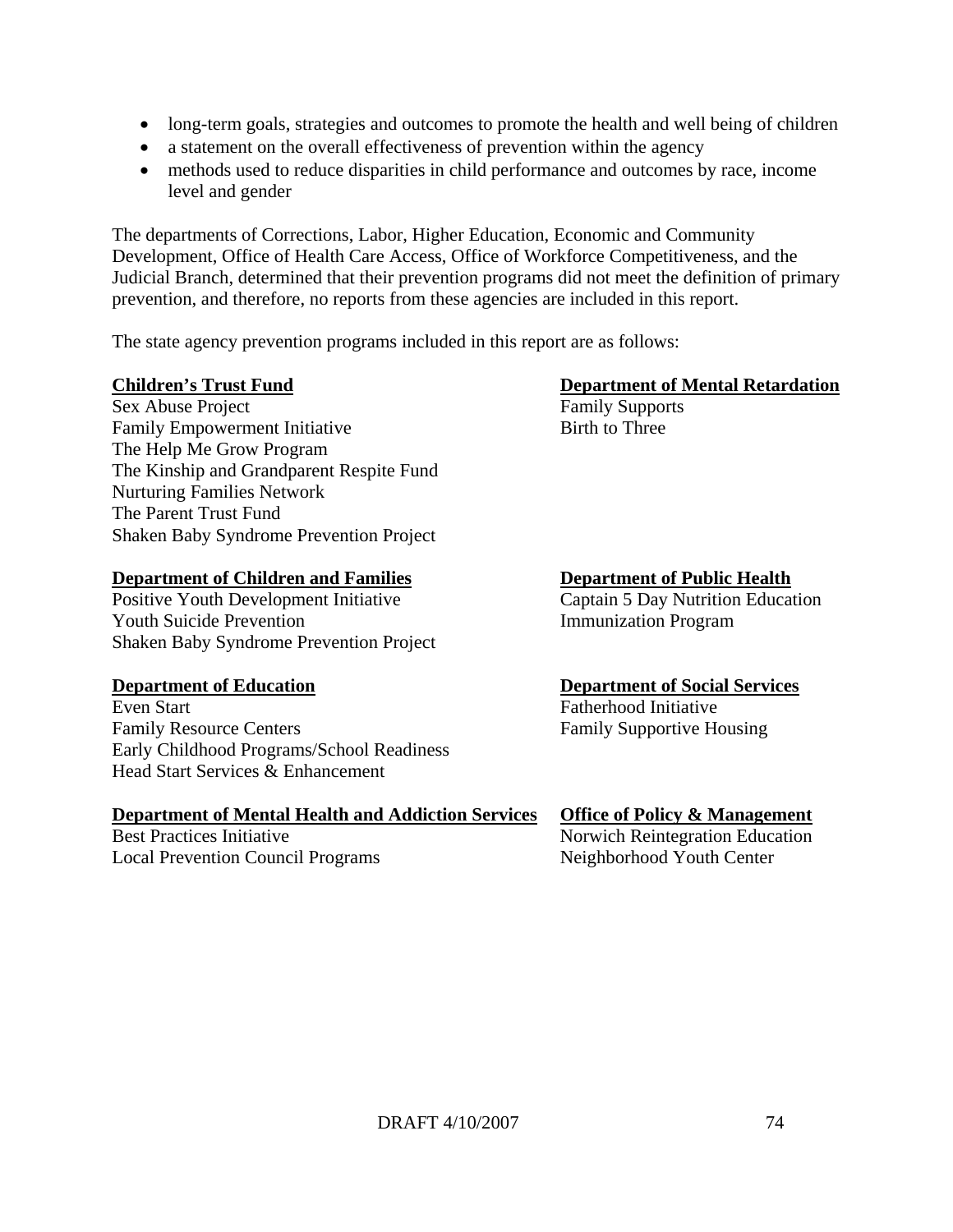# **Children's Trust Fund**

**Program Name**: Sexual Abuse Project

**Program Description:** This pilot program trained teachers in every school in East Hartford and spoke with hundreds of parents and others interested in preventing childhood sexual abuse. The Child Sexual Abuse Prevention Project at ChildPlan, Inc. grew out of the work of the Trust Fund's Childhood Sexual Abuse Prevention Coalition in 2003. The project builds upon the work of the coalition by developing strategies to prevent child sexual abuse by focusing on involving adults throughout the community in these efforts.

**Number of children and families served:** 425 professionals and 400 parents were served during 2005- 2006.

**Program Name:** Family Empowerment Initiatives

**Program Description:** Family Empowerment Initiatives include 8 prevention programs that assist high-risk groups of parents with children of various ages. The programs are co-located in various settings including a school, a substance abuse center, a prison, a domestic violence shelter, a child guidance center and a public housing project where families may be addressing other issues.

These programs help families to address a whole range of issues including parenting and family relationships.

**Number of children and families served:** 647 children and families were served during 2005 – 2006.

**Program Name:** The Help Me Grow Program

**Program Description:** The Help Me Grow Program is a prevention initiative that identifies and refers young children with behavioral health, development and psychosocial needs to community-based services. The program bridges the gap between children with early signs of developmental problems and the services designed to address them. The program serves children who may not be eligible for the state's Birth to Three or preschool special education programs, yet are still at risk for developmental problems.

**Number of children and families served:** 9,345 children and families served since January 1, 2000.

**Program Name:** The Kinship and Grandparents Respite Fund

**Program Description:** The Kinship and Grandparents Respite Fund awards small grants to orphaned or abandoned children and the court-appointed relative guardians they live with. The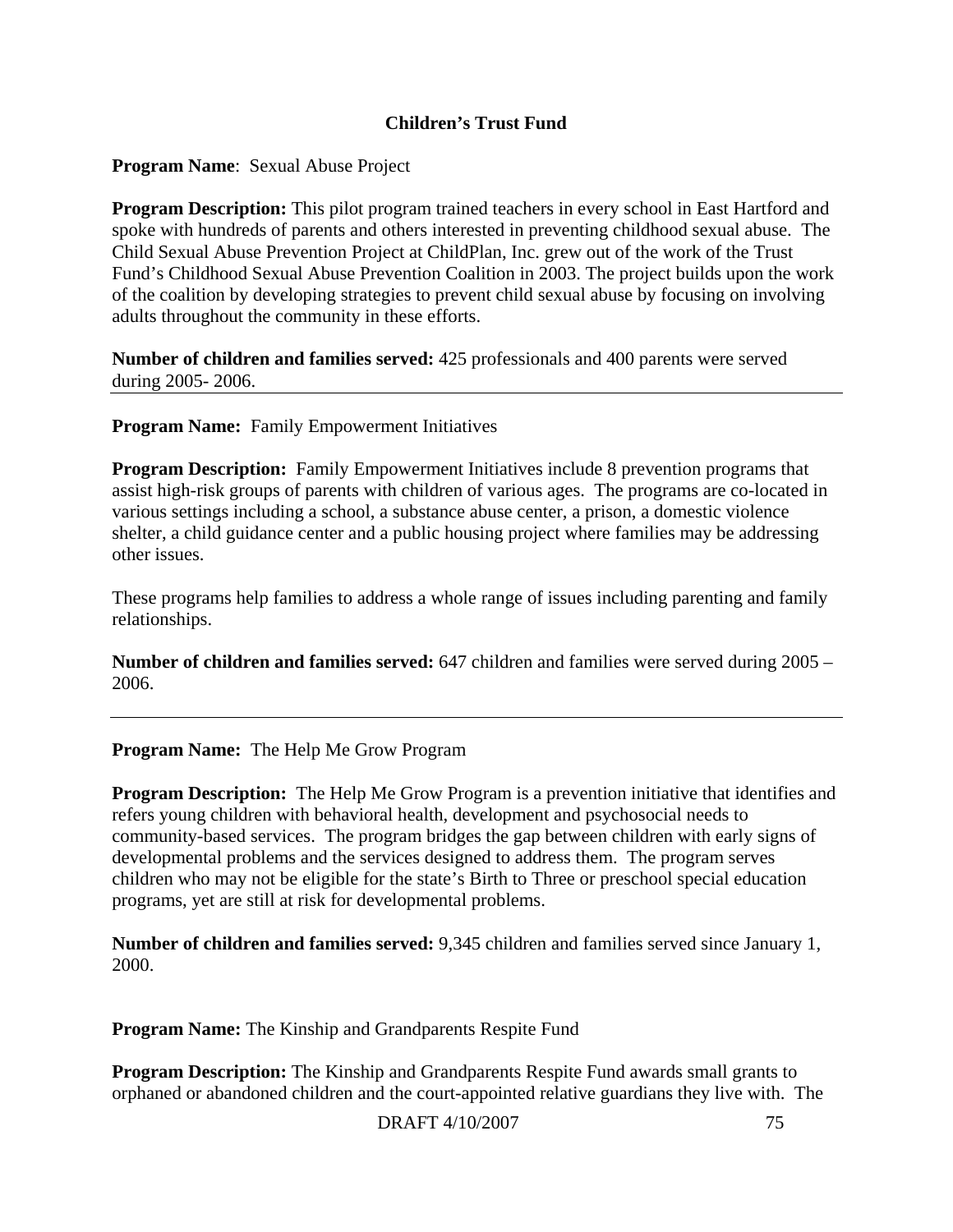Trust Fund provides funding to eight probate courts to administer the program. The grants provide for a range of activities including tutoring, camp, fees for a variety of programs and extra-curricular experiences, clothing, eyeglasses and other basic necessities and respite for the caregivers.

**Number of children and families served:** 2,018 children and families serviced from July 5, 2005 through June 6, 2006.

**Program Name:** Nurturing Families Network (NFN)

**Program Description:** This program operates out of 25 of the twenty-nine birthing hospitals in the state and in 10 community centers in the city of Hartford. NFN provides education and support for all interested new parents and intensive home visiting services for parents identified as most at risk. The NFN reaches more than 4,000 first time families each year and has offered home visiting services to approximately 3,243 vulnerable families at risk of abusing, neglecting or abandoning their children. The program is expanding to eight neighborhood service areas in the City of New Haven and is expecting to reach an additional 250 vulnerable families through its home visiting services. The home visitors become involved during the mother's pregnancy and continue working with the family, on average, for nineteen months. The home visitors teach child development and help the family to bond with and take hold of their responsibility to their child. Seventy percent (70%) of the time fathers are involved. Home visitors support the parent to finish school, to secure a job, and to find and utilize the services of a pediatrician. They connect families to WIC, and to counselors and others in the community who can help. The Network also offers intensive group support to parents and extended family members. The program teaches the family appropriate expectations for their children and fosters empathetic understanding and strategies for enhancing the well being of children. Approximately 600 families have participated in the Nurturing Program each year.

**Number of children and families served:** 24,155 children and families served since the program began.

**Program Name:** The Parent Trust Fund

**Program Description:** The Parent Trust Fund provided 29 grants to offer classes to parents to help improve the health, safety and education of children by training parents in leadership skills and by supporting the involvement of parents in community affairs.

**Number of children and families served:** 577 parents were served during 2005 – 2006.

**Program Name**: Shaken Baby Syndrome

**Program Description:** The Shaken Baby Prevention project trained hospital based medical professionals and community service providers throughout Connecticut on integrating a national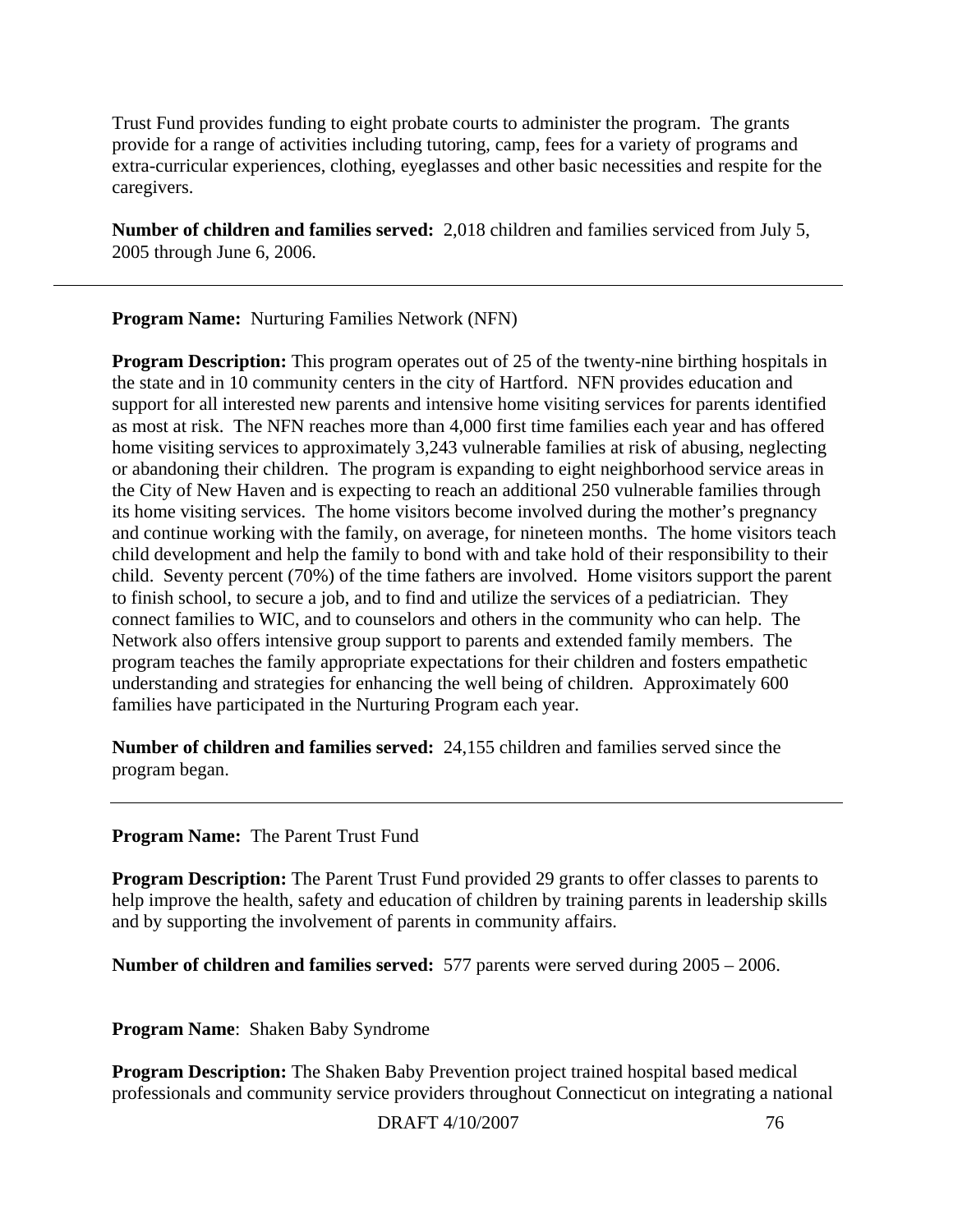model of prevention into their practice. The training program has been widely accepted into many local high schools' health and well-being curriculum. Three regional trainers provide outreach, education and support to the community on preventing shaken baby syndrome.

**Number of children and families served:** 550 participants have attended presentations during 2005-2006.

**Long-Term Agency Goals:** The goal of the Children's Trust Fund is to prevent child abuse and neglect and to ensure the positive development of children.

The funds appropriated to the Children's Trust Fund are used to support community efforts that assist families. The community programs are designed to engage families before a crisis occurs – to actually keep abuse and neglect from happening.

This strategy is working. The programs supported by the Children's Trust Fund are making a difference in the lives of children and their parents while reducing the number of families that enter the state child welfare system.

**Strategies:** To achieve its goal the Trust Fund:

- Conducts research to better understand and assess areas of risk for child absue and neglect, finds the most effective ways to assist familes, and develops strategies for improving the skills of service providers.
- Funds broad-based prevention efforts in communities that have been shown to address known risk factors for child abuse and neglect, including poverty, substance abuse, domestic violence, and social isolation.
- Funds programs that include a strong focus on matters that effect the well being of children including improving parent-child bonding and interaction, parenting skills and family relationships, healthy living and health care access, and developmental monitoring.
- Offers a range of program services to meet the needs of all families.
- Trains human services staff in prevention approaches and stratgeies to engage and assist culturally diverse and vunerable families.
- Supports a network of agencies that work together to support families around their multiple needs.
- Increases public awareness and participation in efforts to prevent child abuse and neglect.

## **Outcomes:**

- Reduced rate and severity of child abuse and neglect
- Improved parent –child interaction and parenting skills
- Connection to health care providers, high immunization rates
- Gains in household stability, education, employment
- Less financial hardship, access to more resources
- Enhanced family relationship and parent well-being
- Increases in developmental monitoring and access to services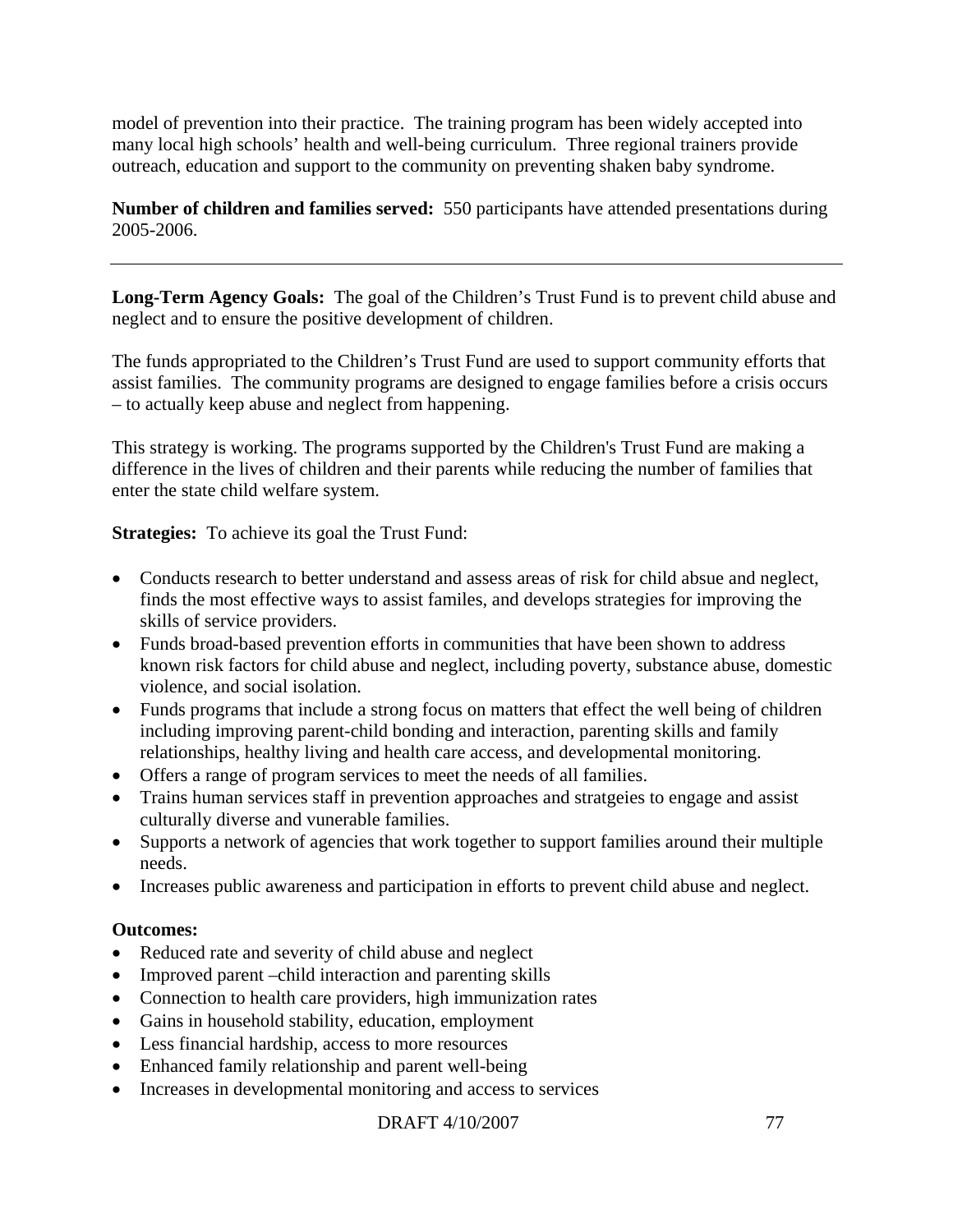• Enhanced child well being over time.

**Measure of Effectiveness:** Several studies conducted at the University of Hartford's Center for Social Research show that programs supported by the Trust Fund are successfully providing support and assistance to high-risk families. The studies show that these programs are reducing the incidence and severity of child abuse and neglect and are helping parents to take hold of their responsibilities and to become better caregivers. Highlights of this research follows:

- The incidence and severity of child abuse and neglect in the high-risk families served by the Trust Fund is much less than expected.
- The evaluation on its Nurturing Families Network (NFN) shows the incidence of abuse and neglect to be well below that of high-risk families not participating in this type of program; 3% compared to 19%.
- The immunization rate for two-year old children whose families are involved in the program is 93% compared to 73% for two years olds with similar demographic background on Medicaid.
- A significant percentage of the parents are completing high school, becoming employed and moving out of financial hardship.
- The percentage of mothers establishing independent households increased from 53% to 93% in the second year of program involvement. This is a significant outcome, likely to ensure the future safety of children, given the high number of mothers who were living in abusive or violent or potentially violent households at the start of their program involvement.
- Families are also improving parent-child relationships as well as parenting capacity, attitudes and behavior.

Other research on home visiting shows that the early intervention reduces rates of tobacco and alcohol use, episodes of running away, behavioral problems, arrests, convictions, and sexual promiscuity among teenagers whose families had been reached in this way.

Research on other Trust Fund efforts have found that health care providers have increased their use of developmental surveillance and referrals of at risk youth following training.

**Methods:** The Trust Fund uses intensive home visiting, developmental surveillance and early identification of developmental delays and behavioral problems, and parent engagement to reduce racial and economic disparity.

## **Intensive multi-focused home visiting:**

Several studies have found that home visiting services reduce disparities in child performances and outcomes by race and income level.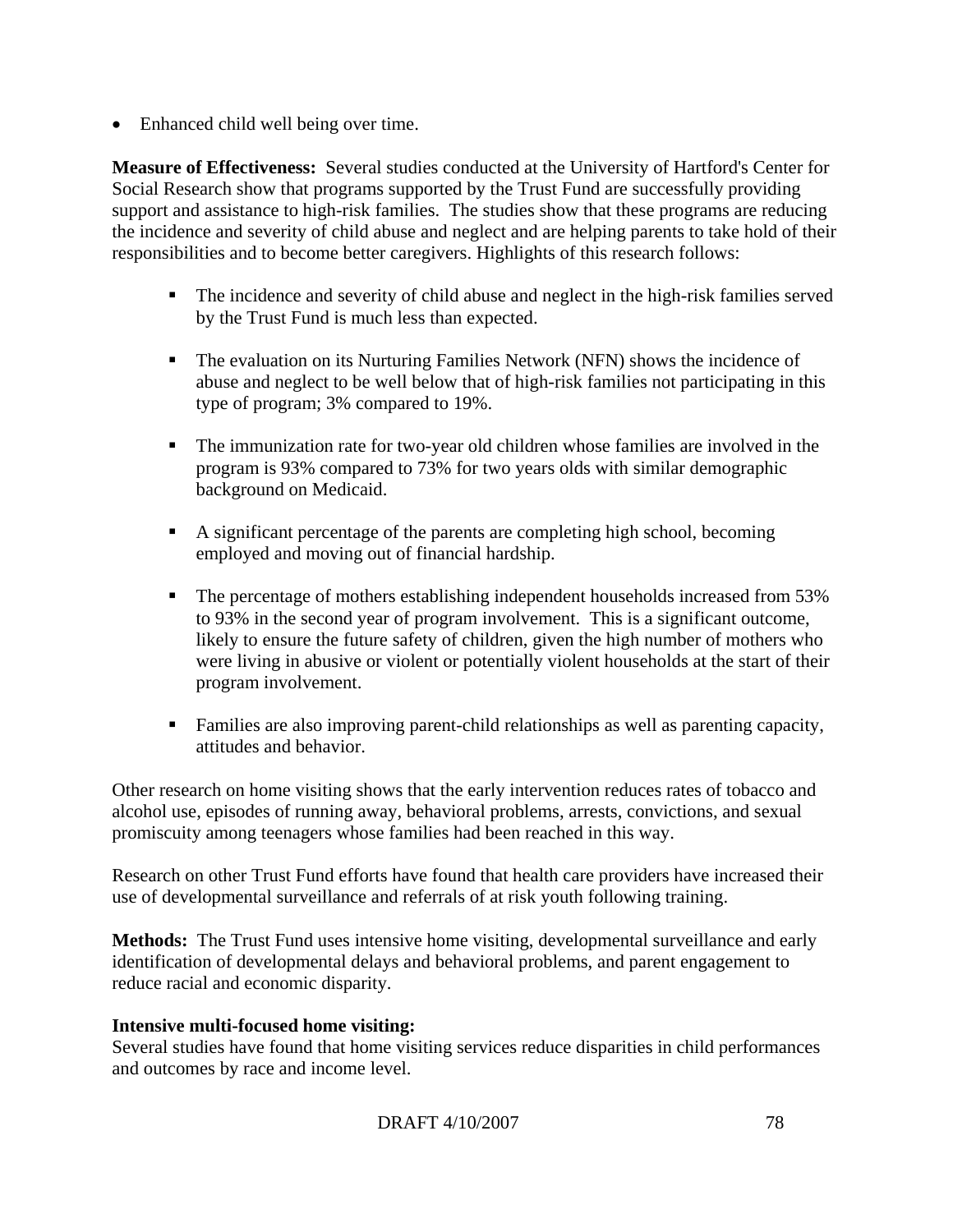One study, conducted by the Missouri Department of Elementary and Secondary Education, found that children enrolled in preschool - whose families participated in a home visiting program - scored significantly higher on all measures of intelligence, achievement, and language ability than children in the comparison group whose families did not receive home visiting services.

The parents who participated in the home visiting program were mostly young, poor, undereducated, single heads of household. Their children shattered the conventional wisdom that they would perform poorly in school. The children did as well as the national norm for children their age - with roughly 15% exceeding the national norm. The children out performed a comparison group of children from wealthier and more stable families not considered at risk for poor outcomes (study available upon request).

How does Help Me Grow reduce disparities by race, income level and gender…?

The National Research Council's report Neurons to Neighborhoods (Shonkoff and Phillips, 2000) and RAND's analysis of early childhood interventions, Investing in Children, (Karoly et al, 1998) indicate that high quality early intervention programs can have very positive results for those children receiving services. These included increases in short and long term academic achievement, reduction in grade retention rates, and reductions in special education referrals and reduction in teenage pregnancy.

The Help Me Grow program offers universal access to anyone in Connecticut who has concerns about their child's learning, behavior or development. Thousands of families have been connected to critical early intervention programs. Help Me Grow provides training to child health providers on developmental screening and connection to services. The Help Me Grow staff has visited over 50% of Connecticut's pediatric and family practices. Based on this research project, funded through the Commonwealth Fund, referrals for early intervention have doubled. In addition, Connecticut is the only state that provides universal access to an on-going child development monitoring system called *Ages & Stages.* Anyone in the state can access this free service.

**Other:** Child abuse and neglect is at the root of many of the problems children face. Children who are abused or neglected are at high risk for developmental and behavioral problems, health issues, learning disabilities and cognitive delays.

Abused or neglected children are more likely to become involved with the child protection and juvenile justice systems and to become involved with the departments of Social Services, Corrections and Mental Health as adults.

Children fare best when they are nurtured by parents who provide for their needs and help through difficult times growing up. And yet we find that most of the families who participate in Trust Fund programs are ripe for a crisis. More than half of the parents served were abused themselves as children, most are poor and have a limited education and more than half are teenagers – who are just growing up themselves.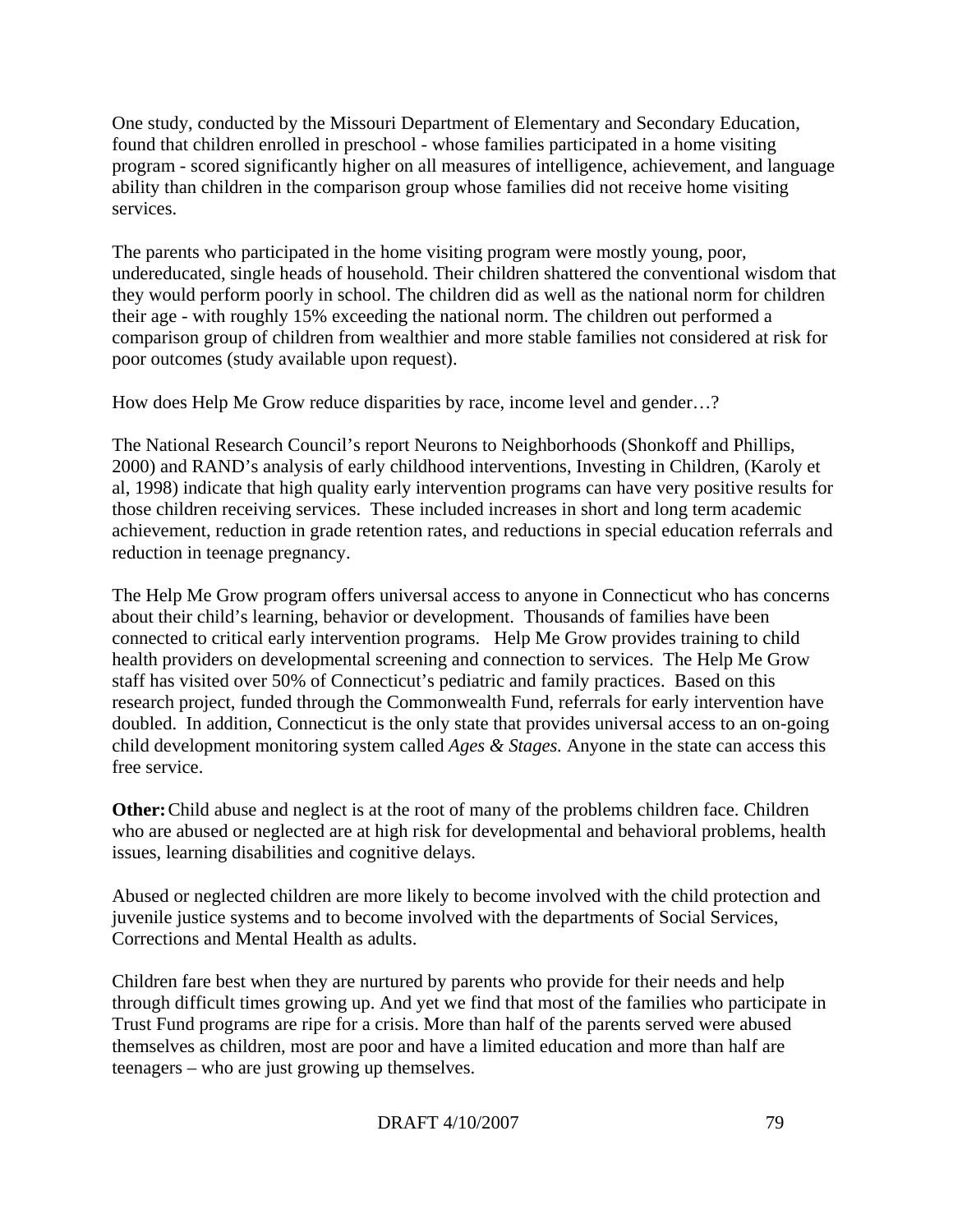As a result, many of the mothers are having difficulty bonding with their babies and meeting the needs of their infants. In Connecticut there are thousands more families who struggle with the demands of parenting and who are in the high range for abuse potential.

It is critical that families are reached before a crisis occurs. Child abuse and neglect must be prevented.

While prevention is a relatively new field, research demonstrates that the strategies employed by the Children's Trust Fund can help more families and more children have a better life. By preventing child abuse and neglect we have a better chance of keeping children safe in their homes, able to perform well in school and have a productive future.

# **Department of Children and Families**

**Program Name:** Positive Youth Development Initiative

**Program Description**: The Department funds 6 agencies, all using evidence-based or best practice models, to provide positive youth development and family strengthening programs. The Bureau staffs bimonthly technical assistance meetings. An independent evaluator is assisting the Department, in partnership with the providers, to develop common outcomes for this initiative, gather data and monitor effectiveness.

**Number of children and families served:** Approximately 803 children and their families were served in SFY 2005-2006.

# **Long-Term Agency Goals:**

- An increase in the social-emotional skills of children through a universal prevention program/strategy;
- An increase in support and opportunities for young people through enrichment and/or recreation;
- An increase in bonding of children to their parents, school and peers; and
- An increase in the engagement of/and communication with families.

**Strategies:** The Positive Youth Development Initiative promotes approaches that help young people grow into competent, healthy adults by providing them with opportunities to build skills, help their communities, and form healthy relationships with others. The youth development approach defines goals or outcomes, based on the capacities, strengths, and developmental needs of youth. Therefore youth must be included in any planning sessions, committees or coalitions that are going to make decisions directly affecting them. Similarly the diversity of gender, culture, ethnicity, religion, economic status, etc. in the target group must be recognized and represented in the planning process.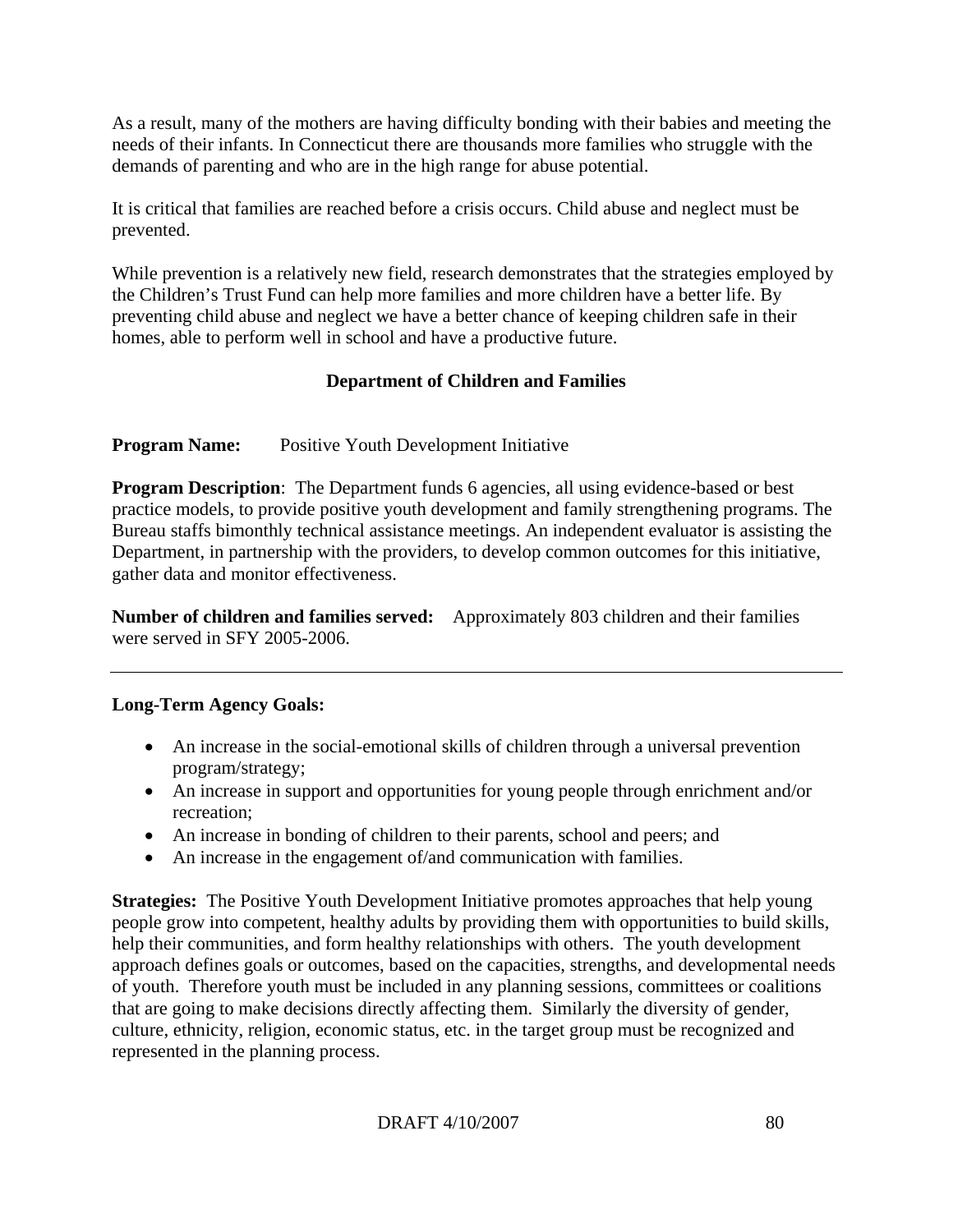**Outcomes:** Increase student and parental life skills thereby reducing risk level and increasing the probability of youth success in school and future endeavors through the sustained implementation of universal and indicated evidence-based prevention programs for youth and families statewide. This is a new initiative and possible outcomes are yet to be determined.

The possible outcomes under discussion within the agency include the following:

- Completion/graduation from program
- Decrease in drug use / delayed initiation of use
- Decrease in aggression/violence
- Increase in positive peer network
- Increase in internal locus of control for youth and parents
- Increase in knowledge of  $\&$  ability to identify and control moods including anger
- Increase in young persons' self-efficacy
- Increase in school bonding
- Improvement in attendance
- Improvement in graduation rate
- Improvement in grades
- Decrease in DCF involvement
- Increase in youth involvement in their "passion"
- Increase in parental skills (e.g., coping, monitoring, communication, discipline) and their application
- Increase in parental involvement with school
- Increase in help-seeking behavior by youth and parents
- Decrease in perceived isolation by families

**Measure of Effectiveness:** One measure is the integration of prevention throughout the Department. DCF Prevention Liaisons have been established in all Area Offices and facilities and meetings are held monthly.

**Methods:** All services must be provided in a context that is child centered, family-focused, strength based and culturally competent.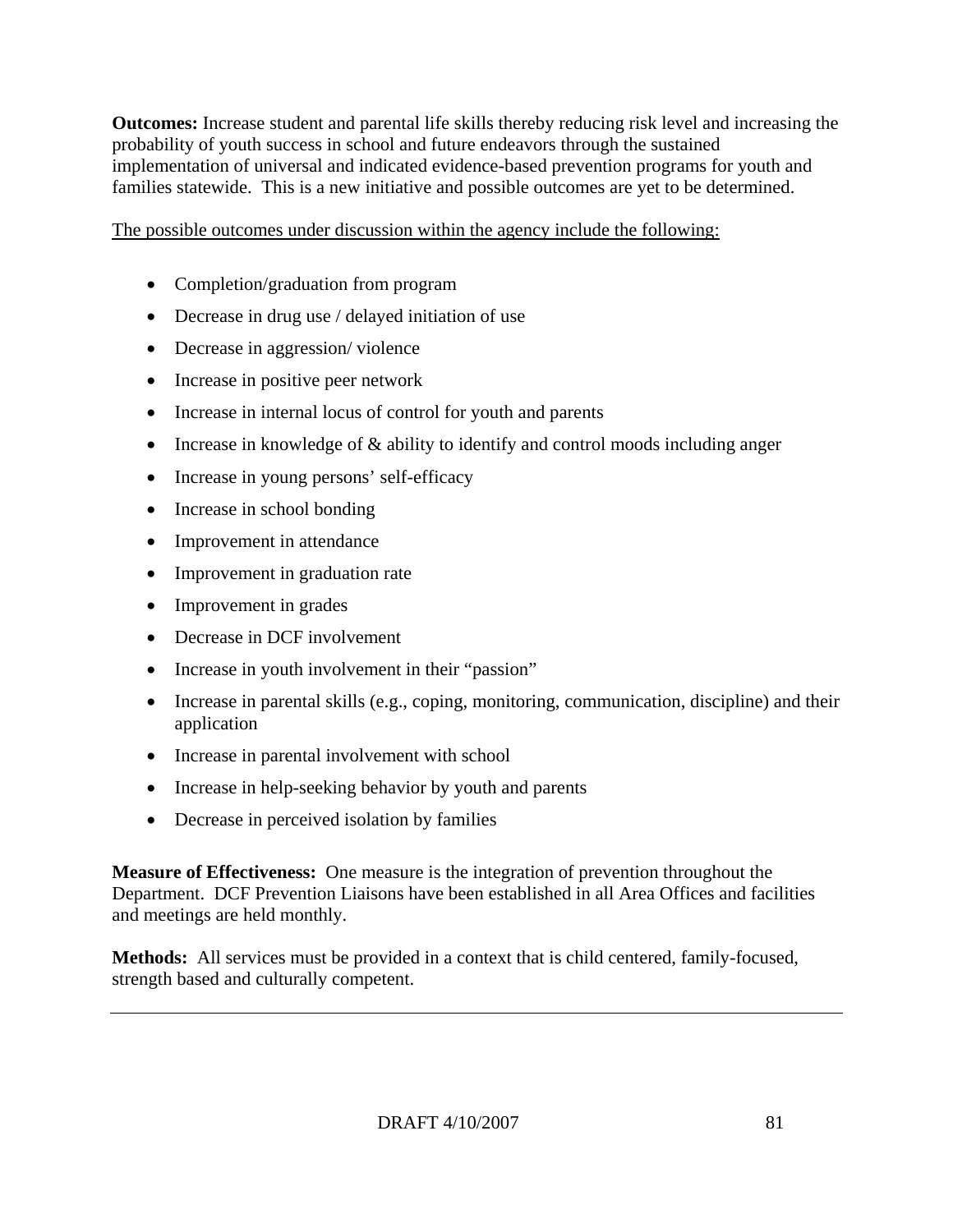# **Program Name:** Suicide Prevention

**Program Description**: CT Youth Advisory Board was legislatively established in 1989 within the Department of Children & Families. The membership is comprised of volunteers, community and state agency representatives with the goal of preventing suicide among children & youth. This goal is accomplished through statewide awareness campaigns and training.

# **Number of children and families served:** 271 people were trained in SFY 2005-2006.

## **Long-Term Agency Goals:**

- Increase public awareness of the existence of youth suicide and means of prevention;
- Make recommendations to the Commissioner of the Department of Children and Families for the development of state-wide training in the prevention of youth suicide;
- Develop a strategic youth suicide prevention plan;
- Recommend interagency policies and procedures for the coordination of services for youth and families in the area of suicide prevention;
- Make recommendations for the establishment and implementation of suicide prevention procedures in schools and communities;
- Establish a coordinated system for the utilization of data for the prevention of youth suicide;
- Make recommendations concerning the integration of suicide prevention and intervention strategies into other youth focused prevention and intervention programs

## **Strategies:**

## **Promote Awareness That Suicide Is Preventable and That Mental Health Is Important To Overall Health**

- Promote a public awareness campaign that promotes the adult role in facilitating the mental health of children and youth
- Use non-traditional service providers and community partners to develop appropriate messages and strategies to reach diverse populations
- Enhance and facilitate training for children and youth, parents and caregivers, professionals on child development, substance abuse, coping skills, life skills, mental health issues, conflict resolution, competition and stress relieving strategies
- Promote awareness among adults of key male and female methods of suicide attempts and completions among children and youth
- Promote awareness of issues specific to children and youth who may be victimized by their peers because they are perceived to be not acceptable.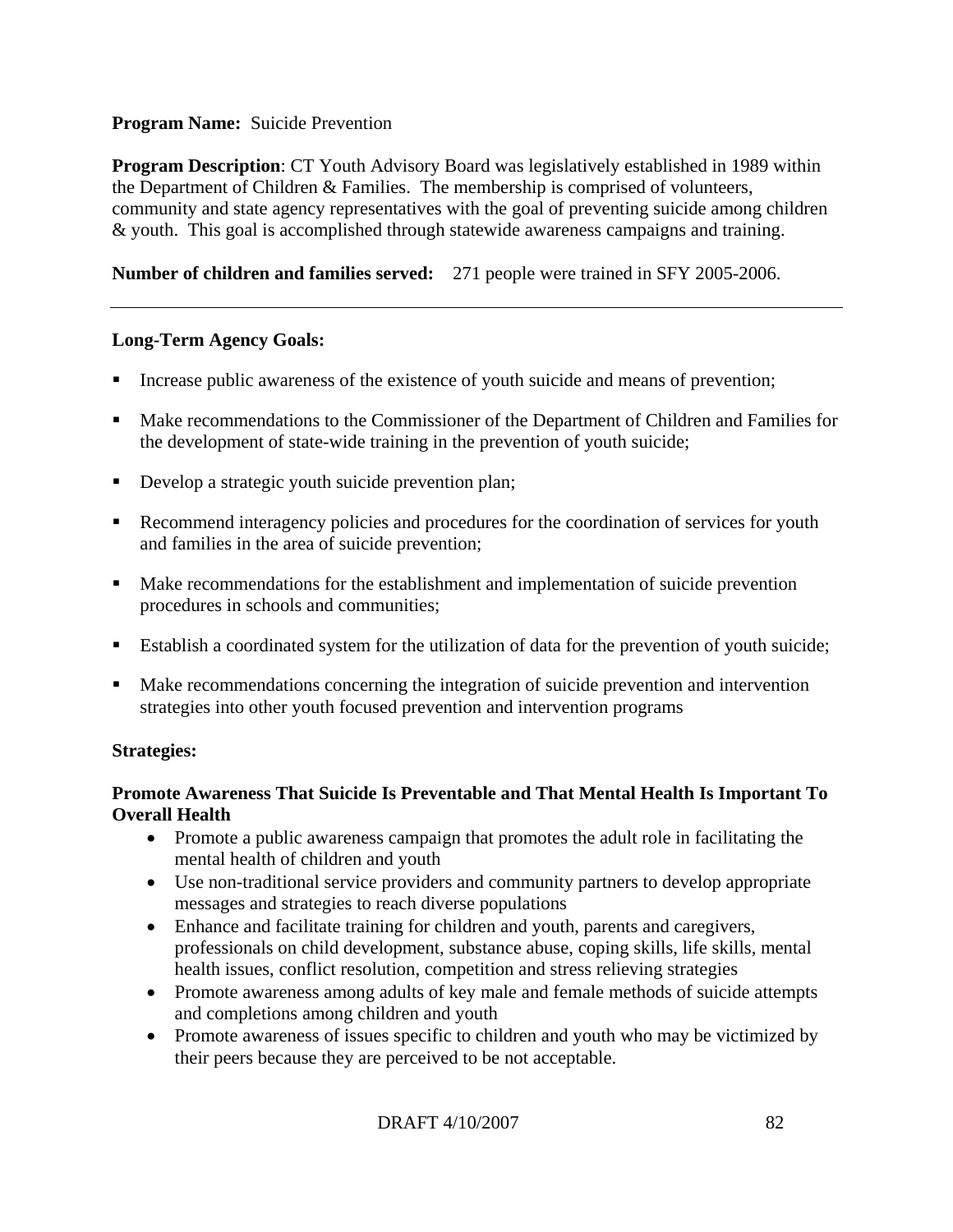# **Promote, Develop and Implement Effective Prevention Strategies**

- Facilitate more early mental health prevention and intervention such as early childhood services and specialized nursery schools
- Encourage providers to discuss firearm safety with caregivers and include in client assessment
- Promote participation of schools and local agencies in local systems of care
- Expand after school and other positive youth activities
- Increase awareness of the significance of self-mutilating and cutting behaviors among children and youth.

# **Promote Improved Access to Behavioral Health Care**

- Conduct rapid assessment and planning of care for children, youth and their caregivers
- Ensure that clinical care is provided in the least restrictive environment
- Ensure timely access to behavioral health care
- Provide increased community-based services
- Reduce over-utilization of out of home care
- Promote system changes to expand the scope of services in schools
- Assess utilization of school-based mental health and substance abuse services
- Ensure that caregivers and gatekeepers are educated about Husky and Medicaid coverage for children and youth

# **Promote the Provision of Quality Behavioral Health Care**

- Promote support of the appropriate use of clinical behavioral health interventions prior to the use of psychotropic medications
- Increase knowledge of the efficacy of the use of multiple psychotropic medications in children
- Increase collaboration between state agencies- education, public health, mental health and addiction services, judicial, children and families, mental retardation and social services
- Maintain and implement measures to ensure family/caregiver input is solicited, respected and heeded at the treatment, planning and evaluation level
- Develop and implement effective transition plans with participation of parents/caregivers and community service providers.

**Outcomes:** Through the work of the Interagency Suicide Prevention Network, the state now has a five-year plan in place. We are now entering the implementation stage. Of the above referenced strategies, the Board has identified four to be the focus for the coming year and outcomes measures will be aligned with these. These four are:

- Enhance and facilitate training for children and youth, parents and caregivers, professionals on child development, substance abuse, coping skills, life skills, mental health issues, conflict resolution, competition and stress relieving strategies
- Promote participation of schools and local agencies in local systems of care
- Ensure timely access to behavioral health care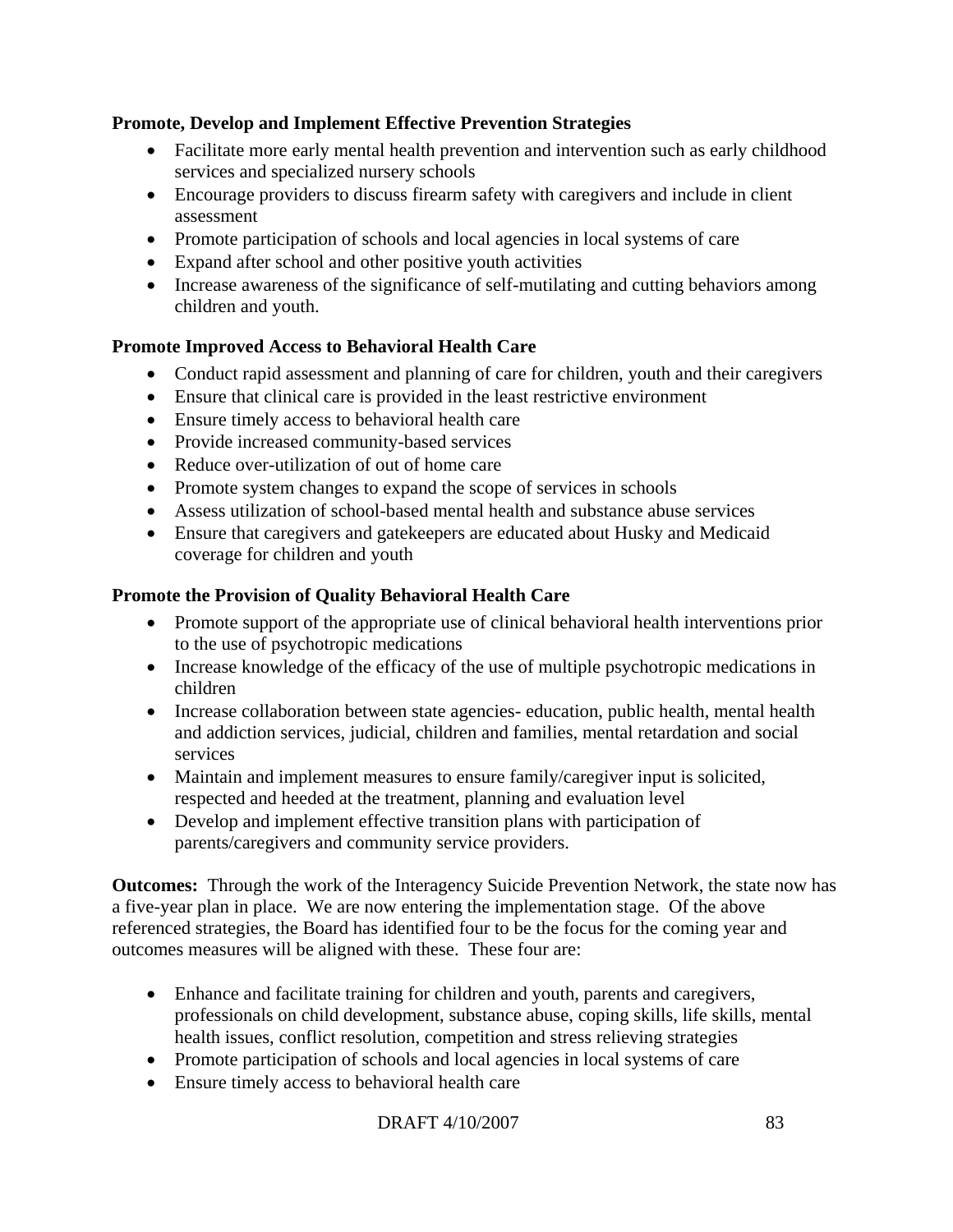• Increase collaboration between state agencies-education, public health, mental health and addiction services, judicial, children and families, mental retardation and social services

**Measure of Effectiveness:** One measure is the integration of prevention throughout the Department. DCF Prevention Liaisons have been established in all Area Offices and facilities and meetings are held monthly.

**Methods:** Cultural competency is incorporated into the designing and implementation of all training and awareness campaigns. Target populations for training include high risk groups such as Gay, Lesbian, Bisexual and Transgender youth.

**Program Name:** Public Awareness Campaign; Training of DCF workers and providers on strategies to calm crying babies and stop toddlers' temper tantrums and educate young people in the Department's facilities about the dangers of shaken baby syndrome.

**Number of children and families served:** Training was provided on baby calming strategies to over 400 providers and 100 parents. Technical assistance was provided and audio-visual materials were provided to the Department's four facilities in order to develop prevention education for young people in the Department's care.

## **Long-Term Agency Goals:**

- Reduce the incidence of shaken baby syndrome
- Increase the bonding of parents and young children.

**Strategies:** Since crying is a known trigger for shaken baby syndrome**,** the Department is working to disseminate baby calming strategies to the general population, and in particular to parents who may be at greater risk for the perpetration of shaken baby syndrome.

**Methods:** In partnership with the Department's Research Scientist feasible outcomes are being developed.

**Measures of Effectiveness:** Resources were unavailable to conduct a formal evaluation of the series of trainings conducted in the Spring of 2005. However, very positive anecdotal information has been received from both DCF staff and community providers regarding the use of these strategies with their clients after attending the training.

**Methods:** Simultaneous translation in Spanish was available for the parents' training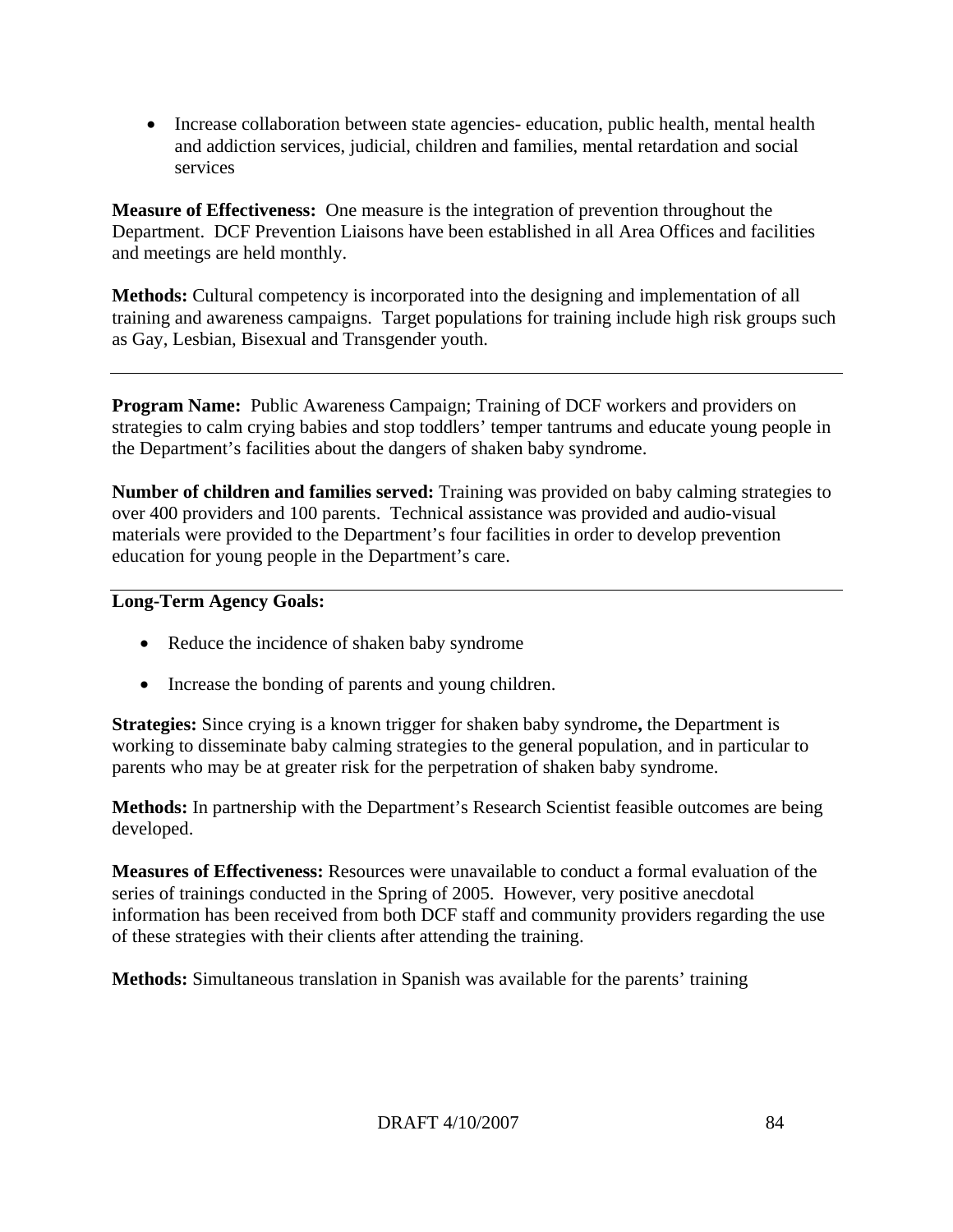## **Department of Education**

**Program Name:** Even Start Family Literacy Program

**Program Description**: Even Start provides intensive "family literacy services" to help break the cycle of poverty and illiteracy by improving the educational opportunities of low-income families by integrating early childhood education, adult literacy or adult basic education and parenting education into a unified family literacy program.

Even Start is contained as part of Title I, Part B Subpart 3 of the Elementary and Secondary Education Act (ESEA) reauthorized as the "No Child Left Behind Act of 2001" Public Law 107- 110.

**Number of children and families served:** 238 Children and 194 Families for fiscal year 2005-2006.

# **Program Name:** Family Resource Centers

**Program Description:** Family Resource Centers are based on the "Schools of the 21st Century" concept, as developed by Dr. Edward Zigler, Director of the Zigler Center in Child Development and Social Policy at Yale University. This concept envisions comprehensive, integrated, community-based systems of family support and child development services located in public school buildings. By strengthening effective family management practices and establishing a continuum of childcare and support services for parents and children in need, Family Resource Centers work to provide the best possible start for all children and families regardless of race, ethnicity, and socio-economic status. Centers provide a common location for families to take advantage of a range of services, which can be tailored to meet the unique needs of families from diverse backgrounds and cultures.

**Number of children and families served:** 18,416 (average number of families enrolled monthly)

## **Program Name:** Early Childhood Program (School Readiness)

## **Program Description**:

- To significantly increase the number of accredited and/or approved spaces for young children in order to provide greater access to high-quality programs for all children;
- To significantly increase the number of spaces for young children to receive full-day, full-year child care services to meet family needs and to enable parents to become employed;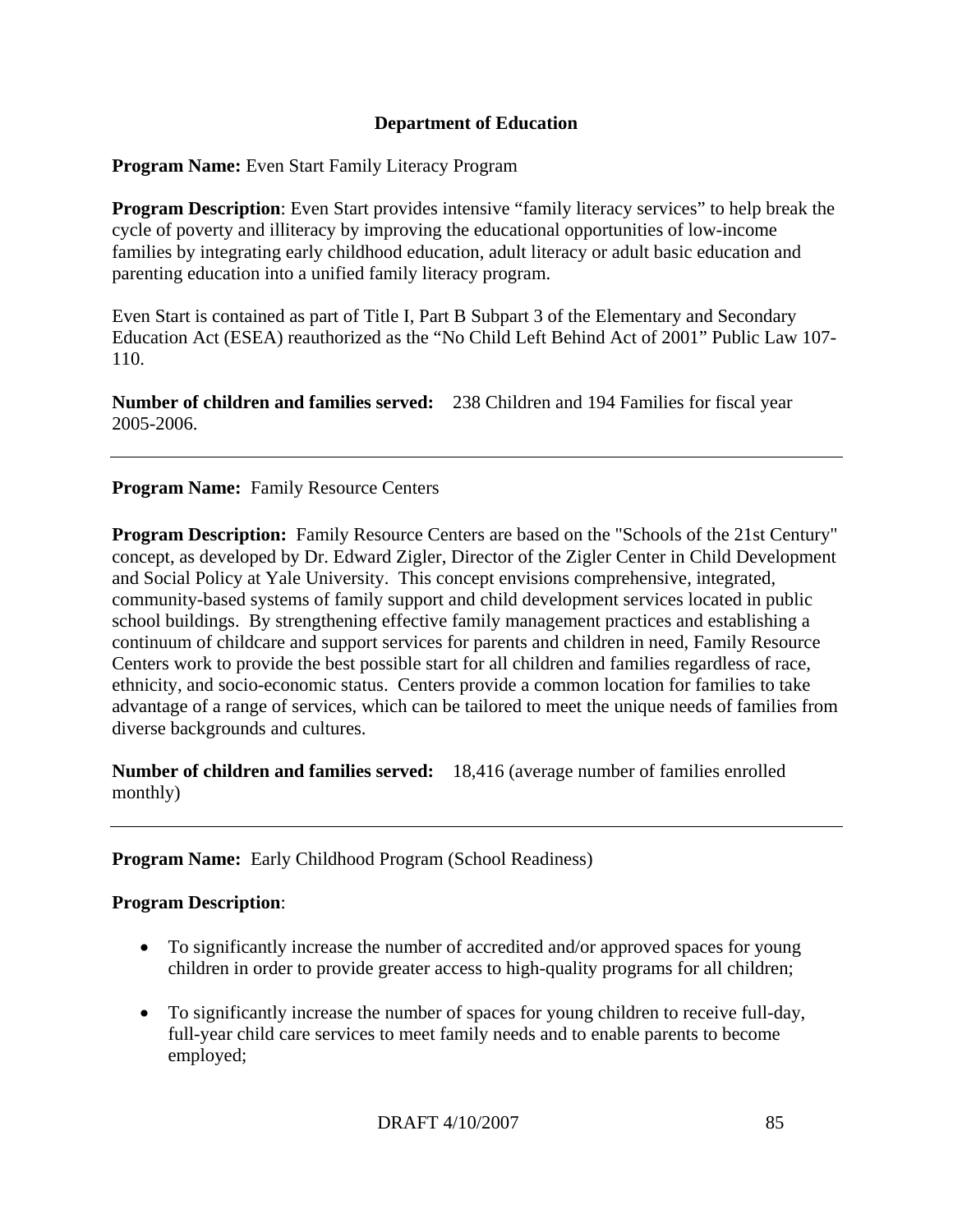- To establish a shared cost for such early care and education programs among the state and its various agencies, the communities and families and;
- To enhance the quality of programs providing school readiness or child day care services.

**Number of children and families served:** The number of children served in priority and competitive districts combined for the 2005/2006-grant year is 7,525 children. It is unknown how many families were served.

**Program Name:** Head Start Services and Enhancements

**Program Description:** Head Start is a federally funded program that is supplemented by the state. It is a comprehensive program that serves children 3-5 and their families. It is a child focused and family centered program that has the overall goal of increasing the social competence of young children in low-income families. Social competence means the child's everyday effectiveness in dealing with his or her present environment and later responsibilities in school and life. Head Start offers opportunities and support for families to grow and change based on their strengths, needs and interests. State funding provides more parents opportunities to work, attend education and/or job training programs to help them attain self-sufficiency. The state supplement increases the number of children who attend Head Start programs, the number of children who have the opportunity to attend full-day and full-year programs and extendedday and extended-year programs. It provides increased opportunities for children to enhance their language, literacy and mathematical skills.

**Number of children and families served**: 6,628 children (and their families which are not counted in this number)

# **Long-Term Agency Goal**

*The narrative below represents draft language developed by The Connecticut State Board of Education for a five-year (2006 – 2011) comprehensive plan for education. Included is the "implementation plan with appropriate goals and strategies to achieve resource equity and equality of opportunity, increase student achievement, reduce racial, ethnic and economic isolation, improve effective instruction, and encourage greater parent and community involvement in all public schools of the state." The vision is to create "a superior education for Connecticut's 21st century learners." Final approval of this draft plan is expected in the fall 2006. The narrative language below reflects the proposed wording.*

Working with the education community, the State Board of Education has put forth a vision and a mission for public education in Connecticut, and has identified seven core values that reflect its beliefs and form the basis for an organizational structure and culture that will strengthen State Department of Education employees' interactions and relationships with all internal and external colleagues. The seven core values listed below are embedded in the Board's vision and mission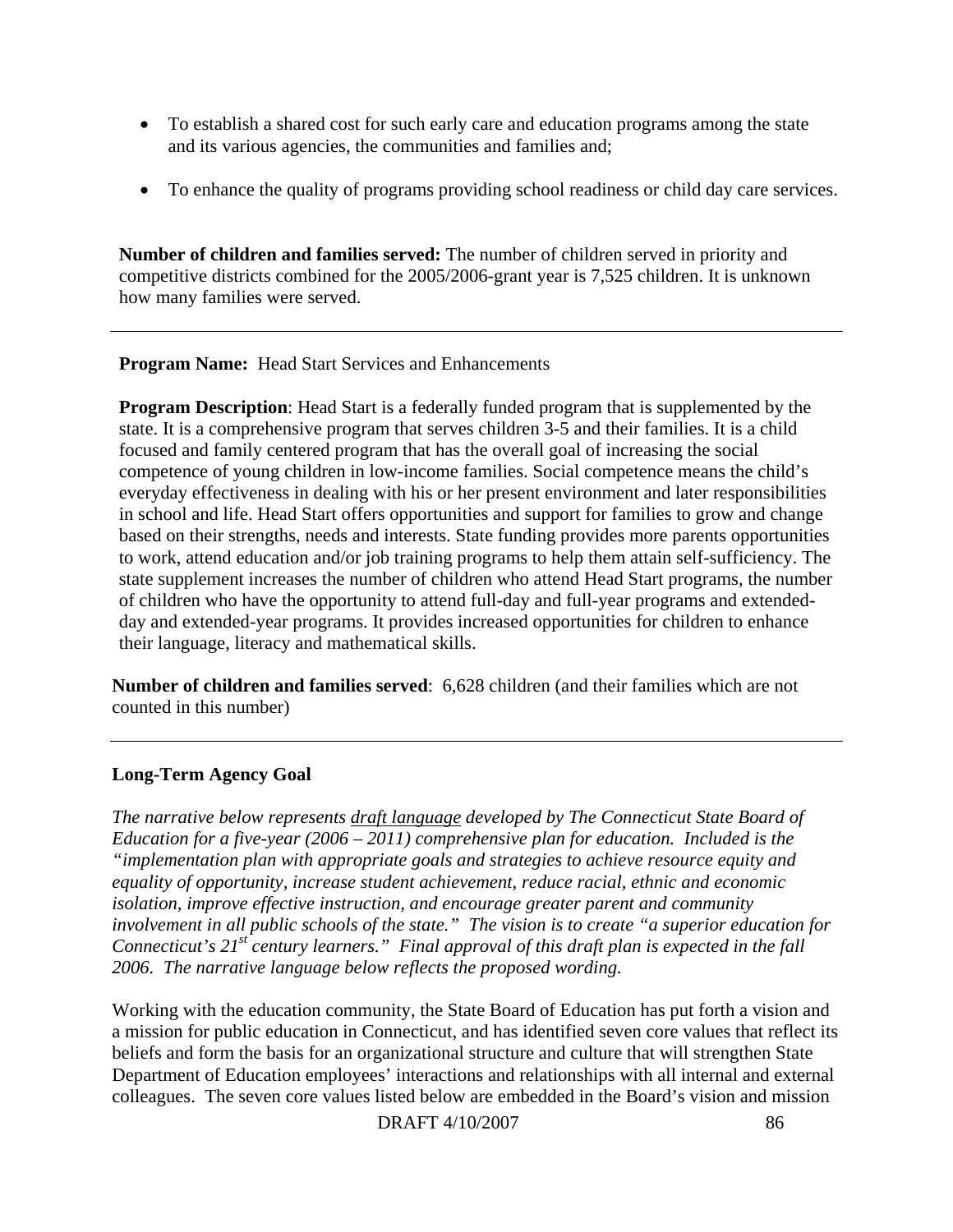and will guide the entire education community as it works to achieve the Board's goals and objectives:

|                    | <i>Collaboration:</i> We work in meaningful partnerships to learn, to make decisions, and to<br>share information, talents and energy to achieve our goals.                                                           |
|--------------------|-----------------------------------------------------------------------------------------------------------------------------------------------------------------------------------------------------------------------|
| Diversity:         | We value, actively pursue and are strengthened by diverse perspectives.<br>Our varied cultural backgrounds, beliefs and points of view are essential to<br>achieve our mission.                                       |
| <i>Innovation:</i> | We generate and support new ideas and approaches that achieve individual<br>and organizational excellence.                                                                                                            |
| Integrity:         | We are honest, ethical and respectful.                                                                                                                                                                                |
| Leadership:        | We advocate for and advance our vision. We inspire and empower our<br>colleagues to achieve it.                                                                                                                       |
|                    | <i>Responsibility:</i> We are dedicated to individual and organizational performance that builds<br>and maintains public trust and confidence. We are accountable for<br>fulfilling our commitments and expectations. |

*Responsiveness:* We are timely, thorough and accurate.

# **Long-Term Agency Goal # 1**

Goal*:* Increase student achievement.

Student achievement is directly related to high quality instruction. The student achievement gaps in Connecticut are unacceptable. There are gaps between genders, racial, ethnic and socioeconomic groups, as well as gaps in expectations for students from differing backgrounds. We must expect all students to achieve at high levels and make certain that expectations for students and rigor of curriculum are equal in urban, suburban and rural schools. We will increase student achievement by working with our state, federal and local partners. We must ensure in Connecticut that our definition of achievement extends beyond core subject areas so students can be successful in the  $21<sup>st</sup>$  century.

# **Strategy and Methods**

- Develop and provide model curriculum.
- Review curriculum in low performing districts for rigor and alignment to state standards; require state-approved revisions.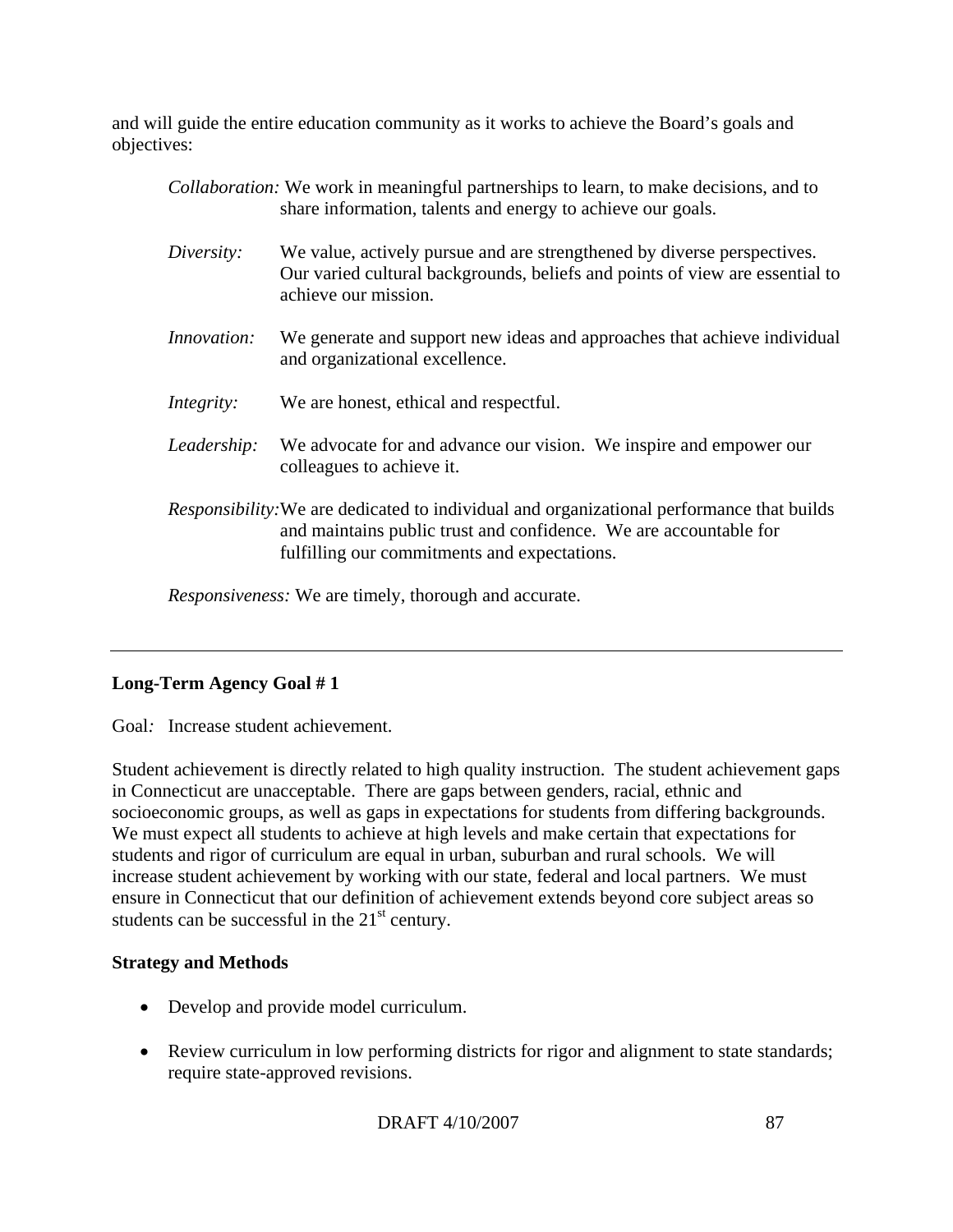- Provide training on implementation of standards-based model curriculum and monitor implementation of curriculum in low-performing districts.
- Increase training for educators in curriculum and teaching strategies that emphasize contributions and perspectives of different ethnic and cultural groups.
- Increase collaboration/communication with preparation programs to align preparation and pre-service training with research-based standards.
- Provide training on effective instruction to meet needs of all students, including English Language Learners (ELLs) and students with special needs.
- Provide training on the use of technology to meet the needs of all students.
- Develop partnerships with higher education and local entities to recruit and retain diverse educator workforce.
- Promote use of formative assessments as part of all instruction and course offerings.
- Expand alternative routes to certification.
- Explore use of technology to expand access to high quality educators.
- Accelerate recruitment of minority candidates into teaching.
- Convene leadership committee with representative stakeholders to recommend design and content of program.
- Use data from pilot sites at Cooperative Educational Services (CES) and Connecticut Association of Schools (CAS) to provide input for design and content.
- Create repository of test items and electronic delivery systems and analysis system.
- Align test items with model curriculum.
- Provide a data warehouse and tools for analysis.
- Provide technical assistance on analyzing data and using results to improve student achievement.
- Use State Education Resource Center to identify and publicize best practices.
- Collaborate with higher education, high school credential programs and business to define PK-16 student competencies.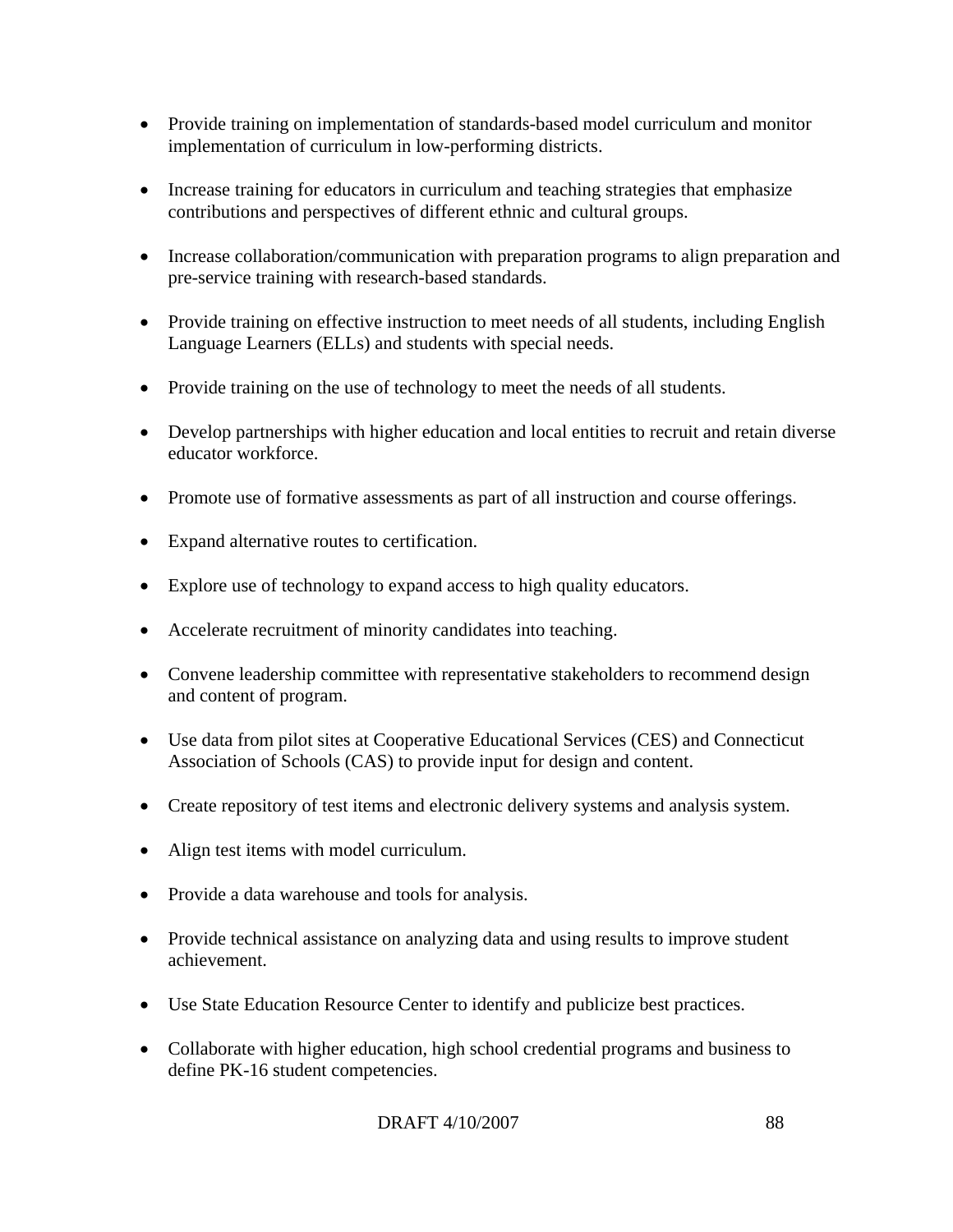- Align Connecticut college placement tests with defined student competencies.
- Incorporate  $21<sup>st</sup>$  century skills and content into curriculum and instruction in middle and high schools.
- Provide guidelines on modifying middle and high schools to meet the needs of students, such as smaller learning communities, alternative schedules, and access to online learning opportunities.

# **Outcomes**

- Provide quality, standards-based, culturally responsive and relevant curriculum for all.
- Ensure educators (teachers and administrators) provide relevant, meaningful and engaging instruction to meet needs of all students.
- Develop and support nontraditional pathways to meet anticipated educator shortages.
- Develop and implement statewide induction program to attract, support and retain highquality administrators.
- Develop and implement a formative assessment system.
- Assist district and school personnel to collect and analyze data to inform decisionmaking.
- Implement Vanguard School Improvement Model.
- Ensure students are well-prepared for higher education and the workforce.

## **Measure of Effectiveness**

- Significant increase in number of students in low-performing districts scoring at or above proficiency and goal in reading, writing, math and science.
- Increased proportion of students scoring at or above proficiency and goal on Connecticut Mastery Test and Connecticut Academic Performance Test; decreased gap between subgroup performance.
- Decreased drop-out, expulsion and suspension rates among all subgroups of students.
- Increased graduate rates among all subgroups of students.
- Increased diversity in educator workforce.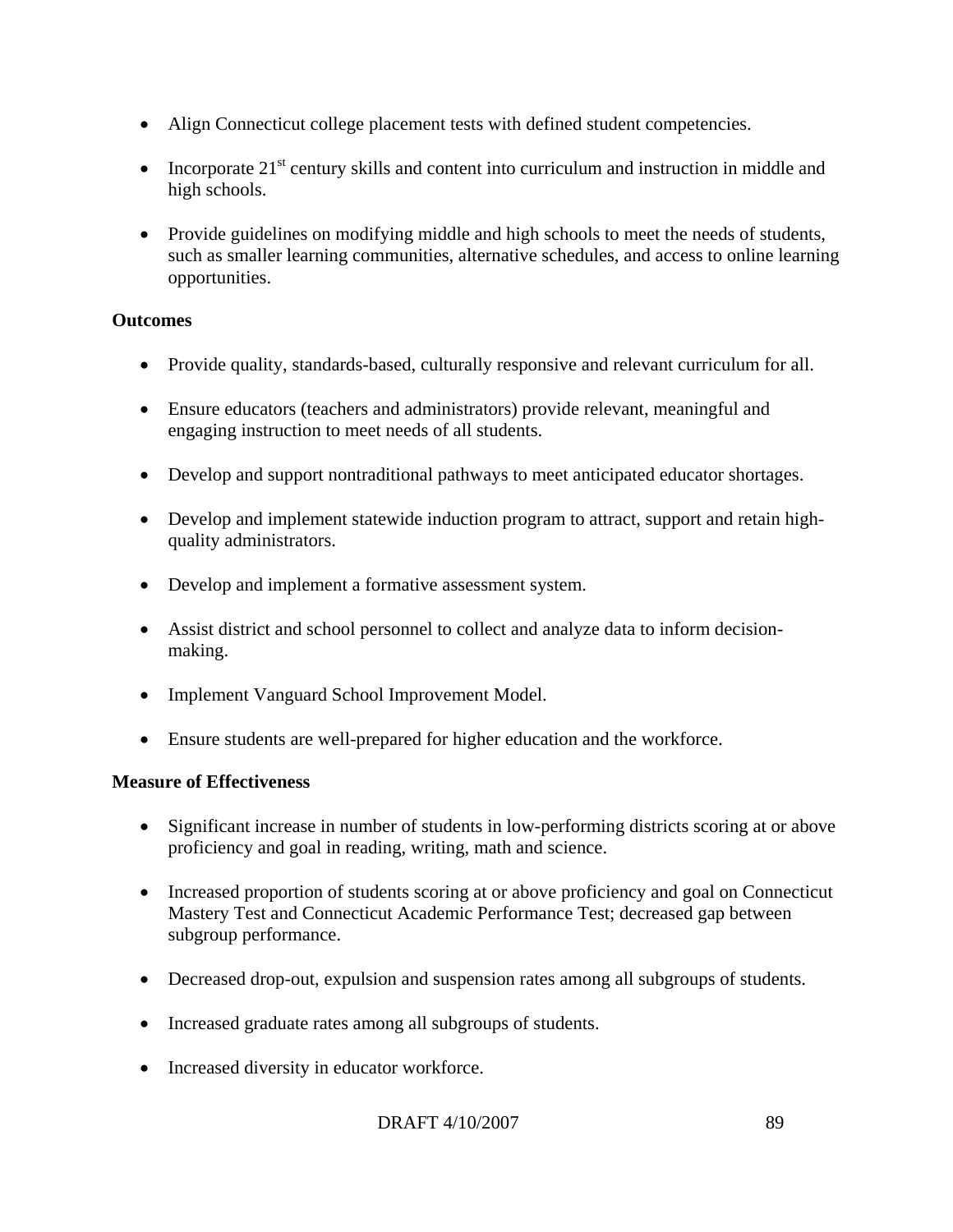- More high quality teachers in every classroom.
- Sufficient numbers of educators to meet shortage areas.
- All new leaders have access to induction program.
- All educators use formative assessments to evaluate students' progress frequently throughout school year.
- All districts have access to and knowledge of resources to analyze formative and summative assessment results and other data to improve instruction.
- All educators have access to repository of best practices.
- More Vanguard Schools.
- More students demonstrate competencies that enable them to successfully transition to higher education or work.
- More students taking science, technology, engineering, math, world language, and advanced courses.
- Increased participation and successful completion of a higher education degree.
- Increased student achievement.

# **Long-Term Agency Goal # 2 and # 3**

 Goal: Achieve resource equity and equality of opportunity; reduce racial, ethnic and economic isolation.

These two goals are closely linked. All students should have the same opportunities and access to human, material, and fiscal resources regardless of where they attend school. In addition, each student should have the opportunity to learn from and connect with others of different racial, ethnic and economic backgrounds. The State Board of Education will facilitate greater access to resources and choices; address issues of over-identification of subgroups in special education; foster culturally responsive learning environments; continue magnet school, charter school, and Open Choice programs; and seek expanded funding to fully support these initiatives.

# **Strategy and Methods**

• Increase resources to provide full-day kindergarten, and focus initial efforts to increase capacity in high-need districts.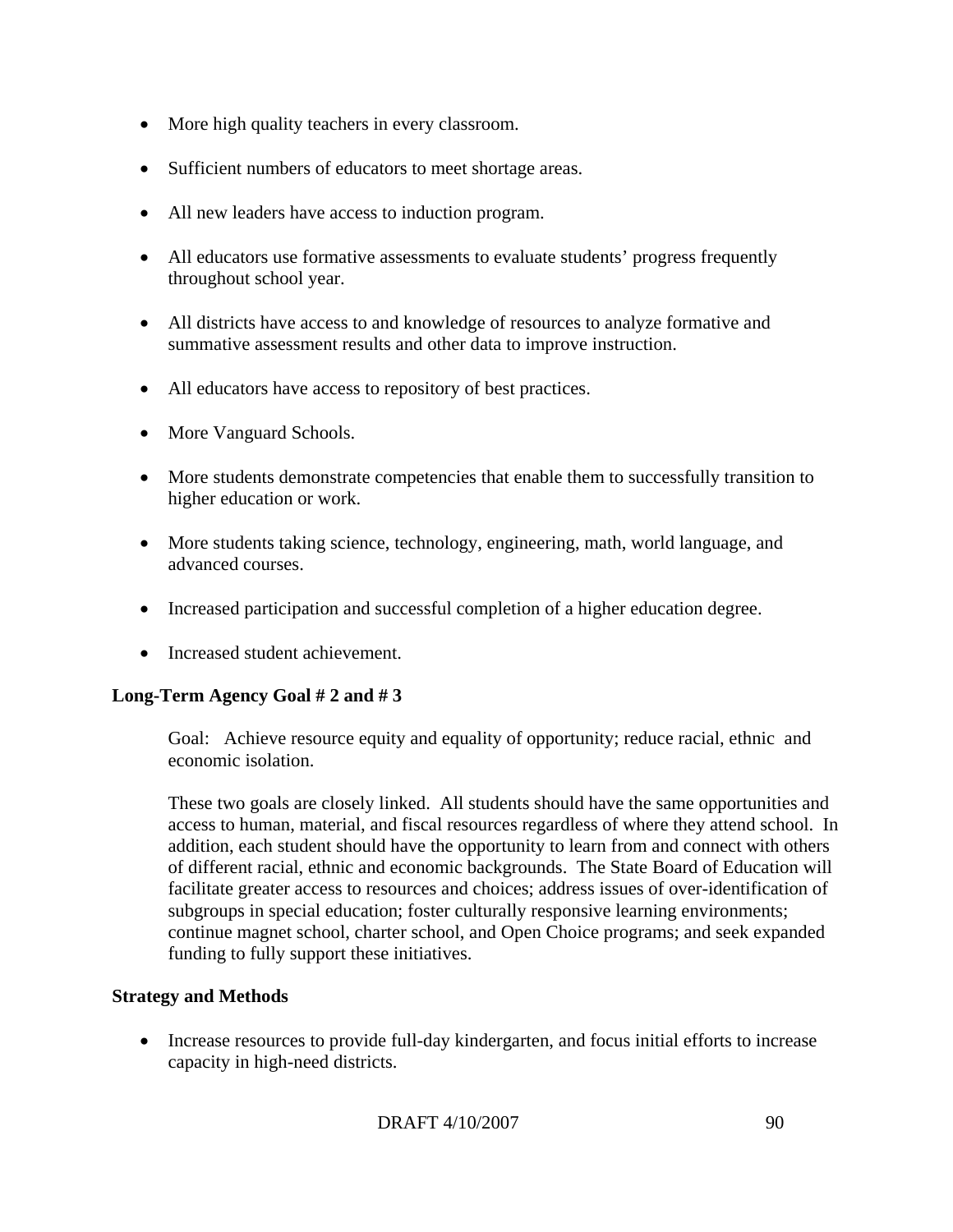- Focus initial efforts to serve neediest 3- and 4-year-olds.
- Recruit, prepare and certify high-quality preschool teachers.
- Increase physical space to accommodate additional preschool programs.
- Expand existing student data collection system to include data for all students in public and private preschool programs.
- Develop kindergarten assessment to determine school readiness.
- Evaluate effectiveness of preschool programs.
- Advocate for extended school year and extended school day programs for students who need additional assistance.
- Advocate for before- and after-school programs where extended day programs not available.
- Advocate for summer programs that offer academic and cultural enrichment where extended year not available.
- Provide models for reducing "out-of-school" suspension programs.
- Use state-of-the-art technologies as part of all instructional and course offerings.
- Provide on-line learning opportunities.
- Provide teaching and learning opportunities through Connecticut Education Network (CEN).
- Provide guidance and technical support to districts on components of physically safe and healthy learning environments.
- Promote implementation of Healthy and Balanced Living Curriculum Framework.
- Promote implementation of nutrition, health and behavioral guidelines.
- Provide guidance and technical support to districts on prevention of substance abuse, sexually transmitted diseases and related concerns.
- Provide guidance and technical support to districts on components of emotionally safe and healthy learning environments.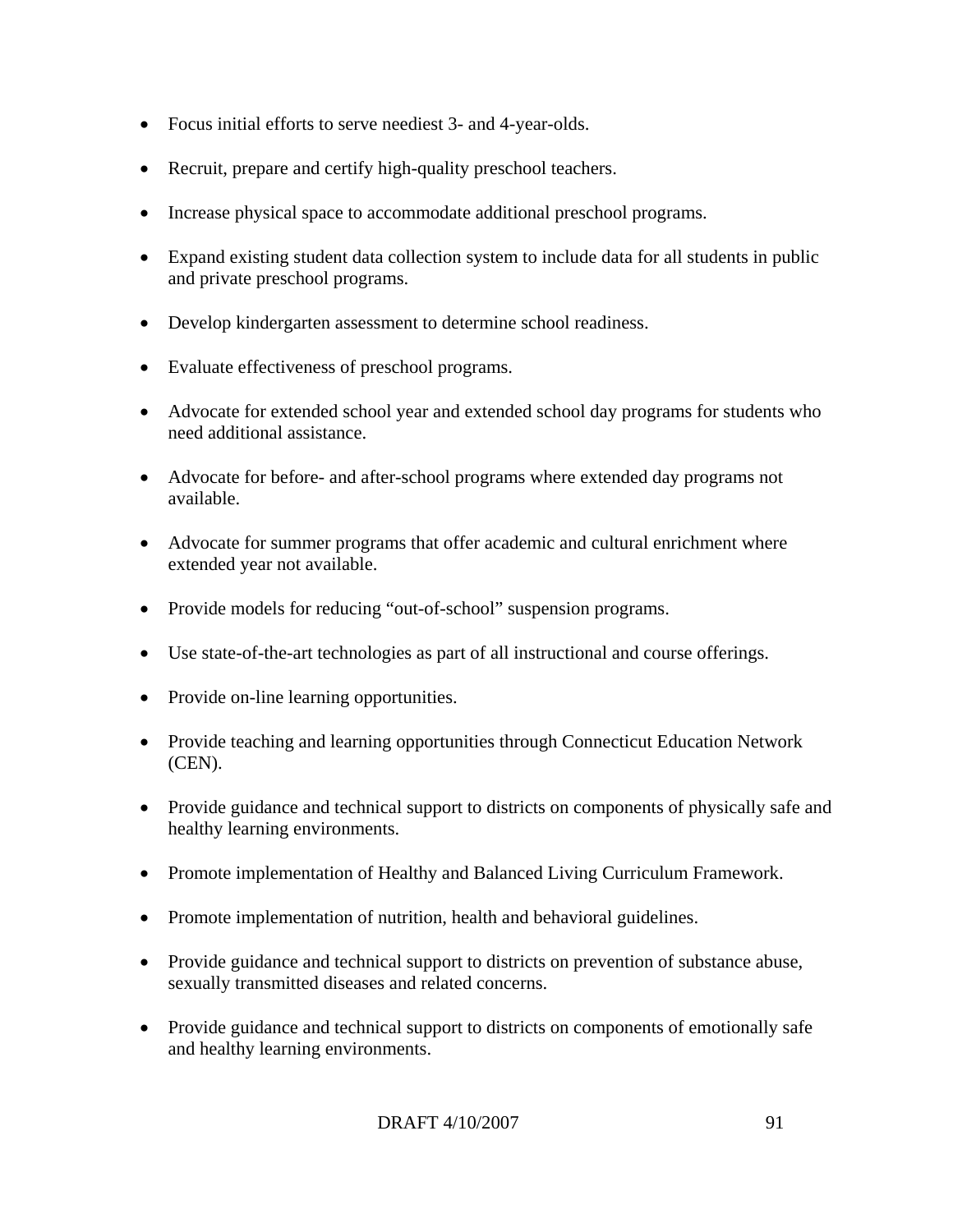- Promote efforts to provide information and technical support on positive school climate to pre-service and in-service educators.
- Assist districts in increasing and fostering strong personal connections among school community members, especially between adults and students.
- Provide legal guidance to educators and students surrounding Connecticut anti-bullying and sexual harassment legislation.
- Increase number of courses offered and number of schools offering courses.
- Increase funding to pay fees associated with these programs.
- Increase awareness of opportunities for participation and funding.
- Increase program and course offerings, such as Advanced Placement, honors, dual/concurrent enrollment such as UConn, International Baccalauraete.
- Provide information, technical assistance, and professional development.
- Develop relationships with other countries to increase teacher exchange programs.
- Integrate international awareness in subject areas and career development.
- Provide resources through general funding of all educational programs (revised Education Cost Sharing funding formula).

## **Outcomes**

- Provide full-day kindergarten to all.
- Provide quality preschool programs to all.
- Extend opportunities for learning in PK-12 for students in high-needs districts.
- Explore alternatives to meet the needs of underperforming student groups.
- Provide physically safe and healthy learning environments for all.
- Provide emotionally/socially safe and healthy learning environments for all.
- Expand access to all forms of advanced course/program offerings.
- Expand world language and international awareness education instruction across all Connecticut schools to begin in early elementary grades.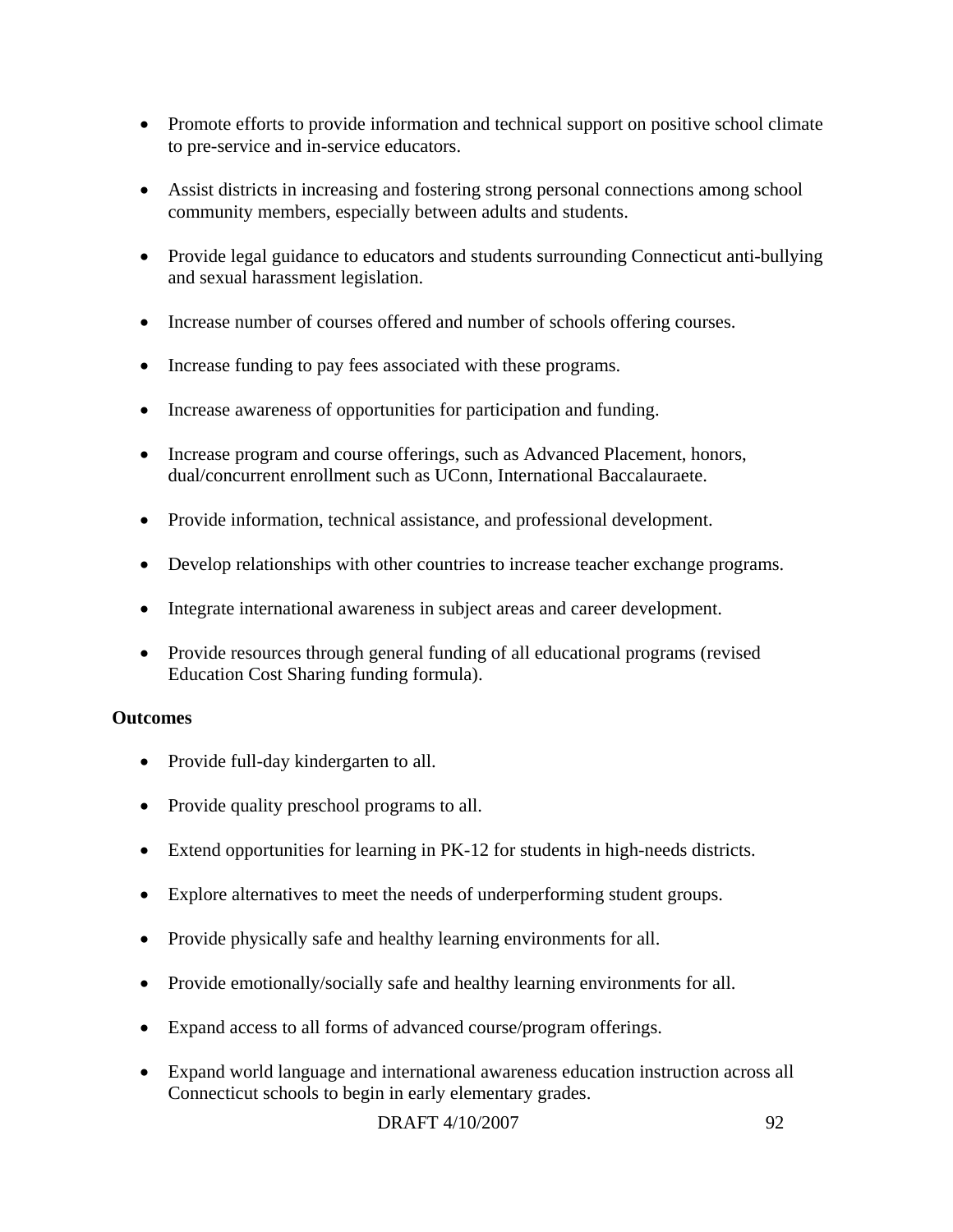• Expand magnet, charter and Open Choice programs.

## **Measure of Effectiveness**

- More high-quality, full-day kindergartens offered in state.
- Increased school readiness.
- Decreased suspension and expulsion rates.
- More students attend preschool; all high-poverty students attend preschool.
- More certified/qualified teachers in preschool settings.
- Comprehensive student database used to track students from preschool through high school.
- More students ready for kindergarten.
- Kindergarten curriculum aligned to Connecticut preschool curriculum framework.
- Decreased preschool expulsion rates.
- More high-needs districts on extended-day and/or extended-year schedule.
- Increased enrollments in summer school programs where extended year not available.
- More students exposed to and engaged in new academic and cultural experiences.
- Increased graduate rates.
- Decreased drop-out, suspension and expulsion rates.
- Increased achievement of *all* students.
- More teachers use effective strategies to meet needs of diverse student population.
- More diverse perspectives that represent multiple points of view emphasized in the curriculum.
- Decreased number of black and Hispanic students identified as special education.
- Increased accommodation of students with diverse learning styles.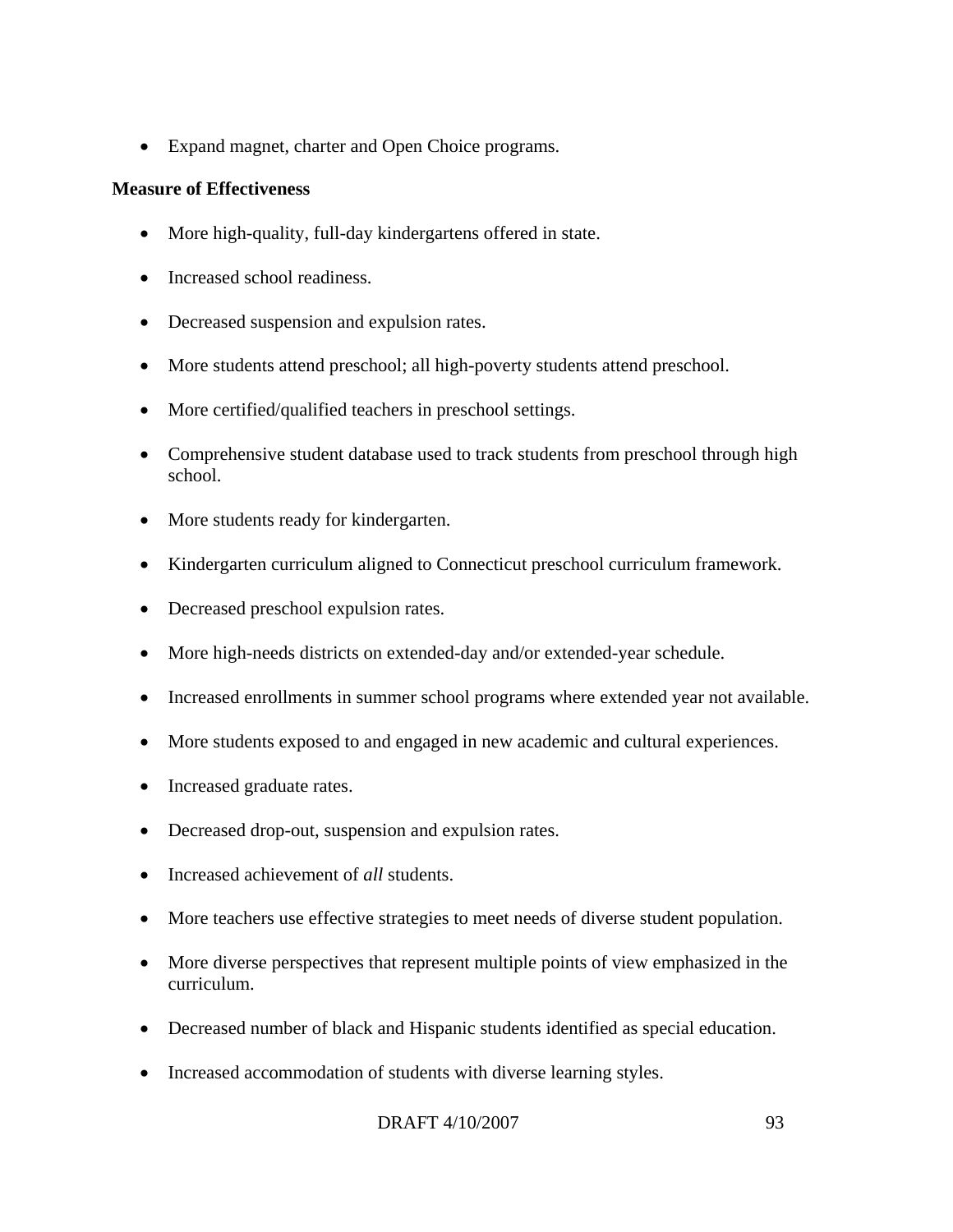- More school communities fully-informed about and protected from physical hazards and allergens.
- More school communities fully-informed about violence prevention (physical).
- More school communities fully-informed about making healthy choices with respect to exercise, nutrition, and life choices about risky and healthy behaviors.
- More school communities fully-informed about strategies to diminish substance abuse and other related risky behaviors.
- More school communities fully-informed and protected from all forms of peer cruelty (male and female bullying behaviors in verbal, emotional, social, intellectual, physical and cyber arenas) and violence prevention.
- More training provided to educators for creating positive and respectful school culture and climate; comprehensive violence prevention and intervention.
- All students have at least one significant adult in school as their advocate.
- More school communities fully-informed about letter and spirit of anti-bullying and sexual/racial harassment legislation.
- Reduction in incidents of bullying and sexual/racial harassment.
- Increased participation of needy students in various forms of advanced courses and programs.
- More students earn "3+" on Advanced Placement examinations.
- More schools offer world languages.
- Increased enrollments in world languages.
- Increased sequence lengths in world languages.
- International competition integrated in career development design.
- Students in all districts to have access to choice programs.

# **Long-Term Agency Goal # 4**

Goal: Encourage greater parental and community involvement in all public schools in the state.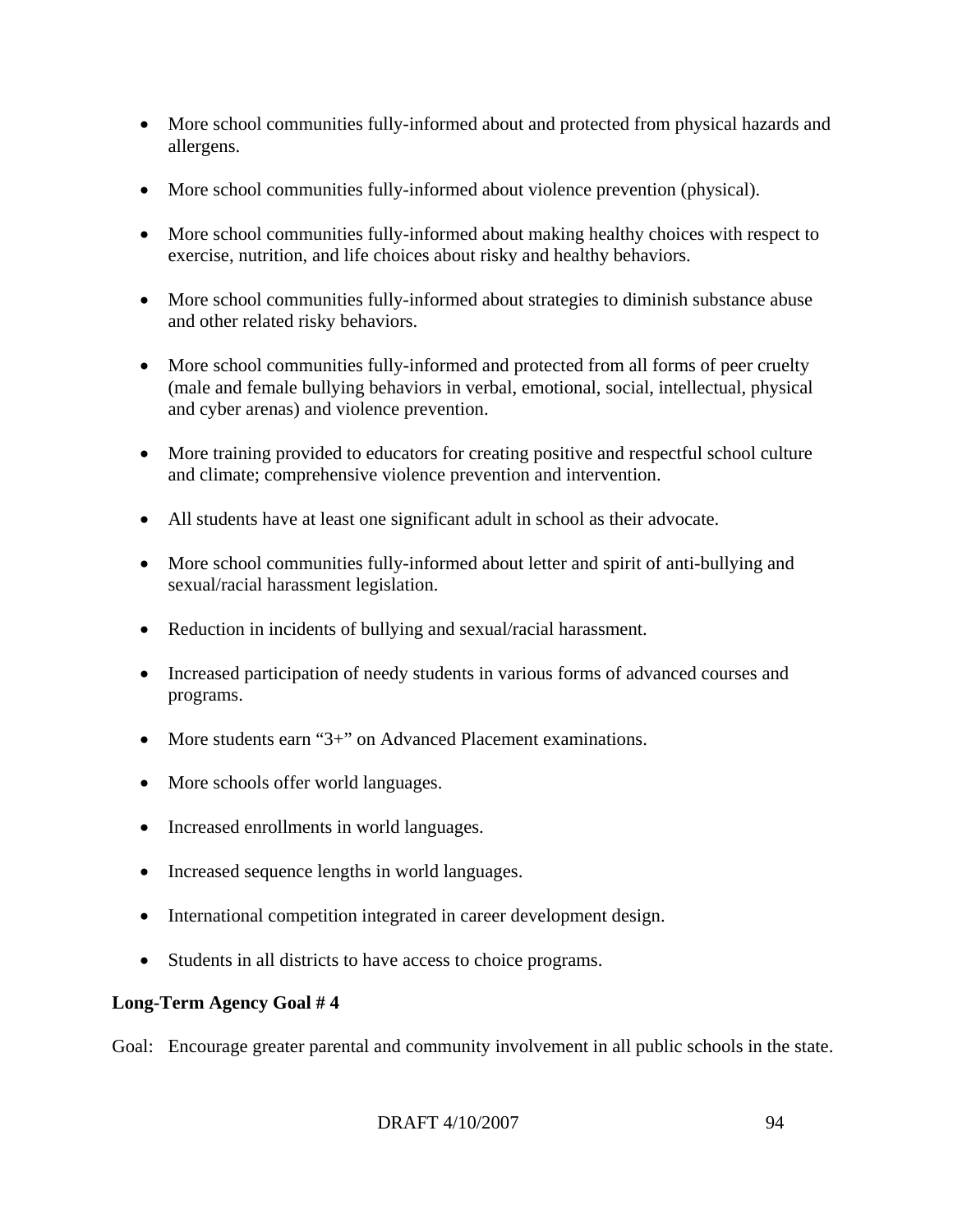The State Board of Education recognizes that education is a shared responsibility throughout a student's life. Schools, families and communities all contribute to student success, and the best results come when all three work together. School-familycommunity partnerships are formed to support student success and help adults coordinate their efforts to promote learning. The State Board of Education will provide leadership in developing and promoting school-family-community partnership programs that contribute to success for all students. Partnerships must engage multiple community stakeholders and recognize, respect and address families' diverse interests, needs and talents, as well as economic and cultural differences.

# **Strategy and Methods**

- Align pre-service training with National Council for Accreditation of Teacher Education (NCATE) standards on partnering with families and communities.
- Provide professional development to school and district staff in developing effective school-family-community partnerships based on the State Board of Education standards.
- Provide incentives to schools and districts to establish a permanent infrastructure to support Action Teams for Partnerships, which include community organizations, business sector and faith-based groups.
- Provide training and technical assistance for development and implementation of district parent involvement policies.
- Disaggregate data in adult education reporting system to determine number of adult learners who are parents of school-age children and provide access to programs and services.
- Increase capacity of adult education system and Family Resource Centers to meet literacy needs of parents.
- Increase resources to establish parent reading clubs in sites that receive School Readiness funds.

## **Outcomes**

- Engage families and communities meaningfully in success of all students.
- Develop literacy skills of parents; help parents support children's literacy development.

## **Measure of Effectiveness**

• School and district action teams trained for school-family-community partnerships with outcome-oriented action plans.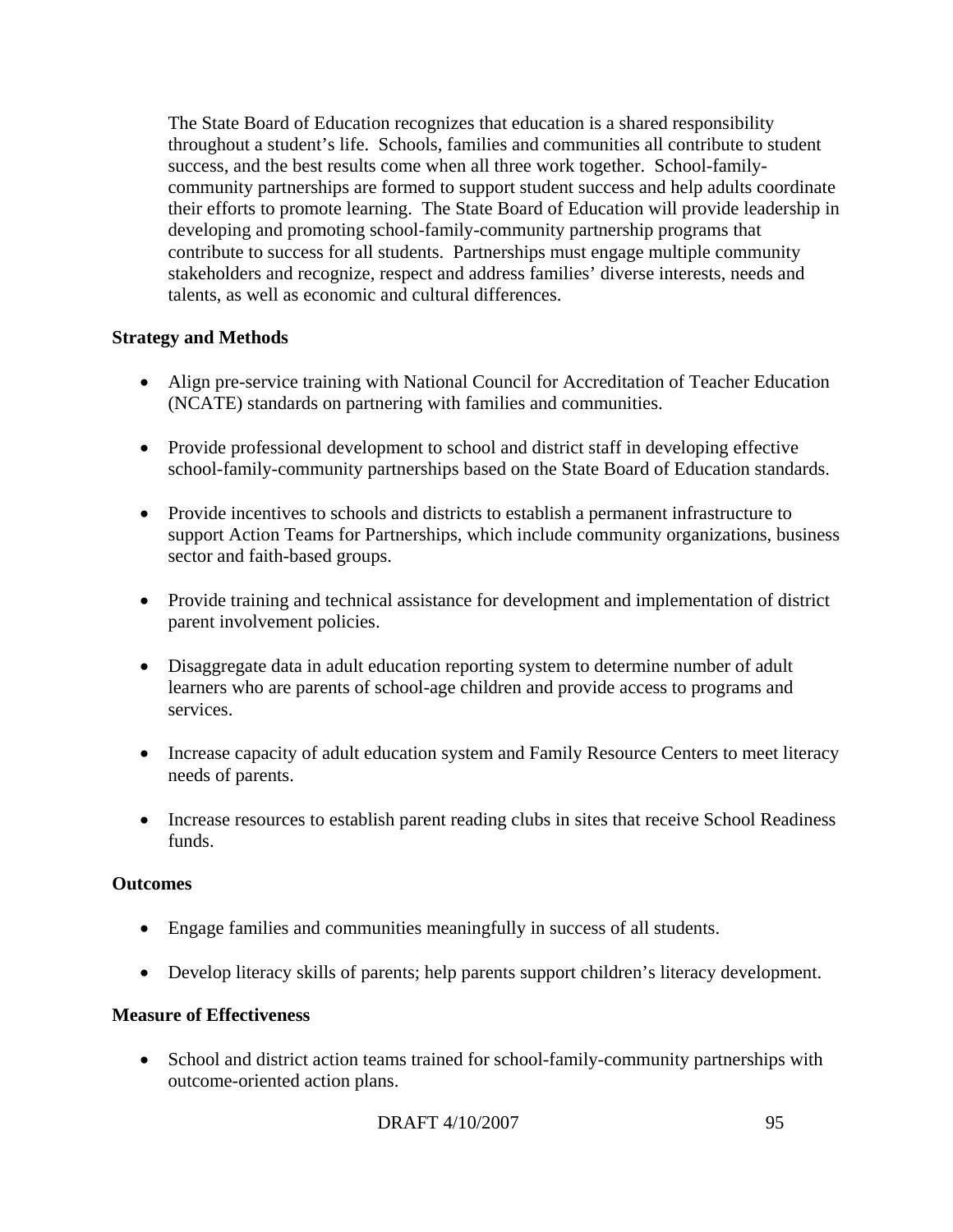- Increased parent participation in the planning and improvement of school programs.
- Increased support to parents for supporting children's learning at home.
- Improved district policies and consistent implementation.
- Improved student attendance.
- Increased homework completion.
- Increased attendance at parent-teacher conferences.
- Increased number of parents of children in School Readiness programs that support children's learning and development.
- Increased number of parents with improved literacy skills and high school credentials.

# **Department of Mental Health & Addiction Services**

# **Program Name:** Best Practices Initiative

**Program Description**: 13 statewide funded projects that apply science and research-based programs to populations across the life cycle. These science-based community prevention programs are designed to enhance the lives of adults and children and encourage family, peers, neighbors and others to become involved.

Program components usually include education and information, opportunities to develop life and professional skills and individualized service plans. The programs target services to meet the needs or concerns of the population being served and vary in length, intensity, approach and content.

# **Number of children and families served:** 6,847

## **Program Name:** Local Prevention Council Programs

**Program Description**: Increase public awareness of Alcohol Tobacco and Other Drugs (ATOD) prevention and stimulate the development and implementation of local prevention activities primarily focused on youth through 120 local municipal and town councils serving the 169 towns and cities in Connecticut.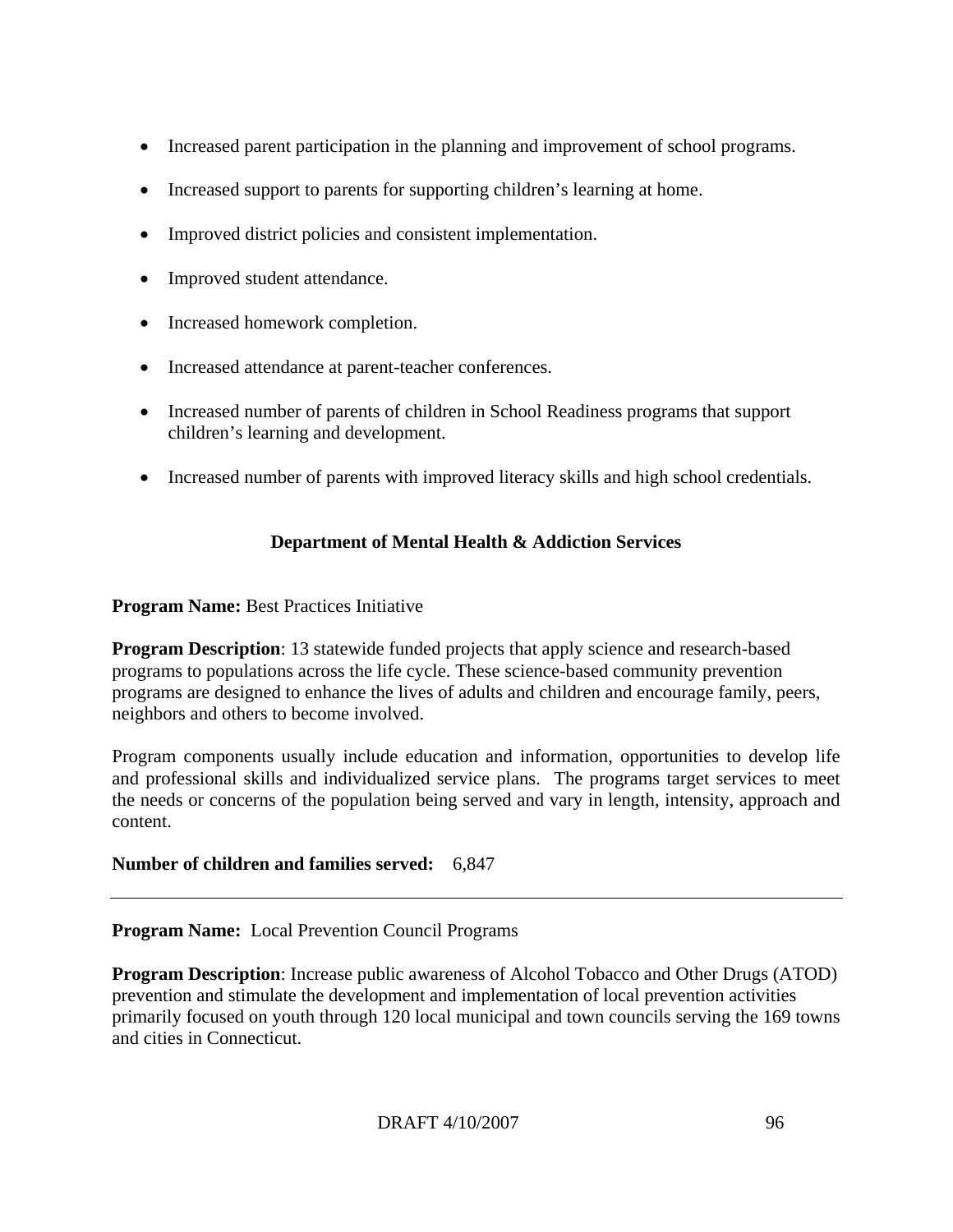**Number of children and families served:** 460,376 (this number includes professionals and community members as we are unable to break out the children and families separately.

# **Long-Term Agency Goals:**

- − Provide cost-effective, research based, developmentally appropriate prevention services that promote the health & well-being of children and families
- − Increase partnerships with state and local agencies to develop, implement, evaluate and diffuse effective prevention programs and strategies that focus on youth and families
- − Increase the cultural ability of prevention program providers to work effectively with youth and parents from culturally, economically and geographically diverse populations

## **Strategies:**

- − Fund programs based on needs identified by communities
- − Implement program standards to monitor the service system
- − Develop partnerships with state and local agencies by participating committees and advisory boards
- − Increase funding of evidence-based programs that focus on families, early childhood and youth development
- − Assess the prevention needs for youth and families across the state
- − Provide training and technical assistance to the DMHAS prevention providers on cultural competency

## **Outcomes:**

- − Increased number of evidence-based programs that focus on youth and families
- − A more refined quality assurance process that assesses effectiveness and fidelity of implementation of prevention programs
- − An integrated state plan that supports families and communities in youth and early childhood development
- Increased partnerships with state and local agencies
- − Increased number of providers trained and receiving technical assistance on cultural competency

**Measure of Effectiveness:** In the last 3 years the DMHAS Prevention unit has increased by 50% the number of evidence-based programs that focus on youth and their families. With the increase in staff, there were also increases in the number of Prevention partnerships between DMHAS and other state and local agencies. Several plans have emerged from these partnerships, most notably the Early Childhood Partners, Strategic Prevention Framework and a policy recommendation to align substance abuse prevention and social and academic development through school community and family partnerships. The DMHAS Prevention Training Collaborative has also increased the number of courses offered to providers.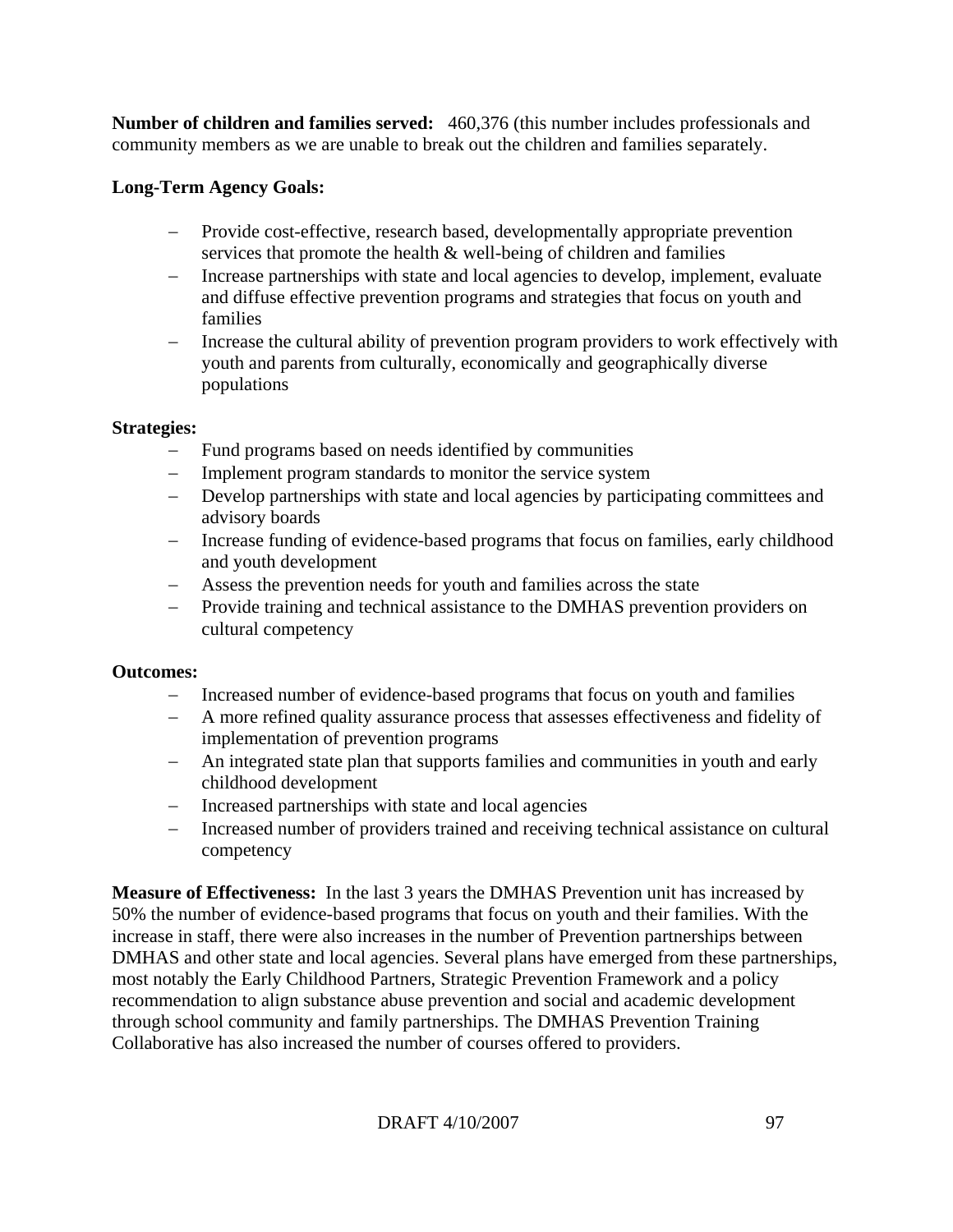**Methods:** DMHAS provides Prevention services aimed at increasing the health & wellness of children and their families through funding and assessing its pool of over 160 non-profit providers statewide. To address disparities, DMHAS contracts with the Multicultural Leadership Institute (MLI), a statewide resource in the provision of cultural competent mental health and subtance abuse prevention services to assure that all products, activities and services are culturally competent.

**Other:** Where possible, the DMHAS Prevention unit shares lessons learned and program outcomes and accomplishments with the field at national meetings and conferences.

# **Department of Mental Retardation**

## **Program Name:** Birth to Three

**Program Description:** The Department of Mental Retardation is the lead agency (17a-248) C.G.S.) for the Birth to Three program which is also operated under the provisions of Part C of the Individuals with Disabilities Education Act. This is the same federal law that governs special education for children ages 3-21.

The mission of the program is to strengthen the capacity of families to meet the developmental and health-related needs of their infants and toddlers who have delays or disabilities. The program ensures that all families have equal access to a coordinated program of comprehensive services and supports that:

- foster collaborative partnerships
- are family centered
- occur in natural settings
- recognize current best practices in early intervention
- are built upon mutual respect and choice

Birth to Three seeks to assist families to ameliorate delays in their infants' or toddlers' development that are identified early or to prevent secondary delays or disabilities. We work with families to ensure that their children are ready for Kindergarten at age five.

The federal law requires that two groups of children receive services 1) those with developmental delays and 2) those with diagnosed conditions expected to lead to a developmental delay without the benefit of early intervention. The state is given quite a bit of latitude in defining both of those groups. The federal law also allows states to serve children who are at environmental risk for delay, although Connecticut has not chosen to include those children yet.

Early intervention services must be delivered in natural environments, and for children of this age, that is typically the home, although services can be delivered in any setting that the child and family typically frequent, such as at child care. Most services are delivered by occupational, physical, and speech therapists along with early childhood special education teachers, although there are many other professionals and paraprofessionals who can be service providers as well.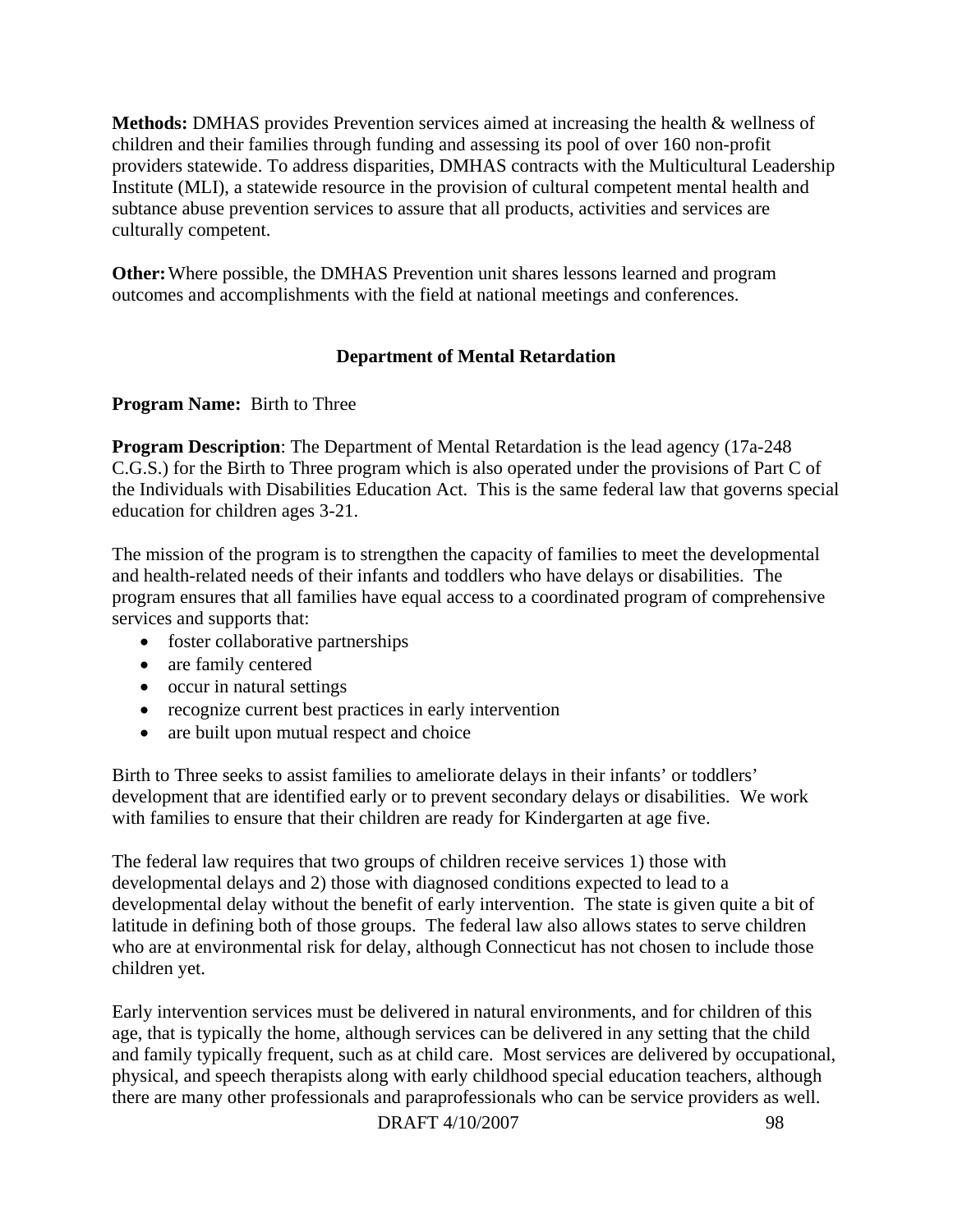**Number of children and families served:** In FY 2006, 7,971 children were newly referred for evaluation. 8,586 eligible children and their families received services during some portion of the fiscal year which equated to approximately 4,000 on any given day. The one-day count represents 3.1% of all Connecticut children under the age of three.

**Long-Term Agency Goals:** To ensure that children with developmental delays or who are atrisk of developmental delays are ready for Kindergarten.

**Strategies:** Family-centered early intervention services are delivered in natural environments as early as possible to as many Connecticut infants and toddlers who have disabilities or developmental delays or who are at risk for developmental delays.

## **Outcomes:**

- Children receive early intervention services as early as possible
- Children's development is improved
- Families feel more confident and competent to facilitate their children's development
- Fewer children need special education services by Kindergarten

# **Measure of Effectiveness:**

- percent of children under the age of three served (currently  $3.1\%$   $11<sup>th</sup>$  nationally compared to all other states
- percent of children under the age of 12 months served  $(23<sup>rd</sup>$  nationally compared to all other states)
- percent of infants and toddlers served who demonstrate: 1) improved socialemotional skills, 2) acquisition and use of knowledge and skills, and 3) use of appropriate behaviors to meet their needs (data not yet available)
- percent of families served who report that early intervention services have helped the family help their children develop and learn (data under analysis, not yet available)
- percent of children served who have exited the program and who do not need to receive special education services in Kindergarten (49%)

**Methods:** All children that meet the eligibility criteria are eligible – irrespective of race, income level, gender, or town of residence. The program does not specifically target groups of children for services. However, by including all children with significant developmental delays, Birth to Three is working to teach families and other caregivers to facilitate the child's development so that they can "catch up" to their typical peers by Kindergarten. Therefore, we are actually concentrating on reducing disparities between children with developmental delays and their typically developing peers.

DRAFT 4/10/2007 99 The focus of services is in teaching the family and caregiver(s) ways to facilitate the child's development during naturally-occurring routines and activities. Birth to Three uses a coaching process to help the caregiver feel more confident and competent in assisting the child's development. Since each child's Individualized Family Service Plan is individualized for that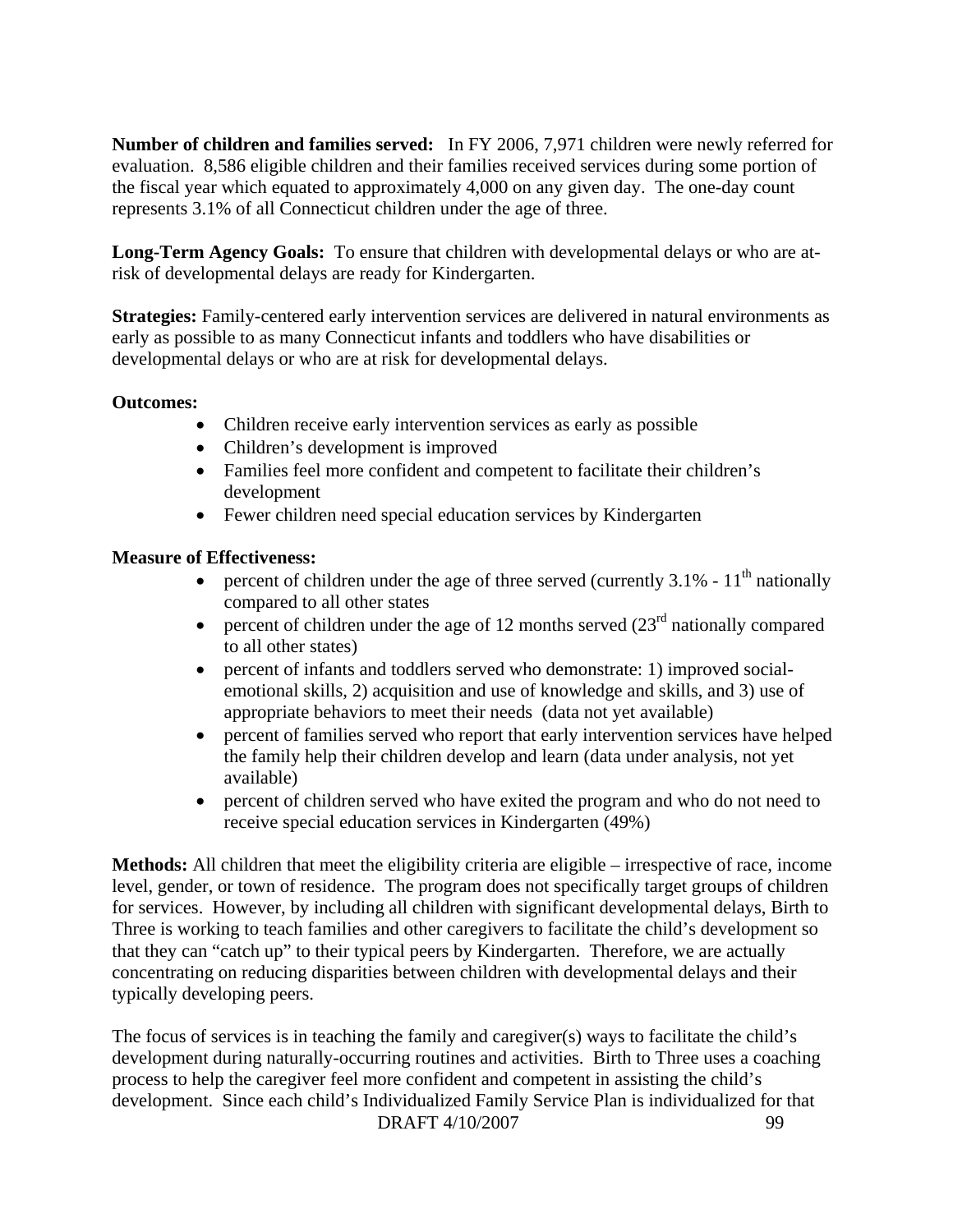child and that family, and since the focus of the plan is on the family's priorities for their child and themselves, the family's ethnicity and income level will be addressed because it affects that family's priorities and need for services.

As services begin, children are assessed using any one of three curriculum-based assessments. This allows the Birth to Three provider to summarize the child's development at entry which is then compared to the development at exit to track developmental progress. Use of this type of assessment also helps the family track their child's development.

# **Program Name:** Family Supports

**Program Description**: The Department of Mental Retardation (DMR) provides Family Supports which assist families to care for their children who have mental retardation. Most families who have children with mental retardation need extra support to help them to care for their children at home. Family supports include goods, services, resources, and other forms of assistance that help families to successfully parent their children who have mental retardation. Family Supports help families to stay together and to maintain their children in the family home. When children grow up in a nurturing family home, they are more likely to live healthy, safe and productive lives.

## **The department provides two primary Family Support programs, Individual and Family Grants and Respite at DMR Respite Centers.**

## **Individual and Family Grants**

Individual and Family Grants are cash subsidies provided for the purpose of assisting individuals and families to defray extraordinary disability-related expenses. The provision of Individual and Family Grants acknowledges the extra effort and commitment of families who have children with disabilities that have an extraordinary financial impact on the family. The provision of Individual and Family Grants assists families to purchase items and services that are not otherwise reimbursable through insurance or available from other sources. The cash subsidies may be used to purchase supports that include, but are not limited to, in-home supports, behavioral supports, nursing, medical or clinical supports, temporary assistance, crisis support, skill training, family training, leisure services, transportation, support coordination, respite and assistance to access community supports. The maximum grant amount is \$5,000 per individual or family per fiscal year. For families who have children with mental retardation, Individual and Family Grants support the child to remain in the family home and help to prevent out of home placement. A total of 3,463 families received Individual and Family Grants in FY 2006. This number includes 1,587 families of children under age 18.

## **Respite Services**

Respite is the temporary care of a person with mental retardation for the purpose of offering relief to the family. It is a service that allows the family to have time to reenergize, deal with emergency situations, or engage in personal, social, or routine activities and tasks that otherwise may be neglected, postponed, or curtailed due to the demands of caring for a child who has mental retardation. The goal of respite services is to support the continued presence and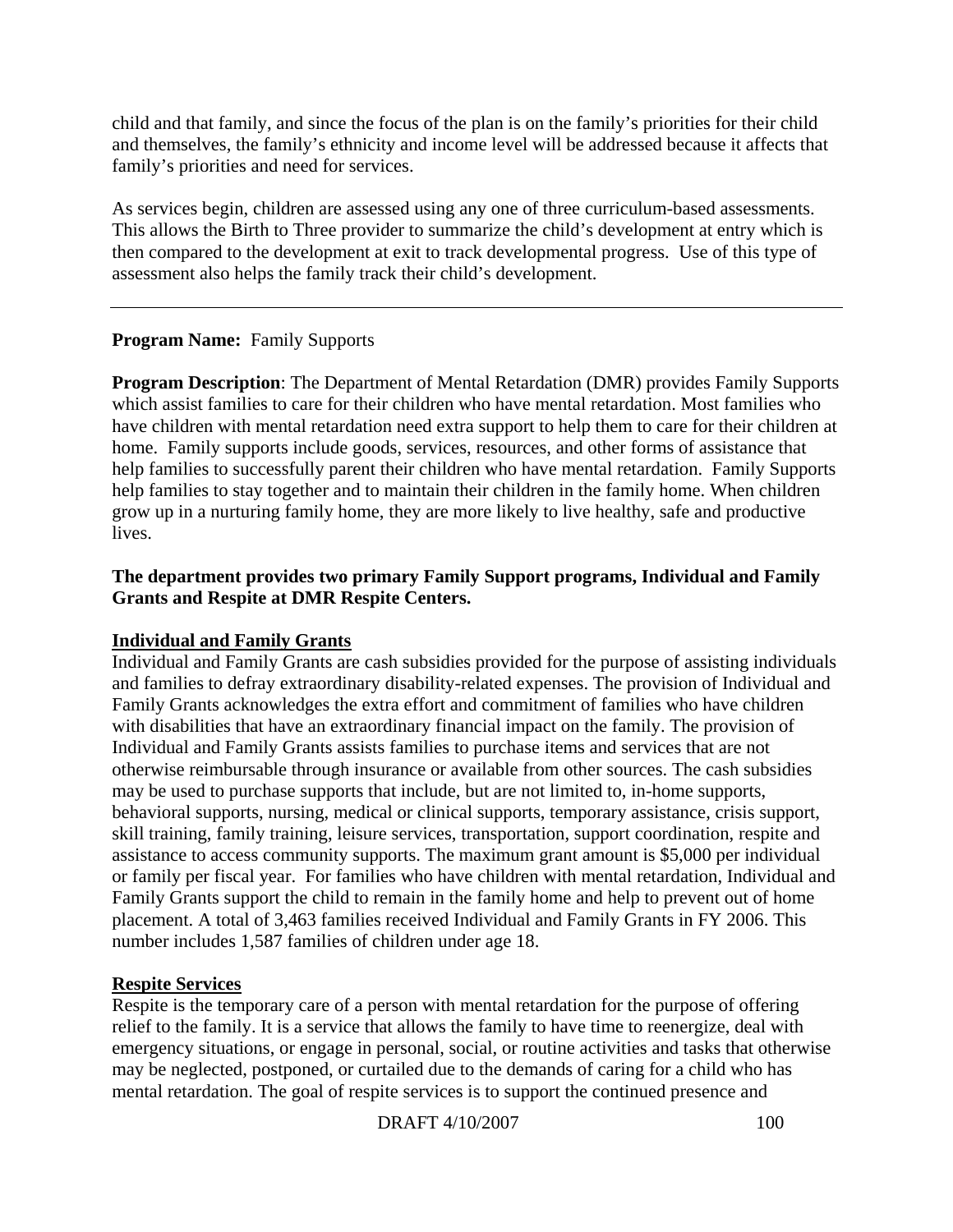participation of individuals who have mental retardation within the family homes and to prevent out of home placement.

The Department of Mental Retardation provides respite through ten regional Respite Centers. DMR Respite Centers are specifically designed to provide planned and scheduled relief to families. The three DMR regions provide overnight respite throughout the year from Thursdays through Tuesdays and are open twenty-four hours a day, seven days a week for up to eight weeks during the year, including summer months or school vacations. Respite Centers are operated by DMR staff who have skills needed to work with children and adults who have mental retardation and their families.

In total, DMR Respite Centers served 1,133 persons who have mental retardation in FY 2006, including both children and adults. There were a total of 484 children served in DMR Respite Centers in FY 2006.

**Number of children and families served:** 1,617 served in fiscal year 2006. (Most children who received Respite Services also received Individual and Family Grants)

**Long-Term Agency Goals:** The Department of Mental Retardation serves over 15,000 individuals who have mental retardation including 3,055 children under the age of 18. This number does not include children who do not have mental retardation and are served in the Birth to Three System. While most children live with their families, about 252 or eight percent of children served by DMR live in other residential settings. The department's long term prevention goal is to support families to care for their children in the family home and to prevent out of home placement.

**Strategies**: Most families who have children with mental retardation need extra support to help them to care for their children at home. DMR provides Family Support to assist families to care for their children at home. Family Supports include goods, services, resources, and other forms of assistance that help families to successfully parent their children who have mental retardation. The Department of Mental Retardation plans to continue to provide Family Supports, including Individual and Family Grants and Respite. Within available resources, the department will expand the number of families served with Family Supports.

In addition to the Family Support services offered by the department, DMR continues to pursue the development and implementation of Home and Community Based Services Waivers which offer services in the community as an alternative to institutional care. The department continues to expand the range and amount of services available under the waivers that assist families to care for their children within the family home. These services include personal services, respite, home and vehicle modifications, family training and consultative services.

In FY 2006, the department established a position of Lifespan Coordinator within the Central Office to coordinate children's services, as well as services to elderly individuals who are served by DMR. The initial focus of this position is on children's service, including expanding the availability and ensuring the quality of supports provided to children and their families.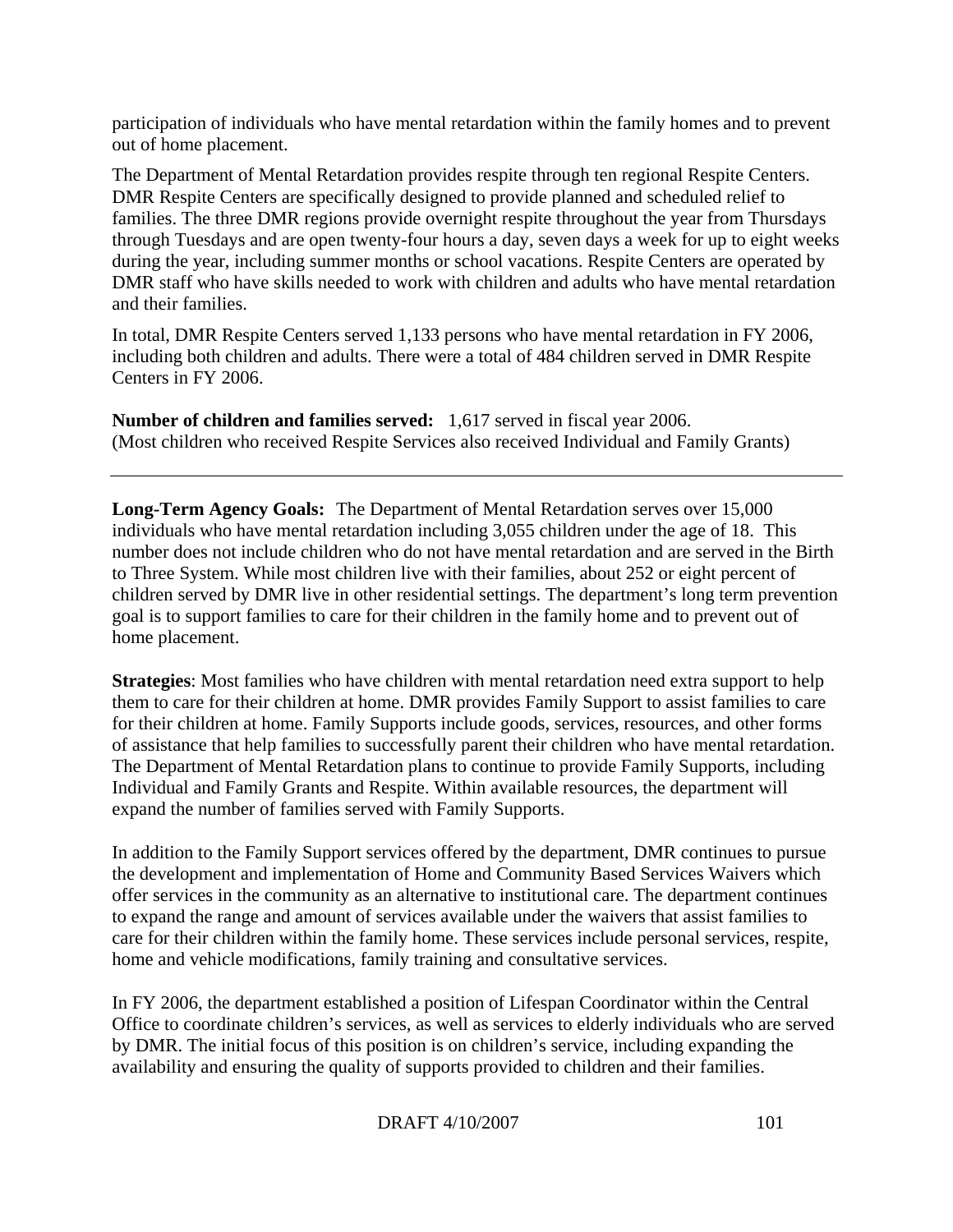**Outcomes:** Specific outcomes to measure the success or effectiveness of the Family Supports provided by DMR include the number and percentage of children who live in family homes rather than in out of home placements.

**Measure of Effectiveness:** The percentage of children served by DMR who lived in their family homes has remained consistent over the last six years. The percentage of out of home placements has not increased since October 2000 and has remained at eight percent.

**Methods:** DMR Family Support services are available to children and their families regardless of race, income level or gender, however families with significant income levels may be liable for a portion of the cost of the respite stay.

**Other:** The Department of Mental Retardation's vision and guiding principles for children with mental retardation are as follows:

**Vision:** All children with mental retardation grow up with the love and nurturing of their families. Families identify and receive the individually designed supports they need to raise their children in their local communities. Communities embrace children with mental retardation and their families and include them in all aspects of community life.

**Guiding Principles:** The following guiding principles were identified by focus team members as critical ingredients in providing supports to children and their families.

# **Children Grow Best in Families**

A "whatever it takes" approach should be adopted to keep children with their families. Families should receive the support they need to raise their children at home. When a family is not able to provide full time care for their child, arrangements should be made to share the care of their child with others who will provide a nurturing family home. When a child is unable to live with his or her family, even part-time, a permanent home should be provided for the child that balances the family's wishes with the best interests of the child. It is essential that children maintain strong relationships with their families. Families' bonds with their children should be maintained whenever possible.

**Families Know their Children Best** 

Families have primary responsibility for the well being of their children. Families should have information about available options, services, and resources that will enhance their abilities to make informed choices. Support staff should listen to families and respect their decisions.

## **Supports Are Responsive to the Needs of the Entire Family**

Families are the constant in their children's lives. Children should be supported in the context of their families with services that are tailored to the unique family circumstance.

# **Supports Are Family-Directed**

Families should drive the planning process and have a strong voice in designing, selecting, and evaluating the supports and services they and their children receive. Families should have the tools and resources they need to be successful in directing their supports.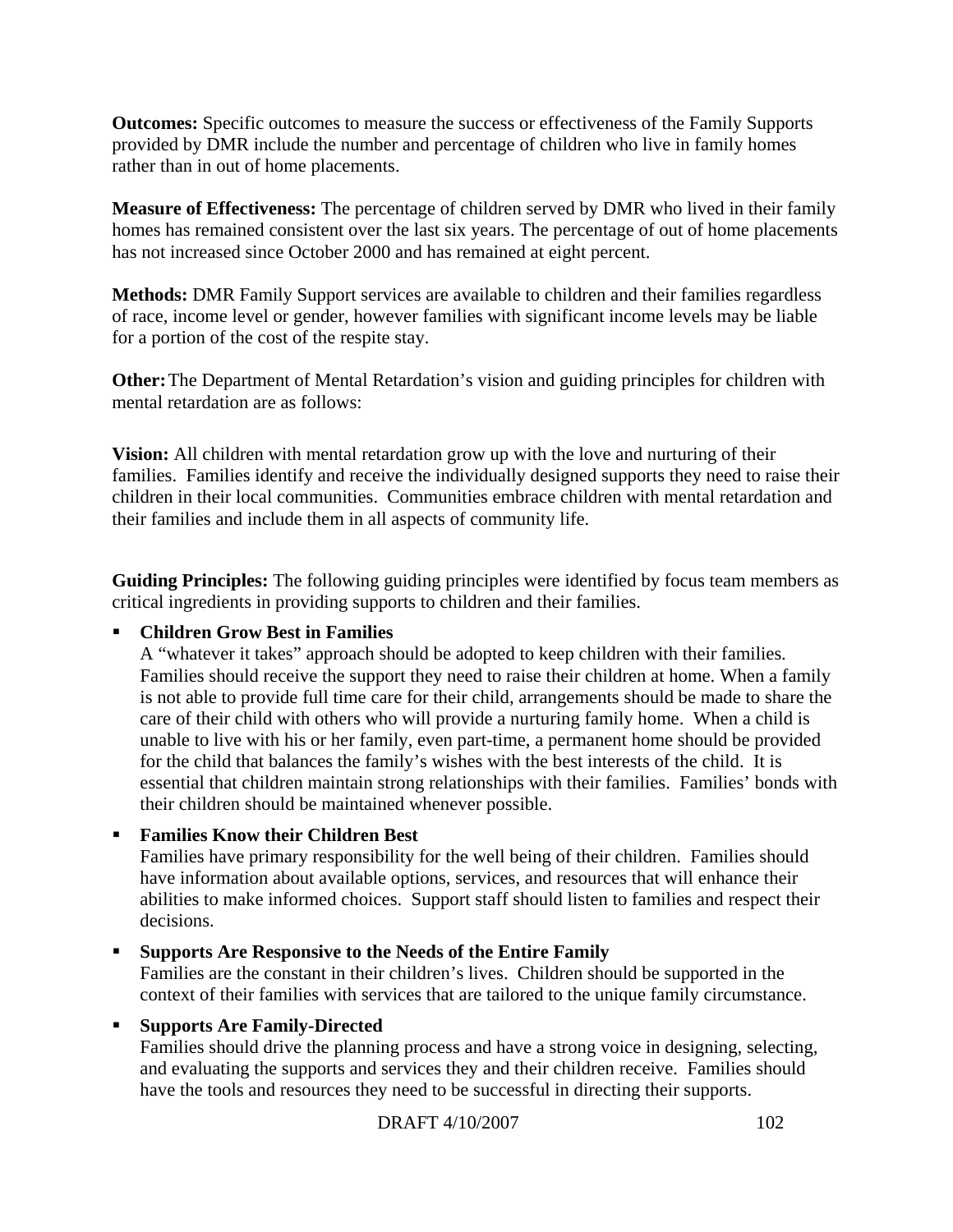# **Supports Are Delivered in a Culturally Competent Manner**

The culture of the family influences the choices they make and will accept. Supports should be delivered in the family's language and in ways that are consistent with a family's cultural preferences. Supports should be provided by a culturally competent workforce that understands the diverse needs of families.

 **Services and Supports Are Individualized, Flexible, Far-reaching, and Responsive to Changing Needs** 

No two families are alike in their strengths, challenges, or aspirations. Families should have access to a full range of options including in-home and community supports that are uniquely tailored to their needs. Supports should be easily accessible and sufficiently available to make a difference. Supports should be available before a crisis arises, but if an emergency does arise, families want some sense of security that help will be there when they need it. Supports should be flexible to meet the changing needs of families in a timely way.

 **Families and Children Receive Supports and Services in Their Community of Choice**  Families want their children to be welcome participants in their own communities. They want their children to be able to access the same formal and informal supports available to children who do not have disabilities. Assistance should be available to help families to use and strengthen their natural supports, connect with their communities, and develop new resources. Families should be assisted to reach out to other families for networking, and to work on community building and workforce development issues. Supports should promote the integration and inclusion of children with mental retardation in the daily life of the community.

 **Supports Are Designed to Maximize Families' Competencies**  Families should be supported to make decisions about needed supports and services and to direct the provision of those services. Professionals and others should promote the competencies of families and provide any tools necessary to assist families including leadership, networking, and advocacy skill development that will prepare families to advocate for new or enhanced supports.

# **Department of Public Health**

**Program Name:** Captain 5 A Day Nutrition Education Program

**Program Description**: This program targets parents, pre-school children, and teachers in Head Start and School Readiness (SR) programs. Workshops are provided to teachers to enable teachers to integrate nutrition education into their lesson plans and curriculum. Workshops are provided to parents to assist parents' success in feeding healthy food to their children. Developmentally appropriate activities and strategies are used to maximize the program's impact on children

**Number of children and families served:** 3,800 preschool and 7,000 high school children and their caregivers in fiscal year 2005.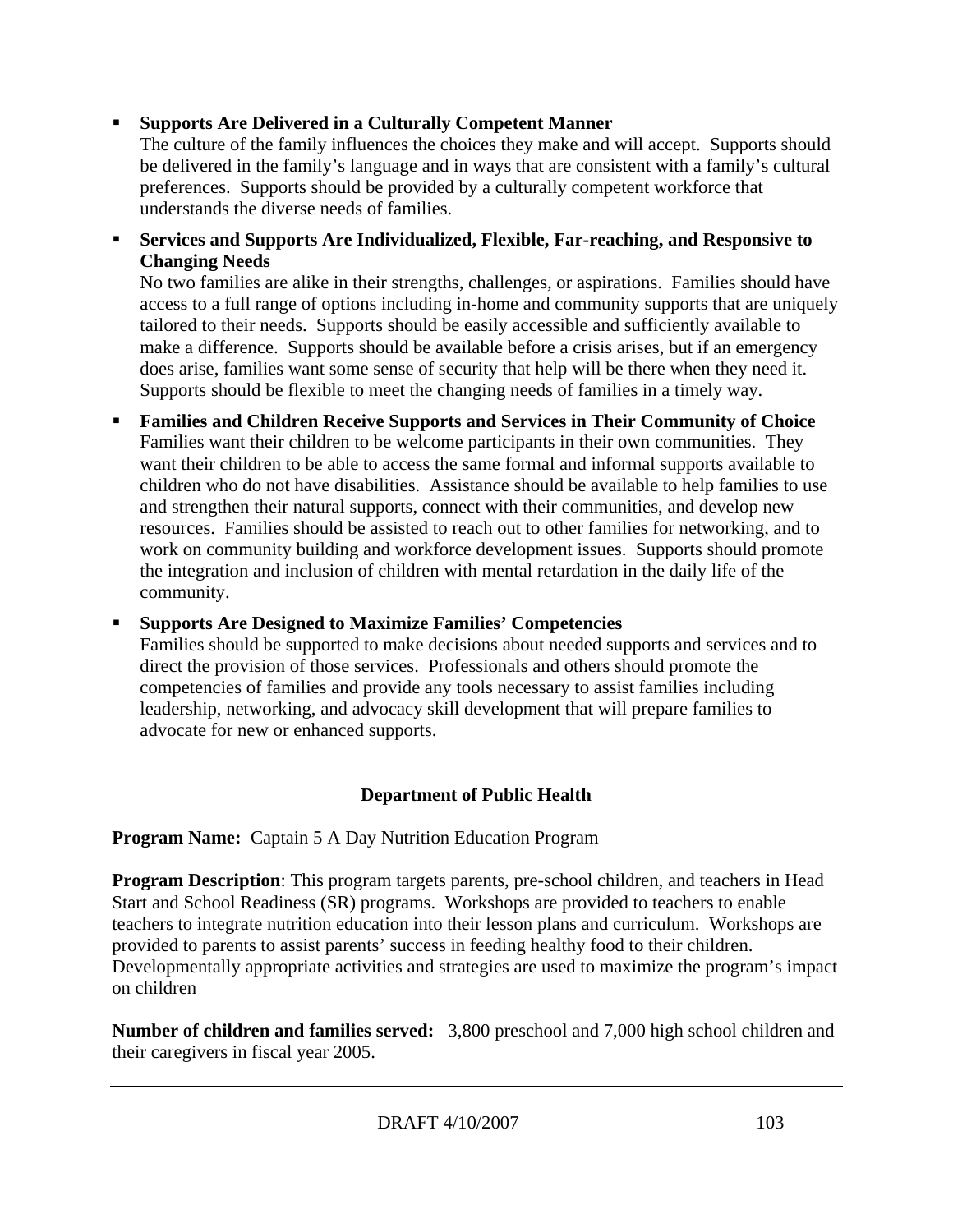## **Program Name:** Immunization Program

**Program Description**: The State of Connecticut Immunization Program's mission is to prevent disease, disability and death from vaccine preventable diseases in infants, children, adolescents, and adults through surveillance, case investigation and outbreak control, vaccination, monitoring of immunization levels, provision of vaccine, and professional and public education.

• **Number of children and families served:** According to the latest National Immunization Survey (fiscal year 2005) 84.8 % of the states' two year olds were up to date on their immunizations comprised of a series of 4 doses of DTP, 3 doses of Polio, 1 dose of MMR, 3 doses of HiB, 3 doses of Hepatitis B, and 1 dose of varicella vaccines (4:3:1:3:3:1). This rate is the highest in the country. Connecticut's childhood immunization has remained among the top five nationally since the 1990's, was ranked third in 2005, and has a projected rate of 92.8 for 2006

**Long Term Agency Goals:** The Department of Public Health (DPH) works proactively to protect the health and safety of the people of Connecticut and to prevent disease and promote wellness through education and programs such as prenatal care, newborn screenings, immunizations, nutrition and supplemental foods, AIDS and sexually transmitted disease awareness. Reducing health disparities in maternal and child health remains one of the agency's highest priorities. DPH selected its prevention programs for inclusion in this report based on a focus on children birth to age eighteen. These initiatives also impact the families of these children, either directly or indirectly. The selected programs are preventive in nature, provide education and information to families that promote healthy behaviors, attempt to reduce crime and violence, promote academic success, and discourage socially destructive behaviors.

# **Strategies:**

- Implement disease prevention and health promotion of women, infants and children including children with special health care needs
- Identify and nurture community-based health and prevention initiatives through public and private partnerships
- Provide funding to community-based providers to implement prevention programs at the local level, including school-based and community health centers
- Through Community-Based Health Centers, assure the availability and accessibility of comprehensive primary and preventative health care and other essential public health services for low-income uninsured and vulnerable children and families in underserved areas
- Conduct surveillance activities to continuously monitor the effectiveness of the agency's prevention initiatives
- Collaborate with other state agencies to cut across agency boundaries and combine programmatic and funding efforts to improve outcomes
- Establish and coordinate the DPH's Virtual Children's Health Bureau to capture the overarching programs and initiatives throughout the agency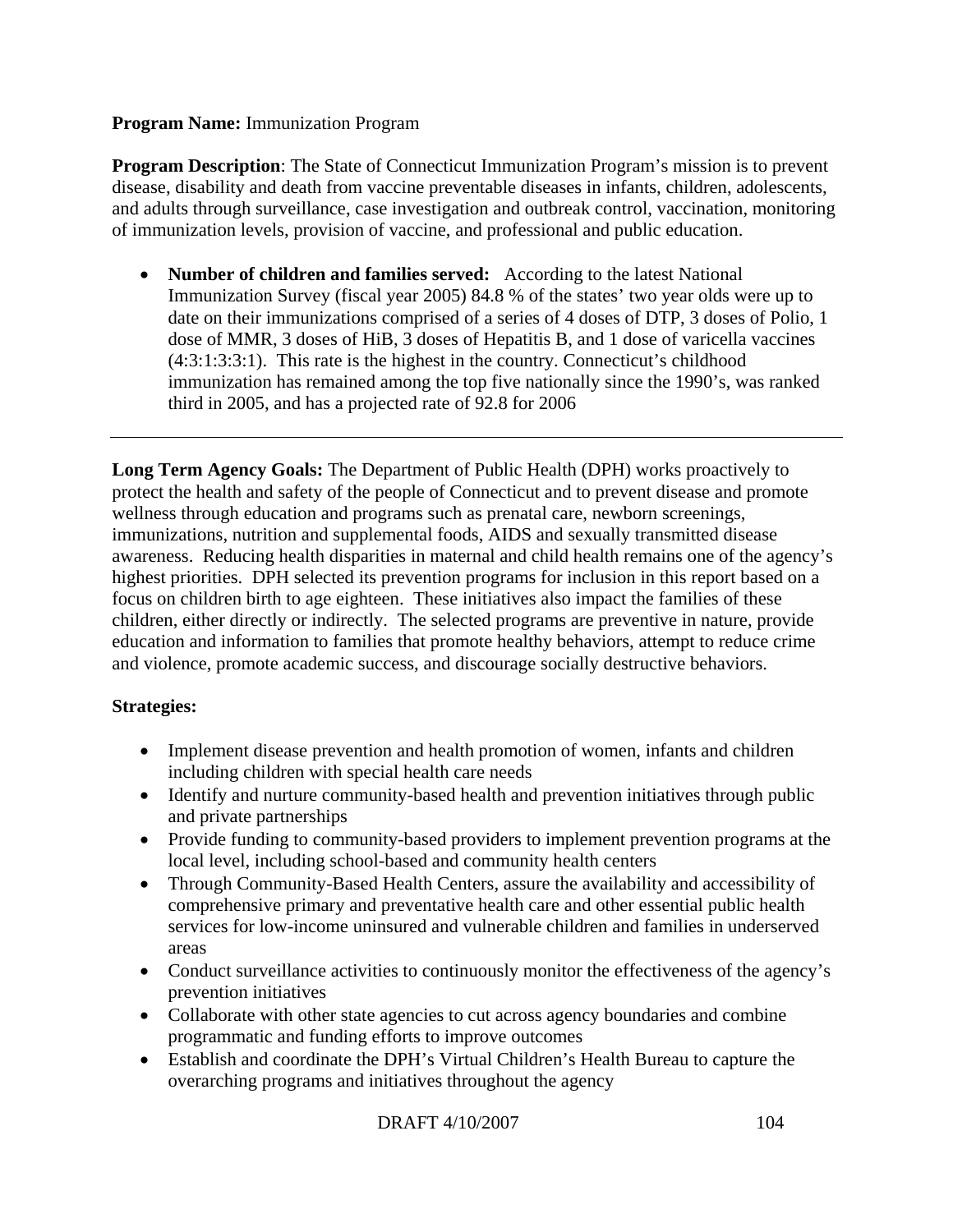- Provide community-based abstinence-only education to 9-14 year old youths, including parental/guardian involvement whenever possible
- Promote the use of asthma management plans by health care providers and parents of asthmatic children, address the early identification of children with asthma and work to develop a state asthma plan and enhance asthma surveillance activities
- Provide nutrition education to parents, pre-school children, and teachers in Head Start and School Readiness programs, and provide workshops to enable teachers to integrate nutrition education into their lesson plans and curriculum, and to educate parents on feeding healthy food to their children
- License and regulate child day care facilities and offer resources and technical assistance to providers
- Improve the quality of care children receive in licensed child day care programs by revising Connecticut's licensing standards to be more in line with national standards and provide technical assistance to licensed programs
- Work with organizations such as the Child Day Care Council and the CT After School Network to develop draft regulations, staff training, and assure inspection goals are met in accordance with state statutes
- Ensure that state-of-the-art emergency medical care is available for all ill or injured children or adolescents, and that pediatric services are well integrated into an emergency medical service system
- Prevent disease, disability and death from vaccine preventable diseases in infants, children and adolescents through surveillance, case investigation and outbreak control, vaccination, monitoring of immunization levels, provision of vaccine, and professional and public education
- Conduct comprehensive lead poisoning prevention programs to reduce the risk of lead exposure
- Screen all newborns for genetic and hearing disorders prior to hospital discharge or within seven days of birth to help prevent severe health and developmental consequences
- Through Oral Health initiatives, increase entry into long-term comprehensive dental services for Medicaid, SCHIP, and other underserved children and develop a best practice model for sealant programs
- Make available to sexual assault victims and their families free and confidential services such as crisis intervention, support and advocacy, survivor groups, 24-hour hotline, and emergency transportation
- Through collaborative effort between Injury Prevention Program and CT Safe Kids, provide child passenger safety workshops to health care and childcare professionals to increase provider capacity as effective educators on child passenger safety
- Provide a variety of services to adolescents to reduce the transmission and incidence of selected sexually transmitted diseases
- Address all risks associated with the use of tobacco products focusing on youth, pregnant women, disparate populations and environmental tobacco smoke
- Provide nutrition education and supplemental food to eligible women, infants, and children through the WIC and Nutrition Programs
- Provide professional education, technical assistance and program development targeted toward youth violence prevention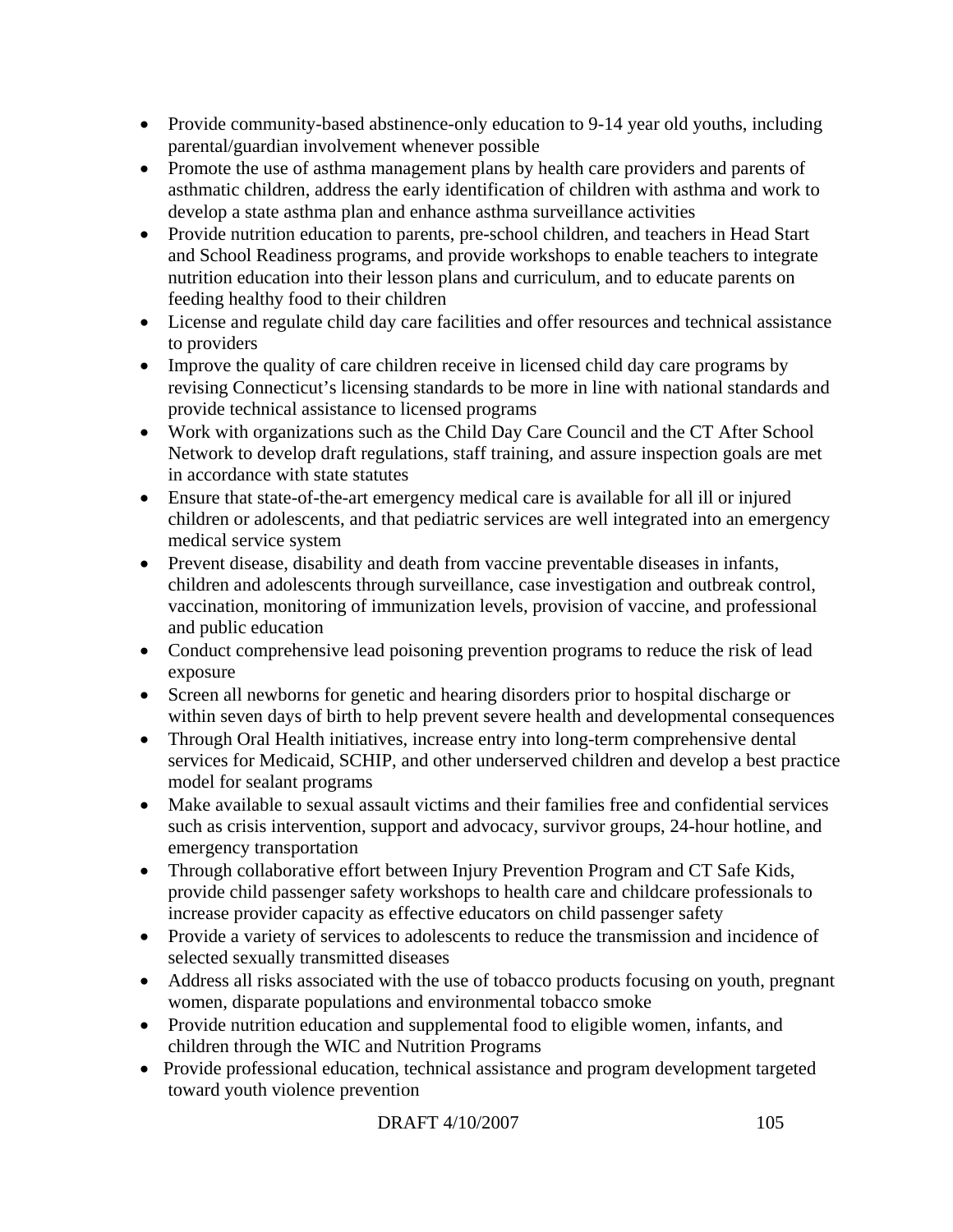The role of DPH is to address prioritized needs and gaps in services for the target populations. Services provided by community-based programs include case management, outreach, disease prevention, education, and the empowering of MCH populations about health and health-related issues. The combination of ongoing assessments, quarterly reporting data, technical assistance meetings and site visits assist DPH in determining priorities.

# **Outcomes:**

- 1.8 million newborns have been screened prior to hospital discharge and 941 identified with genetic disorders to allow treatment to be promptly initiated to avert complications and prevent irreversible problems
- Inception of newborn hearing screenings at birth in 2000 has identified 360 babies with hearing loss, with the average age of diagnosis dropping from 2 ½ years to 2 months, and in 2005, Connecticut conducted hearing screenings on 99% of newborns
- Coordinated prevention and intervention efforts with parents and health professionals as partners lead to improved health and school readiness
- Revision of child day care regulations with improved health and safety standards, staff training opportunities, number of technical assistance opportunities conducted, and the number of inspections and investigations completed
- Every child, their parents, and all pregnant women in Connecticut will have access to comprehensive, preventive, continuous health care
- All children will have access to affordable, healthy, safe, and developmentallyappropriate early care and education with comprehensive support services that facilitate effective transitions from birth to Kindergarten
- All families will have access to the information and resources they need to raise healthy children, and parents will be involved as partners in the planning of early childhood services
- Effective local or regional early childhood collaborative structures will ensure the provision of integrated services
- A state level infrastructure with community representation will guide, support, and monitor implementation of a comprehensive, integrated system of services for children and families
- Data integration among agency programs will allow for seamless retrieval of information

**Measure of Effectiveness:** Infant Mortality – programming within DPH to reduce infant mortality is aimed at the period before conception, along with the prenatal and postnatal periods.

• From 1981 to 2003, Connecticut's infant death rate fell from 12.0 to 5.3 deaths per 1,000 live births

Births to Teens – State programs serve pregnant and parenting teens and provide intensive case management services with emphasis on promoting positive pregnancy outcomes, positive parenting and breastfeeding.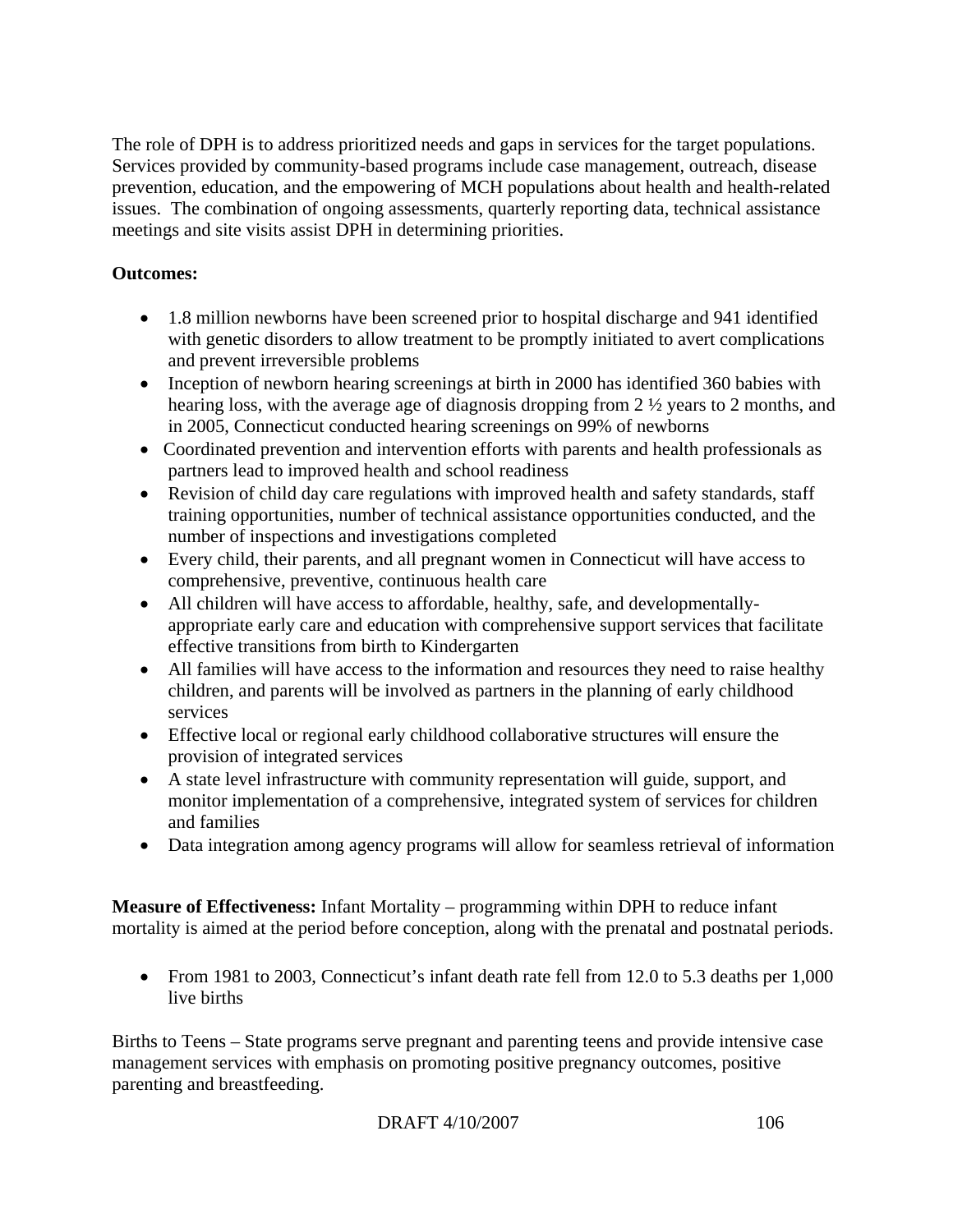• In Connecticut from 1993-2003, the birth rate for teens dropped from 38.8 to 25.8 infants born per 1,000 female teens

Prenatal Care – DPH strives to improve access to prenatal care through several strategies, such as supporting sites for primary care and free pregnancy testing at family planning clinics.

• In Connecticut in 2004, 87.5% of infants were born to women who began receiving prenatal care in the first trimester

Title V programs Comadrona, Healthy Start, Healthy Choices for Women and Children, Fetal Infant Mortality Review and Right From the Start provided outreach to and identification of pregnant women to promote early entry into prenatal care

Breastfeeding – DPH promotes breastfeeding as a social norm in the state due to the positive maternal and infant health effects

• The estimated rate for breastfeeding in Connecticut has improved from 68.7% to 69.3%

**Methods to Reduce Health Disparities**: Reducing disparities in maternal and child health indicators remains one of the major challenges facing the public health community, and DPH utilizes multi-level strategies that include:

- Addressing health disparities by targeting low-income families and encouraging them to participate in screenings, prevention activities such as immunizations and oral health, and **HUSKY**
- Improving the number and capacity of providers in underserved communities by functioning as liaison in the recruitment and retention of primary health care professionals through a collaboration with the DPH Primary Care Office and the Connecticut Primary Care Association
- Increasing the knowledge base on causes and intervention to reduce disparities by analyzing data on health care practices and use across racial and ethnic groups
- Utilizing the DPH Office of Multicultural Health to raise public and provider awareness of racial/ethnic disparities in health care
- As resources permit, consider addressing the recommendations of the Connecticut Health Foundation's Policy Panel on Racial and Ethnic Disparities which include:
	- Collect and integrate racial and ethnic data to its statewide planning efforts and publish a report on the key findings
	- The Office of Health Care Access and DPH should require health care organizations, including providers and payers, to collect data on each patient's primary language in health records and information systems, and post signage in the languages of the patients they serve
	- Establish a certification program for all medical interpreters to ensure cultural competence and quality service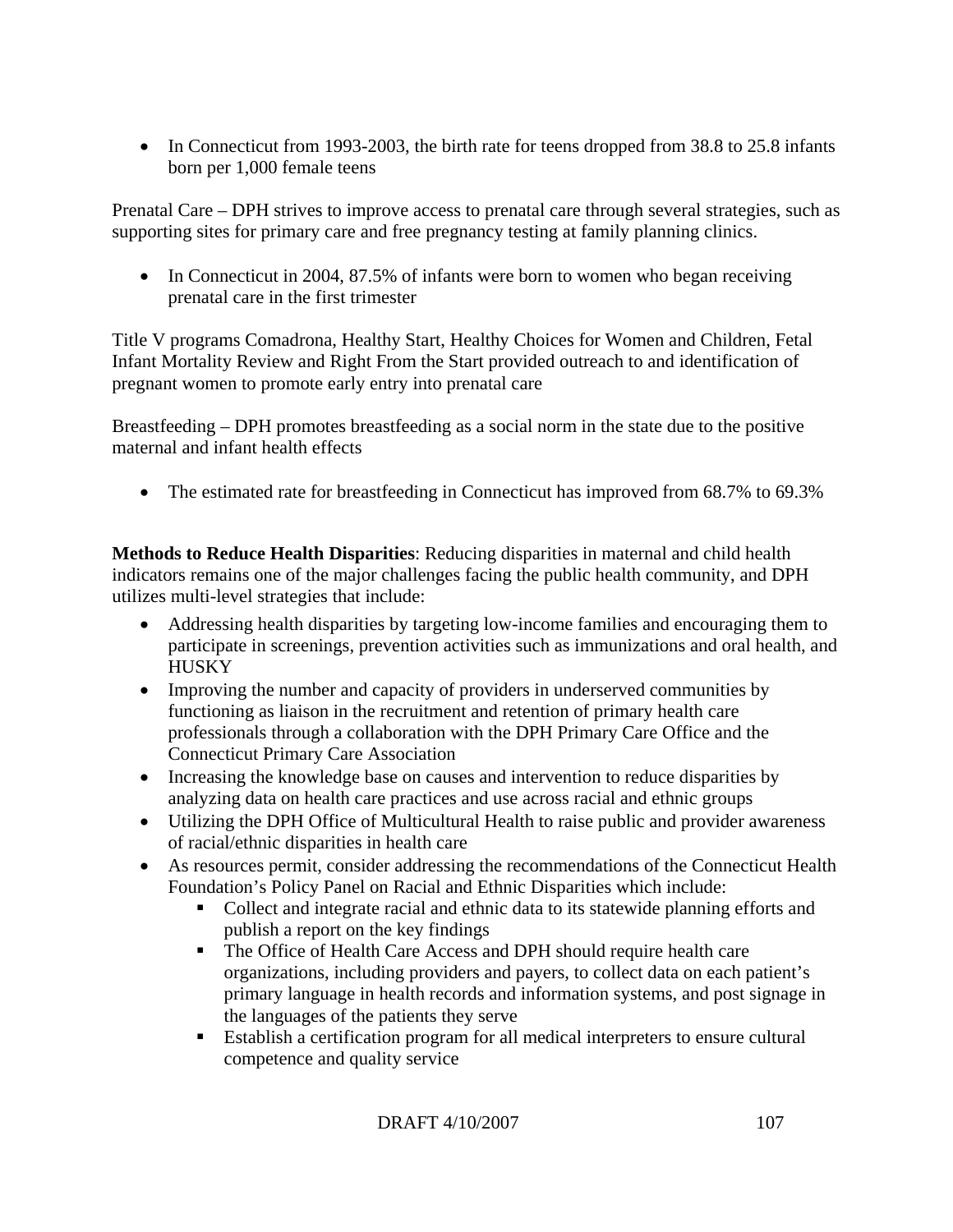Establish a system for monitoring and enforcing PA 00-119 regarding linguistic access in acute care hospitals

# **Department of Social Services**

## **Program Name:** Fatherhood Initiative

**Program Description**: The purpose of the Fatherhood Initiative Program is to promote and facilitate positive interaction between fathers and their children thereby increasing the parent child bond that contributes to optimal growth and development for children. The Initiative also facilitates and supports social and emotional connections between fathers and their children, which has been shown to increase financial support for children of non-custodial, separated, and divorced fathers.

This Initiative is operationalized through contracts with five geographically dispersed agencies.

Intervention strategies and tactics used by Fatherhood Initiative providers aim to prevent child poverty, child abuse and neglect, absentee fathers, intergenerational poverty, and youth violence among children of program participants. The agencies provide a range of services including preparation for employment, job search, life skills training, case management, parenting skills and education for parenting. Program participants are multi-ethnic, multicultural, working income, no income, and marginal income men, many of whom have had some involvement with the criminal justice system, DCF, and DSS.

In October 2006, the Fatherhood Initiative was awarded a competitive grant of one million dollars per year, for five years, by the Department of Health and Human Services, Administration on Children and Families, Office of Family Assistance.

The program receives oversight from a multi-agency, multi-disciplinary steering committee.

**Number of children and families served:** Approximately 400 fathers will be served annually.

#### **Specific long term goals for the Department are**:

- To provide structured ongoing programs and activities that support the development and retention of parenting (fathering) skills among non-custodial, divorced, and fathers with shared custody;
- To reduce the level of poverty among children living in households in which the father is absent;
- To support and facilitate healthy child development by providing programs and services for Fatherhood Initiative program participants that contribute to healthy father-child relationships;
- To promote and support co-parenting, regardless of marital status;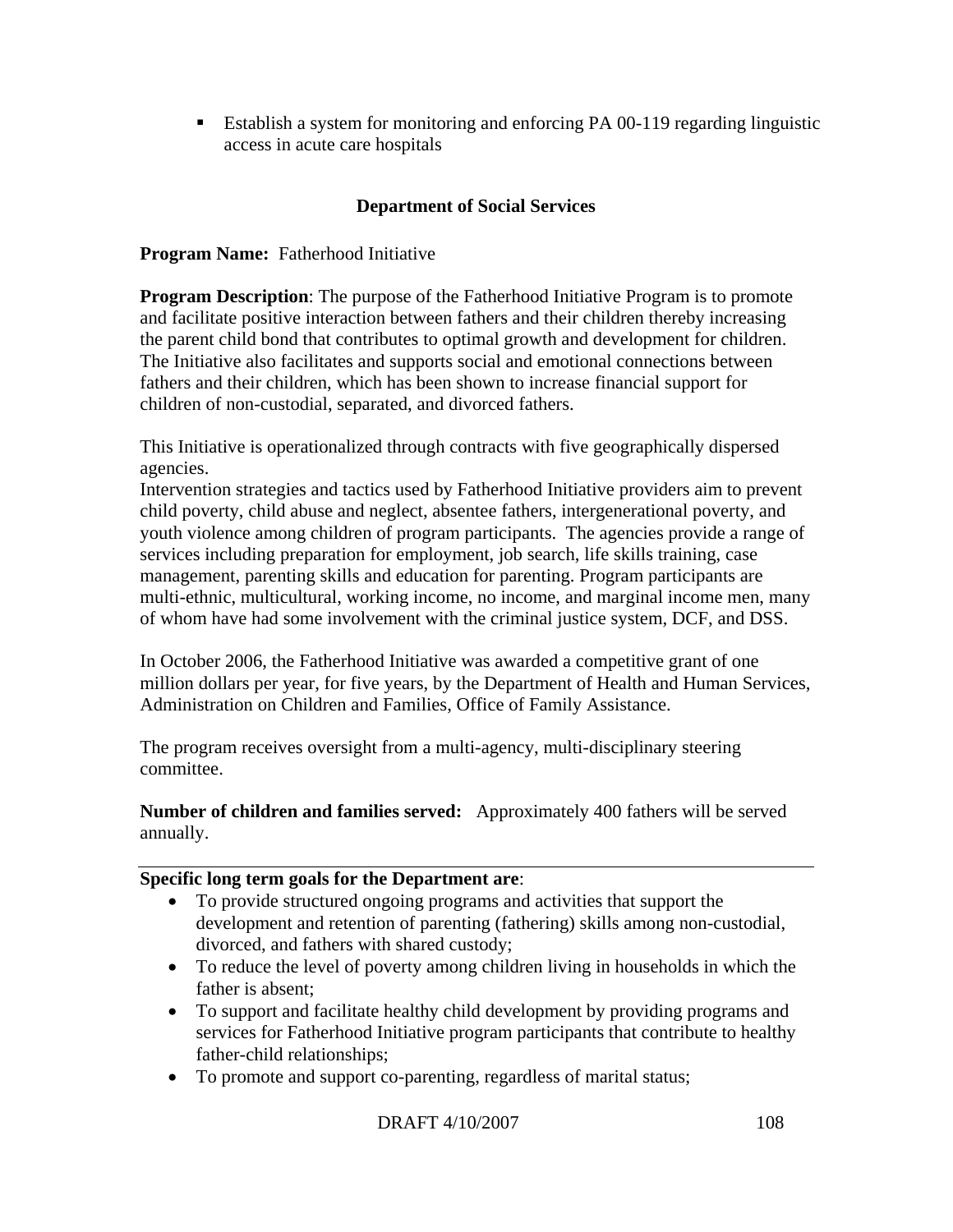- To foster and facilitate, through various community based programs and services, economic self-sufficiency for Fatherhood program participants and their children;
- To provide programs and services that increase the vocational skills and employability of program participants; and
- To provide community based programs and services that sustain co-parenting and successful father-child relationships.

#### **Specific intended outcomes of DSS' prevention efforts include but are not limited to**:

- Among Fatherhood program participants, a decrease in the number of unemployed and underemployed program participants;
- Increase in the number of children who have healthy relationships with their fathers;
- Increase in the number of gainfully employed non-custodial fathers who contribute to the financial support of their children;
- Decrease in the number of single female headed households who are totally dependent on entitlements;
- Among non-custodial fathers and single mothers, increased awareness of the pivotal role that men play in normal healthy child development and positive psycho-social/educational outcomes for children;
- Increase in voluntary child support payments; and
- Increase in the number and rate of voluntary paternity acknowledgement by unmarried fathers

**Strategies:** Strategies developed to achieve the goals and intended outcomes are:

Contract with five geographically dispersed agencies with expertise and knowledge about fatherhood, non-custodial parenting, co-parenting, cultural and ethnic factors in parenting, and proven ability to work with low/no income men;

- In collaboration and partnership with contracted agencies, identify best practices for developing, supporting, and/or improving father-child relationships and parent to parent relationships;
- Provide non-custodial fathers and other Fatherhood program participants with life skills training;
- Provide non-custodial fathers and other Fatherhood program participants with employment training and job placement;
- In partnership with contracted agencies, support and facilitate job development and job retention among Fatherhood program participants;
- Develop and provide knowledge and skill driven father-child activities that foster and support healthy father-child relationships;
- Educate fathers and mothers about the importance of male parent involvement in the lives of children; and
- Develop strategies and practices that, whenever possible, connect unmarried fathers to the gestation/birth process, parenting roles and responsibilities prior to the birth of the child.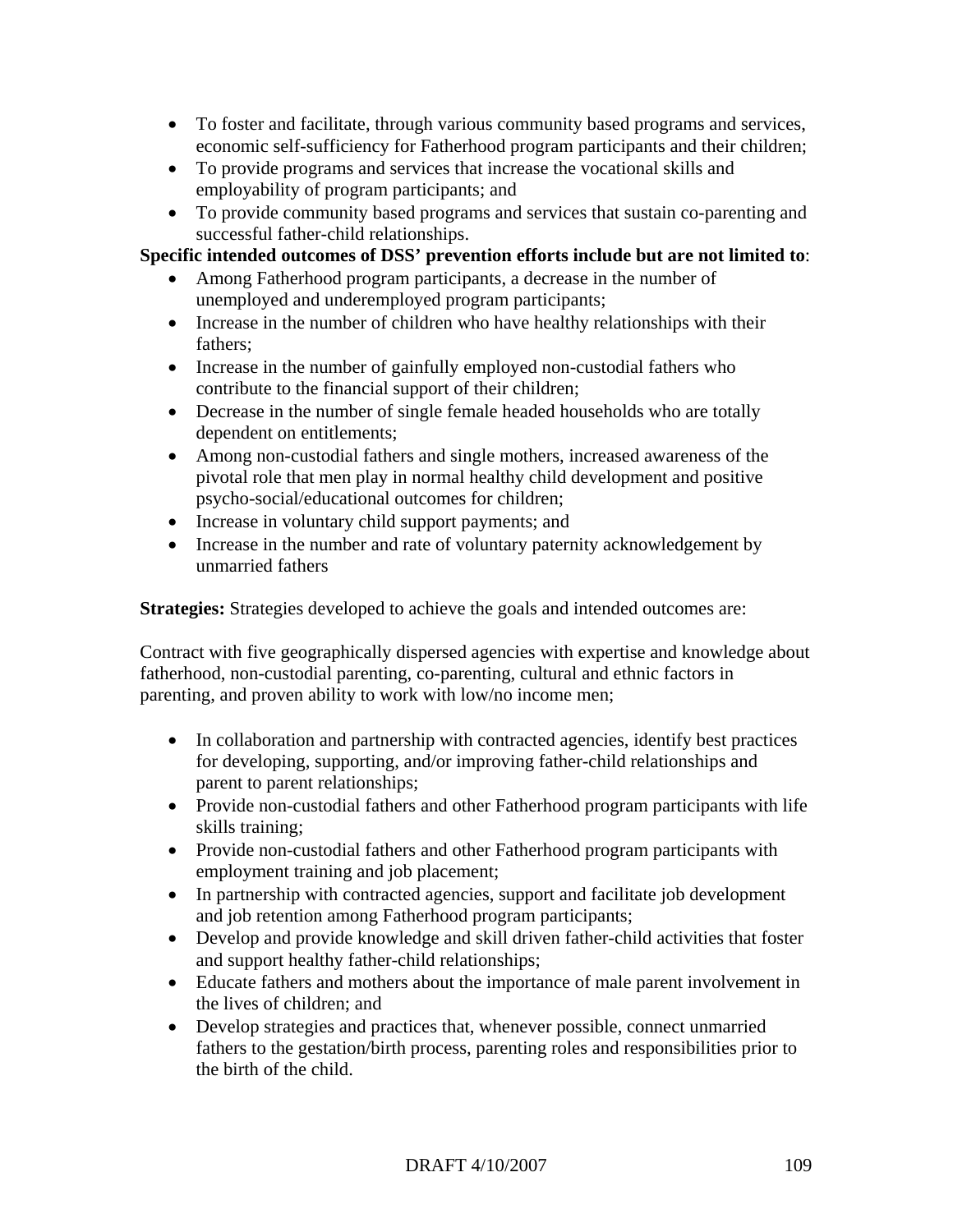**Outcomes:** Specific outcomes that may be used to measure the success or strategic effectiveness of the Fatherhood Initiative may consist of:

- Longitudinal comparison of changes in parent-child relationships, rate and extent of co-parenting (regardless of marital status), and rate of job retention among Fatherhood program participants from ethnic/cultural minority communities;
- Increase in the actual number of early pre-post birth paternity acknowledgements; and
- Positive changes in the rate of voluntary child support payments.

## **Measure of Effectiveness:**

- Rate and extent of voluntary and involuntary child support payments among program participants;
- Consistent ongoing employment;
- Reduction in the rate of unemployment and underemployment among program participants;
- Reported rate of co-parenting among program participants;
- Rate of voluntary paternity establishment and acknowledgement among unmarried fathers;
- Actual rate of pre-post birth involvement of unmarried fathers;
- Changes in pay rates/income among program participants; and
- Number of households evidencing an increase in income, resulting in a reduction in child poverty, as a result of the receipt of financial support from non-custodial, divorced, separated, and/or co-parenting fathers.
- Other measures of effectiveness will result from the completion of the grant related evaluation, currently under development.

**Methods:** In progress, however, greater emphasis is being placed on addressing the impact of ethnicity, income, and gender on performance outcomes.

## **Program Name:** Family Supportive Housing

**Program Description**: The DSS Family Supportive Housing Program is composed of two separate components. The overall purpose of the program is to prevent future homelessness among families and to secure and maintain family stability. The newest initiative or component is the Family Supportive Housing Program. It is designed to create permanent and affordable housing opportunities for adults and families who are homeless or at risk of becoming homeless, especially those families evidencing a history of consistent and persistent homelessness due to mental illness, substance abuse, and/or family violence. In order to address some of these systemic, personal, and interpersonal causes of homelessness, this initiative offers supportive services to program participants. DSS provides housing subsidies from its Section 8 or State Rental Assistance (RAP) program for the housing component and funds the supportive services component through an appropriation.

The second initiative is a joint collaboration between DSS and the Department of Children and Families (DCF). The Department provides Section 8 and RAP housing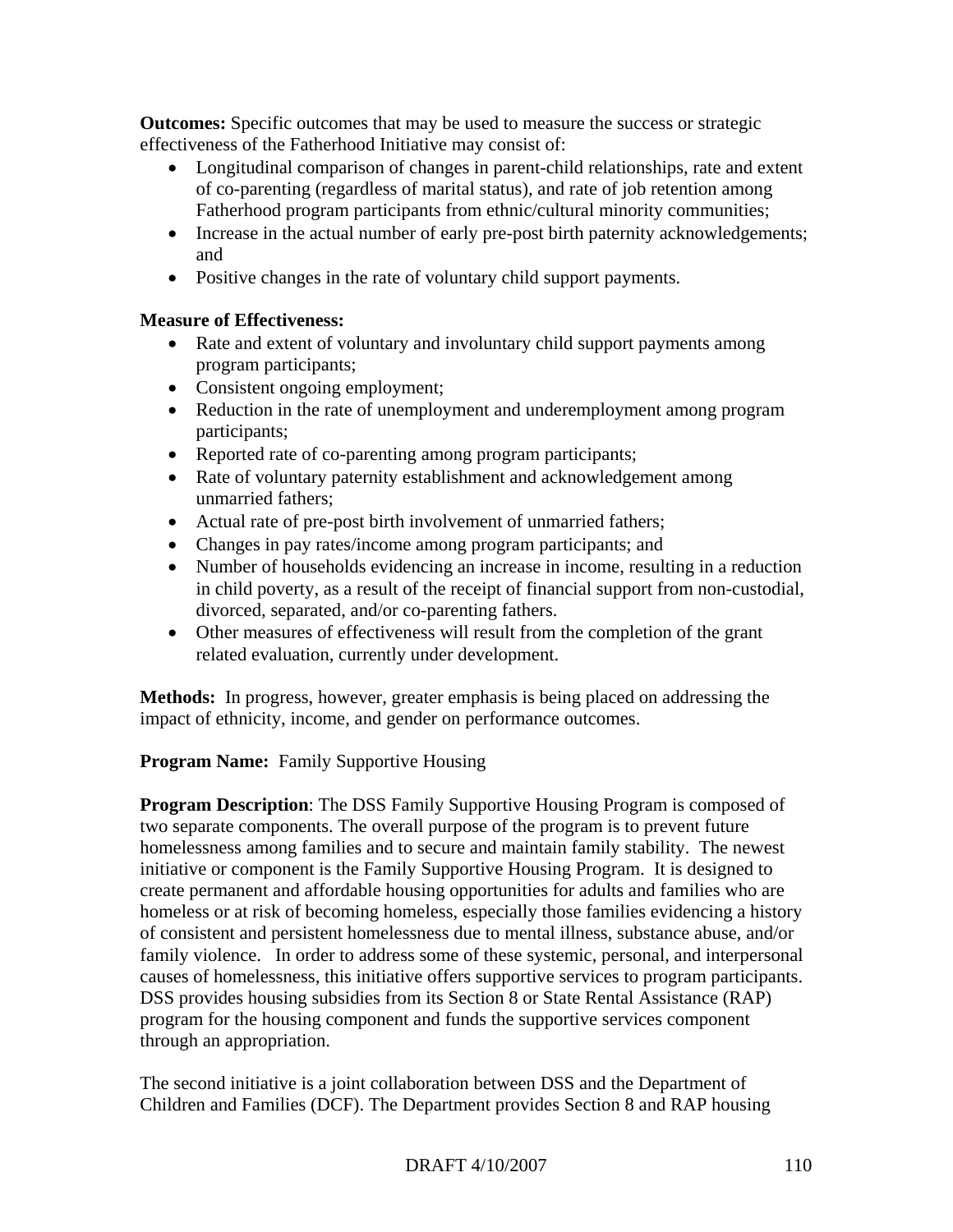subsidies to DCF families who are participants in the Recovering Families Program. This DCF program supports the reunification and maintenance of stability within these families. DCF provides program oversight and the funding for the contracted supportive services.

**Number of children and families served:** The Family Supportive Housing Initiative aims to have 500 supportive housing units in use within the next five years. The 500 units will include 25 units of supportive housing for families during the current biennial budget period and a proposed increase to 75 family units during the next biennial budget. The department has provided Section 8 and State RAP housing subsidies for over 400 DCF families; the budget provides another 100 subsidies this fiscal year.

#### **Specific long-term goals for the Department are**:

- To provide structurally sound, habitable, safe, affordable apartments combined with health care, social service support, and employment services;
- To develop strategies and tactics that support the reintegration of families with chronic health challenges into the community by addressing their basic needs for housing and ongoing support;
- To prevent or reduce the rate of homelessness among families with children; and
- To support and facilitate family stability and reunification in order to increase self- reliance and self- sufficiency among at-risk families and their children.

**Outcomes:** Specific intended outcomes of DSS' prevention efforts include but are not limited to:

- Decrease in the number of families who are homeless or housed in shelters
- Reduction in number of emergency room visits and hospital inpatient stays.
- Increase in the number of families who become self-reliant and less dependant on public entitlements.

Reduction in the rate and incidence of relapse within those families with substance abuse issues.

- Increase in the number of employed heads of households currently receiving support from DSS.
- Improve the health, employability, earning capacity, self-sufficiency, and other social-economic outcomes for families experiencing homelessness.
- Improve developmental and educational outcomes for the children of such families through connections to early childhood education and child care programs as well as more stable involvement in K-12 educational programs.

**Strategies:** Strategies developed to achieve the goals and intended outcomes are:

- In collaboration with shelter providers and community based social service agencies, identify families who are consistently and persistently homeless.
- Develop guidelines for programs and services.
- Create an RFP, review proposals and select service providers for the supportive services component.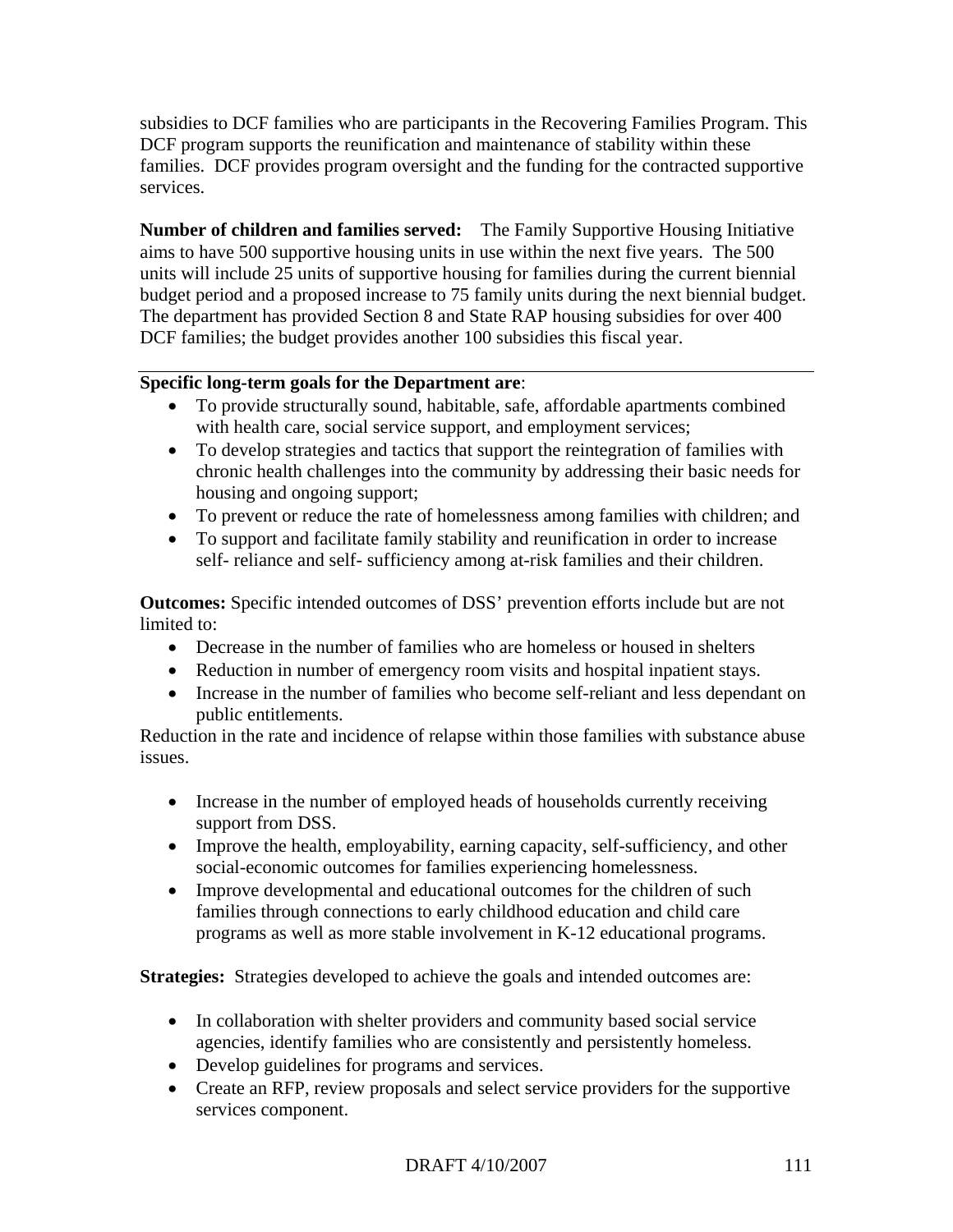- Develop and maintain a multi-media outreach campaign designed to educate the community.
- Identify opportunities and create services, including day care/early care, that can be delivered on site or in close proximity to the housing units**.**
- Encourage sponsors of family projects to establish relationships early on in the project planning with child care and early childhood education providers within the community to secure designated "slots" for children from the supportive housing project.

## **Measure of Effectiveness:**

- Housing occupancy rate and duration.
- Number of episodes or incidence of repeat homelessness among program participants**;**
- The degree or extent to which the person's mental health status remains stable as evidenced by cooperating with treatment plans, in-patent care, number of emergency room visits, observation of social service staff, etc.
- The degree or extent to which the person remains drug/substance free as evidenced by self- report, hospitalization, observable signs of substance use.
- Consistent ongoing employment
- Changes in Income and changes in job or work status. Average monthly income; receipt of SSI/SSDI or other public benefits;
- Severity of existing chronic health conditions (pre and post housing occupancy service receipt), evidence of well child care, preventive health care visits, hospitalizations (pre-post assessment)
- Incidence or rate of involvement with the criminal justice system including arrests, number of days incarcerated, etc.
- Evidence of connections/networking within the community
- Client-participant feedback via an objective data collection instrument.
- Using the individualized care or service plan, measurable improvements based on the client contract for needed services.
- Reported changes in parent-child or family relationships.

The current data collection system used by DSS and its partner agencies indicates that primary prevention programs are meeting stated goals and objectives.

**Methods:** In progress, however, greater emphasis is being placed on addressing the impact of ethnicity, income, and gender on performance outcomes.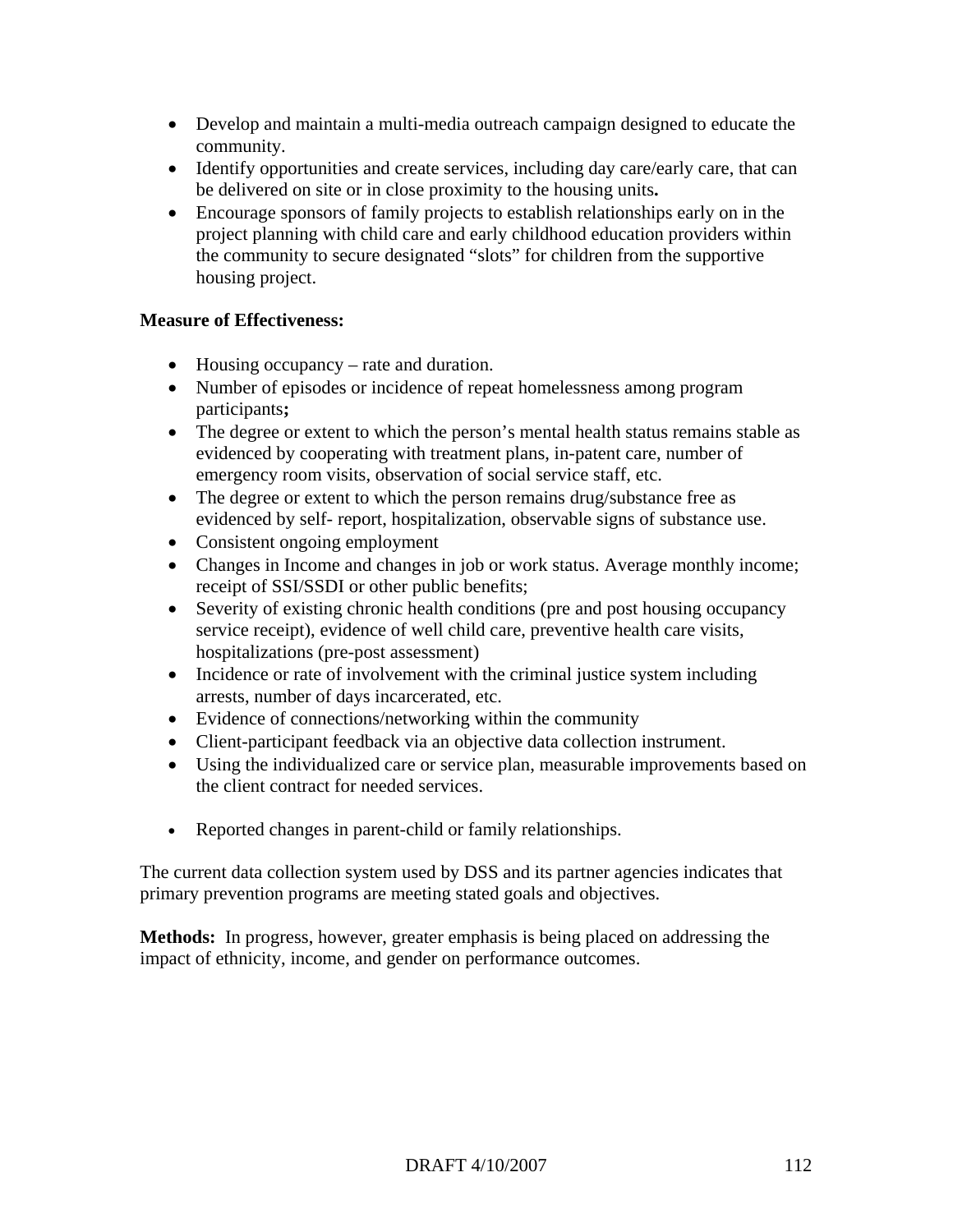#### **Office of Policy and Management**

#### **Program Name:** Neighborhood Youth Center

**Program Description:** The Neighborhood Youth Center Program is designed to increase the range and extent of positive experiences for at-risk urban youth ages twelve through seventeen years. Research findings on delinquency and substance use prevention consistently show that positive youth development approaches work best to prevent these undesirable behaviors in youth. Currently, 12 centers in six cities (Bridgeport, Hartford, New Britain, New Haven, Norwalk and Waterbury) are supported by the Neighborhood Youth Center Program with federal dollars from the U.S. Department of Education.

**Number of children and families served:** An average of 644 youth each day of operations during January – March 2006.

**Long-Term Agency Goals:** Promote positive youth development and thereby reduce crime, delinquency and urban violence.

**Strategies:** The Neighborhood Youth Center Program supports specific local initiatives to increase positive experiences for youth ages 12 through 18 years. Neighborhood Youth Centers **must** include the following seven components.

- 1. Neighborhood Center Setting (safe, appropriate, accepting, accessible and open regular hours) 2. Neighborhood Center Staff
- (qualified, supervised and supported)
- 3. Neighborhood Youth Center Program (appropriate to the age, maturation level, gender, culture, and community needs of its youth clients)
- 4. Parent Involvement (in planning the program initially and on an on-going basis)
- 5. Youth Involvement (many viable opportunities for youth input into the planning and management of the center)
- 6. Applicant Agency (knowledgeable about and actively involved in the neighborhood)
- 7. Evaluation (participation in evaluation efforts)

**Outcomes:** Outcomes that the Office of Policy and Management uses to measure the success of the Neighborhood Youth Center Program include youth's **Satisfaction with the Center, Achievement Motivation**, **Attitudes Toward School**, **Peer Self Efficacy and Level of Substance Use.** In addition, process improvement data; such as **Attendance, Demographic Information** and youth's **Perceptions of Supports and Opportunities** within the programs at the centers; is collected. Summaries of these data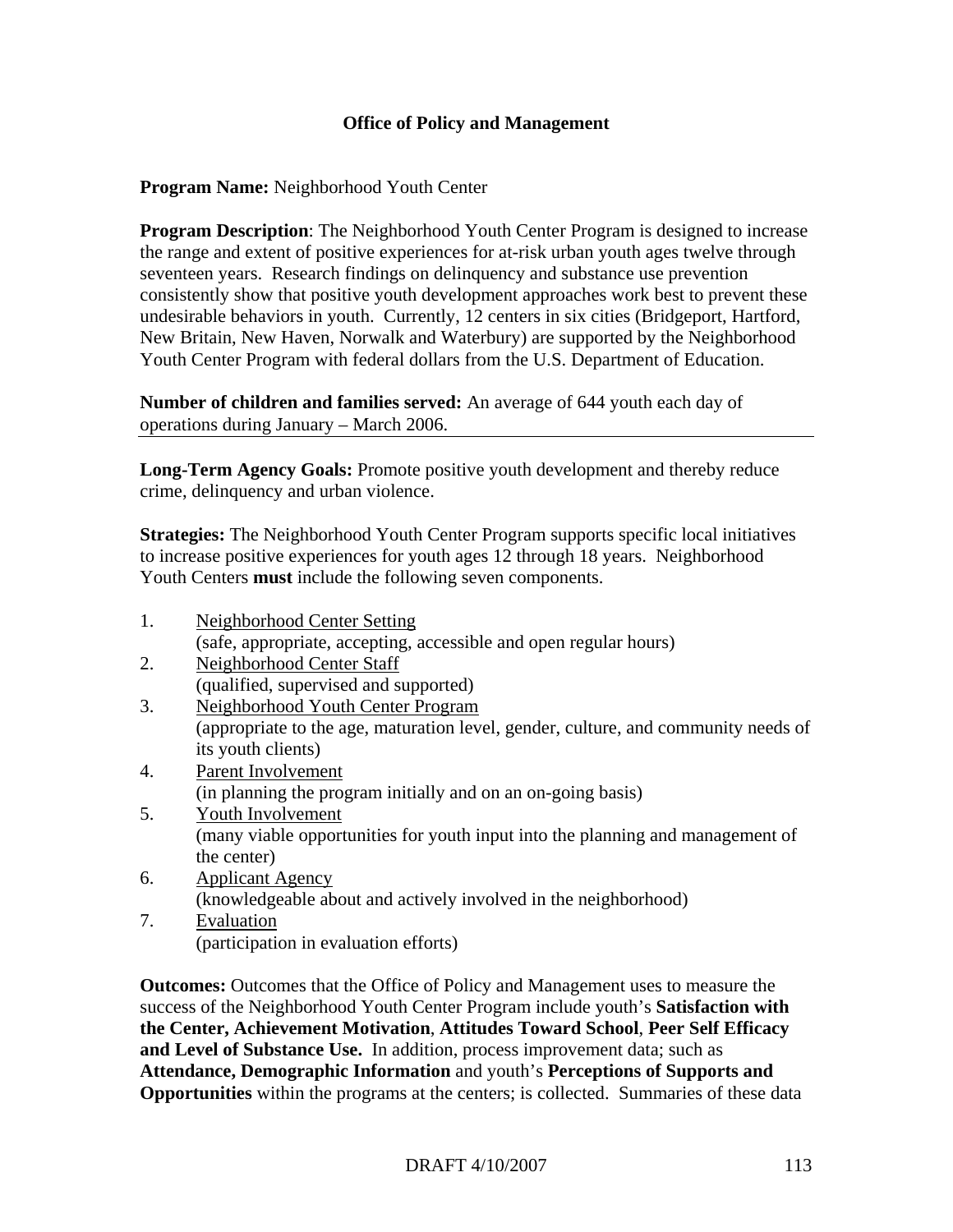are shared with the directors of the centers who can then work on program improvement plans with technical assistance provided by youth development experts.

**Measure of Effectiveness:** The findings from the outcome evaluations suggest that involvement with the Neighborhood Youth Center Program has a positive influence on youth's attitudes towards school. It also appears that the staff and directors of the Neighborhood Youth Centers derived information of value from their participation in the process evaluation. The collection and interpretation of youth perception data and the development of implementation plans with expert consultation resulted in tangible and positive changes in youth's experiences of the programs. See the full evaluation reports at <http://www.opm.state.ct.us/pdpd1/grants/NYC.HTM>.

**Methods:** Neighborhood Youth Center Programs are required to provide programs that are appropriate to the populations they serve.

**Program Name:** Norwich Pilot Reintegration Education Program (PREP)

**Program Description:** PREP is designed to successfully reintegrate juvenile offenders back into school following their release from adult and juvenile detention, the Connecticut Juvenile Training School, Department of Children and Families' residential placements, and the Department of Correction.

PREP had three primary objectives: (1) to promote information sharing among various public and private agencies involved in the lives of youth; (2) to create a single point of contact within the Norwich Public Schools for youth leaving detention or placement; and, (3) to implement short-term academic programs to increase the likelihood that youth will complete their education.

**Number of children and families served:** a total of 2l students were referred to the Program for the period of October 2004-December 2005 (the initial goal was to serve 10 students per year).

**Long-Term Agency Goals:** Successfully reintegrate juvenile offenders back into school following their release from adult and juvenile detention, the Connecticut Juvenile Training School, Department of Children and Families' residential placements, and the Department of Correction

**Strategies:** Establishing a single point of contact and providing short-term alternative education services.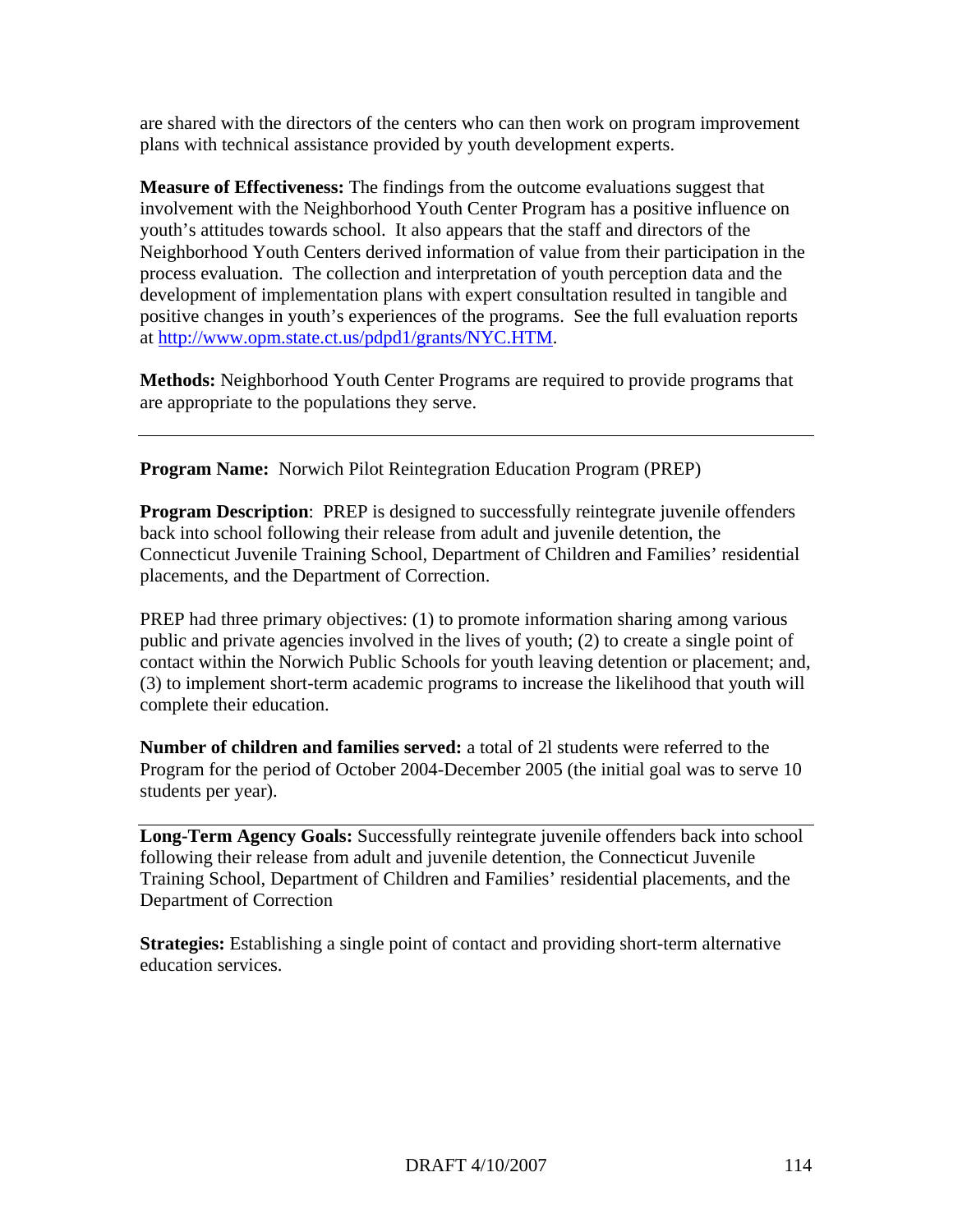**Measure of Effectiveness:** Central Connecticut State University (CCSU) conducted an evaluation of PREP; the evaluation focused on 'process measures" to determine how closely the Norwich PREP followed the program model and to what success it had in achieving its stated goals and objectives. The CCSU findings were that:

- The Norwich PREP successfully achieved both of its primary goals (to provide a single point of contact and to provide short and long term academic support services for students).
- A re-entry center was established at Norwich High School with a PREP coordinator.
- The PREP coordinator became a valuable resource for the entire school; she helped refer PREP and non PREP students to outside agencies for additional services.

Overall, the Norwich PREP is following the PREP model and has achieved the goals that were stated in the school district's grant proposal. The study was not able to conclude whether this program has produced long term successes, however, the evaluators were confident that this program will be successful if it maintains its current level of implementation.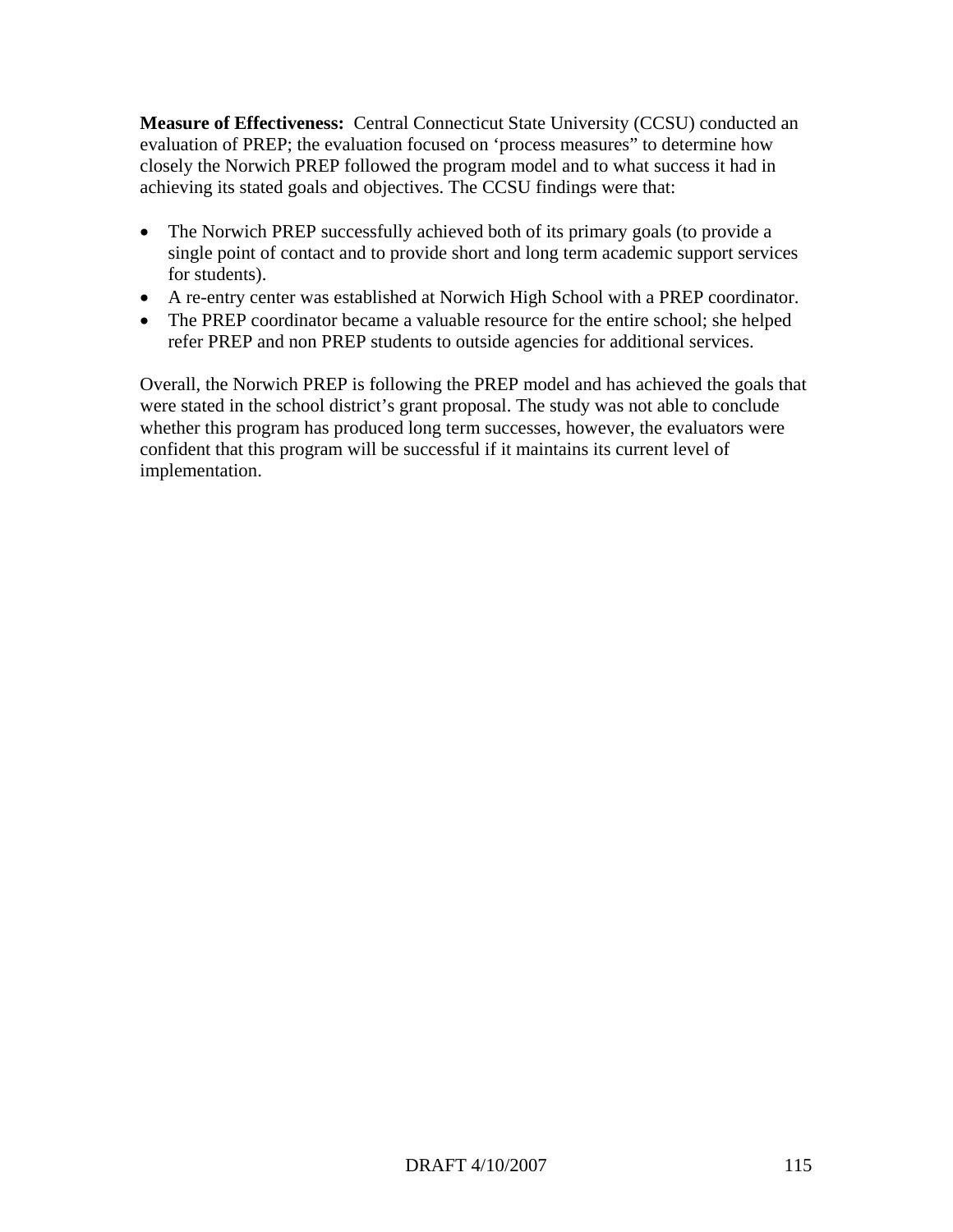# **Appendix E ENDNOTES**

 $\overline{a}$ 

3 Connecticut Voices for Children. (2006, Mar.). *How is the HUSKY program performing?*, 1. New

Haven: Author. <http://www.ctkidslink.org/publications/h06huskyperform.pdf>(retrieved Dec. 6, 2006).

<sup>4</sup> Institute for Innovation in Social Policy. (2006.) *The social state of Connecticut, 2005, 41.* Poughkeepsie, NY: Author.

6 Connecticut Interagency Council on Supportive Housing and Homelessness. (2005, Jan. 1). *Report to the Honorable M. Jodi Rell, Governor, State of Connecticut*, 3. Hartford, CT: Author.

 $\sqrt{7}$  Connecticut Interagency Council on Supportive Housing and Homelessness. (2005, Jan. 1). *Report to the Honorable M. Jodi Rell, Governor, State of Connecticut*, 3. Hartford, CT: Author.

<http://www.opm.state.ct.us/secr/Reports/Report2005HousingHomeless.doc>(retrieved Dec. 7, 2006).

<sup>8</sup> Connecticut Department of Public Health, unpublished provisional data. In Connecticut Association for Human Services. (2006, Nov.). *Seeds of prosperity*, 47. Hartford, CT: Author. 9

<sup>9</sup> Connecticut Department of Public Health, unpublished provisional data. In Connecticut Association for Human Services. (2006, Nov.). *Seeds of prosperity*, 49. Hartford, CT: Author.<br><sup>10</sup> Connecticut Department of Public Health, published data, *Table 2A* (SFY 2002 through 2004). In

Connecticut Association for Human Services. (2006, Nov.). *Seeds of prosperity*, 51. Hartford, CT: Author.

11 U.S. Department of Health and Human Services, Centers for Disease Control and Prevention. *Estimated vaccination coverage with individual vaccines and selected vaccination series among children 19-35 months of age by state U.S., National Immunization Survey, Q1/2005-Q4/2005.*<br>http://www.cdc.gov/nip/coverage/NIS/05/tab03 antigen state.xls (retrieved Dec. 4, 2006).

<sup>[12](http://www.cdc.gov/nip/coverage/NIS/05/tab03_antigen_state.xls)</sup> Connecticut Department of Health. (Undated). *Childhood lead poisoning in Connecticut: CY 2004 surveillance report*. Hartford, CT: Author.

<http://www.dph.state.ct.us/BRS/Lead/Medical/CY%202004%20Surveillance%20Report%20-%20Web.pdf> (retrieved Dec. 4, 2006).

<sup>13</sup> Connecticut Department of Children and Families, published data (SFY 2004); Connecticut Department of Public Health, *Estimated populations in Connecticut as of July 1, 2004*. In Connecticut Association for Human Services. (2006, Nov.). *Seeds of prosperity*, 59. Hartford, CT: Author.<br><sup>14</sup> U.S. Department of Health and Human Services, Administration for Children and Families. (2004) *Child* 

*Maltreatment 2004.* p. 91.<br><sup>15</sup> Connecticut Department of Education. *Percentage of kindergartners with prekindergarten experience,* 

*2000-01 to 2004-05*.

[http://www.csde.state.ct.us/public/cedar/cedar/pk\\_enrollment/pk\\_experience\\_by\\_district\\_2000-03.xls](http://www.csde.state.ct.us/public/cedar/cedar/pk_enrollment/pk_experience_by_district_2000-03.xls) (retrieved Dec. 4, 2006).

<sup>16</sup> Connecticut Department of Education. [www.cmtreports.com](http://www.cmtreports.com/) (retrieved Dec. 4, 2006).<sup>17</sup> Connecticut Department of Education.

[http://www.csde.state.ct.us/public/cedar/nclb/dist\\_school\\_nclb\\_results/ayp\\_sip\\_list/DistrictAYP2005-](http://www.csde.state.ct.us/public/cedar/nclb/dist_school_nclb_results/ayp_sip_list/DistrictAYP2005-06.pdf) [06.pdf](http://www.csde.state.ct.us/public/cedar/nclb/dist_school_nclb_results/ayp_sip_list/DistrictAYP2005-06.pdf) (retrieved Dec. 4, 2006). [18](http://www.csde.state.ct.us/public/cedar/nclb/dist_school_nclb_results/ayp_sip_list/DistrictAYP2005-06.pdf) Connecticut Department of Education. *Incidents by sanction statewide 2003-2004.* 

[http://www.csde.state.ct.us/public/cedar/cedar/discipline/incidents/ed-166\\_incident\\_by\\_sanction\\_03-](http://www.csde.state.ct.us/public/cedar/cedar/discipline/incidents/ed-166_incident_by_sanction_03-04.htm) [04.htm](http://www.csde.state.ct.us/public/cedar/cedar/discipline/incidents/ed-166_incident_by_sanction_03-04.htm) (retrieved Dec. 7, 2006).

 $\frac{19}{19}$  Connecticut Department of Education.

[http://www.csde.state.ct.us/public/cedar/cedar/dropout/dropout\\_rate\\_cumul\\_by\\_erg\\_1999\\_04.htm](http://www.csde.state.ct.us/public/cedar/cedar/dropout/dropout_rate_cumul_by_erg_1999_04.htm) (retrieved Dec. 4, 2006).

<sup>&</sup>lt;sup>1</sup>Connecticut Office of Health Care Access 2006 Household Survey, December 2006<br><sup>2</sup> Children's Health Council EBSDT on time wisit ustes, first fourth quarter 2001. In

Children's Health Council. *EPSDT on-time visit rates, first-fourth quarter 2001*. In Duran, F. & Wilson, S. (2004, Sept.). *Keeping children on the path to school success: how is Connecticut doing?*, 23. Farmington, CT: Child Health and Development Institute of Connecticut.

<sup>5</sup> Institute for Innovation in Social Policy. (2006.) *The social state of Connecticut, 2005*, 41. Poughkeepsie, NY: Author.

<http://www.opm.state.ct.us/secr/Reports/Report2005HousingHomeless.doc>(retrieved Dec. [7](http://www.opm.state.ct.us/secr/Reports/Report2005HousingHomeless.doc), 2006).